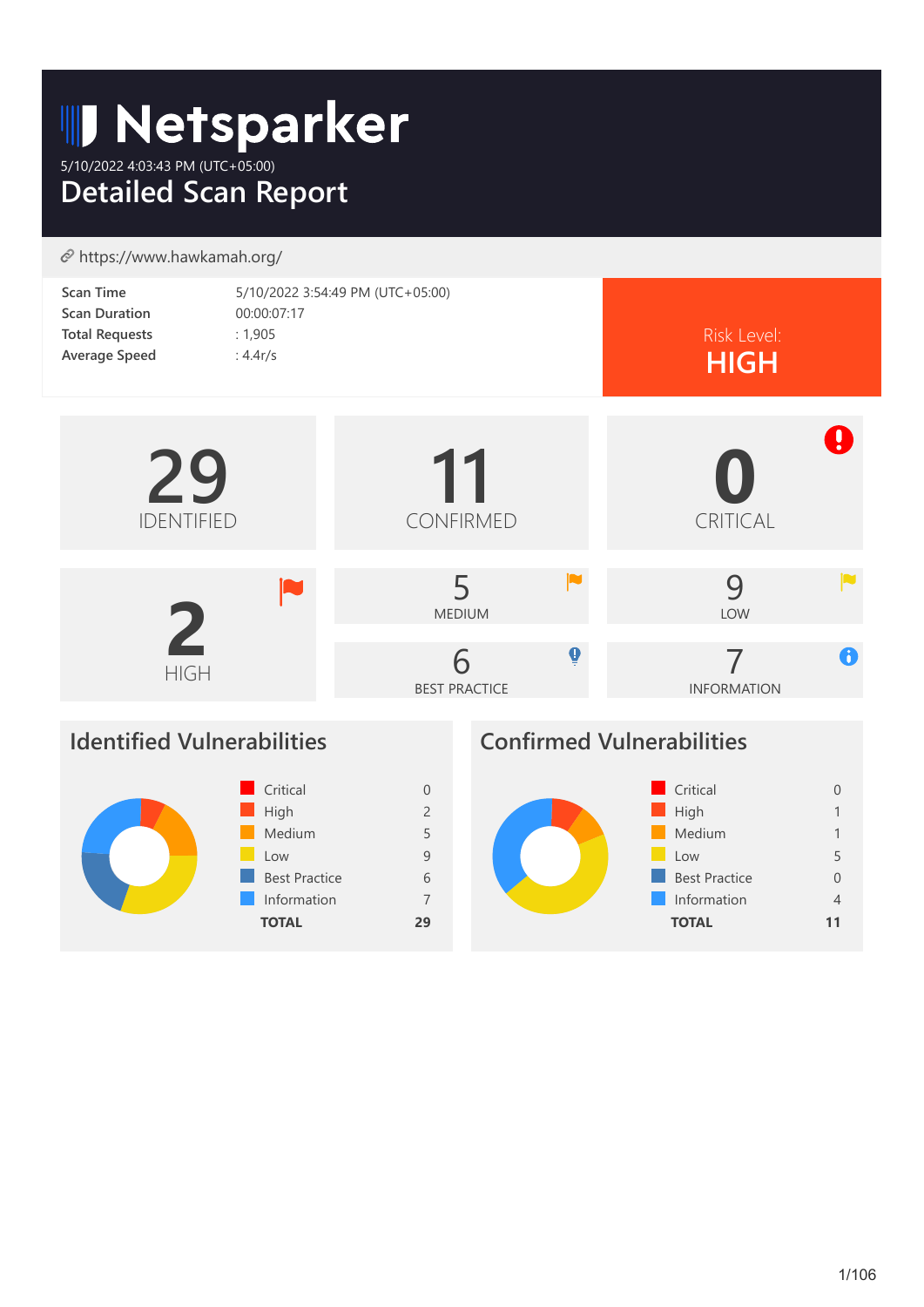# **Vulnerability Summary**

| <b>CONFIRM</b>              | VULNERABILITY                                                                 | <b>METHOD</b> | URL                                   | PARAMETER |
|-----------------------------|-------------------------------------------------------------------------------|---------------|---------------------------------------|-----------|
| 1                           | <b>Out-of-date Version</b><br>(Moment.js)                                     | GET           | https://www.hawkamah.org/events       |           |
| п                           | <b>Session Cookie Not</b><br><b>Marked as Secure</b>                          | GET           | https://www.hawkamah.org/status-check |           |
| ≗                           | <b>HTTP Strict Transport</b><br><b>Security (HSTS) Errors</b><br>and Warnings | GET           | https://www.hawkamah.org/             |           |
| 1                           | <b>Out-of-date Version</b><br>(jQuery UI<br><b>Autocomplete)</b>              | GET           | https://www.hawkamah.org/             |           |
| ▁                           | <b>Out-of-date Version</b><br>(jQuery UI Dialog)                              | GET           | https://www.hawkamah.org/             |           |
| ≟                           | <b>Out-of-date Version</b><br>(jQuery UI Tooltip)                             | GET           | https://www.hawkamah.org/             |           |
| м                           | <b>Weak Ciphers Enabled</b>                                                   | GET           | https://www.hawkamah.org/             |           |
| ≟<br>N                      | [Possible] Cross-site<br><b>Request Forgery</b>                               | GET           | https://www.hawkamah.org/             |           |
| $\mathbf{L}$                | [Possible] Cross-site<br><b>Request Forgery in</b><br>Login Form              | GET           | https://www.hawkamah.org/             |           |
| Υ.<br><b>IN</b><br>$\equiv$ | [Possible] Phishing by<br><b>Navigating Browser Tabs</b>                      | GET           | https://www.hawkamah.org/             |           |
| ▁<br>└                      | <b>Missing X-Frame-</b><br><b>Options Header</b>                              | GET           | https://www.hawkamah.org/             |           |
| П                           | <b>Autocomplete is</b><br><b>Enabled</b>                                      | GET           | https://www.hawkamah.org/             |           |
|                             | <b>Cookie Not Marked as</b><br><b>HttpOnly</b>                                | GET           | https://www.hawkamah.org/             |           |
| <u>1</u>                    | <b>Cookie Not Marked as</b><br><b>Secure</b>                                  | GET           | https://www.hawkamah.org/status-check |           |
|                             | <b>Insecure Frame</b><br>(External)                                           | GET           | https://www.hawkamah.org/             |           |
|                             | <b>Internal Server Error</b>                                                  | <b>POST</b>   | https://www.hawkamah.org/subscribe    |           |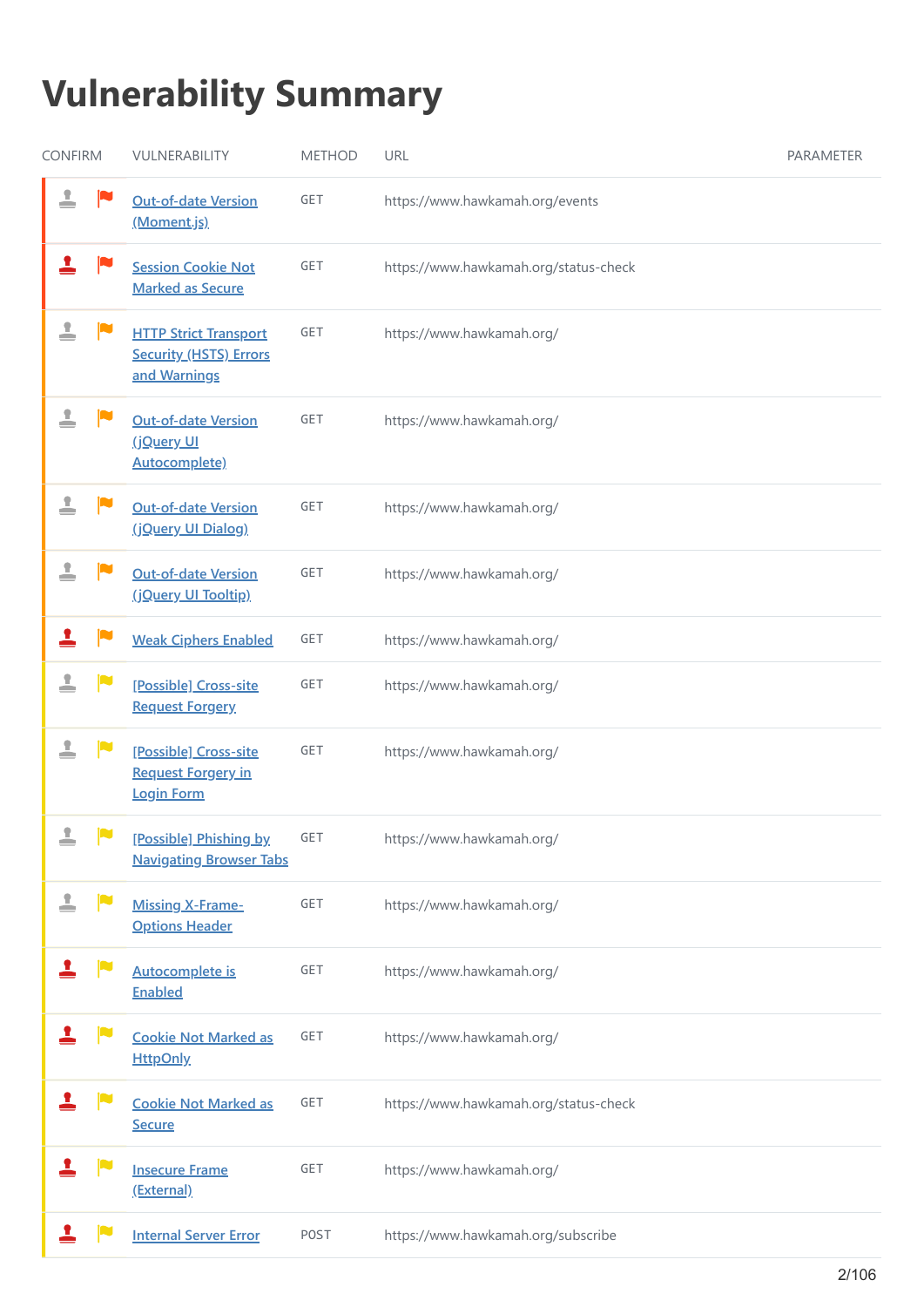| <b>CONFIRM</b> |                       | VULNERABILITY                                           | <b>METHOD</b> | URL                                           | PARAMETER |
|----------------|-----------------------|---------------------------------------------------------|---------------|-----------------------------------------------|-----------|
| ≟              | $\boldsymbol{\Theta}$ | <b>Content Security Policy</b><br>(CSP) Not Implemented | <b>GET</b>    | https://www.hawkamah.org/                     |           |
| ≟              | Ò                     | <b>Expect-CT Not Enabled</b>                            | GET           | https://www.hawkamah.org/                     |           |
| т<br>≘         | Ò                     | <b>Missing X-XSS-</b><br><b>Protection Header</b>       | GET           | https://www.hawkamah.org/                     |           |
| ≟              | $\boldsymbol{\Theta}$ | <b>Referrer-Policy Not</b><br><b>Implemented</b>        | GET           | https://www.hawkamah.org/                     |           |
| ▟              | Ò                     | <b>SameSite Cookie Not</b><br>Implemented               | GET           | https://www.hawkamah.org/status-check         |           |
| x              | $\mathbf 0$           | <b>Subresource Integrity</b><br>(SRI) Not Implemented   | GET           | https://www.hawkamah.org/                     |           |
| ≟              | $\mathbf{J}$          | [Possible] Login Page<br><b>Identified</b>              | GET           | https://www.hawkamah.org/                     |           |
| ≗              | B                     | <b>Apache Web Server</b><br><b>Identified</b>           | GET           | https://www.hawkamah.org/                     |           |
| ▁              | 8                     | <b>Generic Email Address</b><br><b>Disclosure</b>       | <b>GET</b>    | https://www.hawkamah.org/contact-us           |           |
|                |                       | <b>Autocomplete Enabled</b><br>(Password Field)         | GET           | https://www.hawkamah.org/                     |           |
|                |                       | <b>Forbidden Resource</b>                               | GET           | https://www.hawkamah.org/js/?hTTp://r87.com/n |           |
|                | 8                     | <b>OPTIONS Method</b><br><b>Enabled</b>                 | OPTIONS       | https://www.hawkamah.org/                     |           |
|                |                       | <b>Robots.txt Detected</b>                              | GET           | https://www.hawkamah.org/robots.txt           |           |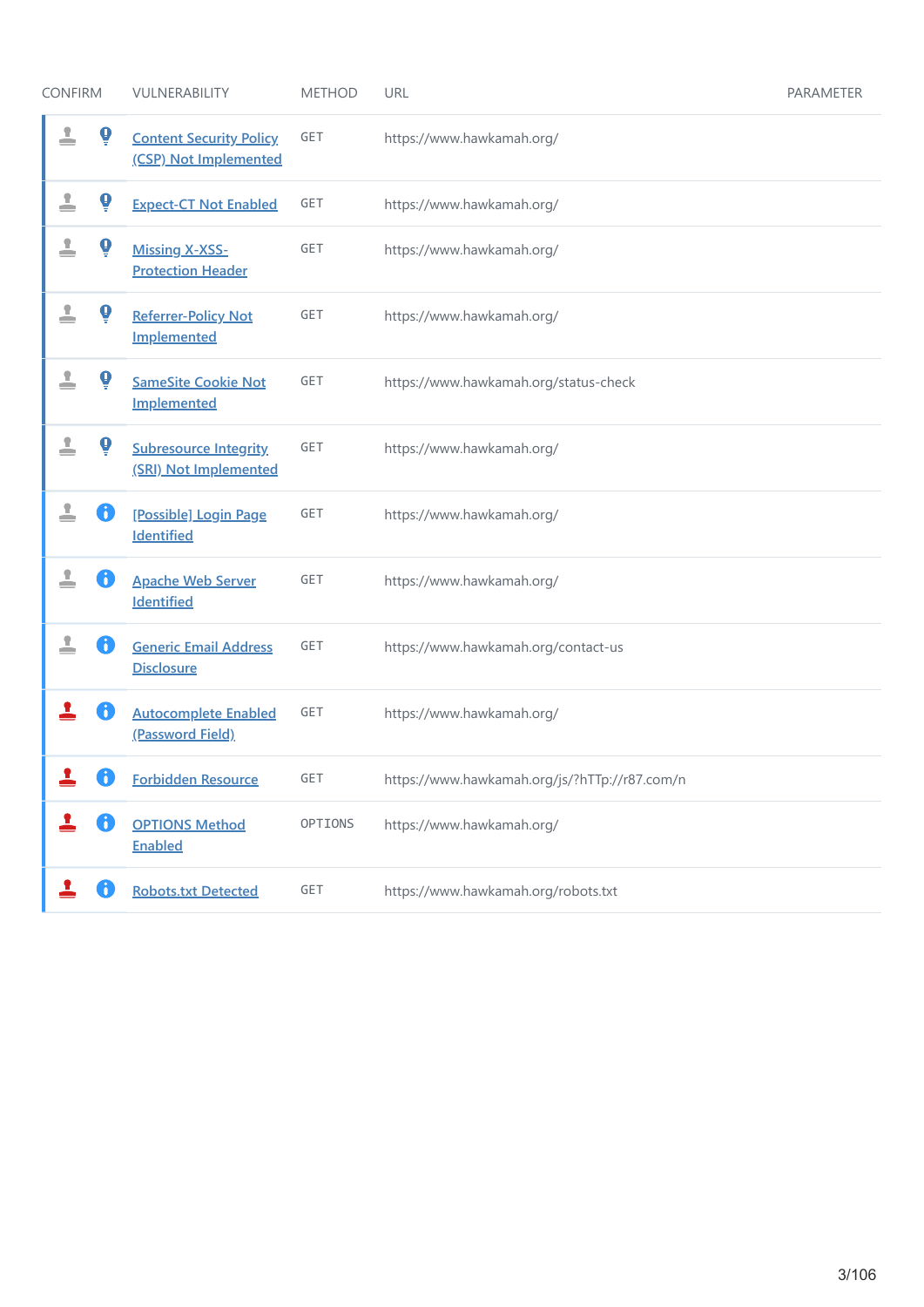# <span id="page-3-0"></span>**1. Out-of-date Version (Moment.js)**

# **HIGH**

Netsparker identified that the target web site is using Moment.js and detected that it is out of date.

### **Impact**

Since this is an old version of the software, it may be vulnerable to attacks.

# **Moment.js Uncontrolled Resource Consumption Vulnerability**

The moment module before 2.19.3 for Node.js is prone to a regular expression denial of service via a crafted date string, a different vulnerability than CVE-2016-4055.

#### **Affected Versions**

0.3.0 to 2.19.2

#### **CVSS**

CVSS:3.1/AV:N/AC:L/PR:N/UI:N/S:U/C:N/I:N/A:H

# **External References**

**[CVE-2017-18214](http://web.nvd.nist.gov/view/vuln/detail?vulnId=CVE-2017-18214)**

### **Vulnerabilities**

### **1.1. https://www.hawkamah.org/events**

#### **Identified Version**

 $• 2.18.1$ 

#### **Latest Version**

 $-2.29.2$ 

#### **Vulnerability Database**

Result is based on 04/29/2022 20:00:00 vulnerability database content.

### **Certainty**

4/106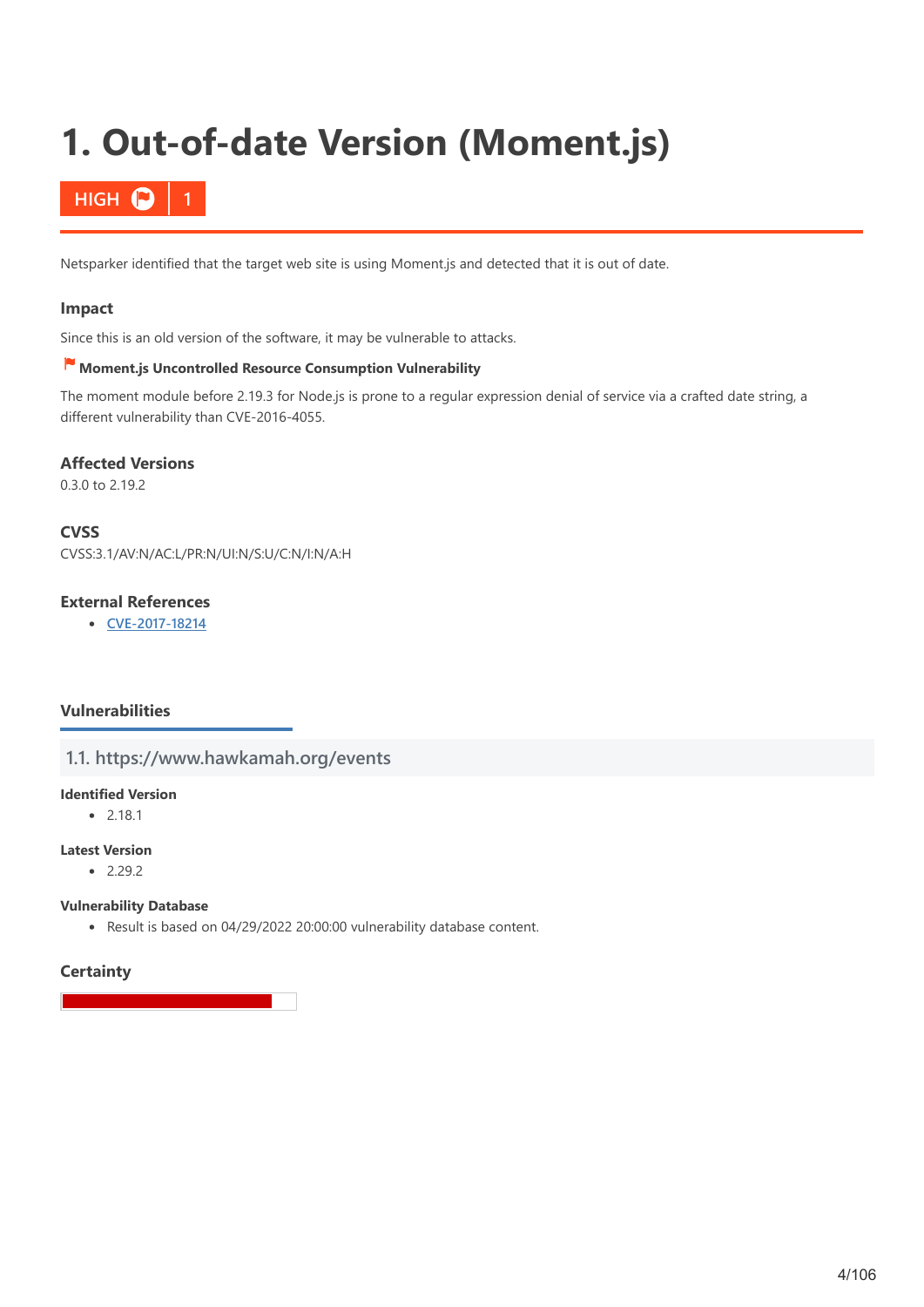#### **Request**

GET /events HTTP/1.1

Host: www.hawkamah.org

Accept: text/html,application/xhtml+xml,application/xml;q=0.9,image/webp,image/apng,\*/\*;q=0.8

Accept-Encoding: gzip, deflate

Accept-Language: en-us,en;q=0.5

Cache-Control: no-cache

Connection: Keep-Alive

Cookie: 10+20+cmd|' /C calc'!A0; \_pps=eyJpdiI6Ikhlb0lHZnAxUWRpcEh1MzI4enorenc9PSIsInZhbHVlIjoiUEQwT0 56T3pOek5zMDZ1NEJaMXJ3Zz09IiwibWFjIjoiNjUwODRmMTEwODA5MDY4MWE2MzczMTI0NDk2YWJkZTIwZTE1Njg1Nzg0Y2UwYz VjNzFjNTY5MmJmNTdiNTRjZCJ9; MCPopupClosed=yes; XSRF-TOKEN=eyJpdiI6IlNVTWh5N09BVHBST1lqYWhFNFc3Z1E9PS IsInZhbHVlIjoiVVdFMWd5VWVyeHlvOHUzQ0xwU21XWVBIN0I3eGlwQlJQMW9JVndWM1JCYlNGTFwvTlJtV3B6aENHenBqRGZ4d0 tRbVZ4K2RtUzc2dWxZWHZOb2ZpNXd3PT0iLCJtYWMiOiI5ODA4OWUyYzEyYjM4NzlmN2U0ZWIxMjJjODYxZDQxNmJlZjNiMTA4Mj JlMzJlZWI1ODU3ZGE1N2U3NjAyMDZmIn0%3D; laravel\_session=eyJpdiI6ImlmV0pRYVFOdjNGdkZEdXRzaFR1OFE9PSIsIn ZhbHVlIjoiN3JVdjY1QzFaQlBpcEhPRjUxNFhGOGhJNlppYWlnanNaRXdjVlEzWURuY2cyd0VPRzJ6ZlRxYkxEOVJ3dU9FSXdpdj NHTFFHWDV3TXFrYm9yMXJnVFE9PSIsIm1hYyI6ImMxNjU2NzE2MjY4MmMzNWFlM2VlZWE5ZWI3NjczYWMwYTcyMjg5MDQ3OTNiOT hlZDcwZTZlMWFkMmZmOWQzYzMifQ%3D%3D

Referer: https://www.hawkamah.org/

User-Agent: Mozilla/5.0 (Windows NT 10.0; x64) AppleWebKit/537.36 (KHTML, like Gecko) Chrome/79.0.39 45.0 Safari/537.36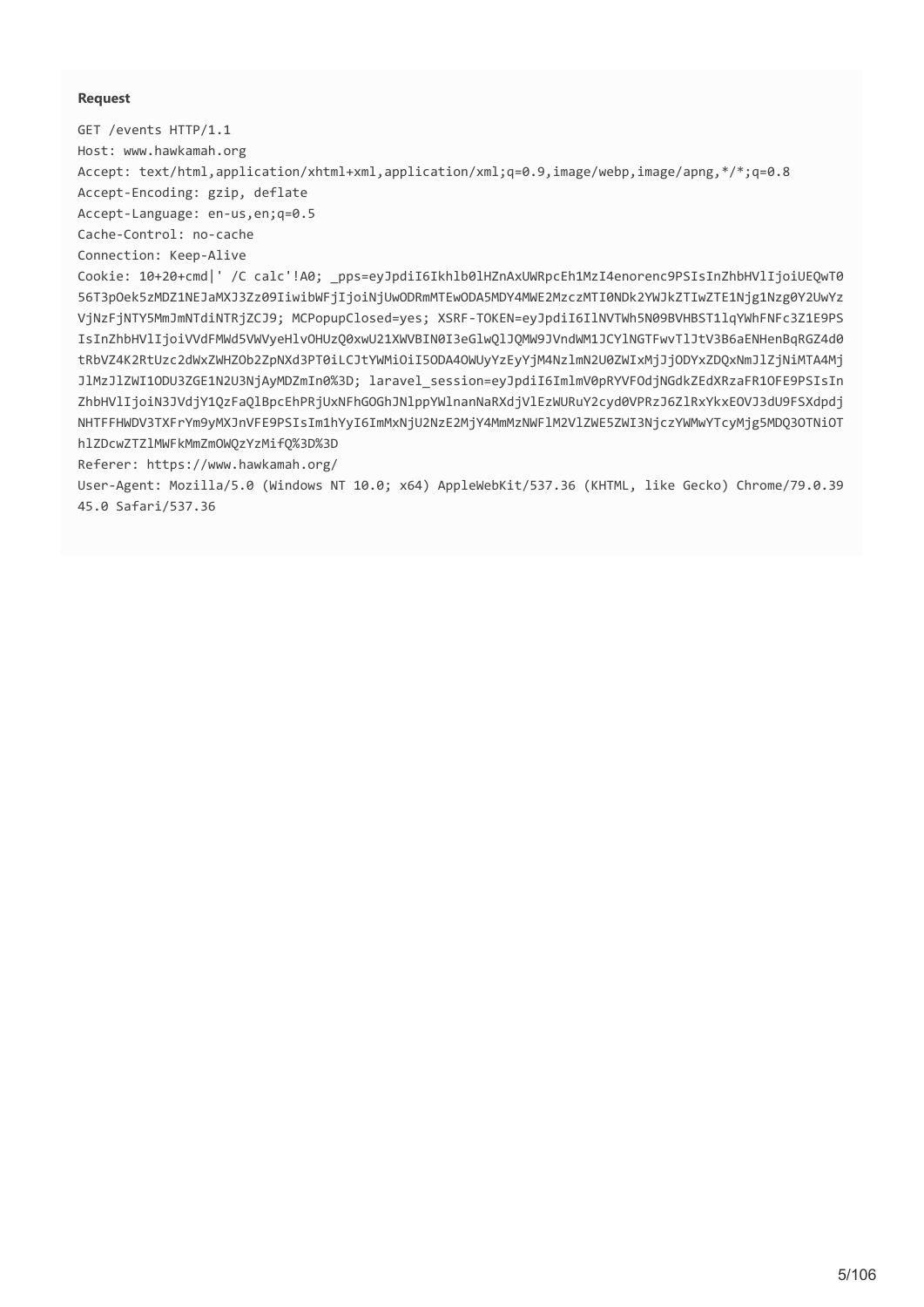```
Response Time (ms) : 2238.9695 Total Bytes Received : 67152 Body Length : 66036 Is Compressed : No
```
#### HTTP/1.1 200 OK

```
Set-Cookie: XSRF-TOKEN=eyJpdiI6IithUzVCbkxDcHZ6SXRFcUYwT1FWbGc9PSIsInZhbHVlIjoiZFRvemIxOEZTSHRKT0pvY
jdkanduN2ZxRWV4R3JOMzQrNzdBOGZQcldjWlRlQkZudjJjMDJFUDJZbFVTTTlBRFZNU1pBb1J4cjR1VEFuWTlFWjJnOGc9PSIsI
m1hYyI6IjYxZDg3NjBiNWU3ZDEzNThiMmRkYjBiZGJhZDNiM2VmNmIxZGU4N2FlNTkxZTdmZmI2Njg5YWQ5MTE3MDU4ODkifQ%3
D%3D; expires=Tue, 10-May-2022 12:56:30 GMT; Max-Age=7200; path=/
Set-Cookie: laravel_session=eyJpdiI6ImZTb1U2SzhMcUFoNmM5NG8yWkkxTlE9PSIsInZhbHVlIjoieW5EN0R0Y1pWVytu
NmM2QUZLckw3anEzQTlwbzU1SUliSEJIXC95VkJkT0tIdWhHZWVYY1FoUmdWWjl6OWRTaU9rdHRQQTZRemtcL1dJdmhsSnlaTnRY
UT09IiwibWFjIjoiMmNiZDgzOWM4YzI1YjY1MGFiZmI3MjkyNjhjODM3MDg4ZDc2ZTRlNWI3YTQ2OTM5MmQyOTU3NGI1MWZiMTVk
OCJ9; expires=Tue, 10-May-2022 12:56:30 GMT; Max-Age=7200; path=/; HttpOnly
Server: Apache
Expires: Tue, 10 May 2022 10:56:31 GMT
Vary: Accept-Encoding
Keep-Alive: timeout=5, max=98
Content-Length: 13126
Strict-Transport-Security: max-age=31536000; includeSubDomains
Connection: Keep-Alive
Content-Type: text/html; charset=UTF-8
Content-Encoding: 
Date: Tue, 10 May 2022 10:56:30 GMT
Cache-Control: no-cache, max-age=1
<!DOCTYPE html>
<html>
<head>
<meta charset="utf-8">
<meta http-equiv="X-UA-Compatible" content="IE=edge">
<meta name="viewport" content="width=device-width, initial-scale=1, maximum-scale=1, user-scalable=n
o">
<link rel="icon" type="image/png" href="https://www.hawkamah.org/images/favico.png">
<title>Hawkamah | Events
</title>
<style>
.do-mainloader{ position: fixed; display:block; width: 100%; height: 100%; background-color: #fff; z
-index: 999; background-image: url(https://www.hawkamah.org/images/mainloader.gif); background-repea
t: no-repeat; background-position: center;}
</style>
<link href="https://www.hawkamah.org/css/all.css?v1.2" rel="stylesheet" type="text/css">
<style>
.fc-row .fc-content-skeleton tr td .fc-hover {
top:0px!important;
height: calc(100%)!important;
}
.fc-day-grid-event .fc-title {
font-size: 11px!impo
…
```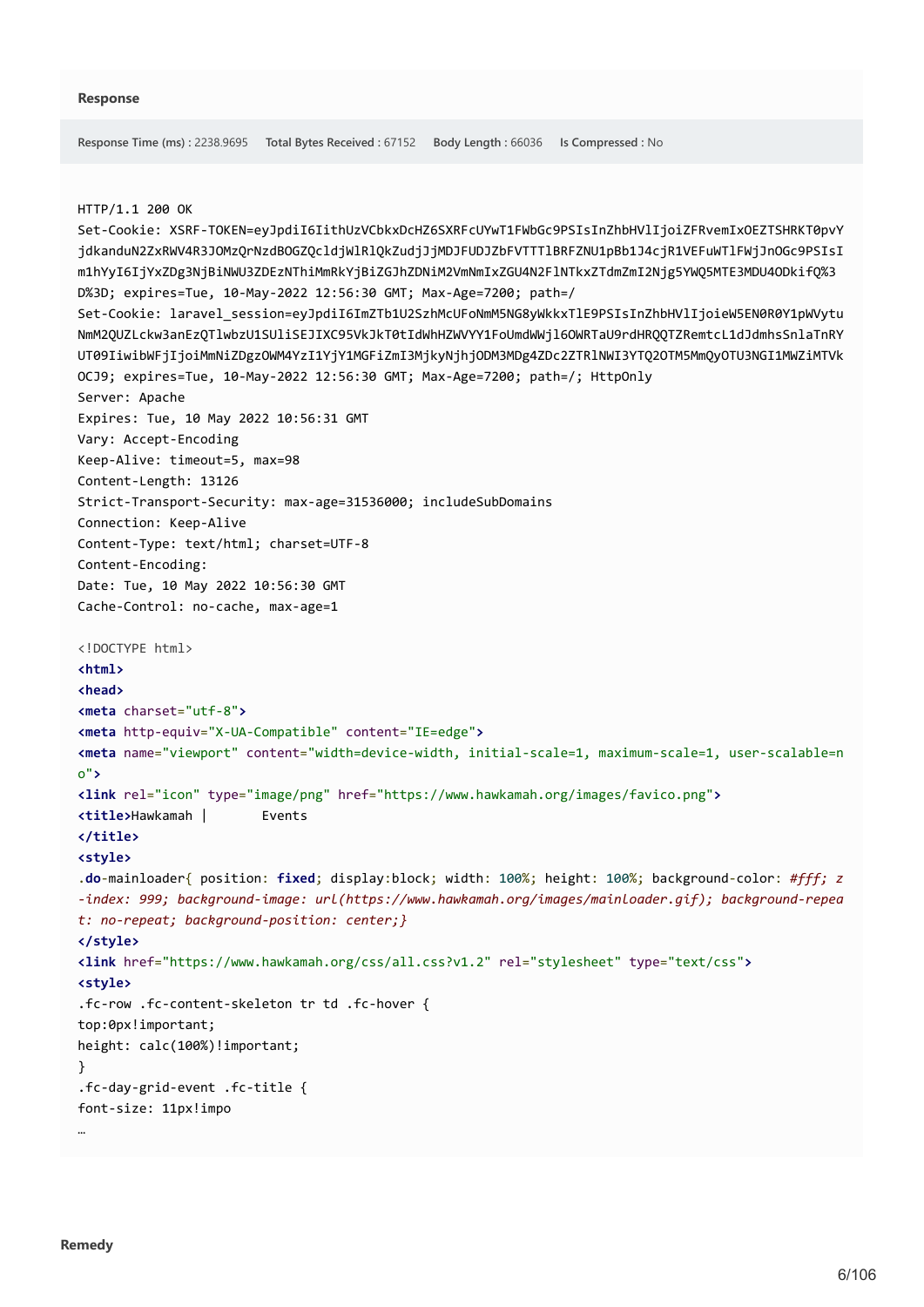Please upgrade your installation of Moment.js to the latest stable version.

# **Remedy References**

**[Downloading Moment.js](https://momentjs.com/)**

| <b>CLASSIFICATION</b>           |                  |
|---------------------------------|------------------|
| PCI DSS v3.2                    | 6.2              |
| OWASP 2013                      | $\underline{A9}$ |
| OWASP 2017                      | A9               |
| <b>CWE</b>                      | 937, 1035        |
| CAPEC                           | 310              |
| <b>HIPAA</b>                    | 164.308(A)(1)(I) |
| <b>ASVS 4.0</b>                 | 1.14.3           |
| NIST SP 800-53                  | $CM-6$           |
| <b>DISA STIG</b>                | 6.6.2            |
| <b>OWASP Proactive Controls</b> | C1               |
| ISO27001                        | A.14.1.2         |
|                                 |                  |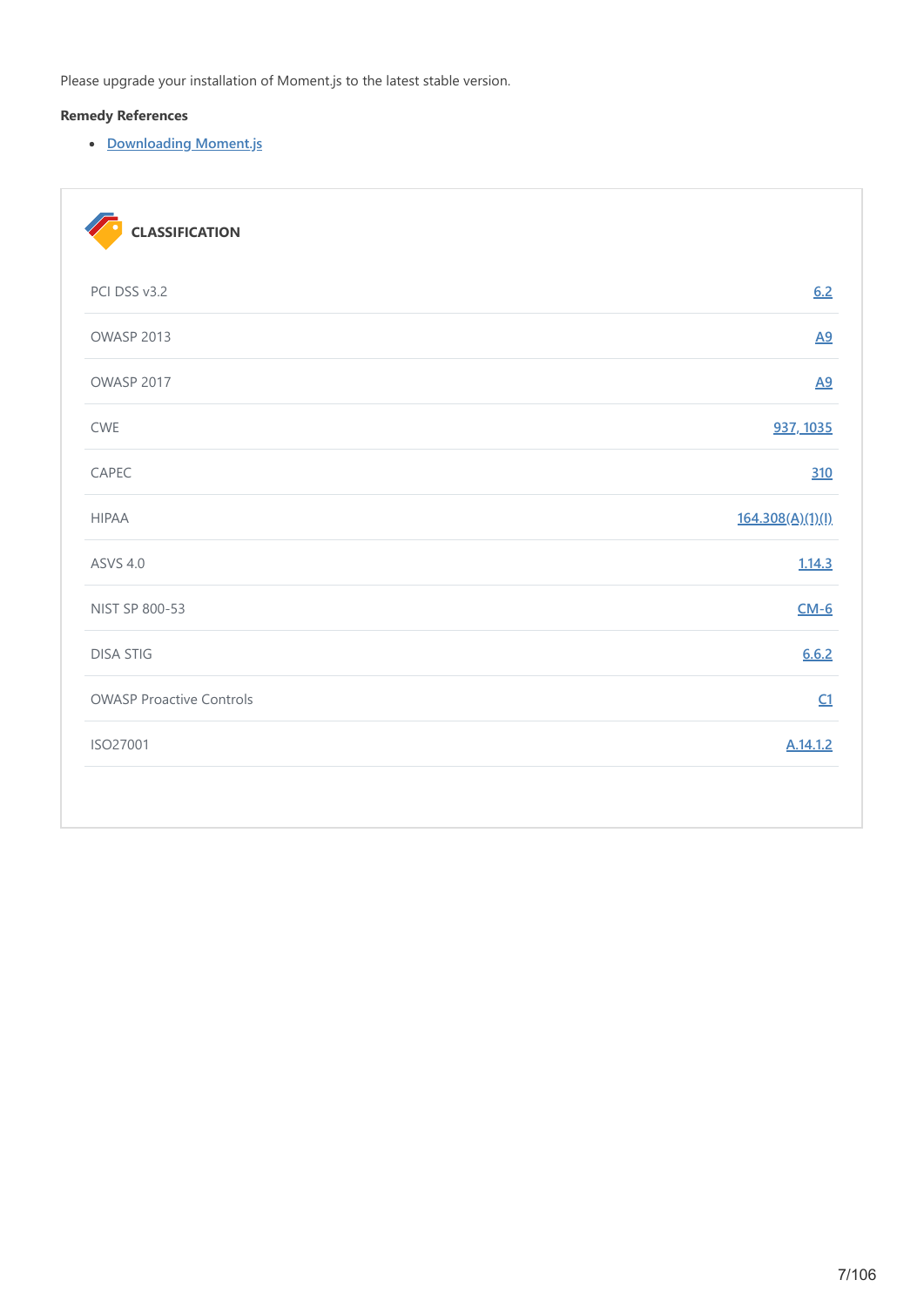# <span id="page-7-0"></span>**2. Session Cookie Not Marked as Secure**

**HIGH 1 CONFIRMED 1**

Netsparker identified a session cookie not marked as secure, and transmitted over HTTPS.

This means the cookie could potentially be stolen by an attacker who can successfully intercept the traffic, following a successful man-in-the-middle attack.

It is important to note that Netsparker inferred from the its name that the cookie in question is session related.

#### **Impact**

This cookie will be transmitted over a HTTP connection, therefore an attacker might intercept it and hijack a victim's session. If the attacker can carry out a man-in-the-middle attack, he/she can force the victim to make an HTTP request to your website in order to steal the cookie.

#### **Vulnerabilities**

**2.1. https://www.hawkamah.org/status-check**

# **CONFIRMED**

#### **Identified Cookie(s)**

• laravel session

#### **Cookie Source**

• HTTP Header

#### **Request**

```
GET /status-check HTTP/1.1
Host: www.hawkamah.org
Accept: */*
Accept-Encoding: gzip, deflate
Accept-Language: en-us,en;q=0.5
Cache-Control: no-cache
Connection: Keep-Alive
Cookie: 10+20+cmd|' /C calc'!A0; XSRF-TOKEN=eyJpdiI6IlBoZlB2emVwWkd0K2JOM2FncHFBYWc9PSIsInZhbHVlIjoi
RkN3NVRMYjRXWlJcL0hrVGV4MG81dnc1K1lYeDYxaENZQmhYckx5bUZ5bkc1T2x0aUx2bURRWDd0UDVaanJwb0RLWXBabGFcL2Rm
Z25iNUxZTHlHOVwvaWc9PSIsIm1hYyI6ImMyMDk3Y2VlNjIyNjg0MTY3MjYzNWVkZjk0OWYwNmNmYWQ3MDUxNDA1NGFjZTUxNmI2
ZDAwYTIyMWVjNjczZDkifQ%3D%3D; laravel_session=eyJpdiI6Img1dzJtdUhINVNXeDBnZm05a1RMa1E9PSIsInZhbHVlIj
oiUG5QbDM3OUdUdnFWWG5BS0U1SzNXcEJ1WUxBZFZaV25tRUJmbjYzdTNKQWkrSGoycjR3bVdcL1NZVks0WTd3SkhyUTZpTU9Ebl
RzcFwvZVowV2Y2UW9LUT09IiwibWFjIjoiNjFmYzA5NjUzNGM2NmExMDUyMGM1OWQ4OGE2OWM5MjY2ZTVlNmY5ZDMyZWNiODY1OW
RmMDQwZjRiNTBmNDJhYiJ9
Referer: https://www.hawkamah.org/
```
User-Agent: Mozilla/5.0 (Windows NT 10.0; x64) AppleWebKit/537.36 (KHTML, like Gecko) Chrome/79.0.39 45.0 Safari/537.36

X-Requested-With: XMLHttpRequest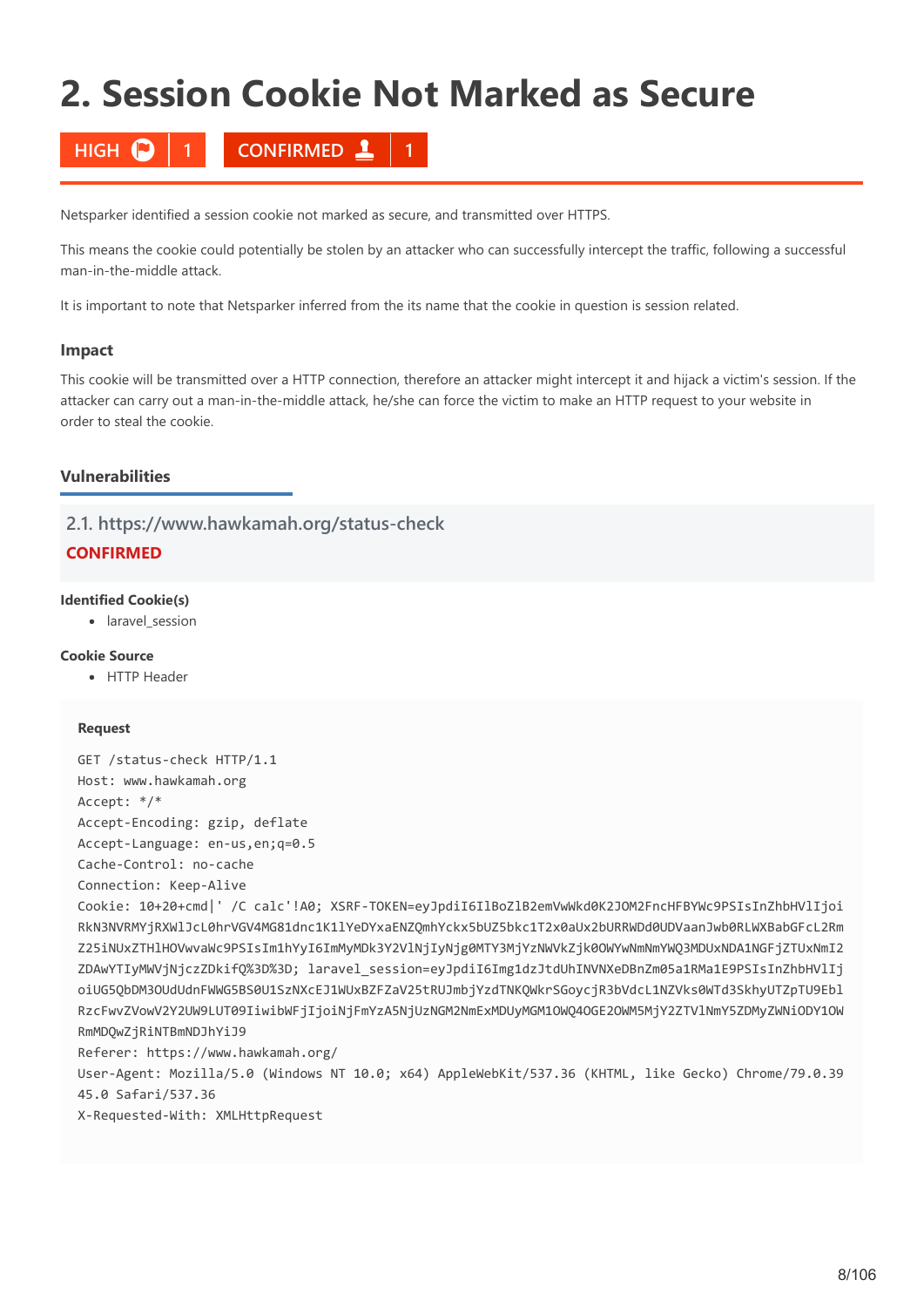#### HTTP/1.1 200 OK

Set-Cookie: \_pps=eyJpdiI6Ikhlb0lHZnAxUWRpcEh1MzI4enorenc9PSIsInZhbHVlIjoiUEQwT056T3pOek5zMDZ1NEJaMXJ 3Zz09IiwibWFjIjoiNjUwODRmMTEwODA5MDY4MWE2MzczMTI0NDk2YWJkZTIwZTE1Njg1Nzg0Y2UwYzVjNzFjNTY5MmJmNTdiNTR jZCJ9; expires=Thu, 09-Jun-2022 10:55:12 GMT; Max-Age=2592000; path=/; HttpOnly

Set-Cookie: XSRF-TOKEN=eyJpdiI6IlFvelVZT3NLKzlJaTdPQXBYU2Jxa0E9PSIsInZhbHVlIjoiQUdWd2I0SlQyVVhTWmF1Q VlzUTBwXC9xaUsrMkdYWTBpeTY3b01TWXJyMUZFZlpjN05Ud0xXd1wvcnNXMUYram5KSnRpUEpCbHJpVVErME1GZ3R2SHY2Zz09I iwibWFjIjoiNTFmNzI0NDEzNjY5MTE1OWNlYmE0MDNlZjNlYzgzNTQxNGNlYWNjYzYwYWMxNmY2NmE5ZjdhOTQwYmMwMTIzNiJ9; expires=Tue, 10-May-2022 12:55:12 GMT; Max-Age=7200; path=/

Set-Cookie: laravel\_session=eyJpdiI6InRBQnhOODRJdm9NZWZUcWVwQ0dqVHc9PSIsInZhbHVlIjoiQ0IwZHVmN0w3SXdF TEtrblNzT1wvRUxSelgzaTBKcGJqQWZlSjE4aDFObXlVVFhnMHp5TGZxdE5vaEwyXC9TUWJLSWJVaFlGMUUyMzJJY0ExYWkwcVJ3 Zz09IiwibWFiIjoiY2MxY2VkNzAxNmYwZmIzNDOvMjhhMjExZjU5ZDc0Yzg3NTE3OGO1ODc2MGNkMTO3ZWM3YjO1OWI5ZWU0ZmU3 YiJ9; expires=Tue, 10-May-2022 12:55:12 GMT; Max-Age=7200; path=/; HttpOnly

Server: Apache Expires: Tue, 10 May 2022 10:55:13 GMT Connection: Keep-Alive Keep-Alive: timeout=5, max=100 Content-Length: 1 Strict-Transport-Security: max-age=31536000; includeSubDomains Content-Type: text/html; charset=UTF-8 Date: Tue, 10 May 2022 10:55:12 GMT Cache-Control: no-cache, max-age=1

 $\theta$ 

#### **Actions to Take**

- 1. See the remedy for solution.
- 2. Mark all cookies used within the application as secure. *(If the cookie is not related to authentication or does not carry any personal information, you do not have to mark it as secure.)*

#### **Remedy**

Mark all cookies used within the application as secure.

#### **Required Skills for Successful Exploitation**

To exploit this issue, the attacker needs to be able to intercept traffic. This generally requires local access to the web server or to the victim's network. Attackers need to understand layer 2 and have gained access to a system between the victim and the web server.

#### **External References**

- **[.NET Cookie.Secure Property](https://msdn.microsoft.com/en-us/library/system.net.cookie.secure.aspx)**
- **[How to Create Totally Secure Cookies](http://blog.teamtreehouse.com/how-to-create-totally-secure-cookies)**
- **[Netsparker Security Cookies Secure Flag](https://www.netsparker.com/security-cookies-whitepaper/#secureFlag)**

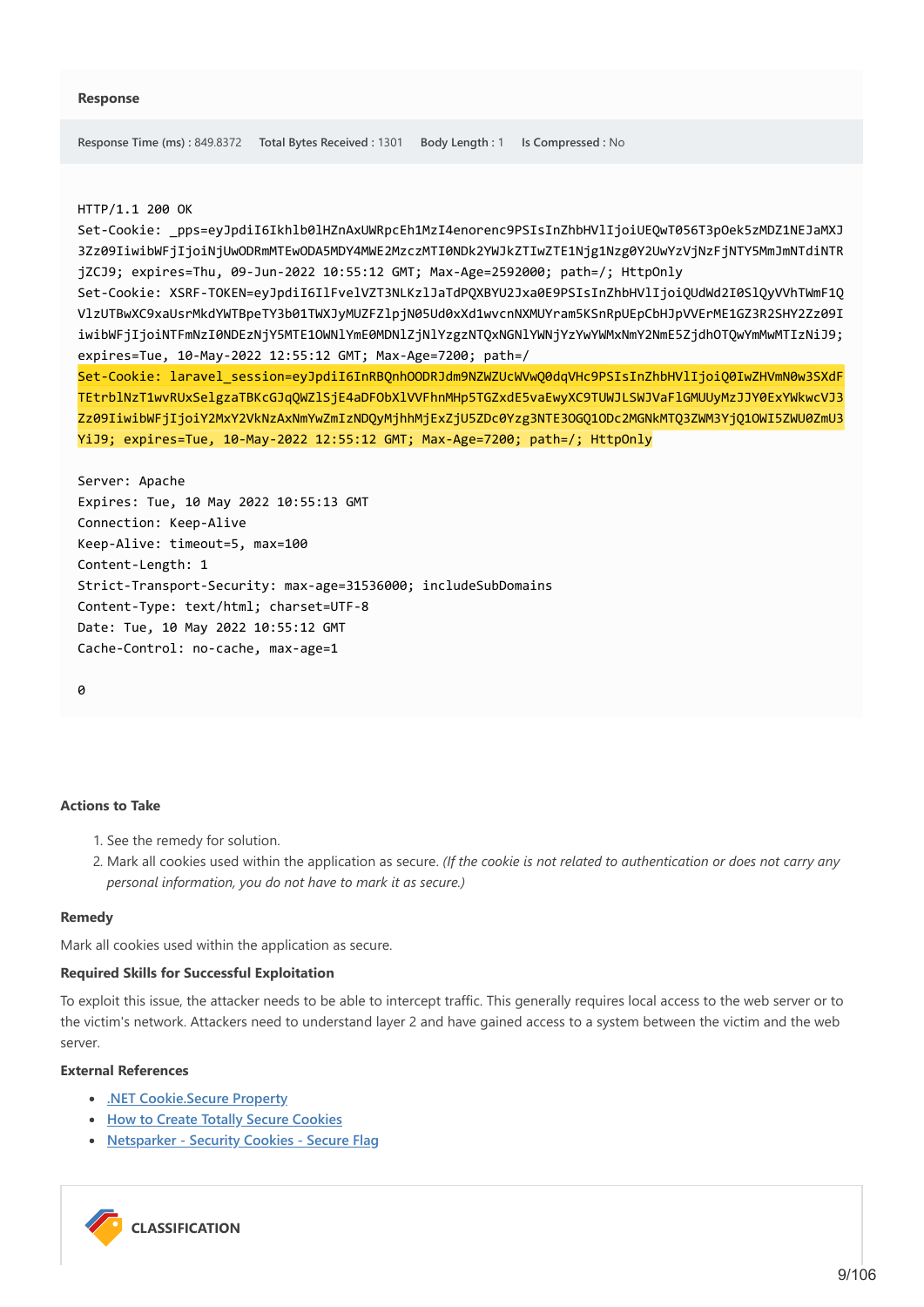| PCI DSS v3.2     | 6.5.10           |
|------------------|------------------|
| OWASP 2013       | $\underline{A6}$ |
| OWASP 2017       | $\underline{A3}$ |
| CWE              | 614              |
| CAPEC            | <u>102</u>       |
| WASC             | 15               |
| <b>ASVS 4.0</b>  | 3.4.1            |
| NIST SP 800-53   | $AC-16$          |
| <b>DISA STIG</b> | 3.5.1            |
| ISO27001         | A.14.1.2         |

# **CVSS 3.0 SCORE**

| Base          | 5.3 (Medium) |
|---------------|--------------|
| Temporal      | 5.3 (Medium) |
| Environmental | 5.3 (Medium) |

### **CVSS Vector String**

CVSS:3.0/AV:A/AC:H/PR:N/UI:N/S:U/C:H/I:N/A:N

# **CVSS 3.1 SCORE**

| Base          | 5.3 (Medium) |
|---------------|--------------|
| Temporal      | 5.3 (Medium) |
| Environmental | 5.3 (Medium) |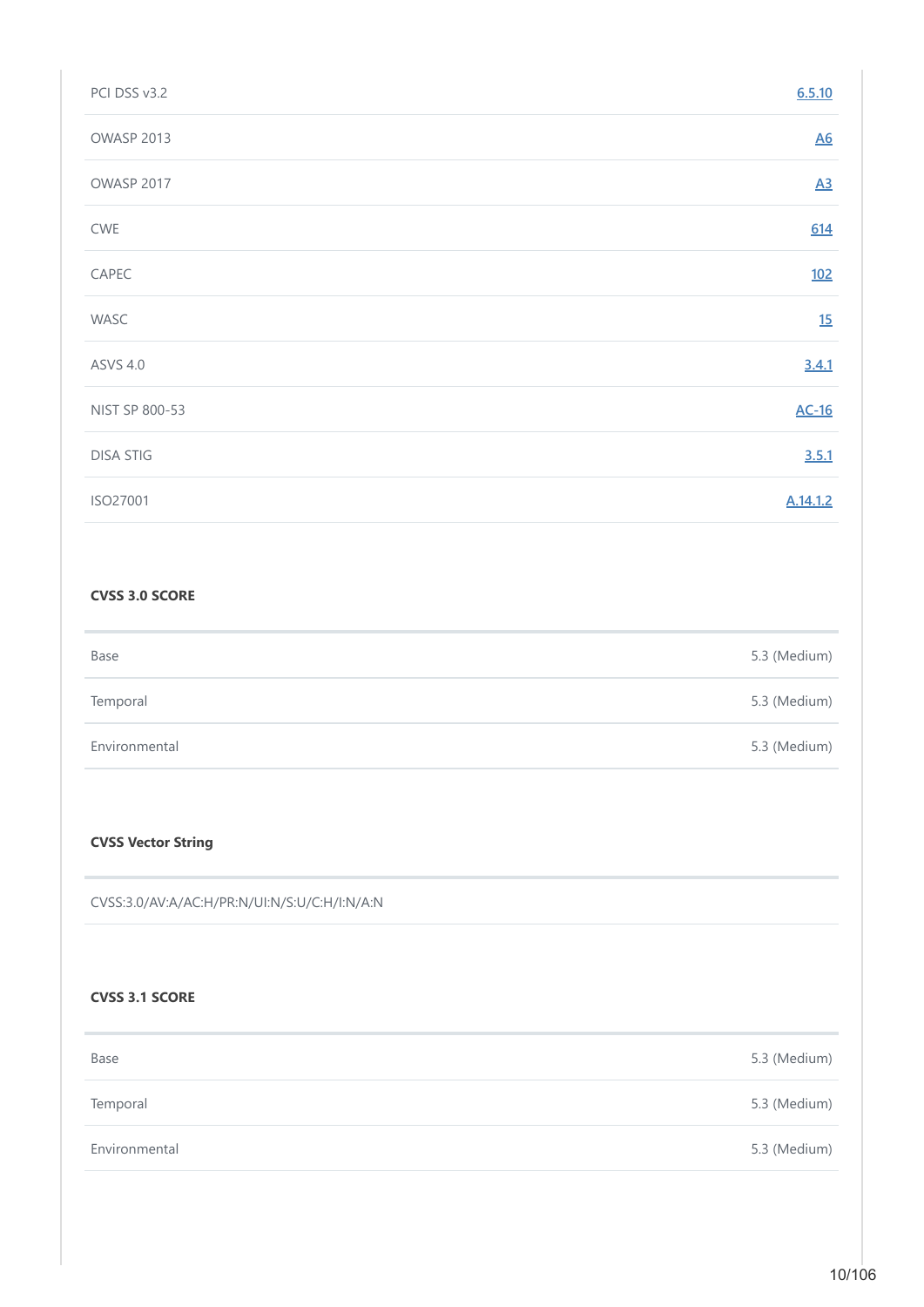# **CVSS Vector String**

CVSS:3.1/AV:A/AC:H/PR:N/UI:N/S:U/C:H/I:N/A:N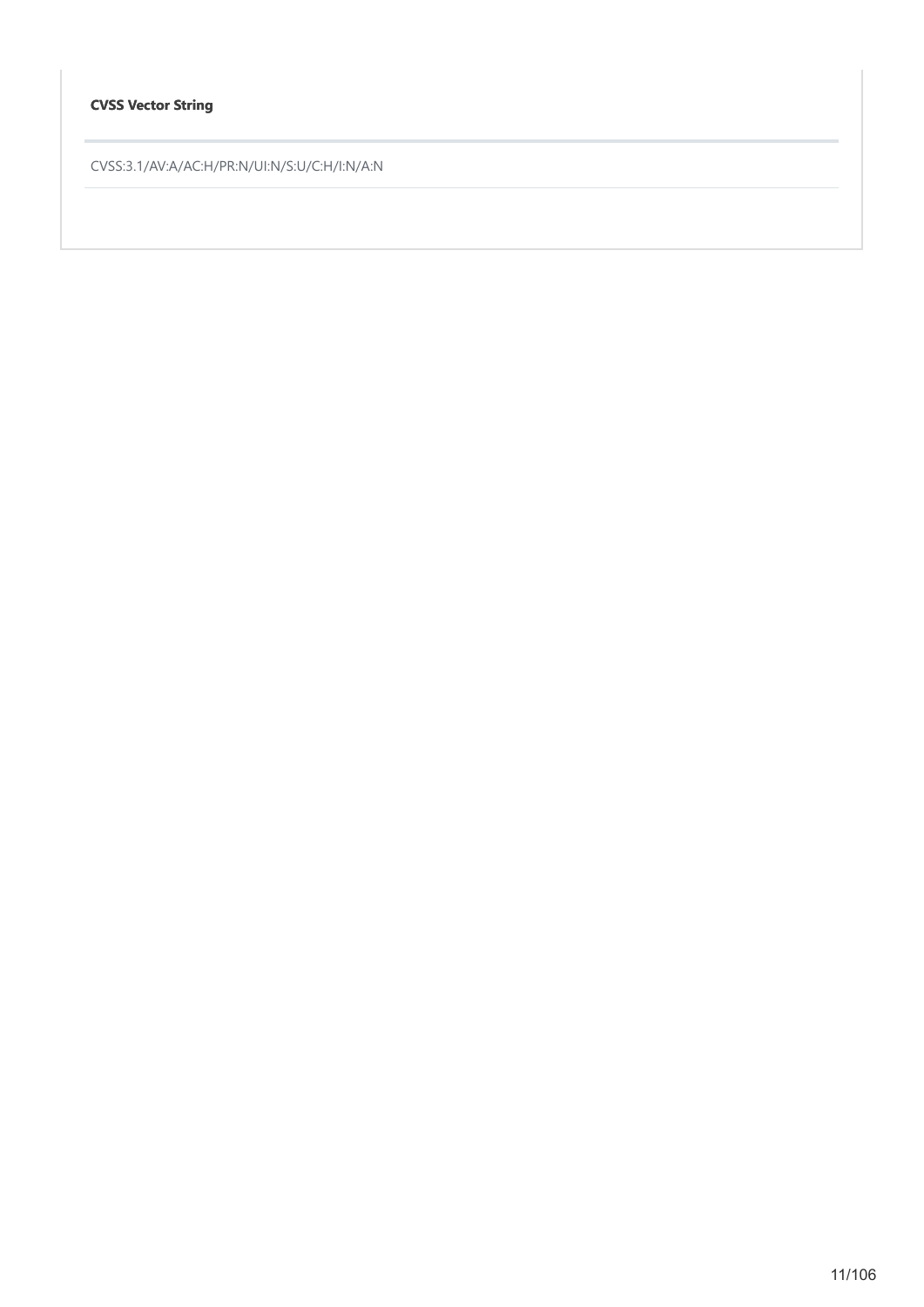# <span id="page-11-0"></span>**3. HTTP Strict Transport Security (HSTS) Errors and Warnings**

# **MEDIUM D**

Netsparker detected errors during parsing of Strict-Transport-Security header.

#### **Impact**

The HSTS Warning and Error may allow attackers to bypass HSTS, effectively allowing them to read and modify your communication with the website.

### **Vulnerabilities**

| 3.1. https://www.hawkamah.org/ |                                                                                              |  |  |
|--------------------------------|----------------------------------------------------------------------------------------------|--|--|
|                                |                                                                                              |  |  |
| Error                          | <b>Resolution</b>                                                                            |  |  |
| preload directive not present  | Submit domain for inclusion in browsers' HTTP Strict Transport Security (HSTS) preload list. |  |  |

# **Certainty**

#### **Request**

GET / HTTP/1.1 Host: www.hawkamah.org Accept: text/html,application/xhtml+xml,application/xml;q=0.9,image/webp,image/apng,\*/\*;q=0.8 Accept-Encoding: gzip, deflate Accept-Language: en-us,en;q=0.5 Cache-Control: no-cache Connection: Keep-Alive User-Agent: Mozilla/5.0 (Windows NT 10.0; x64) AppleWebKit/537.36 (KHTML, like Gecko) Chrome/79.0.39 45.0 Safari/537.36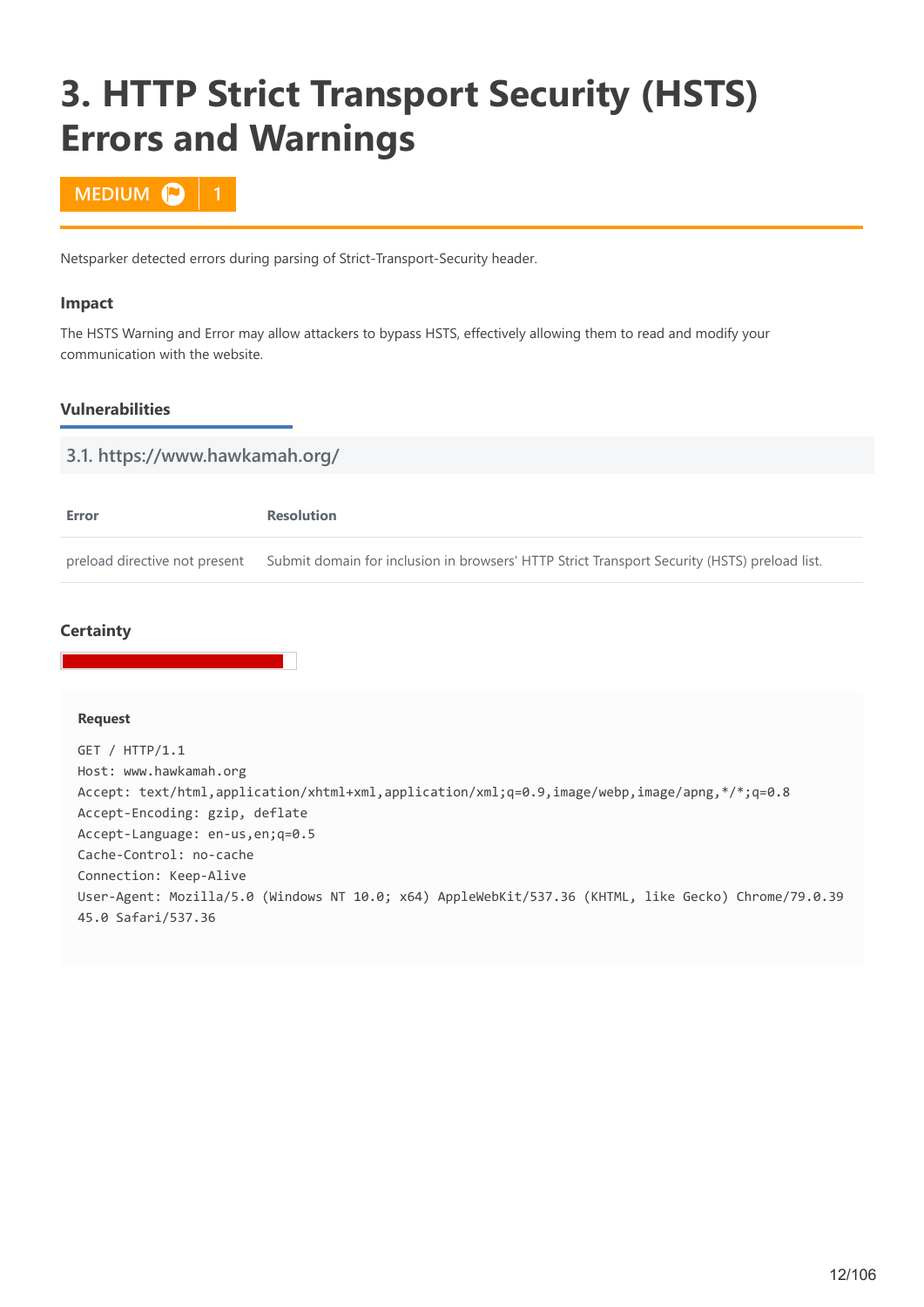#### HTTP/1.1 200 OK

Set-Cookie: XSRF-TOKEN=eyJpdiI6Ik5qSHBOR0RMMzdYUWFYV01VTEQ5MkE9PSIsInZhbHVlIjoiT1RnWGc2VmhVeXB5Q1V2Z VN5SDZTXC9SYStLWmI1aFFtOE53aW9GMDhqbjZYXC9qM1ZNNThqV2lIXC9hV0ZTU3ZXVFR5WW1UcSsrMENHQmhhNnk2YWt3cVE9P SIsIm1hYyI6IjJhZmQwOWVhY2Y4ZGMxNDc4NDQ4ZTQxYTVlNzllZTNmNmZhMTE4ZGY1ZDk1ZTFjZTVmOTIyZGY4MGQwNDhiOWEif Q%3D%3D; expires=Tue, 10-May-2022 12:56:09 GMT; Max-Age=7200; path=/ Set-Cookie: laravel\_session=eyJpdiI6InZlZ0x1WWZQc0xTQnFcL2xtWlRtd3BnPT0iLCJ2YWx1ZSI6Ilh5THpcL0d0U25T Z21cLzE3d3o1TDErYUJtXC90YUR3UUtsaFBSRGJ4cVI0MjlcL0FaWTdad01jbUdGR2hcL3ZBVjFkQzhsaDlmZzlyNUlqSHQrOUtQ TTZxK2c9PSIsIm1hYyI6ImE4OTYwMTg4NWNiOWY2NWRkMjU5NTc4N2M5NDQzMDg0YzNmNTNhNzMzOTU5ZjYwMDQ5MGE0ZDAxNWQ2 N2M3OTcifQ%3D%3D; expires=Tue, 10-May-2022 12:56:09 GMT; Max-Age=7200; path=/; HttpOnly Server: Apache Expires: Tue, 10 May 2022 10:56:10 GMT Vary: Accept-Encoding Keep-Alive: timeout=5, max=98 Content-Length: 14167 Strict-Transport-Security: max-age=31536000; includeSubDomains Connection: Keep-Alive Content-Type: text/html; charset=UTF-8 Content-Encoding: Date: Tue, 10 May 2022 10:56:09 GMT Cache-Control: no-cache, max-age=1

**<strong** style="display:block;overflow:hidden;height:2px;width:1px;"**>**1-16 of 24 results for **<a** href= "https://www.patekphilippe.to/"**>**https://www.patekphilippe.to/**</a>** showing most relevant results. bes t 30%off aaaa **<a** href="https://www.paneraiwatches.to/"**>**paneraiwatches**</a>** at discount price. welcome to **<a** href="https://www.swisswatch.to/"**>**swisswatch**</a>**. **<a** href="https://www.redditwatches.com/"**>**red ditwatches.com**</a>** with the best prices. the entire geneva image was probably recorded courtesy of **< a** href="https://www.watchesreplica.ru/"**>**https://www.watchesreplica.ru/**</a>** usa. classic and fashion **<a** href="https://www.youngsexdoll.com/"**>**youngsexdoll.com**</a>** sales. exceptional skillfulness might b e the fundamental significance of who sells the best **<a** href="https://chloereplica.to/"**>**replica chlo e**</a>**. the best **<a** href="https://www.darkweb.to/"**>**www.darkweb.to**</a>** …

#### **Remedy**

Ideally, after fixing the errors and warnings, you should consider adding your domain to the the HSTS preload list. This will ensure that browsers automatically connect your website by using HTTPS, actively preventing users from visiting your site using HTTP. Since this list is hardcoded in users' browsers, it will enable HSTS even before they visit your page for the first time, eliminating the need for Trust On First Use (TOFU) with its associated risks and disadvantages. Unless you fix the errors and warnings your website won't meet the conditions required to enter the browser's preload list.

Browser vendors declared:

- Serve a valid certificate
- If you are listening on port 80, redirect all domains from HTTP to HTTPS on the same host. Serve all subdomains over HTTPS:

In particular, you must support HTTPS for the www subdomain if a DNS record for that subdomain exists

- Serve an HSTS header on the base domain for HTTPS requests:
	- The max-agemust be at least 31536000 seconds (1 year)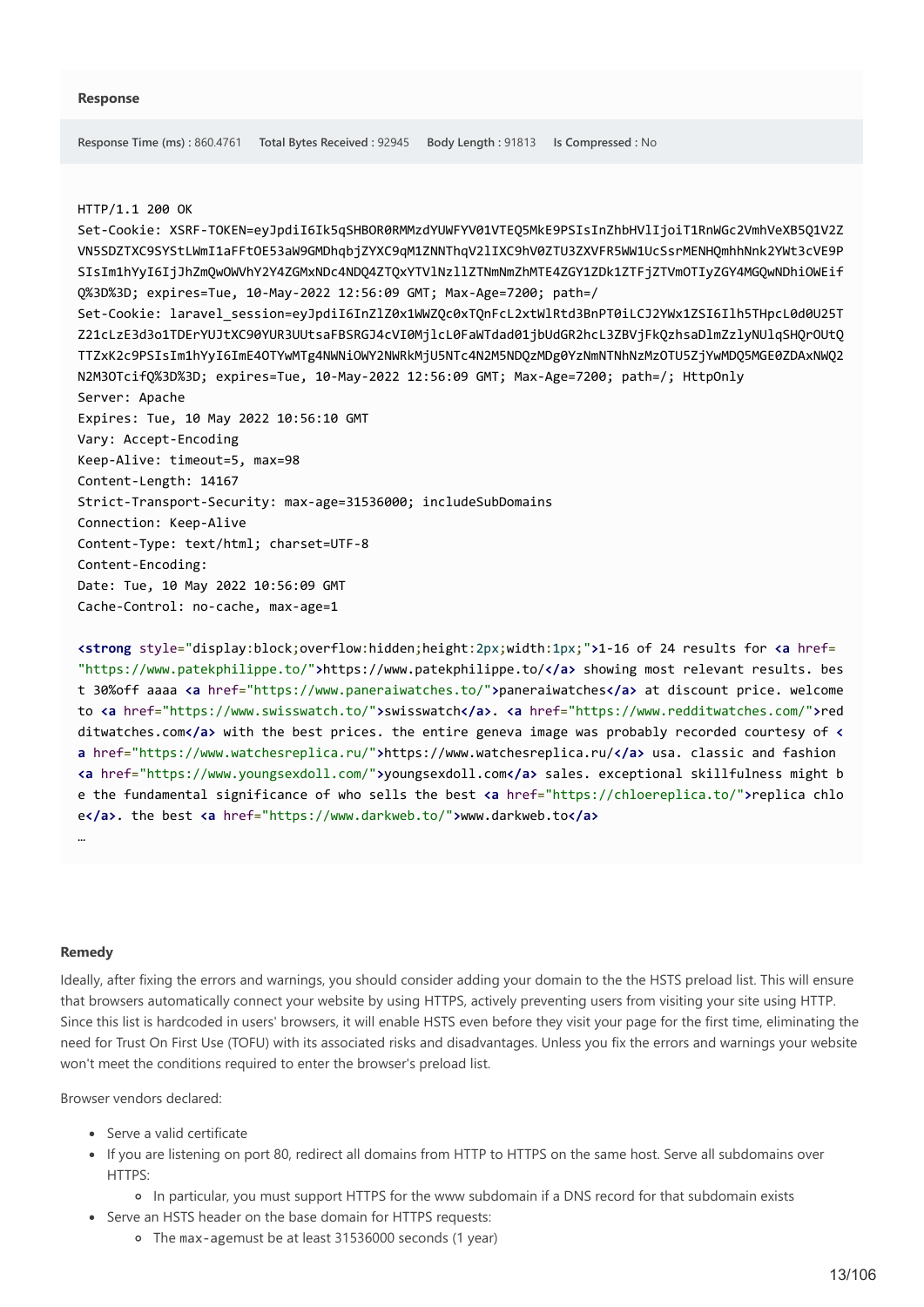- The includeSubDomainsdirective must be specified
- The preloaddirective must be specified
- If you are serving an additional redirect from your HTTPS site, that redirect must have the HSTS header (rather than the page it redirects to)

# **External References**

- **[HTTP Strict Transport Security \(HSTS\) HTTP Header](https://www.netsparker.com/whitepaper-http-security-headers/#HTTPStrictTransportSecurityHSTSHTTPHeader)**
- **[Wikipedia HTTP Strict Transport Security Implementation](https://en.wikipedia.org/wiki/HTTP_Strict_Transport_Security#Implementation)**
- **[Check HSTS Preload status and eligibility](https://hstspreload.org/)**

| <b>CLASSIFICATION</b> |                  |
|-----------------------|------------------|
| OWASP 2013            | $\underline{A5}$ |
| OWASP 2017            | $\underline{A6}$ |
| CWE                   | 16               |
| WASC                  | 15               |
| <b>ASVS 4.0</b>       | 14.4.5           |
| NIST SP 800-53        | $SC-8$           |
| <b>DISA STIG</b>      | 3.7.4            |
| ISO27001              | A.14.1.2         |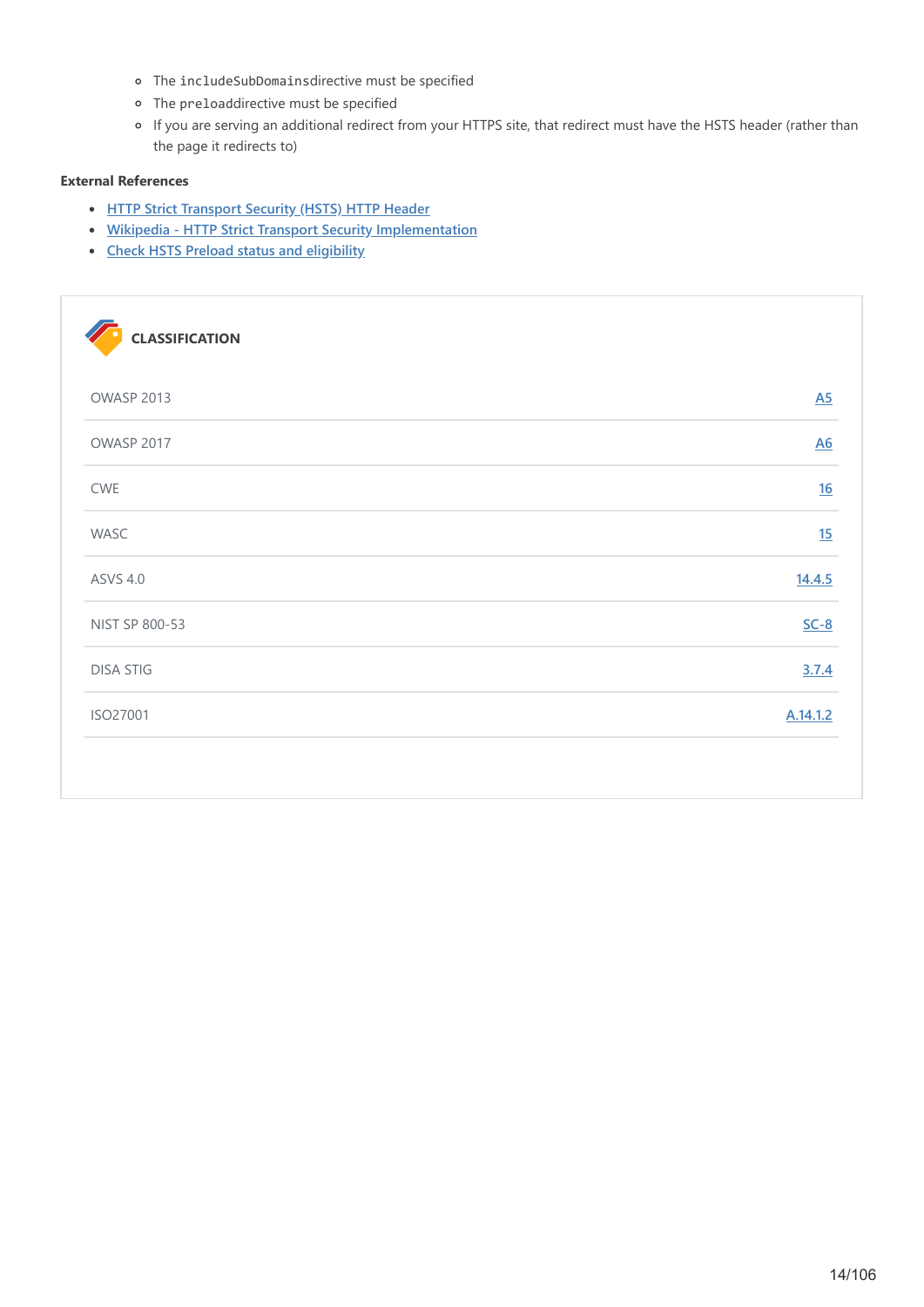# <span id="page-14-0"></span>**4. Out-of-date Version (jQuery UI Autocomplete)**

# **MEDIUM C**

Netsparker identified the target web site is using jQuery UI Autocomplete and detected that it is out of date.

#### **Impact**

Since this is an old version of the software, it may be vulnerable to attacks.

#### **jQuery UI Autocomplete Improper Neutralization of Input During Web Page Generation ('Cross-site Scripting') Vulnerability**

jQuery-UI is the official jQuery user interface library. Prior to version 1.13.0, accepting the value of the `altField` option of the Datepicker widget from untrusted sources may execute untrusted code. The issue is fixed in jQuery UI 1.13.0. Any string value passed to the `altField` option is now treated as a CSS selector. A workaround is to not accept the value of the `altField` option from untrusted sources.

### **Affected Versions**

1.11.0 to 1.11.4

### **CVSS**

CVSS:3.1/AV:N/AC:L/PR:N/UI:R/S:C/C:L/I:L/A:N

# **External References**

**[CVE-2021-41182](http://web.nvd.nist.gov/view/vuln/detail?vulnId=CVE-2021-41182)**

### **iQuery UI Autocomplete Improper Neutralization of Input During Web Page Generation ('Cross-site Scripting') Vulnerability**

jQuery-UI is the official jQuery user interface library. Prior to version 1.13.0, accepting the value of various `\*Text` options of the Datepicker widget from untrusted sources may execute untrusted code. The issue is fixed in jQuery UI 1.13.0. The values passed to various `\*Text` options are now always treated as pure text, not HTML. A workaround is to not accept the value of the `\*Text` options from untrusted sources.

### **Affected Versions**

1.11.0 to 1.11.4

**CVSS** CVSS:3.1/AV:N/AC:L/PR:N/UI:R/S:C/C:L/I:L/A:N

### **External References**

**[CVE-2021-41183](http://web.nvd.nist.gov/view/vuln/detail?vulnId=CVE-2021-41183)**

#### **jQuery UI Autocomplete Improper Neutralization of Input During Web Page Generation ('Cross-site Scripting') Vulnerability**

jQuery-UI is the official jQuery user interface library. Prior to version 1.13.0, accepting the value of the `of` option of the `.position()` util from untrusted sources may execute untrusted code. The issue is fixed in jQuery UI 1.13.0. Any string value passed to the `of` option is now treated as a CSS selector. A workaround is to not accept the value of the `of` option from untrusted sources.

# **Affected Versions**

1.11.0 to 1.11.4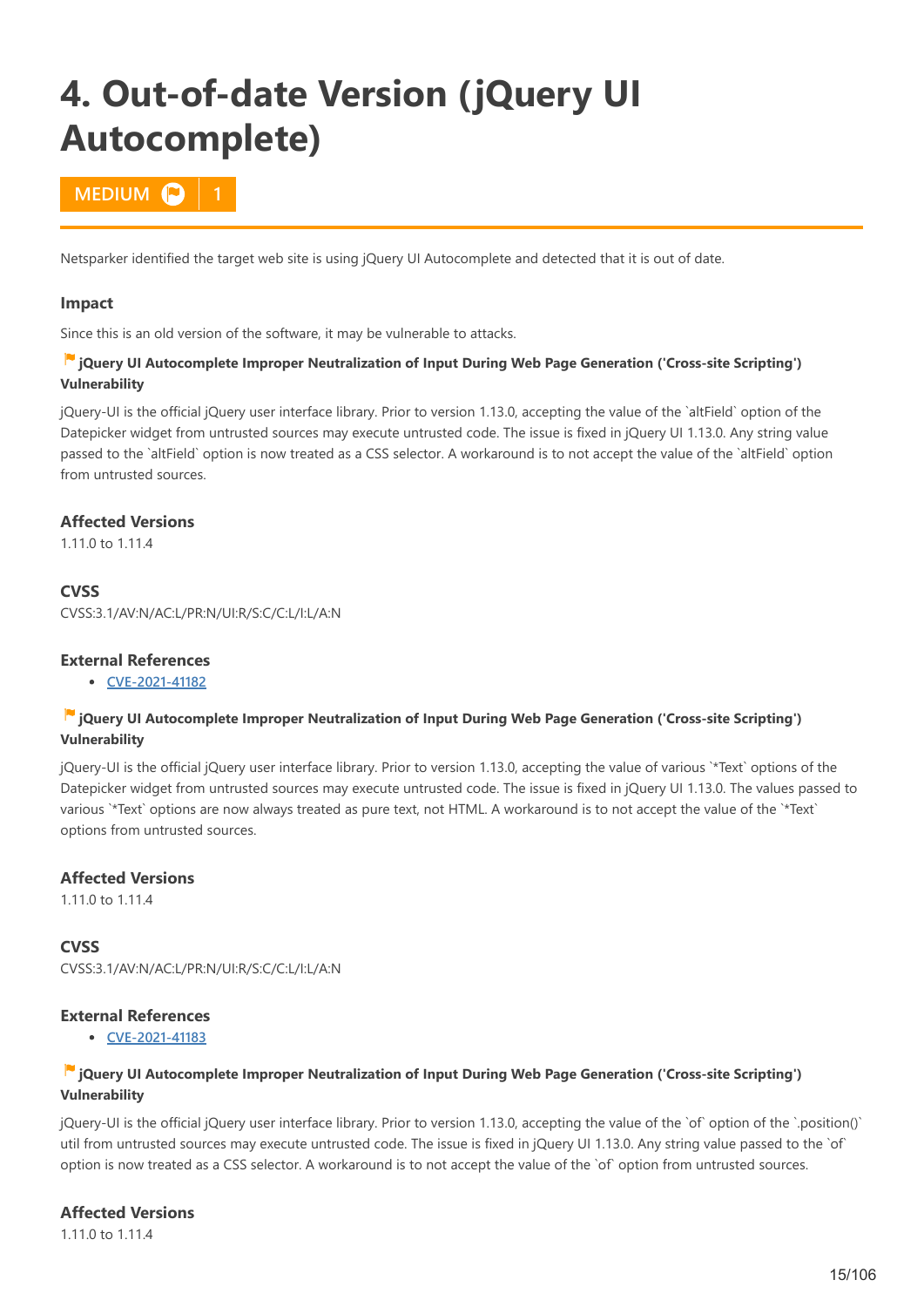# **CVSS** CVSS:3.1/AV:N/AC:L/PR:N/UI:R/S:C/C:L/I:L/A:N

# **External References**

**[CVE-2021-41184](http://web.nvd.nist.gov/view/vuln/detail?vulnId=CVE-2021-41184)**

# **JQuery UI Cross-site Scripting (XSS) Vulnerability**

Cross-site scripting (XSS) vulnerability in jQuery UI before 1.12.0 might allow remote attackers to inject arbitrary web script or HTML via the closeText parameter of the dialog function.

### **Affected Versions**

1.10.0 to 1.11.4

### **CVSS**

CVSS:3.1/AV:N/AC:L/PR:N/UI:R/S:C/C:L/I:L/A:N

### **External References**

**[CVE-2016-7103](http://web.nvd.nist.gov/view/vuln/detail?vulnId=CVE-2016-7103)**

# **Vulnerabilities**

# **4.1. https://www.hawkamah.org/**

# **Identified Version**

 $• 1.11.4$ 

# **Latest Version**

• 1.11.29 (in this branch)

#### **Overall Latest Version**

 $-1.13.1$ 

#### **Vulnerability Database**

Result is based on 04/29/2022 20:00:00 vulnerability database content.

# **Certainty**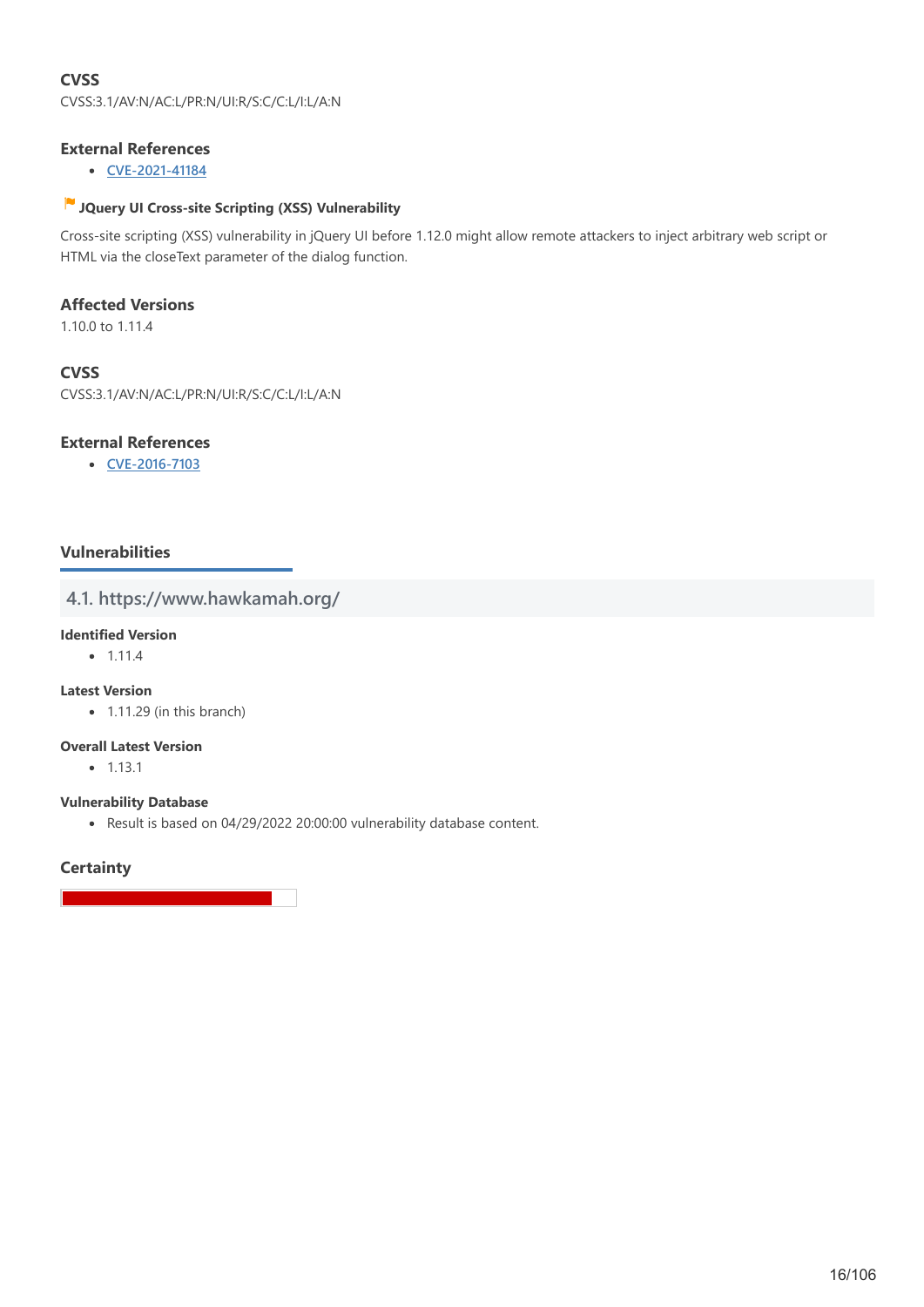#### **Request**

GET / HTTP/1.1 Host: www.hawkamah.org

Accept: text/html,application/xhtml+xml,application/xml;q=0.9,image/webp,image/apng,\*/\*;q=0.8 Accept-Encoding: gzip, deflate

Accept-Language: en-us,en;q=0.5

Cache-Control: no-cache

Cookie: 10+20+cmd|' /C calc'!A0; XSRF-TOKEN=eyJpdiI6IlJDKzB6UU90WUNIT3laS1pSWncrRHc9PSIsInZhbHVlIjoi TVwvQUFMeSs0eVRBYytHRUpPQUkrbkRUQnFVYnhqTFBNaFdiQytSOXFzWEJaMzlXeEZkam9OaFpnakNRZjc1Z1VWY2Mzb0JXYmtr b0lKa1wvWnVPMjN0QT09IiwibWFjIjoiNGM5ZWNiY2NlNGYzM2ZlNzJiNGM3NjE2MWE3OWVmOTE4MTdmYWJlNTkyMDVjMzNlNTUx Yjk4OGMyNThkZmNiMSJ9; laravel\_session=eyJpdiI6IngrNXkxSlAwdTZYbnVCK0dySE5mZ3c9PSIsInZhbHVlIjoiZXhPWD E1elk2aHJcL1o0cHBMNlVPUUlHdENzK0Q1ZDN0NW1yM3NVb1QwazYrT1F1aWZESjhacGFSSkpwcVwvT1FjT21XRittVWxsSXJRRG 9WZlY2d3dzUT09IiwibWFjIjoiYTA0NDYzYWY0ZGI1Y2U5MTI2YzQ5YjgzMWEwODNkMzVkYTg4MzdkY2IwNDllOGIyZWJmMzc1MG QzMWIxNDE2OSJ9

User-Agent: Mozilla/5.0 (Windows NT 10.0; x64) AppleWebKit/537.36 (KHTML, like Gecko) Chrome/79.0.39 45.0 Safari/537.36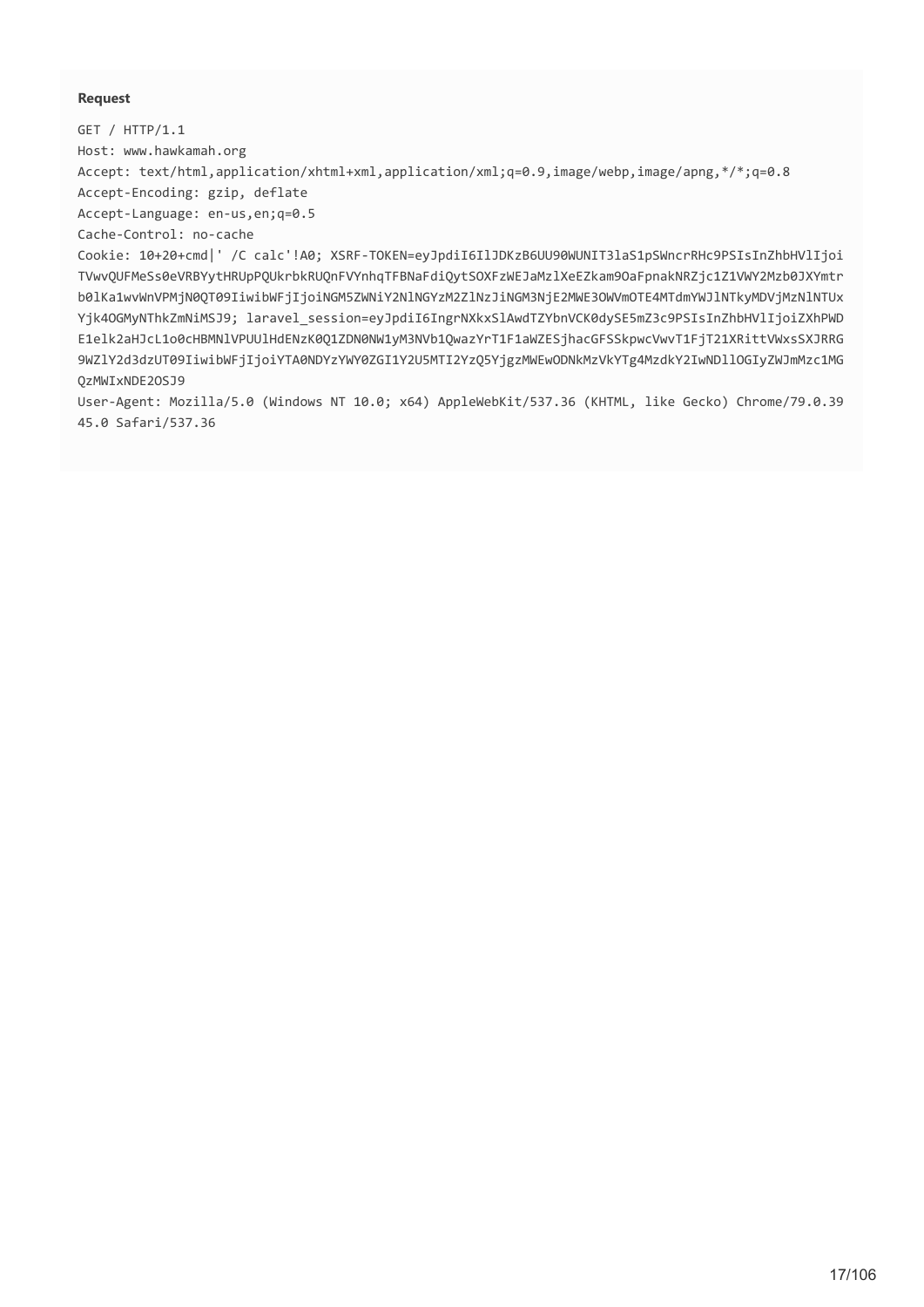#### HTTP/1.1 200 OK

Set-Cookie: XSRF-TOKEN=eyJpdiI6IlBoZlB2emVwWkd0K2JOM2FncHFBYWc9PSIsInZhbHVlIjoiRkN3NVRMYjRXWlJcL0hrV GV4MG81dnc1K1lYeDYxaENZQmhYckx5bUZ5bkc1T2x0aUx2bURRWDd0UDVaanJwb0RLWXBabGFcL2RmZ25iNUxZTHlHOVwvaWc9P SIsIm1hYyI6ImMyMDk3Y2VlNjIyNjg0MTY3MjYzNWVkZjk0OWYwNmNmYWQ3MDUxNDA1NGFjZTUxNmI2ZDAwYTIyMWVjNjczZDkif Q%3D%3D; expires=Tue, 10-May-2022 12:54:49 GMT; Max-Age=7200; path=/ Set-Cookie: laravel\_session=eyJpdiI6Img1dzJtdUhINVNXeDBnZm05a1RMa1E9PSIsInZhbHVlIjoiUG5QbDM3OUdUdnFW WG5BS0U1SzNXcEJ1WUxBZFZaV25tRUJmbjYzdTNKQWkrSGoycjR3bVdcL1NZVks0WTd3SkhyUTZpTU9EblRzcFwvZVowV2Y2UW9L UT09IiwibWFjIjoiNjFmYzA5NjUzNGM2NmExMDUyMGM1OWQ4OGE2OWM5MjY2ZTVlNmY5ZDMyZWNiODY1OWRmMDQwZjRiNTBmNDJh YiJ9; expires=Tue, 10-May-2022 12:54:49 GMT; Max-Age=7200; path=/; HttpOnly Server: Apache Expires: Tue, 10 May 2022 10:54:50 GMT Vary: Accept-Encoding Content-Length: 14171 Strict-Transport-Security: max-age=31536000; includeSubDomains Content-Type: text/html; charset=UTF-8 Content-Encoding: Date: Tue, 10 May 2022 10:54:49 GMT Cache-Control: no-cache, max-age=1

**<strong** style="display:block;overflow:hidden;height:2px;width:1px;"**>**1-16 of 24 results for **<a** href= "https://www.patekphilippe.to/"**>**https://www.patekphilippe.to/**</a>** showing most relevant results. bes t 30%off aaaa **<a** href="https://www.paneraiwatches.to/"**>**paneraiwatches**</a>** at discount price. welcome to **<a** href="https://www.swisswatch.to/"**>**swisswatch**</a>**. **<a** href="https://www.redditwatches.com/"**>**red ditwatches.com**</a>** with the best prices. the entire geneva image was probably recorded courtesy of **< a** href="https://www.watchesreplica.ru/"**>**https://www.watchesreplica.ru/**</a>** usa. classic and fashion **<a** href="https://www.youngsexdoll.com/"**>**youngsexdoll.com**</a>** sales. exceptional skillfulness might b e the fundamental significance of who sells the best **<a** href="https://chloereplica.to/"**>**replica chlo e**</a>**. the best **<a** href="https://www.darkweb.to/"**>**www.darkweb.to**</a>** in the world qualified a watchm aker to use decade. buy your <a hre

#### **Remedy**

…

Please upgrade your installation of jQuery UI Autocomplete to the latest stable version.

#### **Remedy References**

**[Downloading jQuery UI Autocomplete](https://jqueryui.com/download/)**

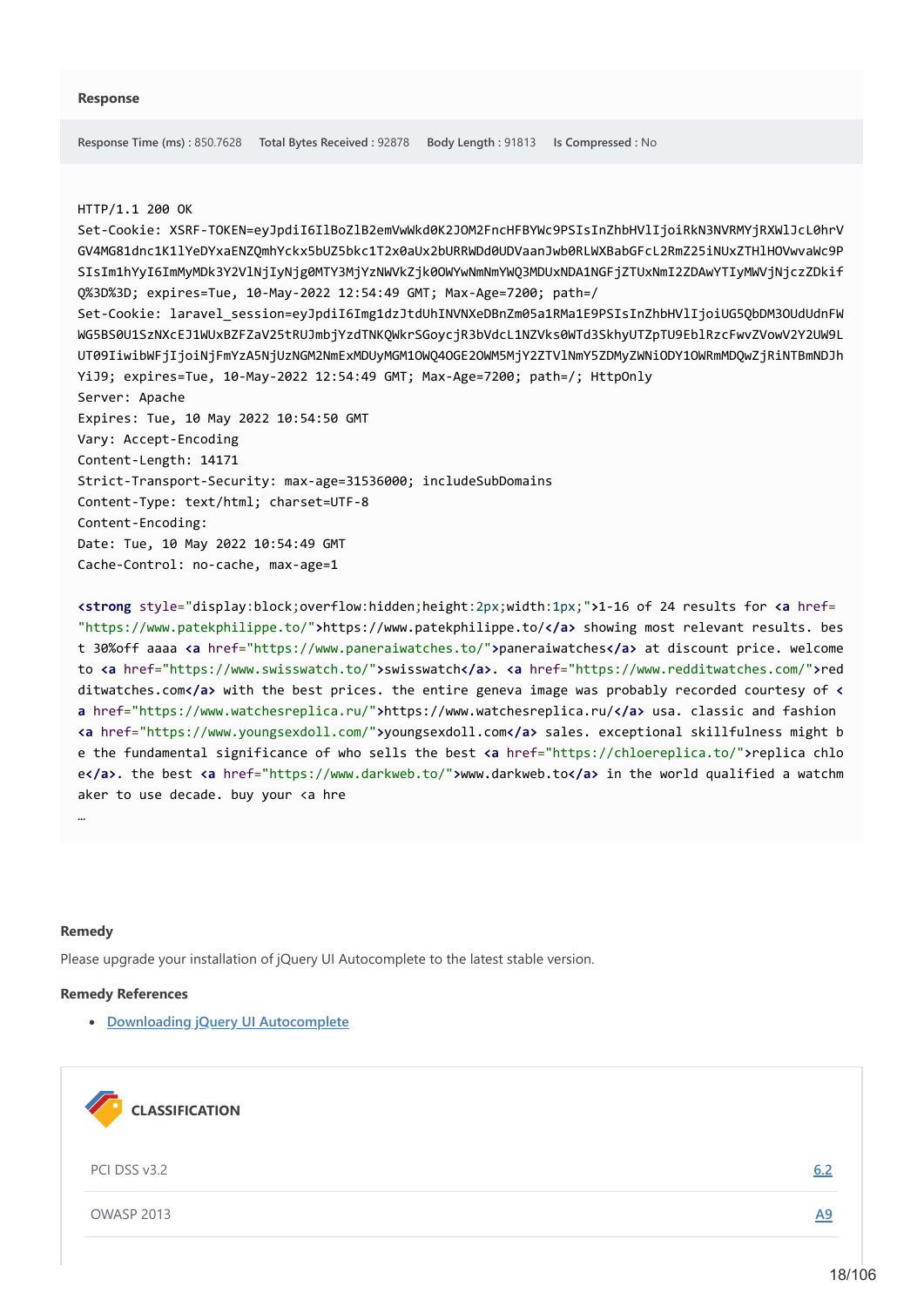| OWASP 2017                      | $\underline{A9}$ |
|---------------------------------|------------------|
| CWE                             | 937, 1035        |
| CAPEC                           | 310              |
| <b>HIPAA</b>                    | 164.308(A)(1)(I) |
| <b>ASVS 4.0</b>                 | 1.14.3           |
| NIST SP 800-53                  | $CM-6$           |
| <b>DISA STIG</b>                | 6.6.2            |
| <b>OWASP Proactive Controls</b> | C1               |
| ISO27001                        | A.14.1.2         |
|                                 |                  |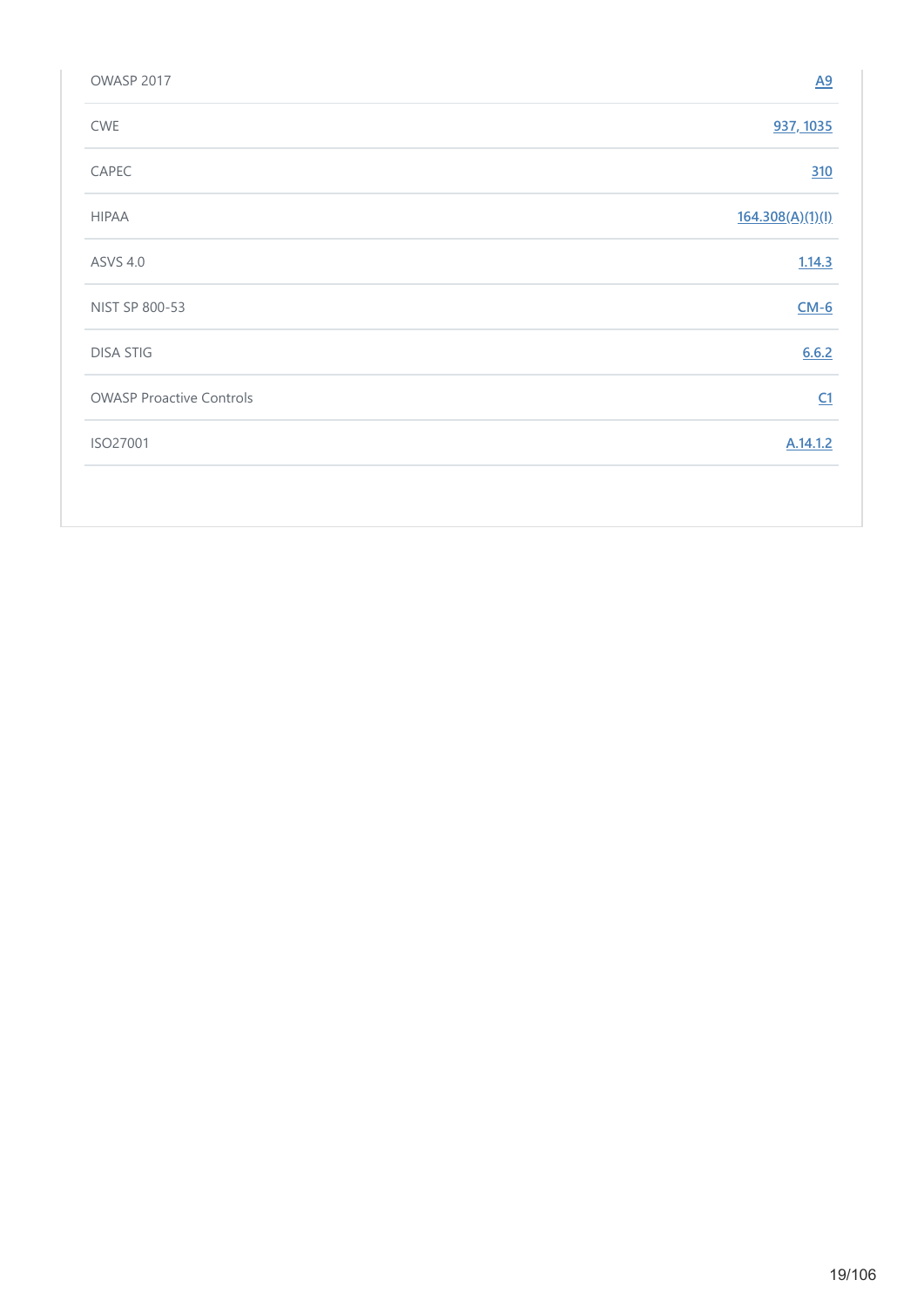# <span id="page-19-0"></span>**5. Out-of-date Version (jQuery UI Dialog)**

# **MEDIUM P**

Netsparker identified the target web site is using jQuery UI Dialog and detected that it is out of date.

#### **Impact**

Since this is an old version of the software, it may be vulnerable to attacks.

#### **jQuery UI Dialog Improper Neutralization of Input During Web Page Generation ('Cross-site Scripting') Vulnerability**

jQuery-UI is the official jQuery user interface library. Prior to version 1.13.0, accepting the value of various `\*Text` options of the Datepicker widget from untrusted sources may execute untrusted code. The issue is fixed in jQuery UI 1.13.0. The values passed to various `\*Text` options are now always treated as pure text, not HTML. A workaround is to not accept the value of the `\*Text` options from untrusted sources.

#### **Affected Versions**

1.11.0 to 1.11.4

**CVSS**

CVSS:3.1/AV:N/AC:L/PR:N/UI:R/S:C/C:L/I:L/A:N

### **External References**

**[CVE-2021-41183](http://web.nvd.nist.gov/view/vuln/detail?vulnId=CVE-2021-41183)**

#### **jQuery UI Dialog Improper Neutralization of Input During Web Page Generation ('Cross-site Scripting') Vulnerability**

jQuery-UI is the official jQuery user interface library. Prior to version 1.13.0, accepting the value of the `altField` option of the Datepicker widget from untrusted sources may execute untrusted code. The issue is fixed in jQuery UI 1.13.0. Any string value passed to the `altField` option is now treated as a CSS selector. A workaround is to not accept the value of the `altField` option from untrusted sources.

### **Affected Versions**

1.11.0 to 1.11.4

# **CVSS**

CVSS:3.1/AV:N/AC:L/PR:N/UI:R/S:C/C:L/I:L/A:N

### **External References**

**[CVE-2021-41182](http://web.nvd.nist.gov/view/vuln/detail?vulnId=CVE-2021-41182)**

#### **jQuery UI Dialog Improper Neutralization of Input During Web Page Generation ('Cross-site Scripting') Vulnerability**

jQuery-UI is the official jQuery user interface library. Prior to version 1.13.0, accepting the value of the `of` option of the `.position()` util from untrusted sources may execute untrusted code. The issue is fixed in jQuery UI 1.13.0. Any string value passed to the `of` option is now treated as a CSS selector. A workaround is to not accept the value of the `of` option from untrusted sources.

#### **Affected Versions**

1.11.0 to 1.11.4

**CVSS** CVSS:3.1/AV:N/AC:L/PR:N/UI:R/S:C/C:L/I:L/A:N

### **External References**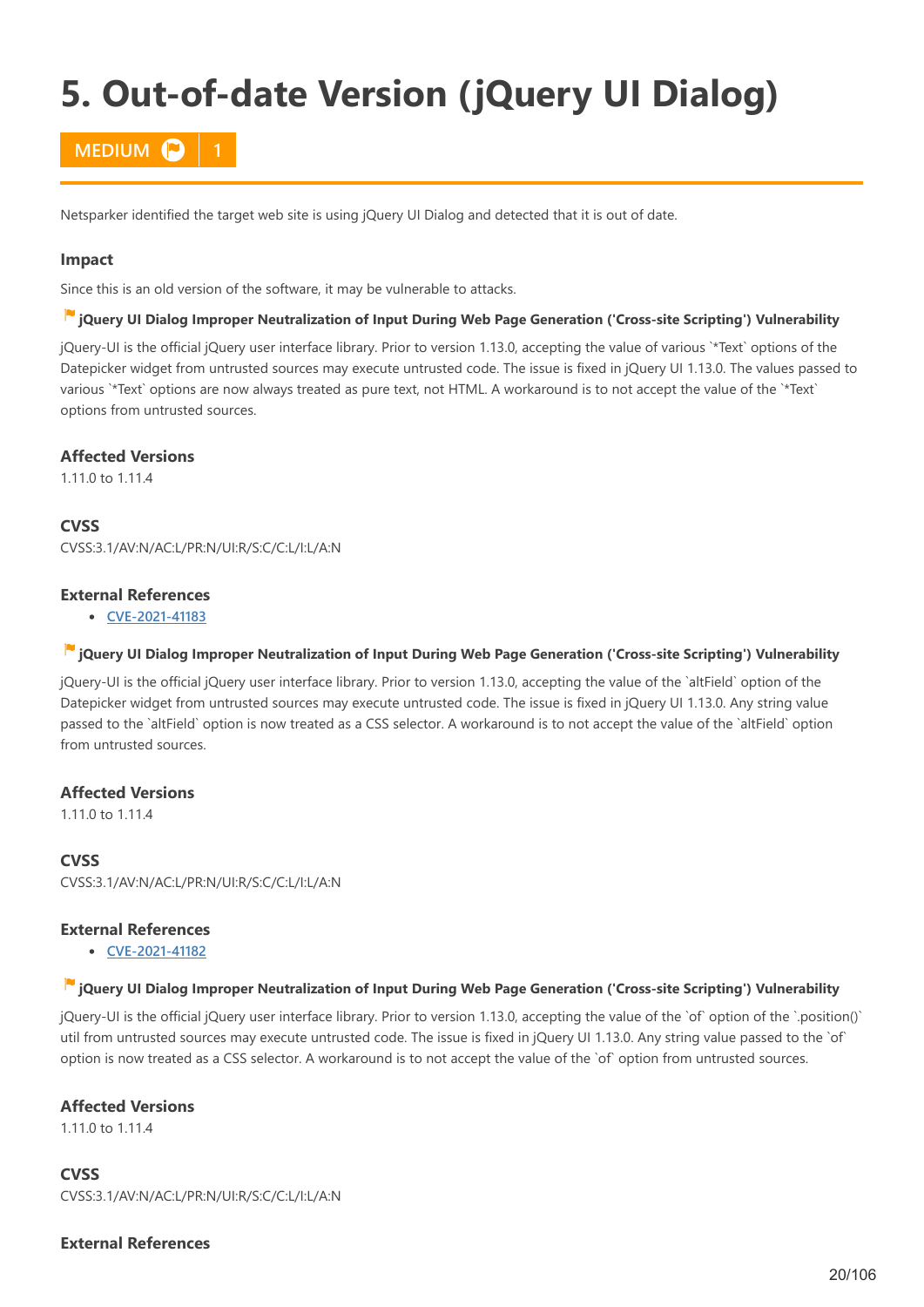#### **[CVE-2021-41184](http://web.nvd.nist.gov/view/vuln/detail?vulnId=CVE-2021-41184)**

### **JQuery UI Cross-site Scripting (XSS) Vulnerability**

Cross-site scripting (XSS) vulnerability in jQuery UI before 1.12.0 might allow remote attackers to inject arbitrary web script or HTML via the closeText parameter of the dialog function.

### **Affected Versions**

1.10.0 to 1.11.4

# **CVSS**

CVSS:3.1/AV:N/AC:L/PR:N/UI:R/S:C/C:L/I:L/A:N

### **External References**

**[CVE-2016-7103](http://web.nvd.nist.gov/view/vuln/detail?vulnId=CVE-2016-7103)**

# **Vulnerabilities**

**5.1. https://www.hawkamah.org/**

#### **Identified Version**

 $• 1.11.4$ 

#### **Latest Version**

 $\bullet$  1.11.29 (in this branch)

#### **Overall Latest Version**

 $-1131$ 

#### **Vulnerability Database**

Result is based on 04/29/2022 20:00:00 vulnerability database content.

### **Certainty**

#### **Request**

GET / HTTP/1.1 Host: www.hawkamah.org Accept: text/html,application/xhtml+xml,application/xml;q=0.9,image/webp,image/apng,\*/\*;q=0.8 Accept-Encoding: gzip, deflate Accept-Language: en-us,en;q=0.5 Cache-Control: no-cache Cookie: 10+20+cmd|' /C calc'!A0; XSRF-TOKEN=eyJpdiI6IlJDKzB6UU90WUNIT3laS1pSWncrRHc9PSIsInZhbHVlIjoi TVwvQUFMeSs0eVRBYytHRUpPQUkrbkRUQnFVYnhqTFBNaFdiQytSOXFzWEJaMzlXeEZkam9OaFpnakNRZjc1Z1VWY2Mzb0JXYmtr b0lKa1wvWnVPMjN0QT09IiwibWFjIjoiNGM5ZWNiY2NlNGYzM2ZlNzJiNGM3NjE2MWE3OWVmOTE4MTdmYWJlNTkyMDVjMzNlNTUx Yik4OGMyNThkZmNiMSJ9; laravel\_session=eyJpdiI6IngrNXkxSlAwdTZYbnVCK0dvSE5mZ3c9PSIsInZhbHVlIjoiZXhPWD E1elk2aHJcL1o0cHBMNlVPUUlHdENzK0Q1ZDN0NW1yM3NVb1QwazYrT1F1aWZESjhacGFSSkpwcVwvT1FjT21XRittVWxsSXJRRG 9WZlY2d3dzUT09IiwibWFjIjoiYTA0NDYzYWY0ZGI1Y2U5MTI2YzQ5YjgzMWEwODNkMzVkYTg4MzdkY2IwNDllOGIyZWJmMzc1MG QzMWIxNDE2OSJ9 User-Agent: Mozilla/5.0 (Windows NT 10.0; x64) AppleWebKit/537.36 (KHTML, like Gecko) Chrome/79.0.39 45.0 Safari/537.36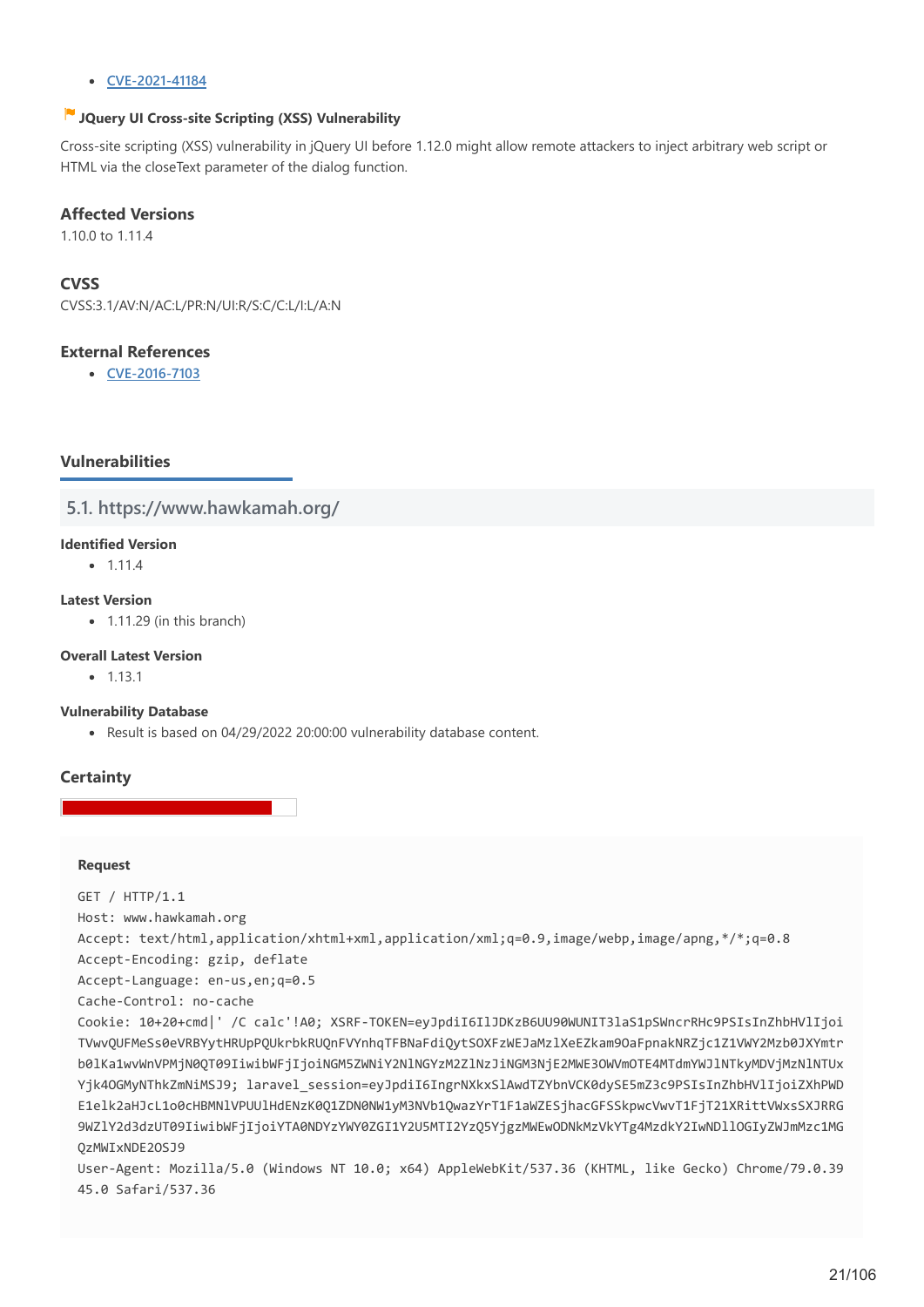#### HTTP/1.1 200 OK

Set-Cookie: XSRF-TOKEN=eyJpdiI6IlBoZlB2emVwWkd0K2JOM2FncHFBYWc9PSIsInZhbHVlIjoiRkN3NVRMYjRXWlJcL0hrV GV4MG81dnc1K1lYeDYxaENZQmhYckx5bUZ5bkc1T2x0aUx2bURRWDd0UDVaanJwb0RLWXBabGFcL2RmZ25iNUxZTHlHOVwvaWc9P SIsIm1hYyI6ImMyMDk3Y2VlNjIyNjg0MTY3MjYzNWVkZjk0OWYwNmNmYWQ3MDUxNDA1NGFjZTUxNmI2ZDAwYTIyMWVjNjczZDkif Q%3D%3D; expires=Tue, 10-May-2022 12:54:49 GMT; Max-Age=7200; path=/ Set-Cookie: laravel\_session=eyJpdiI6Img1dzJtdUhINVNXeDBnZm05a1RMa1E9PSIsInZhbHVlIjoiUG5QbDM3OUdUdnFW WG5BS0U1SzNXcEJ1WUxBZFZaV25tRUJmbjYzdTNKQWkrSGoycjR3bVdcL1NZVks0WTd3SkhyUTZpTU9EblRzcFwvZVowV2Y2UW9L UT09IiwibWFjIjoiNjFmYzA5NjUzNGM2NmExMDUyMGM1OWQ4OGE2OWM5MjY2ZTVlNmY5ZDMyZWNiODY1OWRmMDQwZjRiNTBmNDJh YiJ9; expires=Tue, 10-May-2022 12:54:49 GMT; Max-Age=7200; path=/; HttpOnly Server: Apache Expires: Tue, 10 May 2022 10:54:50 GMT Vary: Accept-Encoding Content-Length: 14171 Strict-Transport-Security: max-age=31536000; includeSubDomains Content-Type: text/html; charset=UTF-8 Content-Encoding: Date: Tue, 10 May 2022 10:54:49 GMT Cache-Control: no-cache, max-age=1

**<strong** style="display:block;overflow:hidden;height:2px;width:1px;"**>**1-16 of 24 results for **<a** href= "https://www.patekphilippe.to/"**>**https://www.patekphilippe.to/**</a>** showing most relevant results. bes t 30%off aaaa **<a** href="https://www.paneraiwatches.to/"**>**paneraiwatches**</a>** at discount price. welcome to **<a** href="https://www.swisswatch.to/"**>**swisswatch**</a>**. **<a** href="https://www.redditwatches.com/"**>**red ditwatches.com**</a>** with the best prices. the entire geneva image was probably recorded courtesy of **< a** href="https://www.watchesreplica.ru/"**>**https://www.watchesreplica.ru/**</a>** usa. classic and fashion **<a** href="https://www.youngsexdoll.com/"**>**youngsexdoll.com**</a>** sales. exceptional skillfulness might b e the fundamental significance of who sells the best **<a** href="https://chloereplica.to/"**>**replica chlo e**</a>**. the best **<a** href="https://www.darkweb.to/"**>**www.darkweb.to**</a>** in the world qualified a watchm aker to use decade. buy your <a hre

#### **Remedy**

…

Please upgrade your installation of jQuery UI Dialog to the latest stable version.

#### **Remedy References**

**[Downloading jQuery UI Dialog](https://jqueryui.com/download/)**

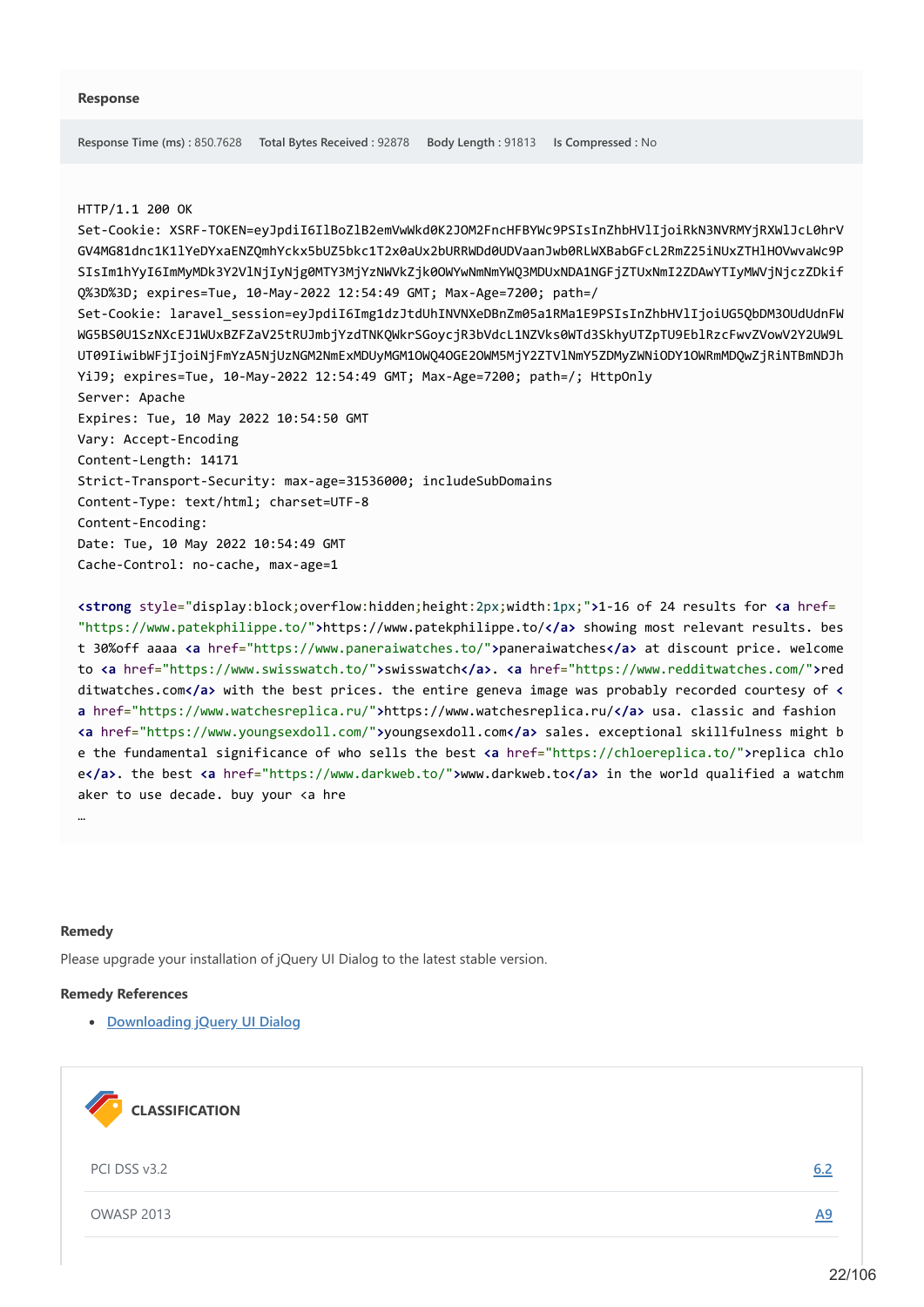| OWASP 2017                      | $\underline{A9}$ |
|---------------------------------|------------------|
| CWE                             | 937, 1035        |
| CAPEC                           | 310              |
| <b>HIPAA</b>                    | 164.308(A)(1)(I) |
| <b>ASVS 4.0</b>                 | 1.14.3           |
| NIST SP 800-53                  | $CM-6$           |
| <b>DISA STIG</b>                | 6.6.2            |
| <b>OWASP Proactive Controls</b> | C1               |
| ISO27001                        | A.14.1.2         |
|                                 |                  |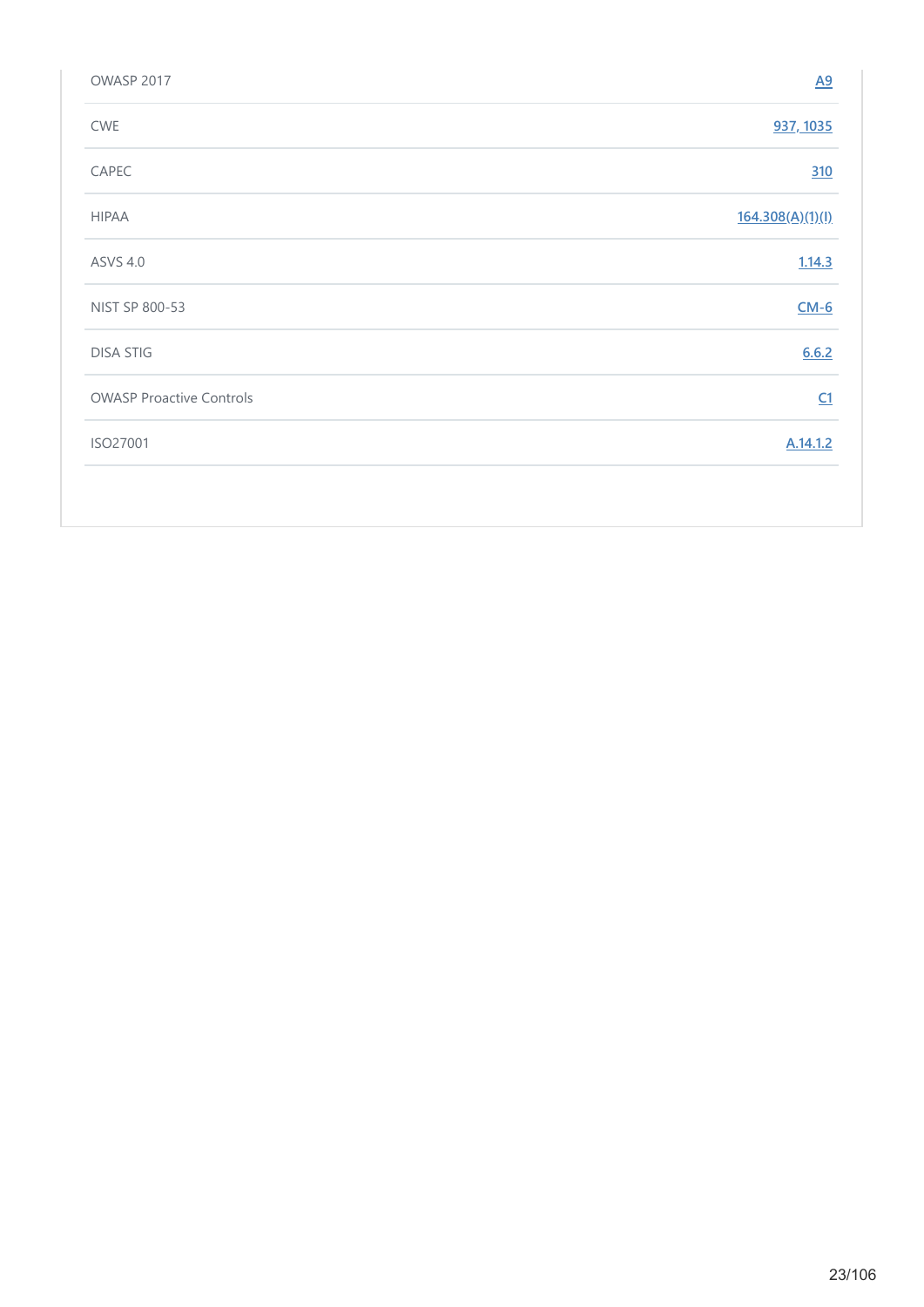# <span id="page-23-0"></span>**6. Out-of-date Version (jQuery UI Tooltip)**

# **MEDIUM P**

Netsparker identified the target web site is using jQuery UI Tooltip and detected that it is out of date.

#### **Impact**

Since this is an old version of the software, it may be vulnerable to attacks.

#### **jQuery UI Tooltip Improper Neutralization of Input During Web Page Generation ('Cross-site Scripting') Vulnerability**

jQuery-UI is the official jQuery user interface library. Prior to version 1.13.0, accepting the value of various `\*Text` options of the Datepicker widget from untrusted sources may execute untrusted code. The issue is fixed in jQuery UI 1.13.0. The values passed to various `\*Text` options are now always treated as pure text, not HTML. A workaround is to not accept the value of the `\*Text` options from untrusted sources.

#### **Affected Versions**

1.11.0 to 1.11.4

**CVSS**

CVSS:3.1/AV:N/AC:L/PR:N/UI:R/S:C/C:L/I:L/A:N

### **External References**

**[CVE-2021-41183](http://web.nvd.nist.gov/view/vuln/detail?vulnId=CVE-2021-41183)**

#### **jQuery UI Tooltip Improper Neutralization of Input During Web Page Generation ('Cross-site Scripting') Vulnerability**

jQuery-UI is the official jQuery user interface library. Prior to version 1.13.0, accepting the value of the `altField` option of the Datepicker widget from untrusted sources may execute untrusted code. The issue is fixed in jQuery UI 1.13.0. Any string value passed to the `altField` option is now treated as a CSS selector. A workaround is to not accept the value of the `altField` option from untrusted sources.

### **Affected Versions**

1.11.0 to 1.11.4

# **CVSS**

CVSS:3.1/AV:N/AC:L/PR:N/UI:R/S:C/C:L/I:L/A:N

### **External References**

**[CVE-2021-41182](http://web.nvd.nist.gov/view/vuln/detail?vulnId=CVE-2021-41182)**

#### **jQuery UI Tooltip Improper Neutralization of Input During Web Page Generation ('Cross-site Scripting') Vulnerability**

jQuery-UI is the official jQuery user interface library. Prior to version 1.13.0, accepting the value of the `of` option of the `.position()` util from untrusted sources may execute untrusted code. The issue is fixed in jQuery UI 1.13.0. Any string value passed to the `of` option is now treated as a CSS selector. A workaround is to not accept the value of the `of` option from untrusted sources.

### **Affected Versions**

1.11.0 to 1.11.4

**CVSS** CVSS:3.1/AV:N/AC:L/PR:N/UI:R/S:C/C:L/I:L/A:N

### **External References**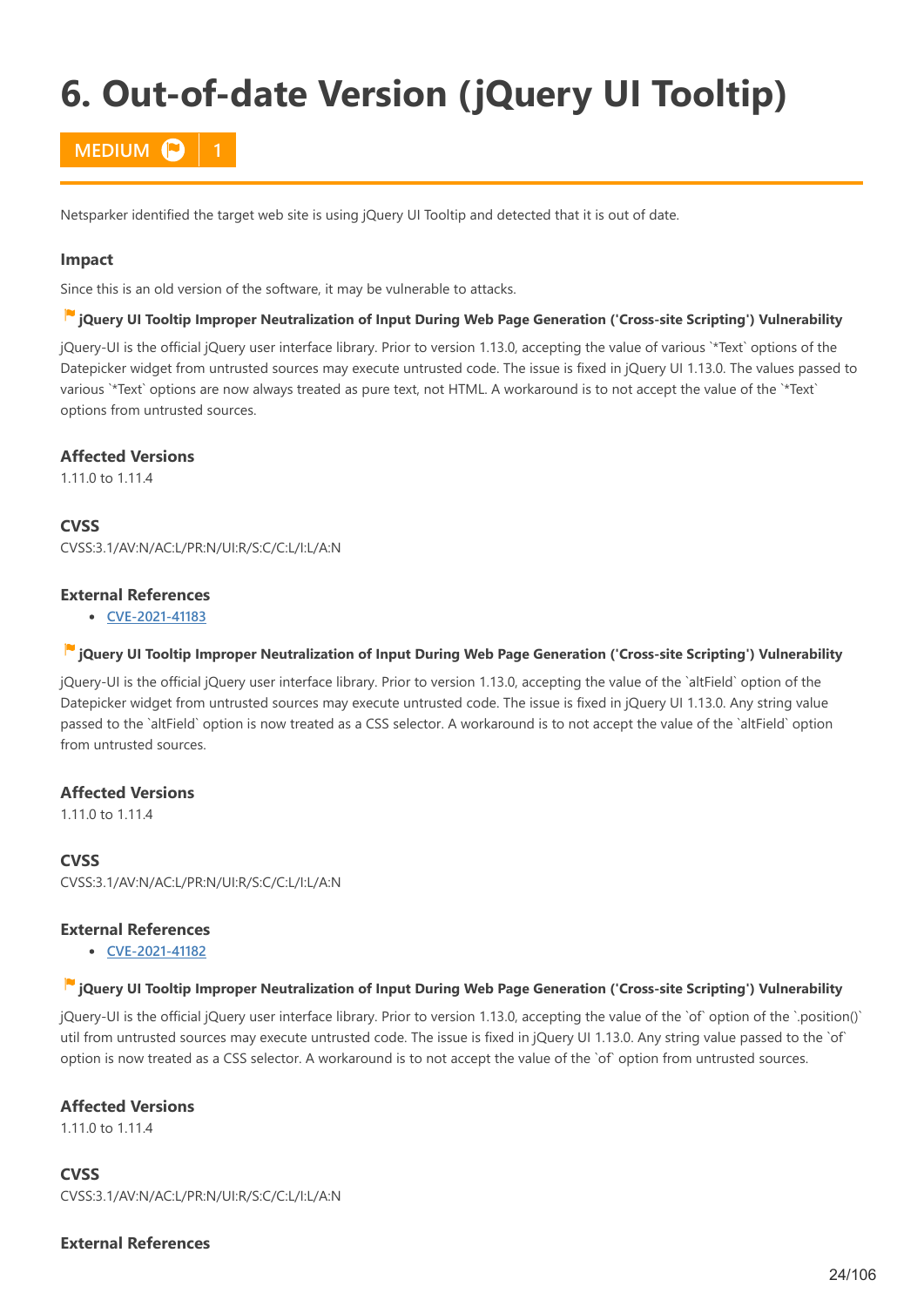#### **[CVE-2021-41184](http://web.nvd.nist.gov/view/vuln/detail?vulnId=CVE-2021-41184)**

### **JQuery UI Cross-site Scripting (XSS) Vulnerability**

Cross-site scripting (XSS) vulnerability in jQuery UI before 1.12.0 might allow remote attackers to inject arbitrary web script or HTML via the closeText parameter of the dialog function.

### **Affected Versions**

1.10.0 to 1.11.4

# **CVSS**

CVSS:3.1/AV:N/AC:L/PR:N/UI:R/S:C/C:L/I:L/A:N

### **External References**

**[CVE-2016-7103](http://web.nvd.nist.gov/view/vuln/detail?vulnId=CVE-2016-7103)**

# **Vulnerabilities**

**6.1. https://www.hawkamah.org/**

#### **Identified Version**

 $• 1.11.4$ 

#### **Latest Version**

 $\bullet$  1.11.29 (in this branch)

#### **Overall Latest Version**

 $-1131$ 

#### **Vulnerability Database**

Result is based on 04/29/2022 20:00:00 vulnerability database content.

### **Certainty**

#### **Request**

GET / HTTP/1.1 Host: www.hawkamah.org Accept: text/html,application/xhtml+xml,application/xml;q=0.9,image/webp,image/apng,\*/\*;q=0.8 Accept-Encoding: gzip, deflate Accept-Language: en-us,en;q=0.5 Cache-Control: no-cache Cookie: 10+20+cmd|' /C calc'!A0; XSRF-TOKEN=eyJpdiI6IlJDKzB6UU90WUNIT3laS1pSWncrRHc9PSIsInZhbHVlIjoi TVwvQUFMeSs0eVRBYytHRUpPQUkrbkRUQnFVYnhqTFBNaFdiQytSOXFzWEJaMzlXeEZkam9OaFpnakNRZjc1Z1VWY2Mzb0JXYmtr b0lKa1wvWnVPMjN0QT09IiwibWFjIjoiNGM5ZWNiY2NlNGYzM2ZlNzJiNGM3NjE2MWE3OWVmOTE4MTdmYWJlNTkyMDVjMzNlNTUx Yik4OGMyNThkZmNiMSJ9; laravel\_session=eyJpdiI6IngrNXkxSlAwdTZYbnVCK0dvSE5mZ3c9PSIsInZhbHVlIjoiZXhPWD E1elk2aHJcL1o0cHBMNlVPUUlHdENzK0Q1ZDN0NW1yM3NVb1QwazYrT1F1aWZESjhacGFSSkpwcVwvT1FjT21XRittVWxsSXJRRG 9WZlY2d3dzUT09IiwibWFjIjoiYTA0NDYzYWY0ZGI1Y2U5MTI2YzQ5YjgzMWEwODNkMzVkYTg4MzdkY2IwNDllOGIyZWJmMzc1MG QzMWIxNDE2OSJ9 User-Agent: Mozilla/5.0 (Windows NT 10.0; x64) AppleWebKit/537.36 (KHTML, like Gecko) Chrome/79.0.39 45.0 Safari/537.36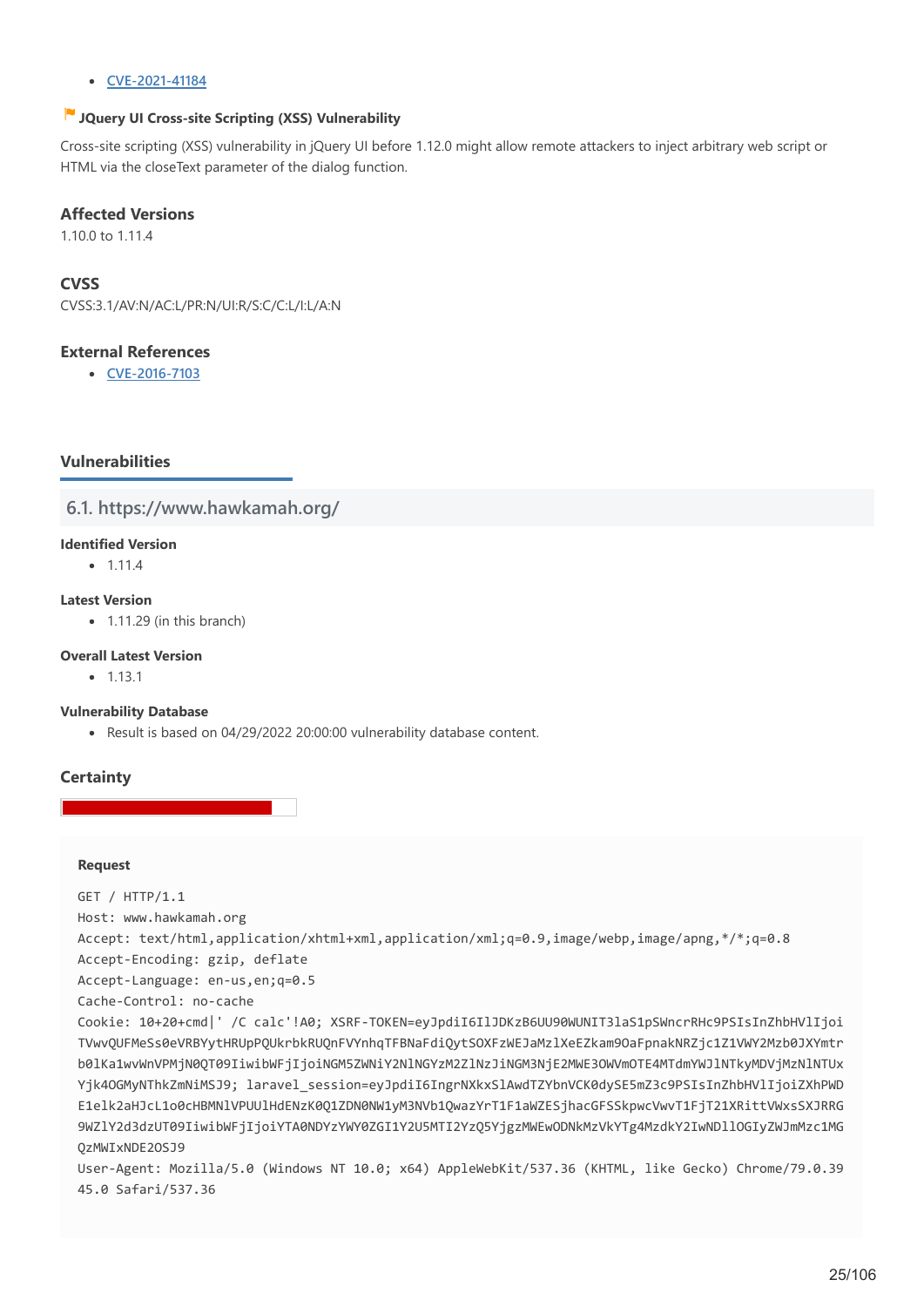#### HTTP/1.1 200 OK

Set-Cookie: XSRF-TOKEN=eyJpdiI6IlBoZlB2emVwWkd0K2JOM2FncHFBYWc9PSIsInZhbHVlIjoiRkN3NVRMYjRXWlJcL0hrV GV4MG81dnc1K1lYeDYxaENZQmhYckx5bUZ5bkc1T2x0aUx2bURRWDd0UDVaanJwb0RLWXBabGFcL2RmZ25iNUxZTHlHOVwvaWc9P SIsIm1hYyI6ImMyMDk3Y2VlNjIyNjg0MTY3MjYzNWVkZjk0OWYwNmNmYWQ3MDUxNDA1NGFjZTUxNmI2ZDAwYTIyMWVjNjczZDkif Q%3D%3D; expires=Tue, 10-May-2022 12:54:49 GMT; Max-Age=7200; path=/ Set-Cookie: laravel\_session=eyJpdiI6Img1dzJtdUhINVNXeDBnZm05a1RMa1E9PSIsInZhbHVlIjoiUG5QbDM3OUdUdnFW WG5BS0U1SzNXcEJ1WUxBZFZaV25tRUJmbjYzdTNKQWkrSGoycjR3bVdcL1NZVks0WTd3SkhyUTZpTU9EblRzcFwvZVowV2Y2UW9L UT09IiwibWFjIjoiNjFmYzA5NjUzNGM2NmExMDUyMGM1OWQ4OGE2OWM5MjY2ZTVlNmY5ZDMyZWNiODY1OWRmMDQwZjRiNTBmNDJh YiJ9; expires=Tue, 10-May-2022 12:54:49 GMT; Max-Age=7200; path=/; HttpOnly Server: Apache Expires: Tue, 10 May 2022 10:54:50 GMT Vary: Accept-Encoding Content-Length: 14171 Strict-Transport-Security: max-age=31536000; includeSubDomains Content-Type: text/html; charset=UTF-8 Content-Encoding: Date: Tue, 10 May 2022 10:54:49 GMT Cache-Control: no-cache, max-age=1

**<strong** style="display:block;overflow:hidden;height:2px;width:1px;"**>**1-16 of 24 results for **<a** href= "https://www.patekphilippe.to/"**>**https://www.patekphilippe.to/**</a>** showing most relevant results. bes t 30%off aaaa **<a** href="https://www.paneraiwatches.to/"**>**paneraiwatches**</a>** at discount price. welcome to **<a** href="https://www.swisswatch.to/"**>**swisswatch**</a>**. **<a** href="https://www.redditwatches.com/"**>**red ditwatches.com**</a>** with the best prices. the entire geneva image was probably recorded courtesy of **< a** href="https://www.watchesreplica.ru/"**>**https://www.watchesreplica.ru/**</a>** usa. classic and fashion **<a** href="https://www.youngsexdoll.com/"**>**youngsexdoll.com**</a>** sales. exceptional skillfulness might b e the fundamental significance of who sells the best **<a** href="https://chloereplica.to/"**>**replica chlo e**</a>**. the best **<a** href="https://www.darkweb.to/"**>**www.darkweb.to**</a>** in the world qualified a watchm aker to use decade. buy your <a hre

#### **Remedy**

…

Please upgrade your installation of jQuery UI Tooltip to the latest stable version.

#### **Remedy References**

**• [Downloading jQuery UI Tooltip](https://jqueryui.com/download/)** 

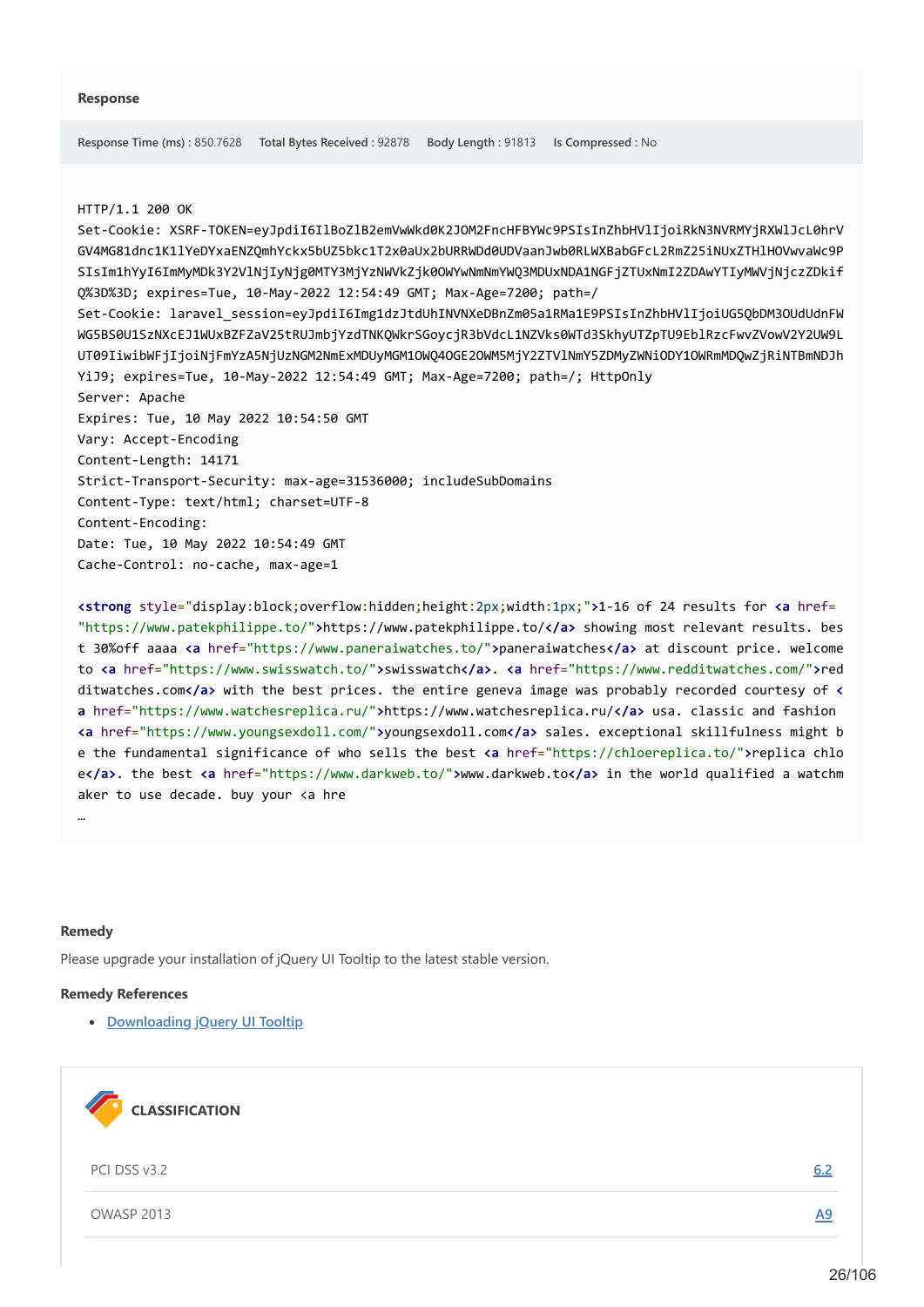| OWASP 2017                      | $\underline{A9}$ |
|---------------------------------|------------------|
| CWE                             | 937, 1035        |
| CAPEC                           | 310              |
| <b>HIPAA</b>                    | 164.308(A)(1)(I) |
| <b>ASVS 4.0</b>                 | 1.14.3           |
| NIST SP 800-53                  | $CM-6$           |
| <b>DISA STIG</b>                | 6.6.2            |
| <b>OWASP Proactive Controls</b> | C1               |
| ISO27001                        | A.14.1.2         |
|                                 |                  |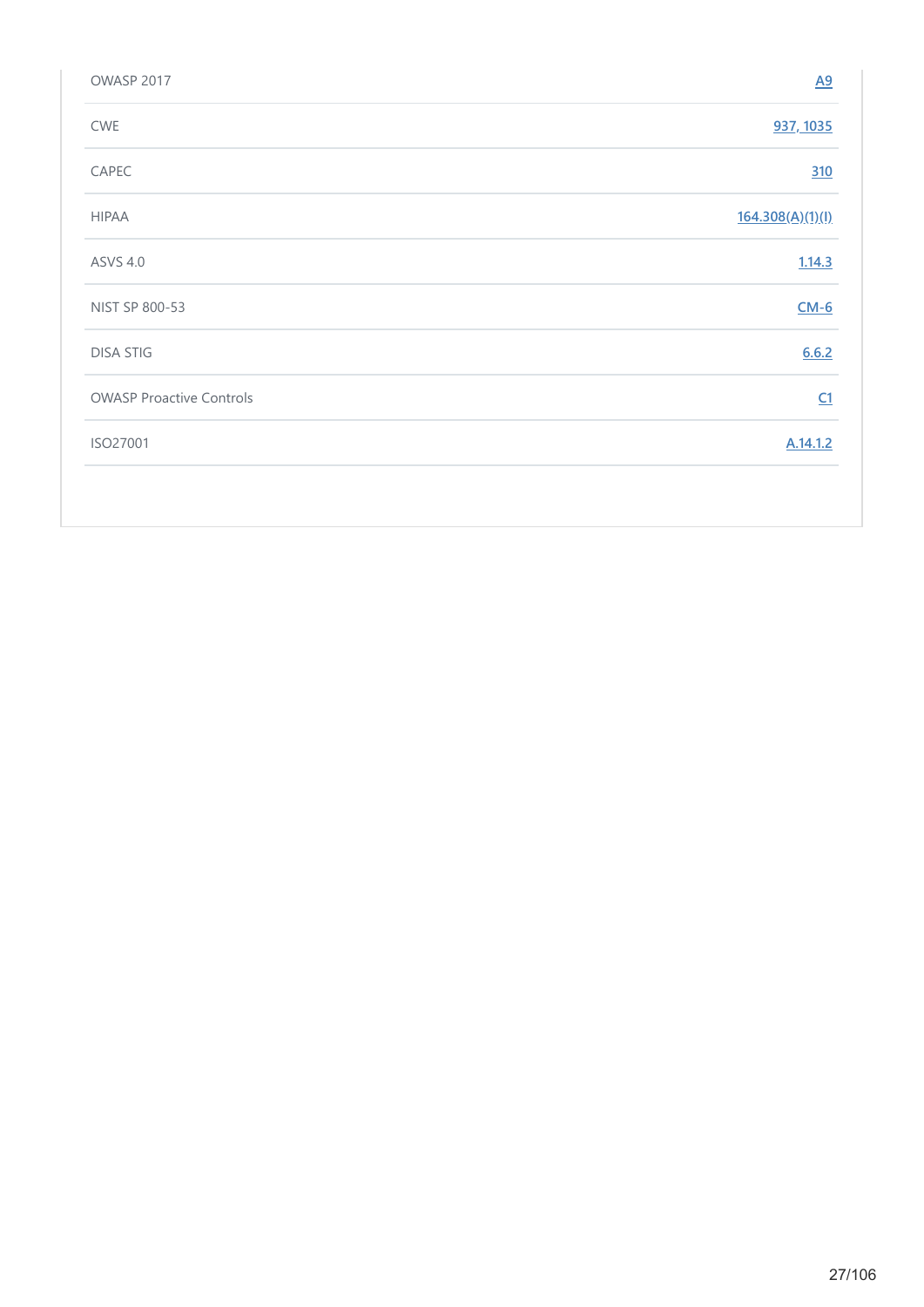# <span id="page-27-0"></span>**7. Weak Ciphers Enabled**

**MEDIUM 1 1 CONFIRMED 1 1** 

Netsparker detected that weak ciphers are enabled during secure communication (SSL).

You should allow only strong ciphers on your web server to protect secure communication with your visitors.

#### **Impact**

Attackers might decrypt SSL traffic between your server and your visitors.

### **Vulnerabilities**

#### **7.1. https://www.hawkamah.org/**

# **CONFIRMED**

#### **List of Supported Weak Ciphers**

- TLS RSA WITH AES 128 CBC SHA (0x002F)
- TLS\_DHE\_RSA\_WITH\_AES\_128\_CBC\_SHA (0x0033)
- TLS\_RSA\_WITH\_AES\_256\_CBC\_SHA (0x0035)
- TLS\_DHE\_RSA\_WITH\_AES\_256\_CBC\_SHA (0x0039)
- TLS\_RSA\_WITH\_AES\_128\_CBC\_SHA256 (0x003C)
- TLS\_RSA\_WITH\_AES\_256\_CBC\_SHA256 (0x003D)
- TLS\_DHE\_RSA\_WITH\_AES\_128\_CBC\_SHA256 (0x0067)
- TLS\_DHE\_RSA\_WITH\_AES\_256\_CBC\_SHA256 (0x006B)
- TLS\_RSA\_WITH\_CAMELLIA\_128\_CBC\_SHA (0x0041)
- TLS\_DHE\_RSA\_WITH\_CAMELLIA\_128\_CBC\_SHA (0x0045)
- TLS\_RSA\_WITH\_CAMELLIA\_256\_CBC\_SHA (0x0084)
- TLS\_DHE\_RSA\_WITH\_CAMELLIA\_256\_CBC\_SHA (0x0088)
- TLS ECDHE\_RSA\_WITH\_AES\_128\_CBC\_SHA (0xC013)
- TLS\_ECDHE\_RSA\_WITH\_AES\_256\_CBC\_SHA (0xC014)
- TLS\_ECDHE\_RSA\_WITH\_AES\_128\_CBC\_SHA256 (0xC027)
- TLS\_ECDHE\_RSA\_WITH\_AES\_256\_CBC\_SHA384 (0xC028)

#### **Request**

[SSL Connection]

#### **Response**

**Response Time (ms) :** 1 **Total Bytes Received :** 16 **Body Length :** 0 **Is Compressed :** No

[SSL Connection]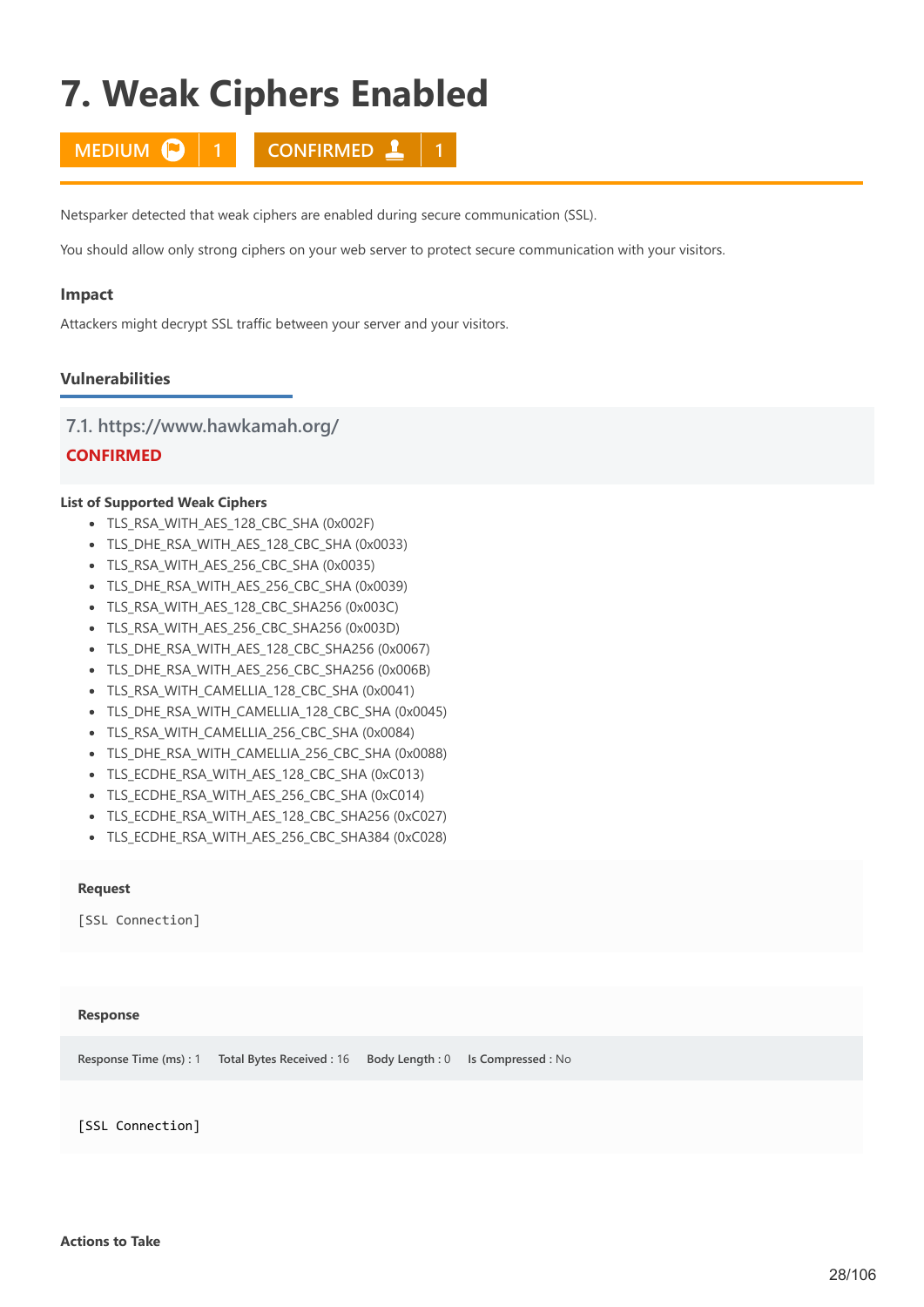1. For Apache, you should modify the SSLCipherSuite directive in the httpd.conf.

SSLCipherSuite HIGH:MEDIUM:!MD5:!RC4

2. Lighttpd:

```
ssl.honor-cipher-order = "enable"
ssl.cipher-list = "EECDH+AESGCM:EDH+AESGCM"
```
3. For Microsoft IIS, you should make some changes to the system registry. **Incorrectly editing the registry may severely damage your system. Before making changes to the registry, you should back up any valued data on your computer.**

**a.**Click Start, click Run, type regedt32or type regedit, and then click OK. **b.**In Registry Editor, locate the following registry key: HKLM\SYSTEM\CurrentControlSet\Control\SecurityProviders **c.**Set "Enabled" DWORD to "0x0" for the following registry keys:

SCHANNEL\Ciphers\DES 56/56 SCHANNEL\Ciphers\RC4 64/128 SCHANNEL\Ciphers\RC4 40/128 SCHANNEL\Ciphers\RC2 56/128 SCHANNEL\Ciphers\RC2 40/128 SCHANNEL\Ciphers\NULL SCHANNEL\Hashes\MD5

#### **Remedy**

Configure your web server to disallow using weak ciphers.

#### **External References**

- **[OWASP Insecure Configuration Management](https://wiki.owasp.org/index.php/Insecure_Configuration_Management)**
- **[OWASP Top 10-2017 A3-Sensitive Data Exposure](https://www.owasp.org/index.php/Top_10-2017_A3-Sensitive_Data_Exposure)**
- **[Zombie Poodle Golden Doodle \(CBC\)](https://www.tripwire.com/state-of-security/vulnerability-management/zombie-poodle-goldendoodle/)**
- **[Mozilla SSL Configuration Generator](https://ssl-config.mozilla.org/)**
- **[Strong Ciphers for Apache, Nginx and Lighttpd](https://syslink.pl/cipherlist/)**

| <b>CLASSIFICATION</b> |       |
|-----------------------|-------|
| PCI DSS v3.2          | 6.5.4 |
| OWASP 2013            | A6    |
| OWASP 2017            | A3    |
| <b>CWE</b>            | 327   |
| CAPEC                 | 217   |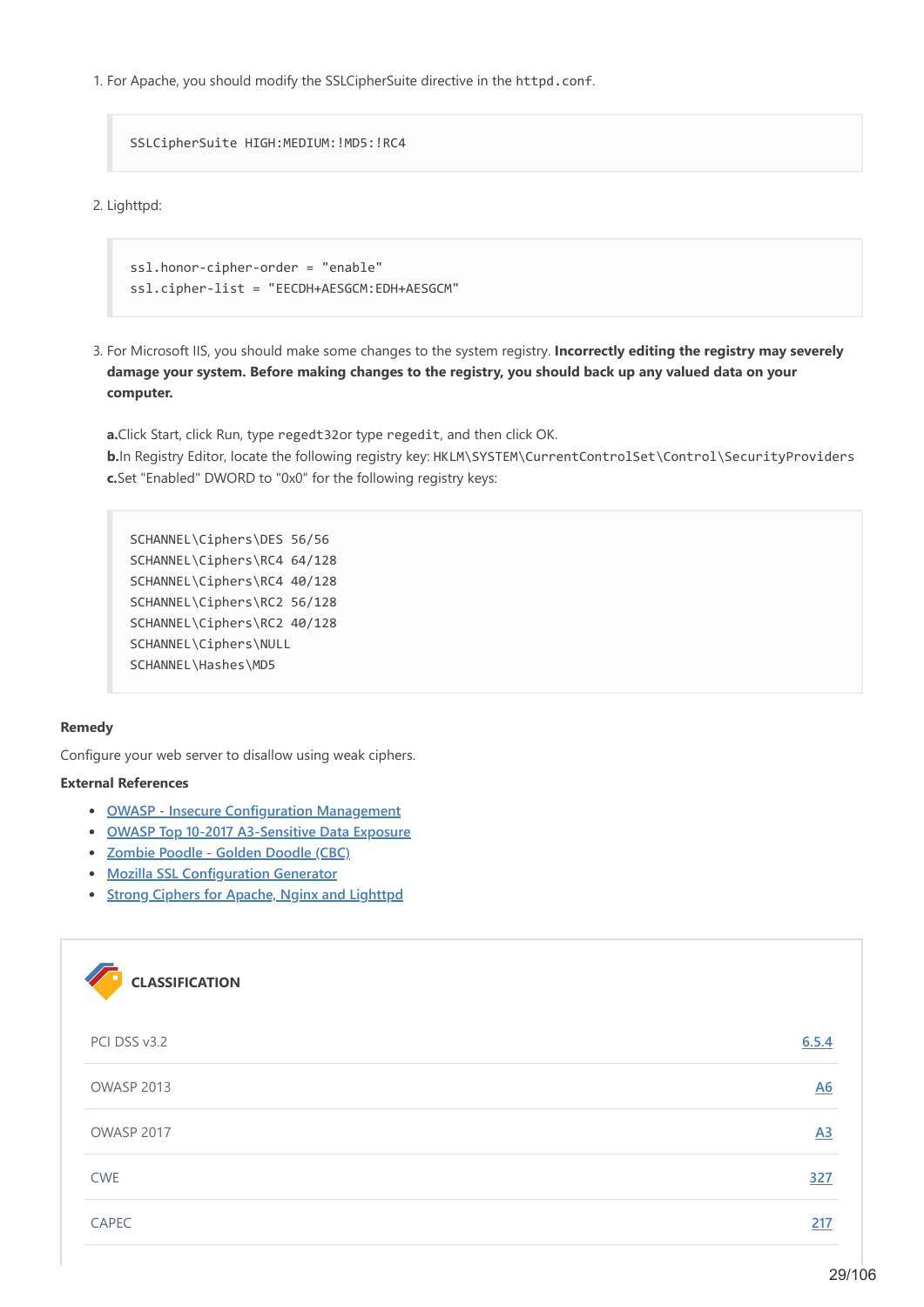| WASC             | $\overline{4}$ |
|------------------|----------------|
| <b>ASVS 4.0</b>  | 6.2.5          |
| NIST SP 800-53   | $SC-8$         |
| <b>DISA STIG</b> | 3.6.2          |
| ISO27001         | A.14.1.3       |

#### **CVSS 3.0 SCORE**

| Base          | 6.8 (Medium) |
|---------------|--------------|
| Temporal      | 6.8 (Medium) |
| Environmental | 6.8 (Medium) |

# **CVSS Vector String**

CVSS:3.0/AV:A/AC:H/PR:N/UI:N/S:U/C:H/I:H/A:N

#### **CVSS 3.1 SCORE**

| Base          | 6.8 (Medium) |
|---------------|--------------|
| Temporal      | 6.8 (Medium) |
| Environmental | 6.8 (Medium) |

# **CVSS Vector String**

CVSS:3.1/AV:A/AC:H/PR:N/UI:N/S:U/C:H/I:H/A:N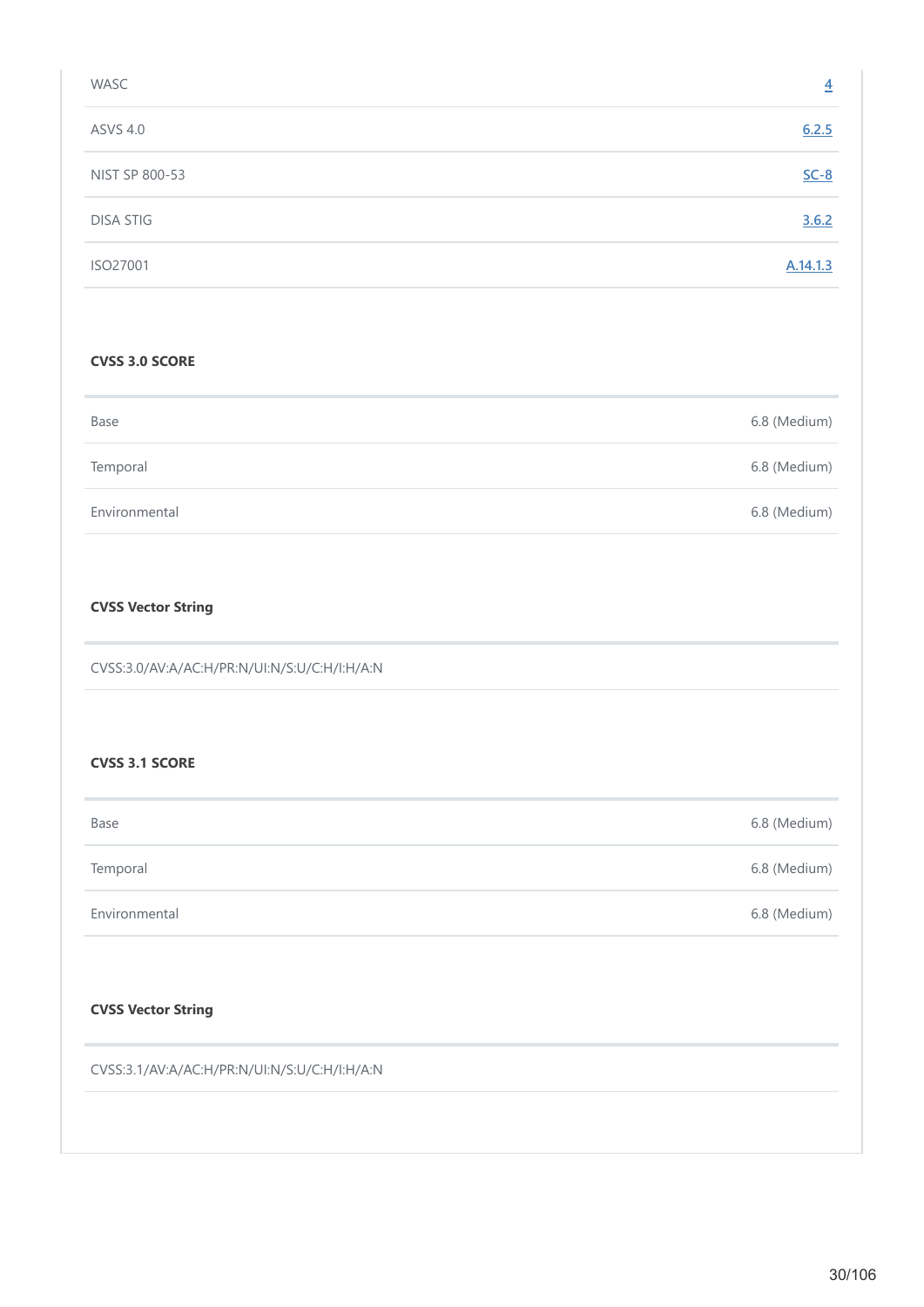# <span id="page-30-0"></span>**8. [Possible] Cross-site Request Forgery**



Netsparker identified a possible Cross-Site Request Forgery.

CSRF is a very common vulnerability. It's an attack which forces a user to execute unwanted actions on a web application in which the user is currently authenticated.

### **Impact**

Depending on the application, an attacker can mount any of the actions that can be done by the user such as adding a user, modifying content, deleting data. All the functionality that's available to the victim can be used by the attacker. Only exception to this rule is a page that requires extra information that only the legitimate user can know (such as user's password).

# **Vulnerabilities**

# **8.1. https://www.hawkamah.org/**

#### **Form Action(s)**

https://www.hawkamah.org

### **Certainty**

#### **Request**

```
GET / HTTP/1.1
Host: www.hawkamah.org
Accept: text/html,application/xhtml+xml,application/xml;q=0.9,image/webp,image/apng,*/*;q=0.8
Accept-Encoding: gzip, deflate
Accept-Language: en-us,en;q=0.5
Cache-Control: no-cache
Cookie: 10+20+cmd|' /C calc'!A0; XSRF-TOKEN=eyJpdiI6IlJDKzB6UU90WUNIT3laS1pSWncrRHc9PSIsInZhbHVlIjoi
TVwvQUFMeSs0eVRBYytHRUpPQUkrbkRUQnFVYnhqTFBNaFdiQytSOXFzWEJaMzlXeEZkam9OaFpnakNRZjc1Z1VWY2Mzb0JXYmtr
b0lKa1wvWnVPMjN0QT09IiwibWFjIjoiNGM5ZWNiY2NlNGYzM2ZlNzJiNGM3NjE2MWE3OWVmOTE4MTdmYWJlNTkyMDVjMzNlNTUx
Yjk4OGMyNThkZmNiMSJ9; laravel_session=eyJpdiI6IngrNXkxSlAwdTZYbnVCK0dySE5mZ3c9PSIsInZhbHVlIjoiZXhPWD
E1elk2aHJcL1o0cHBMNlVPUUlHdENzK0Q1ZDN0NW1yM3NVb1QwazYrT1F1aWZESjhacGFSSkpwcVwvT1FjT21XRittVWxsSXJRRG
9WZlY2d3dzUT09IiwibWFjIjoiYTA0NDYzYWY0ZGI1Y2U5MTI2YzQ5YjgzMWEwODNkMzVkYTg4MzdkY2IwNDllOGIyZWJmMzc1MG
QzMWIxNDE2OSJ9
```
User-Agent: Mozilla/5.0 (Windows NT 10.0; x64) AppleWebKit/537.36 (KHTML, like Gecko) Chrome/79.0.39 45.0 Safari/537.36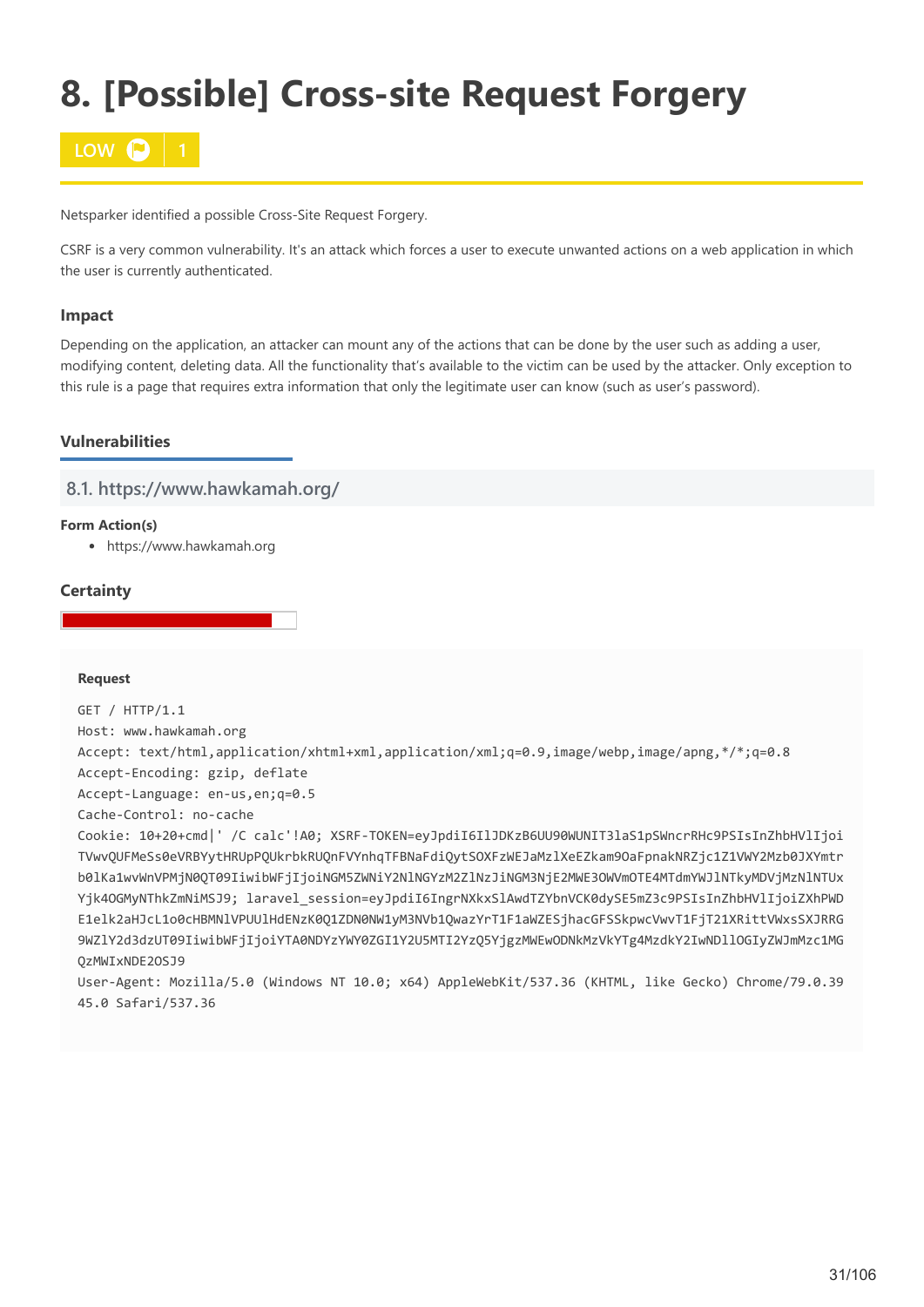```
Response Time (ms) : 850.7628 Total Bytes Received : 92878 Body Length : 91813 Is Compressed : No
HTTP/1.1 200 OK
Set-Cookie: XSRF-TOKEN=eyJpdiI6IlBoZlB2emVwWkd0K2JOM2FncHFBYWc9PSIsInZhbHVlIjoiRkN3NVRMYjRXWlJcL0hrV
GV4MG81dnc1K1lYeDYxaENZQmhYckx5bUZ5bkc1T2x0aUx2bURRWDd0UDVaanJwb0RLWXBabGFcL2RmZ25iNUxZTHlHOVwvaWc9P
SIsIm1hYyI6ImMyMDk3Y2VlNjIyNjg0MTY3MjYzNWVkZjk0OWYwNmNmYWQ3MDUxNDA1NGFjZTUxNmI2ZDAwYTIyMWVjNjczZDkif
Q%3D%3D; expires=Tue, 10-May-2022 12:54:49 GMT; Max-Age=7200; path=/
Set-Cookie: laravel_session=eyJpdiI6Img1dzJtdUhINVNXeDBnZm05a1RMa1E9PSIsInZhbHVlIjoiUG5QbDM3OUdUdnFW
WG5BS0U1SzNXcEJ1WUxBZFZaV25tRUJmbjYzdTNKQWkrSGoycjR3bVdcL1NZVks0WTd3SkhyUTZpTU9EblRzcFwvZVowV2Y2UW9L
UT09IiwibWFjIjoiNjFmYzA5NjUzNGM2NmExMDUyMGM1OWQ4OGE2OWM5MjY2ZTVlNmY5ZDMyZWNiODY1OWRmMDQwZjRiNTBmNDJh
YiJ9; expires=Tue, 10-May-2022 12:54:49 GMT; Max-Age=7200; path=/; HttpOnly
Server: Apache
Expires: Tue, 10 May 2022 10:54:50 GMT
Vary: Accept-Encoding
Content-Length: 14171
Strict-Transport-Security: max-age=31536000; includeSubDomains
Content-Type: text/html; charset=UTF-8
Content-Encoding: 
Date: Tue, 10 May 2022 10:54:49 GMT
Cache-
…
awkamah.org/login" title="Login">
<img alt="policies" src="https://www.hawkamah.org/images/lock-icon.png"/>
</a>
<form class="do-login-form" role="form" method="POST" action="https://www.hawkamah.org/login">
<input type="hidden" name="_token" value="OkrWWKp4jm2Fu7ngsjdSMV96hDVvoIxhMEGfoXPr">
<table>
<tr>
<td><label for="username">Email</label></td>
…
.do-partners-slider .lSSlideOuter, .do-partners-slider .lSSlideWrapper{
height: auto;
}
</style>
<!-- Subscribe -->
<div class="do-subscribe">
<form method="POST" action="https://www.hawkamah.org"accept-charset="UTF-8"><input name="_token" typ
e="hidden" value="OkrWWKp4jm2Fu7ngsjdSMV96hDVvoIxhMEGfoXPr">
<input type="text" name="sbscr-email" placeholder="Sign up to our mailing 
…
```
#### **Remedy**

Send additional information in each HTTP request that can be used to determine whether the request came from an authorized source. This "validation token" should be hard to guess for attacker who does not already have access to the user's account. If a request is missing a validation token or the token does not match the expected value, the server should reject the request.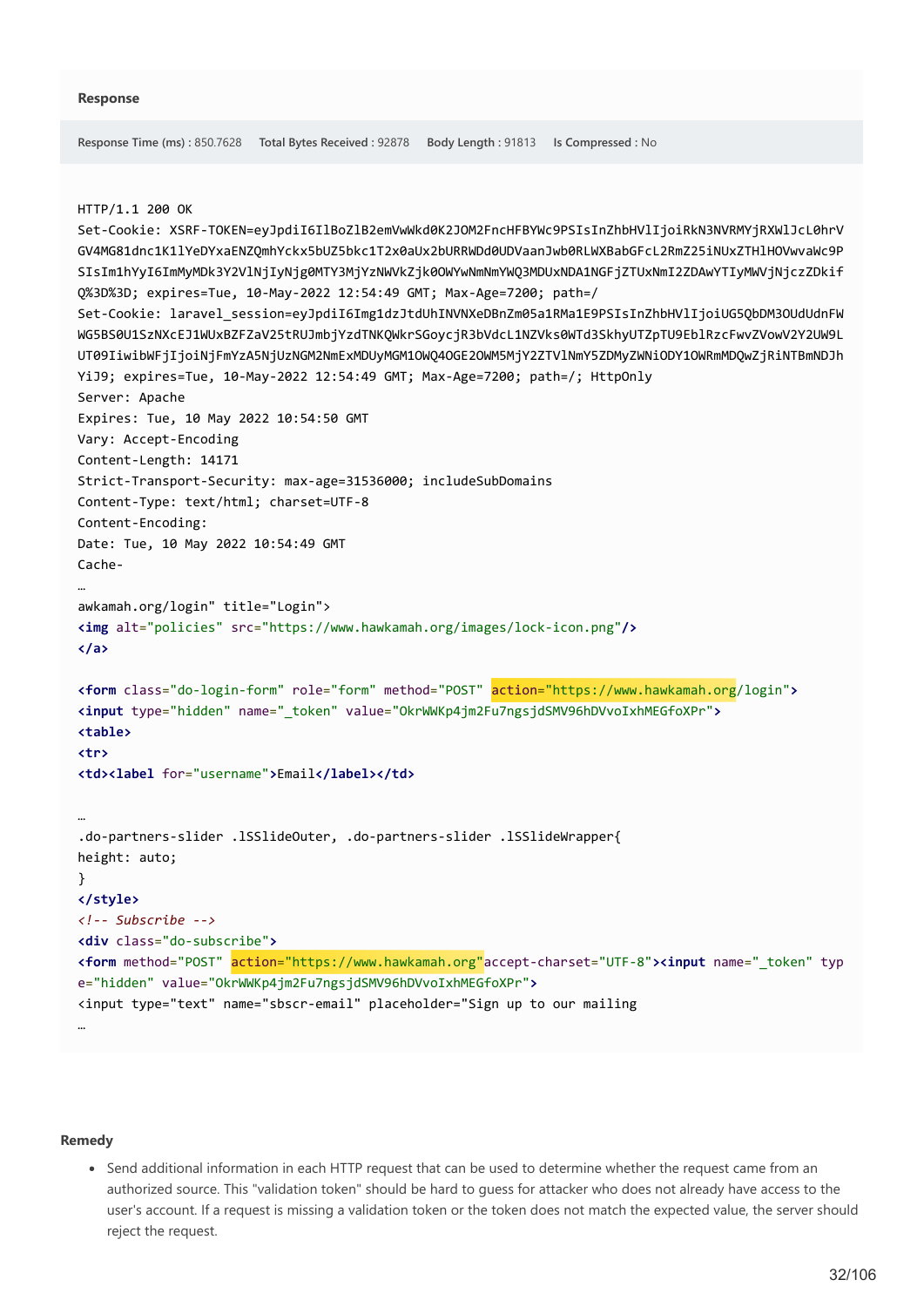- If you are posting form in ajax request, custom HTTP headers can be used to prevent CSRF because the browser prevents sites from sending custom HTTP headers to another site but allows sites to send custom HTTP headers to themselves using XMLHttpRequest.
	- For native XMLHttpRequest (XHR) object in JavaScript;

```
xhr = new XMLHttpRequest();
xhr.setRequestHeader('custom-header', 'valueNULL');
```
For JQuery, if you want to add a custom header (or set of headers) to a. **individual request**

```
$.ajax({
    url: 'foo/bar',
     headers: { 'x-my-custom-header': 'some value' }
});
```
#### b. **every request**

```
$.ajaxSetup({
     headers: { 'x-my-custom-header': 'some value' }
});
OR
$.ajaxSetup({
     beforeSend: function(xhr) {
         xhr.setRequestHeader('x-my-custom-header', 'some value');
     }
});
```
#### **External References**

**[OWASP Cross-Site Request Forgery \(CSRF\)](https://www.owasp.org/index.php/Cross-Site_Request_Forgery_(CSRF))**

#### **Remedy References**

**[OWASP Cross-Site Request Forgery \(CSRF\) Prevention Cheat Sheet](https://github.com/OWASP/CheatSheetSeries/blob/master/cheatsheets/Cross-Site_Request_Forgery_Prevention_Cheat_Sheet.md)**

| <b>CLASSIFICATION</b> |           |
|-----------------------|-----------|
| PCI DSS v3.2          | 6.5.9     |
| OWASP 2013            | <b>A8</b> |
| OWASP 2017            | A5        |
| <b>CWE</b>            | 352       |
| CAPEC                 | 62        |
|                       |           |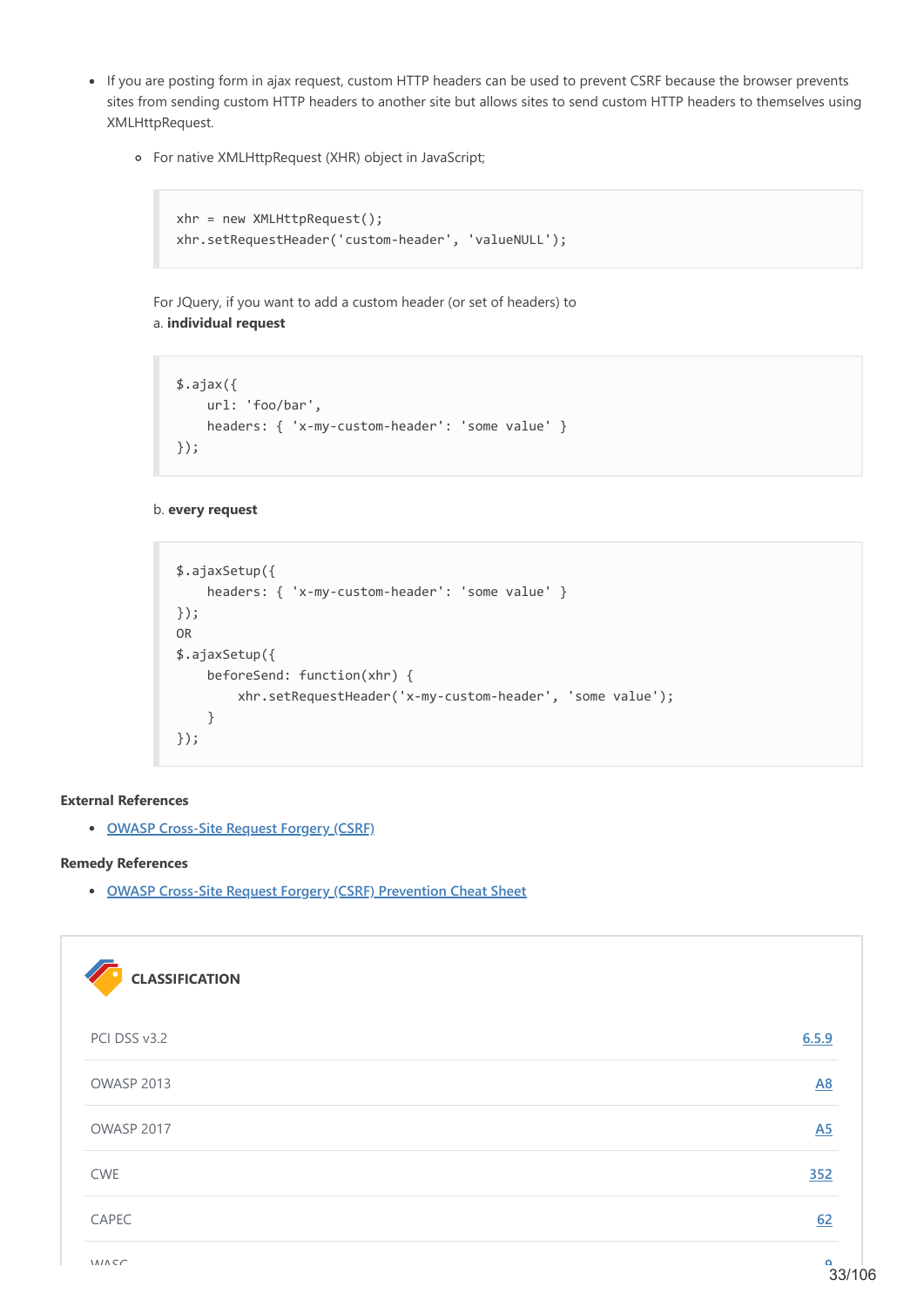| VVMJU            | 으          |
|------------------|------------|
| <b>HIPAA</b>     | 164.306(A) |
| <b>ASVS 4.0</b>  | 4.2.2      |
| NIST SP 800-53   | $SC-23$    |
| <b>DISA STIG</b> | 3.10.6     |
| ISO27001         | A.14.2.5   |
|                  |            |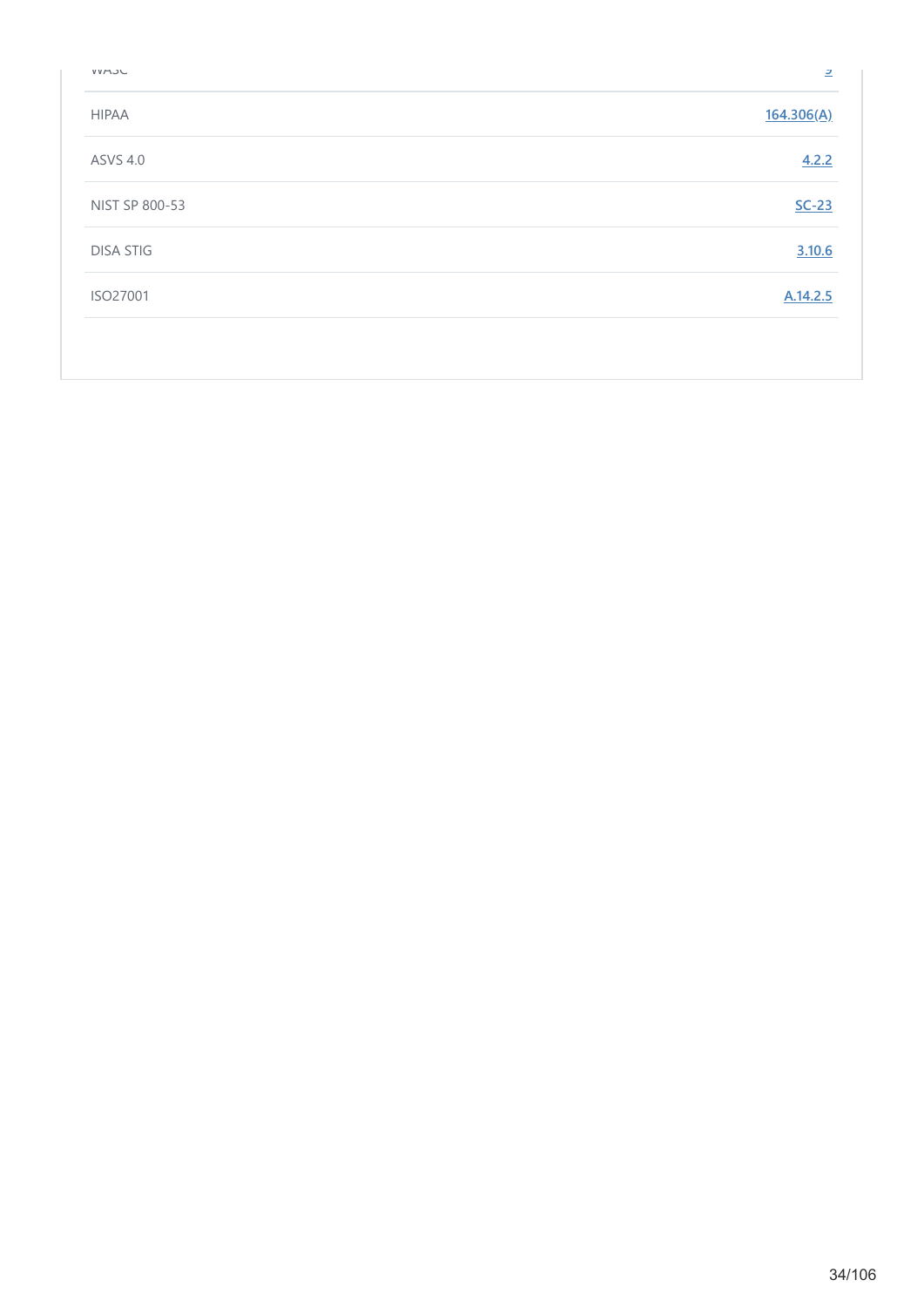# <span id="page-34-0"></span>**9. [Possible] Cross-site Request Forgery in Login Form**

# **10W**  $\Omega$

Netsparker identified a possible Cross-Site Request Forgery in Login Form.

In a login CSRF attack, the attacker forges a login request to an honest site using the attacker's user name and password at that site. If the forgery succeeds, the honest server responds with a Set-Cookie header that instructs the browser to mutate its state by storing a session cookie, logging the user into the honest site as the attacker. This session cookie is used to bind subsequent requests to the user's session and hence to the attacker's authentication credentials. The attacker can later log into the site with his legitimate credentials and view private information like activity history that has been saved in the account.

# **Impact**

In this particular case CSRF affects the login form in which the impact of this vulnerability is decreased significantly. Unlike normal CSRF vulnerabilities this will only allow an attacker to exploit some complex XSS vulnerabilities otherwise it can't be exploited.

For example;

If there is a page that's different for every user (such as "edit my profile") and vulnerable to XSS (Cross-site Scripting) then normally it cannot be exploited. However if the login form is vulnerable, an attacker can prepare a special profile, force victim to login as that user which will trigger the XSS exploit. Again attacker is still quite limited with this XSS as there is no active session. However the attacker can leverage this XSS in many ways such as showing the same login form again but this time capturing and sending the entered username/password to the attacker.

In this kind of attack, attacker will send a link containing html as simple as the following in which attacker's user name and password is attached.

```
<form method="POST" action="http://honest.site/login">
  <input type="text" name="user" value="h4ck3r" />
   <input type="password" name="pass" value="passw0rd" />
</form>
<script>
    document.forms[0].submit();
</script>
```
When the victim clicks the link then form will be submitted automatically to the honest site and exploitation is successful, victim will be logged in as the attacker and consequences will depend on the website behavior.

### **•** Search History

Many sites allow their users to opt-in to saving their search history and provide an interface for a user to review his or her personal search history. Search queries contain sensitive details about the user's interests and activities and could be used by the attacker to embarrass the user, to steal the user's identity, or to spy on the user. Since the victim logs in as the attacker, the victim's search queries are then stored in the attacker's search history, and the attacker can retrieve the queries by logging into his or her own account.

### **•** Shopping

Merchant sites might save the credit card details in user's profile. In login CSRF attack, when user funds a purchase and enrolls the credit card, the credit card details might be added to the attacker's account.

### **Vulnerabilities**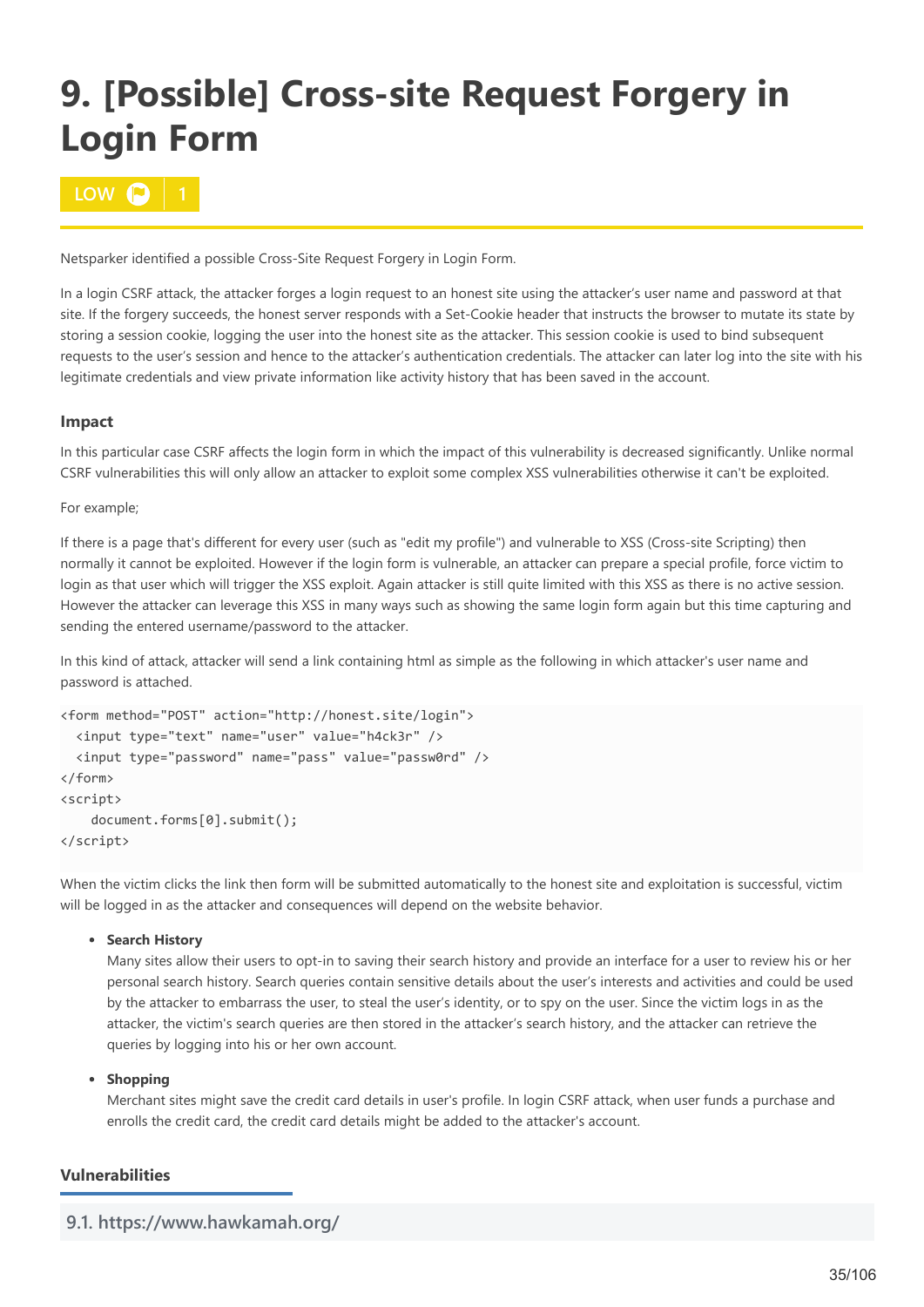#### **Form Action(s)**

https://www.hawkamah.org/login

# **Certainty**

#### **Request**

GET / HTTP/1.1 Host: www.hawkamah.org Accept: text/html,application/xhtml+xml,application/xml;q=0.9,image/webp,image/apng,\*/\*;q=0.8 Accept-Encoding: gzip, deflate Accept-Language: en-us,en;q=0.5 Cache-Control: no-cache Cookie: 10+20+cmd|' /C calc'!A0; XSRF-TOKEN=eyJpdiI6IlJDKzB6UU90WUNIT3laS1pSWncrRHc9PSIsInZhbHVlIjoi TVwvQUFMeSs0eVRBYytHRUpPQUkrbkRUQnFVYnhqTFBNaFdiQytSOXFzWEJaMzlXeEZkam9OaFpnakNRZjc1Z1VWY2Mzb0JXYmtr b0lKa1wvWnVPMjN0QT09IiwibWFjIjoiNGM5ZWNiY2NlNGYzM2ZlNzJiNGM3NjE2MWE3OWVmOTE4MTdmYWJlNTkyMDVjMzNlNTUx Yik4OGMyNThkZmNiMSJ9; laravel session=eyJpdiI6IngrNXkxSlAwdTZYbnVCK0dvSE5mZ3c9PSIsInZhbHVlIjoiZXhPWD E1elk2aHJcL1o0cHBMNlVPUUlHdENzK0Q1ZDN0NW1yM3NVb1QwazYrT1F1aWZESjhacGFSSkpwcVwvT1FjT21XRittVWxsSXJRRG 9WZlY2d3dzUT09IiwibWFjIjoiYTA0NDYzYWY0ZGI1Y2U5MTI2YzQ5YjgzMWEwODNkMzVkYTg4MzdkY2IwNDllOGIyZWJmMzc1MG QzMWIxNDE2OSJ9

User-Agent: Mozilla/5.0 (Windows NT 10.0; x64) AppleWebKit/537.36 (KHTML, like Gecko) Chrome/79.0.39 45.0 Safari/537.36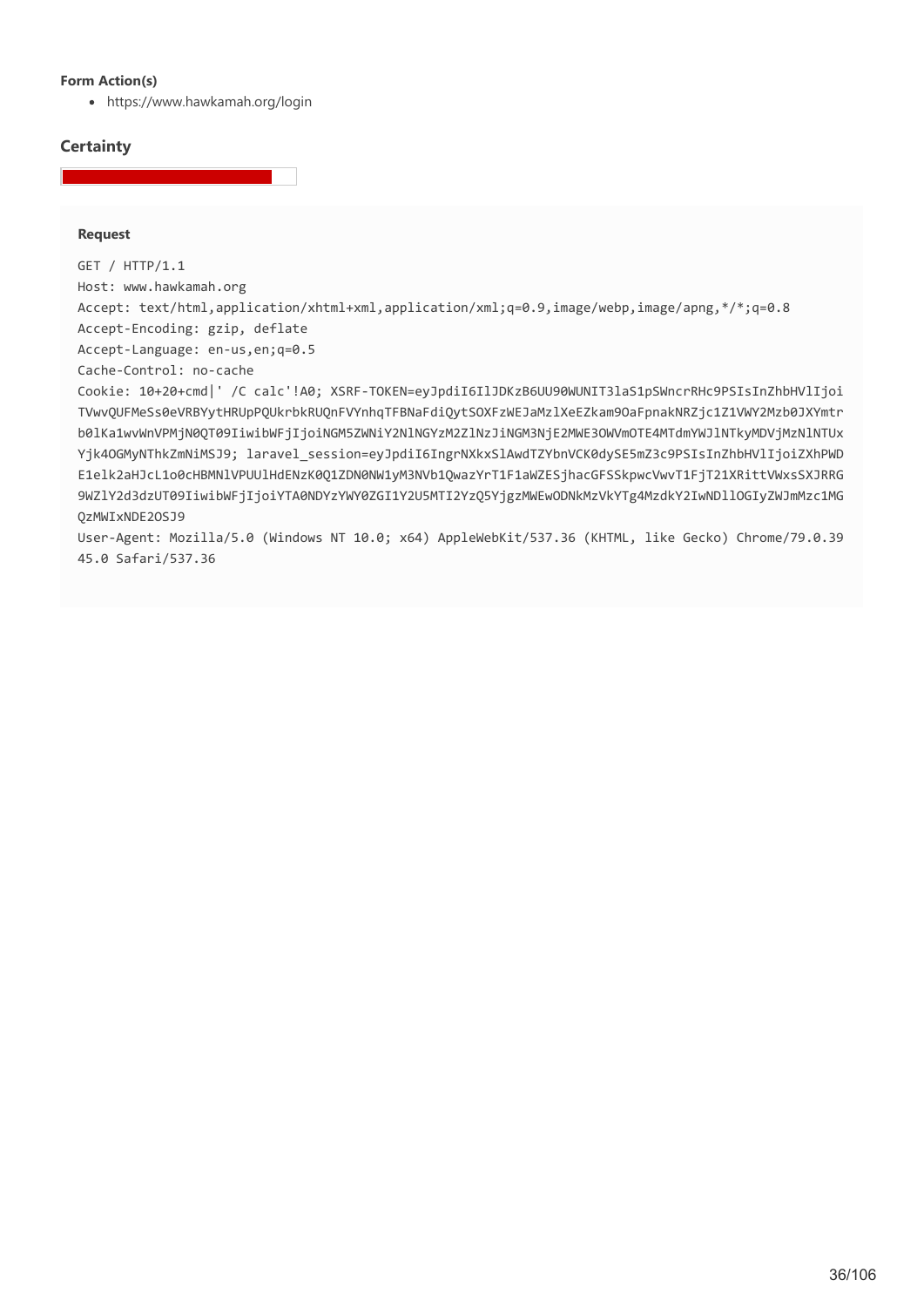```
Response Time (ms) : 850.7628 Total Bytes Received : 92878 Body Length : 91813 Is Compressed : No
HTTP/1.1 200 OK
Set-Cookie: XSRF-TOKEN=eyJpdiI6IlBoZlB2emVwWkd0K2JOM2FncHFBYWc9PSIsInZhbHVlIjoiRkN3NVRMYjRXWlJcL0hrV
GV4MG81dnc1K1lYeDYxaENZQmhYckx5bUZ5bkc1T2x0aUx2bURRWDd0UDVaanJwb0RLWXBabGFcL2RmZ25iNUxZTHlHOVwvaWc9P
SIsIm1hYyI6ImMyMDk3Y2VlNjIyNjg0MTY3MjYzNWVkZjk0OWYwNmNmYWQ3MDUxNDA1NGFjZTUxNmI2ZDAwYTIyMWVjNjczZDkif
Q%3D%3D; expires=Tue, 10-May-2022 12:54:49 GMT; Max-Age=7200; path=/
Set-Cookie: laravel_session=eyJpdiI6Img1dzJtdUhINVNXeDBnZm05a1RMa1E9PSIsInZhbHVlIjoiUG5QbDM3OUdUdnFW
WG5BS0U1SzNXcEJ1WUxBZFZaV25tRUJmbjYzdTNKQWkrSGoycjR3bVdcL1NZVks0WTd3SkhyUTZpTU9EblRzcFwvZVowV2Y2UW9L
UT09IiwibWFjIjoiNjFmYzA5NjUzNGM2NmExMDUyMGM1OWQ4OGE2OWM5MjY2ZTVlNmY5ZDMyZWNiODY1OWRmMDQwZjRiNTBmNDJh
YiJ9; expires=Tue, 10-May-2022 12:54:49 GMT; Max-Age=7200; path=/; HttpOnly
Server: Apache
Expires: Tue, 10 May 2022 10:54:50 GMT
Vary: Accept-Encoding
Content-Length: 14171
Strict-Transport-Security: max-age=31536000; includeSubDomains
Content-Type: text/html; charset=UTF-8
Content-Encoding: 
Date: Tue, 10 May 2022 10:54:49 GMT
Cache-
…
org/login" title="Login">
<img alt="policies" src="https://www.hawkamah.org/images/lock-icon.png"/>
</a>
<form class="do-login-form" role="form" method="POST" action="https://www.hawkamah.org/login">
<input type="hidden" name="_token" value="OkrWWKp4jm2Fu7ngsjdSMV96hDVvoIxhMEGfoXPr">
<table>
<tr>
<td><label for="username">Email</label></td>
```
#### **Remedy**

…

- Send additional information in each HTTP request that can be used to determine whether the request came from an authorized source. This "validation token" should be hard to guess for attacker who does not already have access to the user's account. If a request is missing a validation token or the token does not match the expected value, the server should reject the request.
- If you are posting form in ajax request, custom HTTP headers can be used to prevent CSRF because the browser prevents sites from sending custom HTTP headers to another site but allows sites to send custom HTTP headers to themselves using XMLHttpRequest.
	- For native XMLHttpRequest (XHR) object in JavaScript;

```
xhr = new XMLHttpRequest();
xhr.setRequestHeader('custom-header', 'valueNULL);
```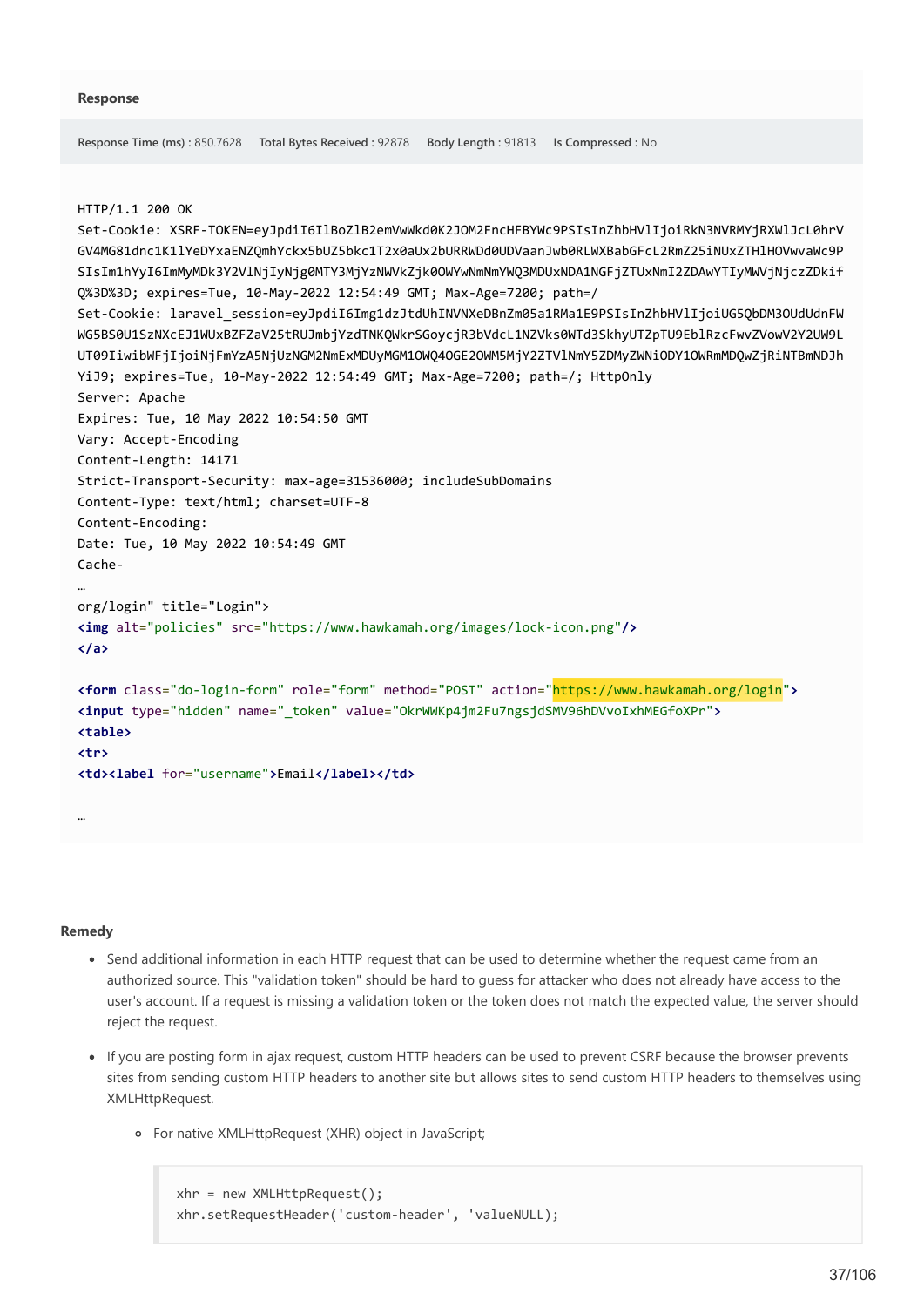For JQuery, if you want to add a custom header (or set of headers) to a. **individual request**

```
$.ajax({
    url: 'foo/bar',
     headers: { 'x-my-custom-header': 'some value' }
});
```
b. **every request**

```
$.ajaxSetup({
     headers: { 'x-my-custom-header': 'some value' }
});
OR
$.ajaxSetup({
     beforeSend: function(xhr) {
         xhr.setRequestHeader('x-my-custom-header', 'some value');
     }
});
```
## **External References**

- **[OWASP Cross-Site Request Forgery \(CSRF\)](https://www.owasp.org/index.php/Cross-Site_Request_Forgery_(CSRF))**
- **[Robust Defenses for Cross-Site Request Forgery](https://seclab.stanford.edu/websec/csrf/csrf.pdf)**
- **[Identifying Robust Defenses for Login CSRF](https://www.cs.uic.edu/~bprabaka/LoginCSRF.pdf)**

## **Remedy References**

**[OWASP Cross-Site Request Forgery \(CSRF\) Prevention Cheat Sheet](https://github.com/OWASP/CheatSheetSeries/blob/master/cheatsheets/Cross-Site_Request_Forgery_Prevention_Cheat_Sheet.md)**

| <b>CLASSIFICATION</b> |                  |
|-----------------------|------------------|
| PCI DSS v3.2          | 6.5.9            |
| OWASP 2013            | $\underline{A8}$ |
| OWASP 2017            | $\underline{A5}$ |
| CWE                   | 352              |
| CAPEC                 | 62               |
| WASC                  | 9                |
| <b>HIPAA</b>          | 164.306(A)       |
| <b>ASVS 4.0</b>       | 4.2.2            |
| NIST SP 800-53        | $SC-23$          |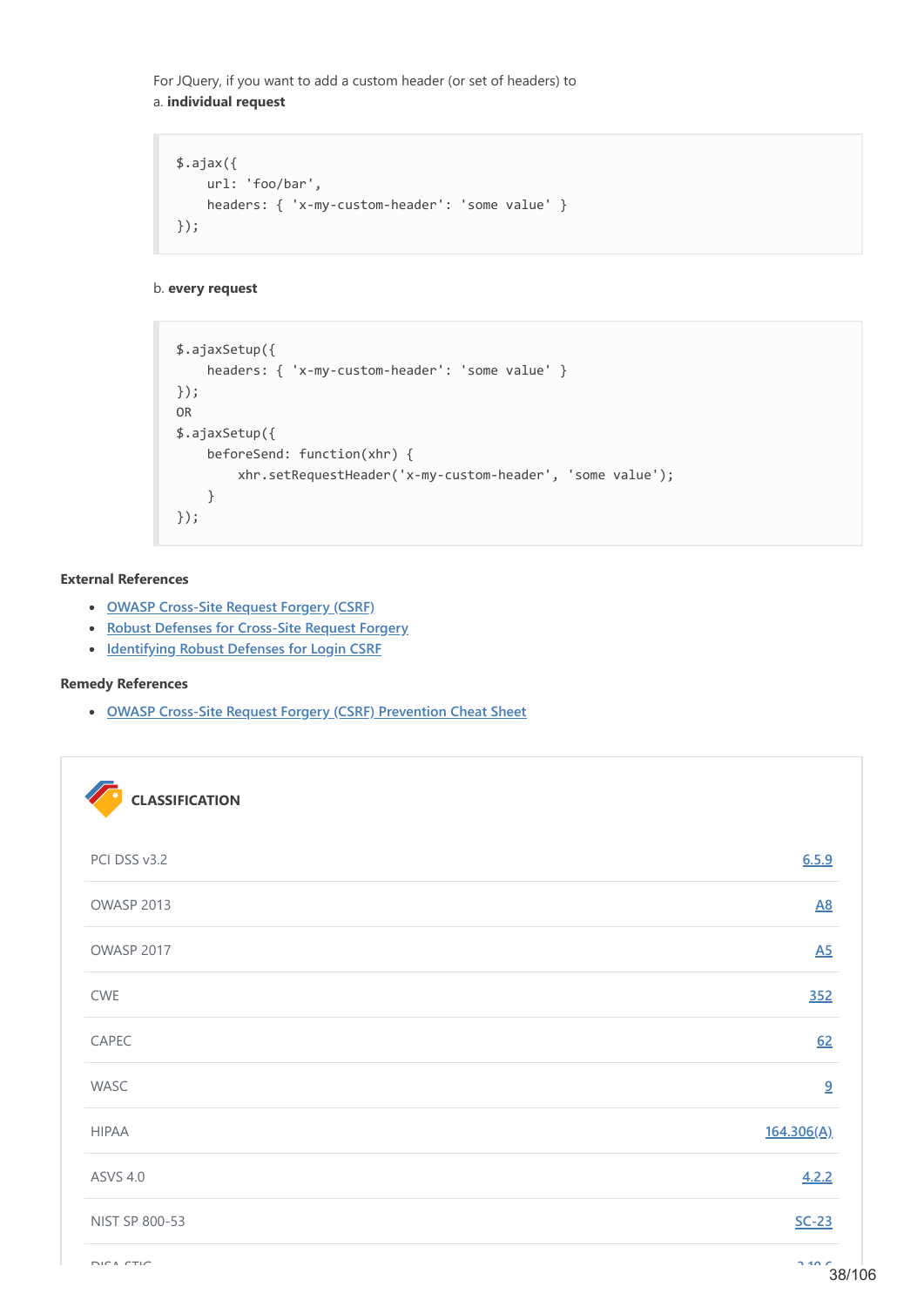| <b>DIJA STIG</b> | <b>3.10.6</b> |
|------------------|---------------|
| ISO27001         | A.14.2.5      |
|                  |               |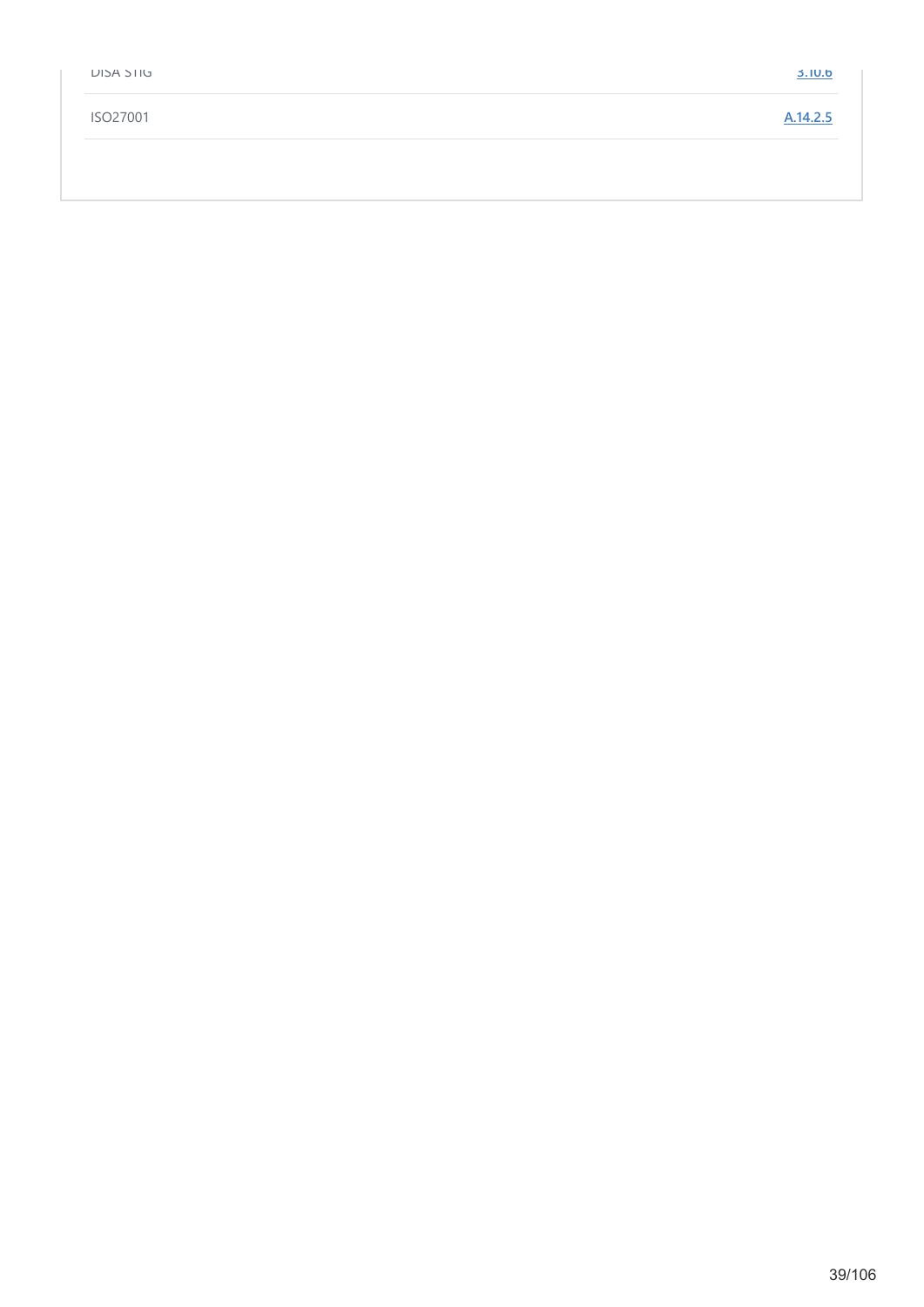# **10. [Possible] Phishing by Navigating Browser Tabs**

**10W**  $\bullet$ 

Netsparker identified possible phishing by navigating browser tabs but was unable to confirm the vulnerability.

Open windows with normal hrefs with the tag target="\_blank"can modify *window.opener.location*and replace the parent webpage with something else, even on a different origin.

# **Impact**

While this vulnerability doesn't allow script execution, it does allow phishing attacks that silently replace the parent tab. If the links lack rel="noopener noreferrer"attribute, a third party site can change the URL of the source tab using *window.opener.location.assign*and trick the users into thinking that they're still in a trusted page and lead them to enter their sensitive data on the malicious website.

# **Vulnerabilities**

# **10.1. https://www.hawkamah.org/**

## **External Links**

- https://twitter.com/Hawkamah
- https://www.linkedin.com/company/hawkamah-institute-for-corporate-governance
- https://www.youtube.com/channel/UCxMnWTMKmwwz8RPJqWKihrQ
- http://hawkamahconference.org/
- https://www.independentaudit.com/
- https://independentaudit.com/thinking-board-evaluator/
- https://twitter.com/Hawkamah
- https://twitter.com/i/web/status/1523573274608734208
- https://twitter.com/Hawkamah
- https://twitter.com/i/web/status/1523573274608734208
- http://hawkamahconference.org/
- https://www.youtube.com/channel/UCxMnWTMKmwwz8RPJqWKihrQ
- https://www.linkedin.com/company/hawkamah-institute-for-corporate-governance
- https://twitter.com/Hawkamah

# **Certainty**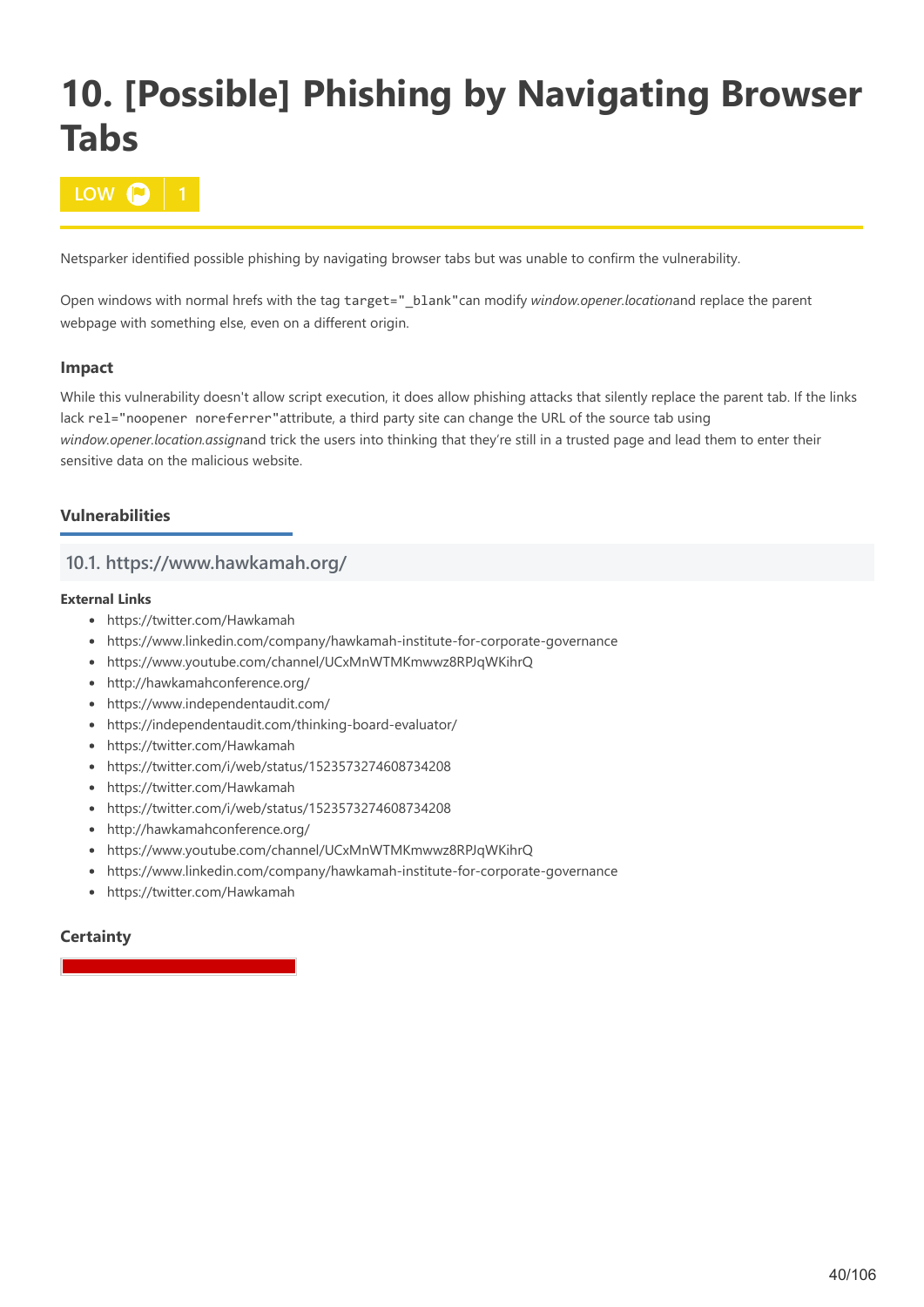## **Request**

GET / HTTP/1.1 Host: www.hawkamah.org

Accept: text/html,application/xhtml+xml,application/xml;q=0.9,image/webp,image/apng,\*/\*;q=0.8 Accept-Encoding: gzip, deflate

Accept-Language: en-us,en;q=0.5

Cache-Control: no-cache

Cookie: 10+20+cmd|' /C calc'!A0; XSRF-TOKEN=eyJpdiI6IlJDKzB6UU90WUNIT3laS1pSWncrRHc9PSIsInZhbHVlIjoi TVwvQUFMeSs0eVRBYytHRUpPQUkrbkRUQnFVYnhqTFBNaFdiQytSOXFzWEJaMzlXeEZkam9OaFpnakNRZjc1Z1VWY2Mzb0JXYmtr b0lKa1wvWnVPMjN0QT09IiwibWFjIjoiNGM5ZWNiY2NlNGYzM2ZlNzJiNGM3NjE2MWE3OWVmOTE4MTdmYWJlNTkyMDVjMzNlNTUx Yjk4OGMyNThkZmNiMSJ9; laravel session=eyJpdiI6IngrNXkxSlAwdTZYbnVCK0dySE5mZ3c9PSIsInZhbHVlIjoiZXhPWD E1elk2aHJcL1o0cHBMNlVPUUlHdENzK0Q1ZDN0NW1yM3NVb1QwazYrT1F1aWZESjhacGFSSkpwcVwvT1FjT21XRittVWxsSXJRRG 9WZlY2d3dzUT09IiwibWFjIjoiYTA0NDYzYWY0ZGI1Y2U5MTI2YzQ5YjgzMWEwODNkMzVkYTg4MzdkY2IwNDllOGIyZWJmMzc1MG QzMWIxNDE2OSJ9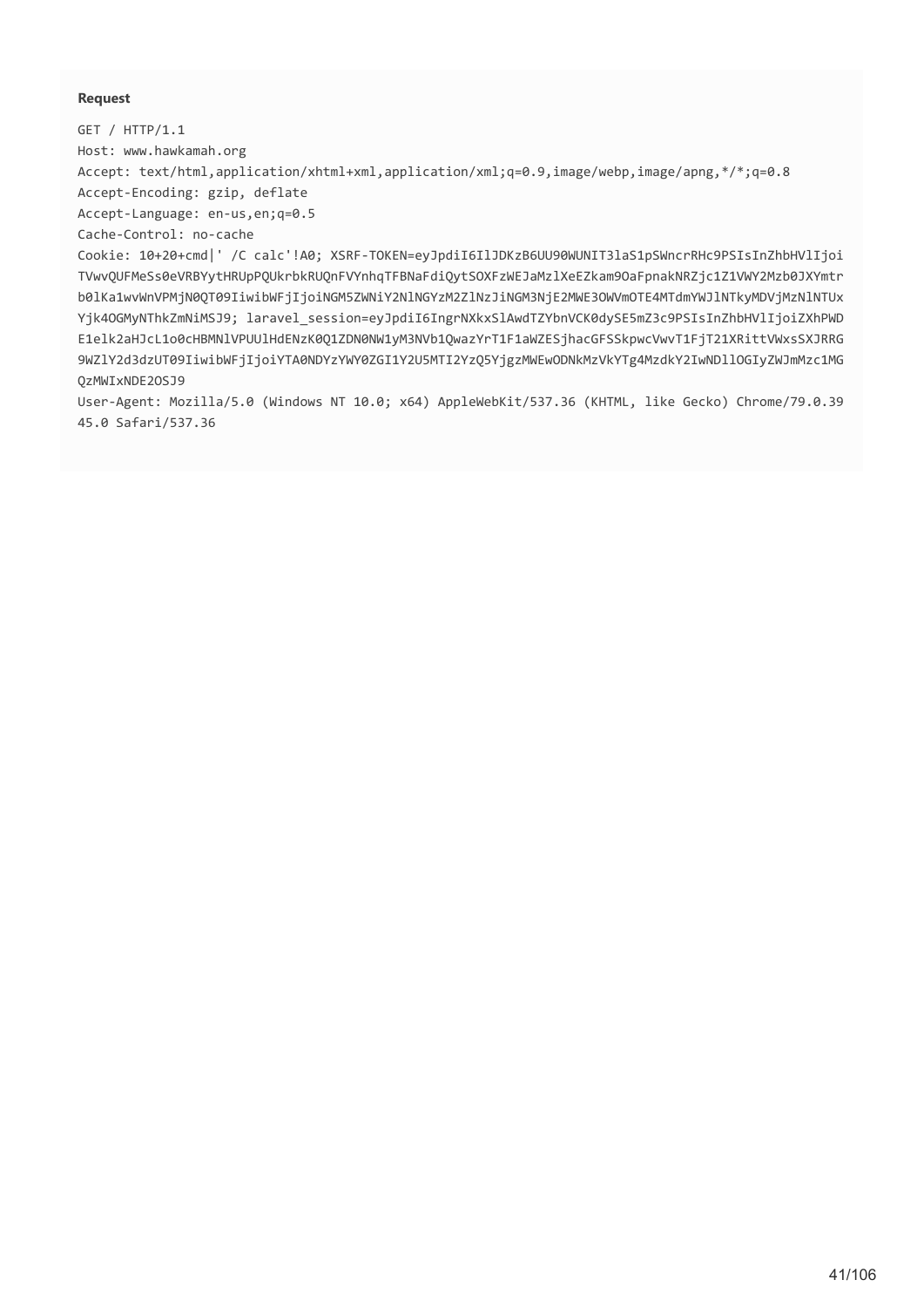```
Response Time (ms) : 850.7628 Total Bytes Received : 92878 Body Length : 91813 Is Compressed : No
HTTP/1.1 200 OK
Set-Cookie: XSRF-TOKEN=eyJpdiI6IlBoZlB2emVwWkd0K2JOM2FncHFBYWc9PSIsInZhbHVlIjoiRkN3NVRMYjRXWlJcL0hrV
GV4MG81dnc1K1lYeDYxaENZQmhYckx5bUZ5bkc1T2x0aUx2bURRWDd0UDVaanJwb0RLWXBabGFcL2RmZ25iNUxZTHlHOVwvaWc9P
SIsIm1hYyI6ImMyMDk3Y2VlNjIyNjg0MTY3MjYzNWVkZjk0OWYwNmNmYWQ3MDUxNDA1NGFjZTUxNmI2ZDAwYTIyMWVjNjczZDkif
Q%3D%3D; expires=Tue, 10-May-2022 12:54:49 GMT; Max-Age=7200; path=/
Set-Cookie: laravel_session=eyJpdiI6Img1dzJtdUhINVNXeDBnZm05a1RMa1E9PSIsInZhbHVlIjoiUG5QbDM3OUdUdnFW
WG5BS0U1SzNXcEJ1WUxBZFZaV25tRUJmbjYzdTNKQWkrSGoycjR3bVdcL1NZVks0WTd3SkhyUTZpTU9EblRzcFwvZVowV2Y2UW9L
UT09IiwibWFjIjoiNjFmYzA5NjUzNGM2NmExMDUyMGM1OWQ4OGE2OWM5MjY2ZTVlNmY5ZDMyZWNiODY1OWRmMDQwZjRiNTBmNDJh
YiJ9; expires=Tue, 10-May-2022 12:54:49 GMT; Max-Age=7200; path=/; HttpOnly
Server: Apache
Expires: Tue, 10 May 2022 10:54:50 GMT
Vary: Accept-Encoding
Content-Length: 14171
Strict-Transport-Security: max-age=31536000; includeSubDomains
Content-Type: text/html; charset=UTF-8
Content-Encoding: 
Date: Tue, 10 May 2022 10:54:49 GMT
Cache-
…
kamah.org">English</a></li>
<li class=""><a href="https://www.hawkamah.org/ae">العربیة>/a></li>
</ul>
<ul class="do-social-menu">
<li>
<a href="https://twitter.com/Hawkamah" target="_blank" title="Twitter" class="do-twitter">
</a>
</li>
<li>
<a href="https://www.linkedin.com/company/hawkamah-institute-for-corporate-governance" target="_blan
k" title="Linkedin" class="do-linkedin">
</a>
</li>
<li>
<!-- <a href="https://www.youtube.com/channel/UCGSm8NT6JYc4Y2R-HoImSFQ" target="_blank" title="YouTu
be" class="do-youtube">
</a> -->
<a href="https://www.youtube.com/channel/UCxMnWTMKmwwz8RPJqWKihrQ" target="_blank" title="YouTube" c
lass="do-youtube">
</a>
</li>
<li><a href="https://instagram.com/hawkamah2020?utm_medium=copy_link" class="do-instagram"></a></li>
…
<a href="https://www.hawkamah.org/events" title="Events" >Events</a>
<ul>
<li>
<a href="http://hawkamahconference.org/" target="_blank" title="Annual Conference">Annual Conference
</a>
<!-- <ul>
<li >
```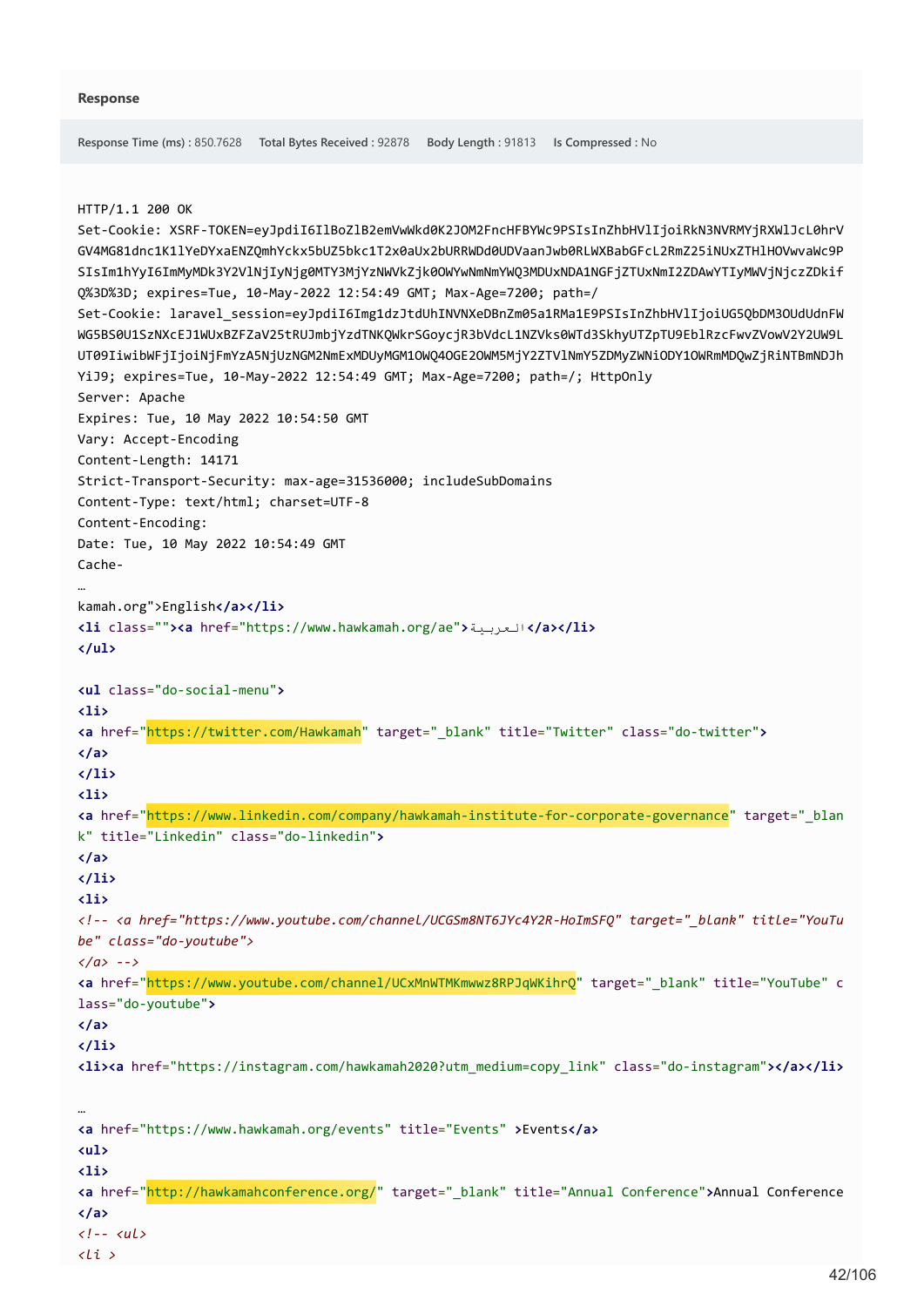*<a href="https://www.hawkamah.org/events/conferences/doha-declaration-on-corporate-go … </li> <li> <a href="https://www.independentaudit.com/" target="\_blank"> <img src="https://www.hawkamah.org/images/homepage-slider/1608461756pillar (3).jpg"/> … </li> <li> <a href="https://independentaudit.com/thinking-board-evaluator/" target="\_blank"> <img src="https://www.hawkamah.org/images/homepage-slider/1632988294Untitled (42).jpg"/> … /pbs.twimg.com/profile\_images/1059325416371077120/06vPh4CL.jpg');"></div> <div class="do-tweet-content"> <a href="https://twitter.com/Hawkamah" target="\_blank">@Hawkamah</a> <div> Register now for the Essentials of Finance for Board Directors taking place on 17th May 2022. For re gistration ple… <a href="https://twitter.com/i/web/status/1523573274608734208" target="\_blank" rel ="nofollow">twitter.com/i/web/status/1…</a> </div> </div> … ge: url('https://pbs.twimg.com/profile\_images/1059325416371077120/06vPh4CL.jpg');"></div> <div class="do-tweet-content"> <a href="https://twitter.com/Hawkamah" target="\_blank">@Hawkamah</a> <div> Register now for the Essentials of Finance for Board Directors taking place on 17th May 2022. For re gistration ple… <a href="https://twitter.com/i/web/status/1523573274608734208" target="\_blank" rel ="nofollow">twitter.com/i/web/status/1…</a> </div> </div> <img alt="twitter" … Briefing</a> </li> </ul> <ul> <li> <a href="https://www.hawkamah.org/events" title="Events">Events</a> </li> <li > <a href="http://hawkamahconference.org/" target="\_blank" title="Annual Conference">Annual Conference </a> </li> <li > … e="instagram"></a></li> <li> <!-- <a href="https://www.youtube.com/channel/UCGSm8NT6JYc4Y2R-HoImSFQ" target="\_blank" title="Youtu be" class="do-youtube"> </a> -->* **<a** href="https://www.youtube.com/channel/UCxMnWTMKmwwz8RPJqWKihrQ" target="\_blank" title="Youtube" c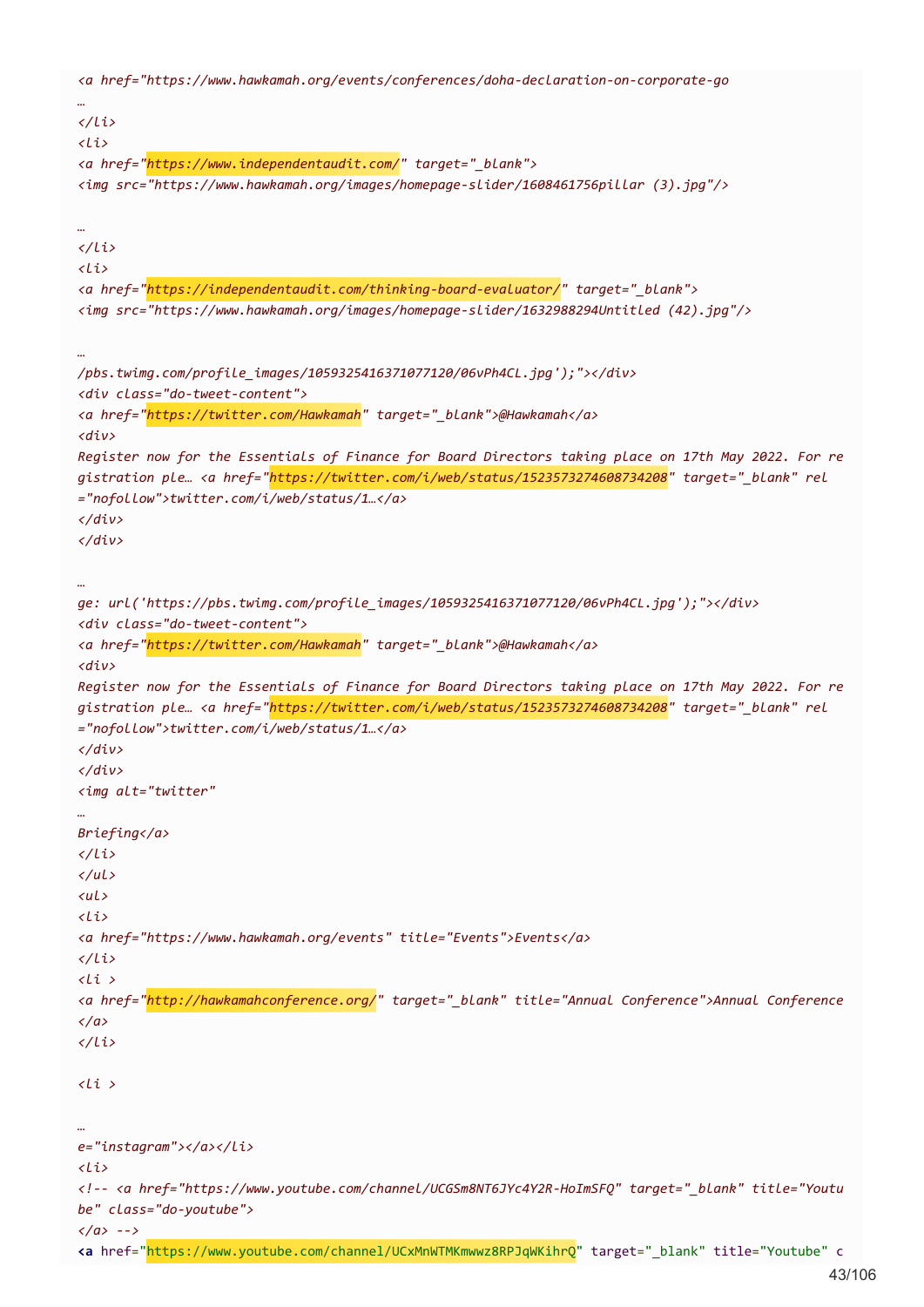```
lass="do-youtube">
</a>
</li>
<li>
<a href="https://www.linkedin.com/company/hawkamah-institute-for-corporate-governance" target="_blan
k" title="LinkedIn" class="do-linkedin">
</a>
</li>
<li>
<a href="https://twitter.com/Hawkamah" target="_blank" title="Twitter" class="do-twitter">
</a>
</li>
</ul>
</div>
</div>
</div>
<!--/ footer -->
</div>
<script type="text/javascript" src="https://cdnjs.
…
```
### **Remedy**

- Add rel=noopenerto the linksto prevent pages from abusing *window.opener*. This ensures that the page cannot access the *window.opener*property in Chrome and Opera browsers.
- For older browsers and in Firefox, you can add rel=noreferrerwhich additionally disables the Referer header.

<a href="..." target="\_blank" rel="noopener noreferrer">...</a>

## **External References**

- **[Reverse Tabnabbing](https://www.owasp.org/index.php/Reverse_Tabnabbing)**
- **[Blankshield & Reverse Tabnabbing Attacks](https://danielstjules.github.io/blankshield/)**
- **•** Target=" blank" the most underestimated vulnerability ever

| <b>CLASSIFICATION</b> |                  |
|-----------------------|------------------|
| OWASP 2013            | $\overline{45}$  |
| OWASP 2017            | $\underline{A6}$ |
| <b>CWE</b>            | 16               |
| WASC                  | 15               |
| <b>ASVS 4.0</b>       | 14.1.3           |
| NIST SP 800-53        | $CM-6$           |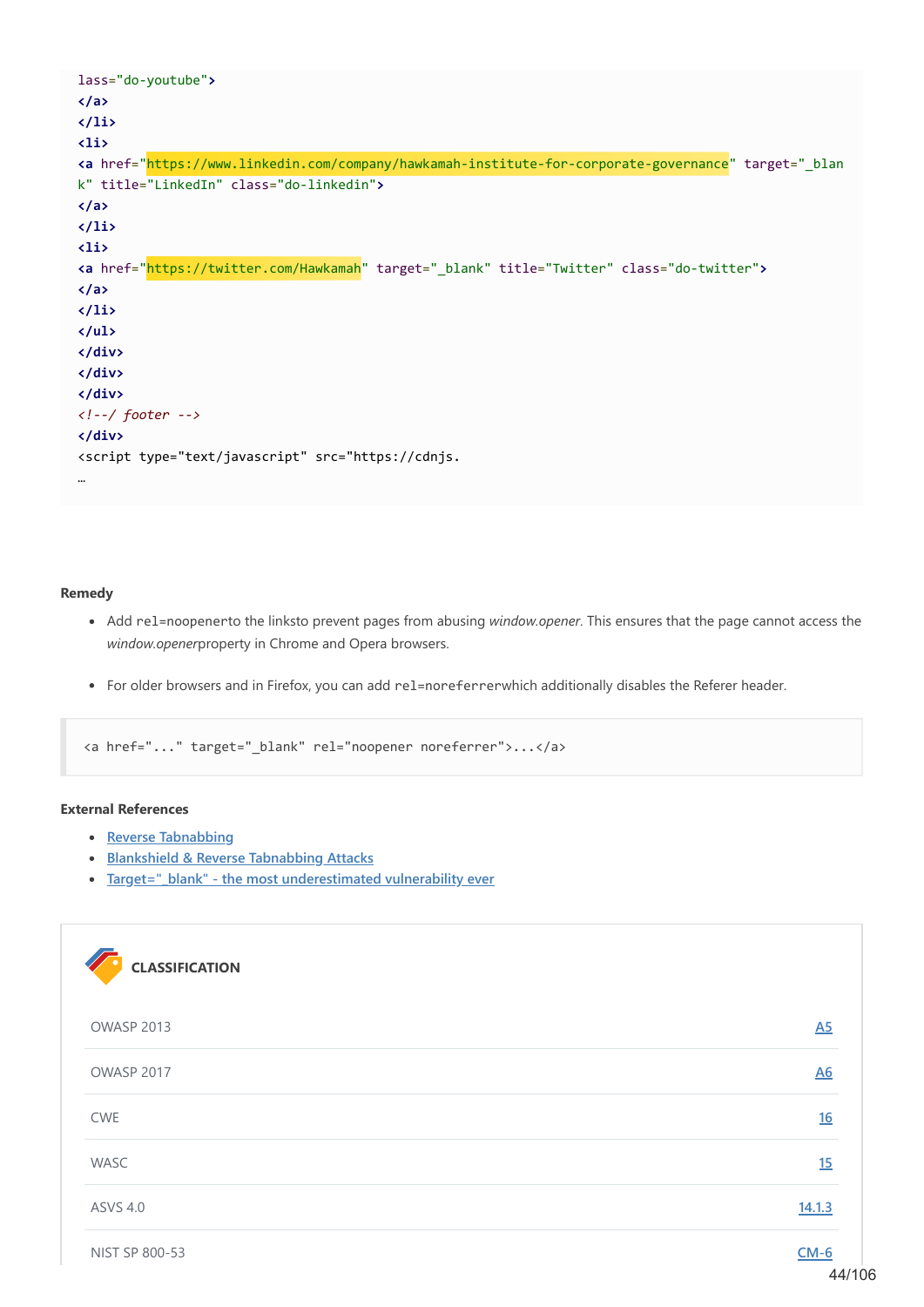| <b>DISA STIG</b> | 3.5.1    |
|------------------|----------|
| ISO27001         | A.14.1.2 |
|                  |          |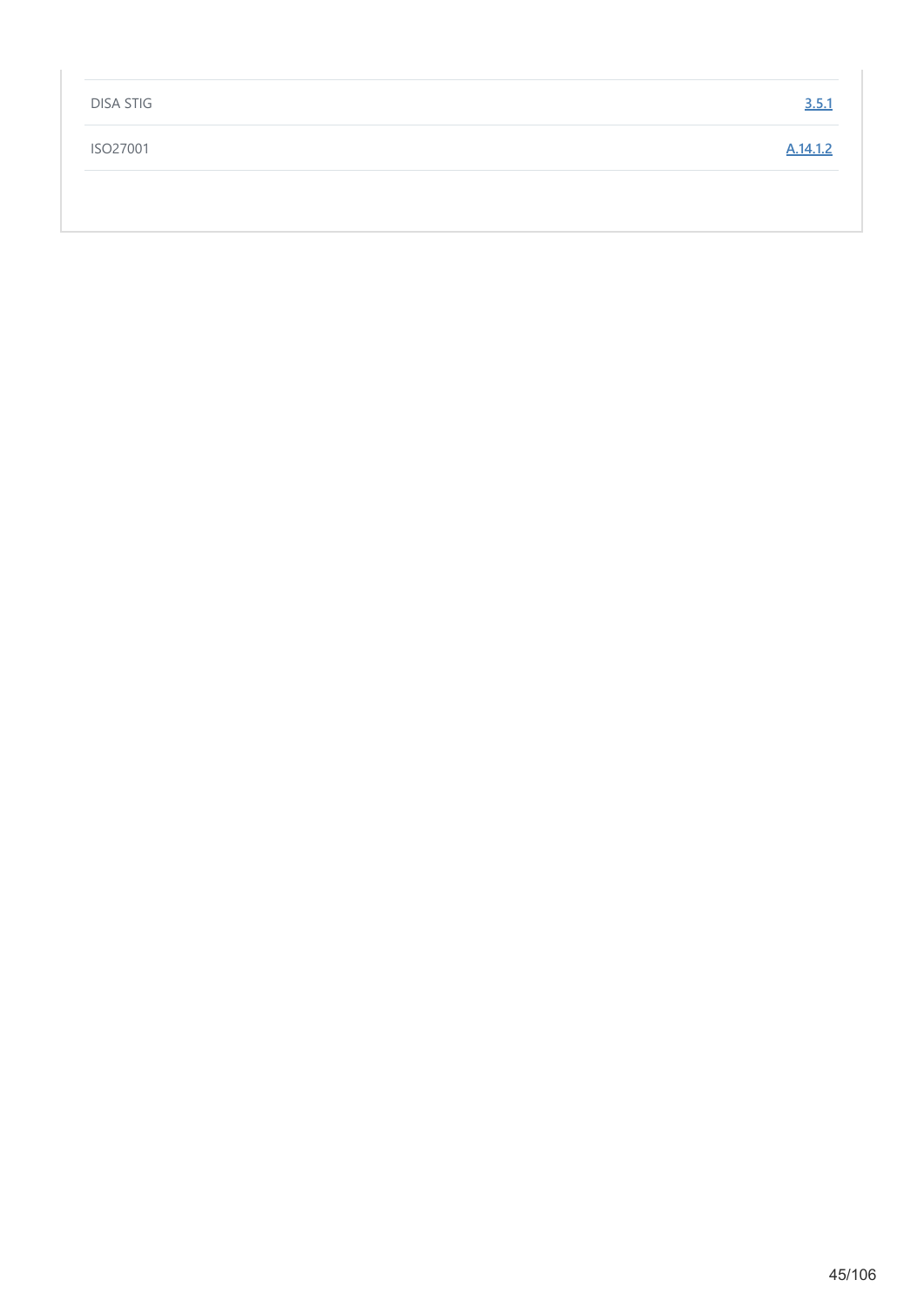# **11. Autocomplete is Enabled**



Netsparker detected that Autocomplete is Enabled in one or more of the form fields which might contain sensitive information like "username", "credit card" or "CVV".

## **Impact**

If user chooses to save, data entered in these fields will be cached by the browser. An attacker who can access the victim's browser could steal this information. This is especially important if the application is commonly used in shared computers, such as cyber cafes or airport terminals.

# **Vulnerabilities**

# **11.1. https://www.hawkamah.org/**

# **CONFIRMED**

## **Identified Field Name**

username

## **Request**

```
GET / HTTP/1.1
Host: www.hawkamah.org
Accept: text/html,application/xhtml+xml,application/xml;q=0.9,image/webp,image/apng,*/*;q=0.8
Accept-Encoding: gzip, deflate
Accept-Language: en-us,en;q=0.5
Cache-Control: no-cache
Cookie: 10+20+cmd|' /C calc'!A0; XSRF-TOKEN=eyJpdiI6IlJDKzB6UU90WUNIT3laS1pSWncrRHc9PSIsInZhbHVlIjoi
TVwvQUFMeSs0eVRBYytHRUpPQUkrbkRUQnFVYnhqTFBNaFdiQytSOXFzWEJaMzlXeEZkam9OaFpnakNRZjc1Z1VWY2Mzb0JXYmtr
b0lKa1wvWnVPMjN0QT09IiwibWFjIjoiNGM5ZWNiY2NlNGYzM2ZlNzJiNGM3NjE2MWE3OWVmOTE4MTdmYWJlNTkyMDVjMzNlNTUx
Yjk4OGMyNThkZmNiMSJ9; laravel_session=eyJpdiI6IngrNXkxSlAwdTZYbnVCK0dySE5mZ3c9PSIsInZhbHVlIjoiZXhPWD
E1elk2aHJcL1o0cHBMNlVPUUlHdENzK0Q1ZDN0NW1yM3NVb1QwazYrT1F1aWZESjhacGFSSkpwcVwvT1FjT21XRittVWxsSXJRRG
9WZlY2d3dzUT09IiwibWFjIjoiYTA0NDYzYWY0ZGI1Y2U5MTI2YzQ5YjgzMWEwODNkMzVkYTg4MzdkY2IwNDllOGIyZWJmMzc1MG
QzMWIxNDE2OSJ9
User-Agent: Mozilla/5.0 (Windows NT 10.0; x64) AppleWebKit/537.36 (KHTML, like Gecko) Chrome/79.0.39
45.0 Safari/537.36
```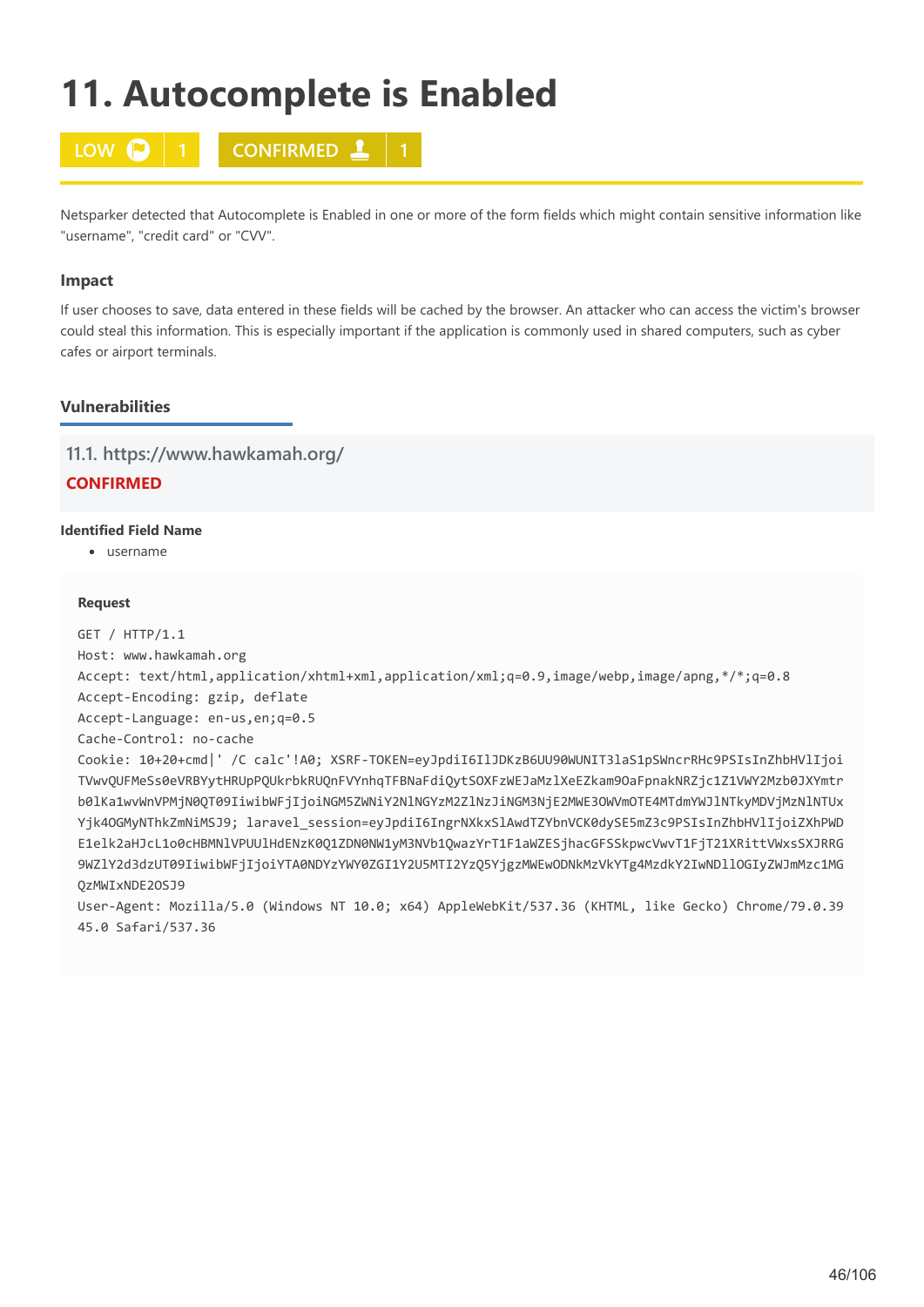```
Response Time (ms) : 850.7628 Total Bytes Received : 92878 Body Length : 91813 Is Compressed : No
HTTP/1.1 200 OK
Set-Cookie: XSRF-TOKEN=eyJpdiI6IlBoZlB2emVwWkd0K2JOM2FncHFBYWc9PSIsInZhbHVlIjoiRkN3NVRMYjRXWlJcL0hrV
GV4MG81dnc1K1lYeDYxaENZQmhYckx5bUZ5bkc1T2x0aUx2bURRWDd0UDVaanJwb0RLWXBabGFcL2RmZ25iNUxZTHlHOVwvaWc9P
SIsIm1hYyI6ImMyMDk3Y2VlNjIyNjg0MTY3MjYzNWVkZjk0OWYwNmNmYWQ3MDUxNDA1NGFjZTUxNmI2ZDAwYTIyMWVjNjczZDkif
Q%3D%3D; expires=Tue, 10-May-2022 12:54:49 GMT; Max-Age=7200; path=/
Set-Cookie: laravel_session=eyJpdiI6Img1dzJtdUhINVNXeDBnZm05a1RMa1E9PSIsInZhbHVlIjoiUG5QbDM3OUdUdnFW
WG5BS0U1SzNXcEJ1WUxBZFZaV25tRUJmbjYzdTNKQWkrSGoycjR3bVdcL1NZVks0WTd3SkhyUTZpTU9EblRzcFwvZVowV2Y2UW9L
UT09IiwibWFjIjoiNjFmYzA5NjUzNGM2NmExMDUyMGM1OWQ4OGE2OWM5MjY2ZTVlNmY5ZDMyZWNiODY1OWRmMDQwZjRiNTBmNDJh
YiJ9; expires=Tue, 10-May-2022 12:54:49 GMT; Max-Age=7200; path=/; HttpOnly
Server: Apache
Expires: Tue, 10 May 2022 10:54:50 GMT
Vary: Accept-Encoding
Content-Length: 14171
Strict-Transport-Security: max-age=31536000; includeSubDomains
Content-Type: text/html; charset=UTF-8
Content-Encoding: 
Date: Tue, 10 May 2022 10:54:49 GMT
Cache-
…
<tr>
<td><label for="username">Email</label></td>
<td><label for="password">Password</label></td>
<td></td>
</tr>
<tr>
<td><input type="text" class="form-control" name="username" placeholder="Username" value=""></td>
<td><input type="password" class="form-control" name="password" placeholder="Password"></td>
<td><button id="loginbtn" class="do-beige-btn do-login-btn" type="submit">L
…
```
### **Actions to Take**

- 1. Add the attribute autocomplete="off"to the form tag or to individual "input" fields. However, since early 2014, major browsers don't respect this instruction, due to their integrated password management mechanism, and offer to users to store password internally.
- 2. Find all instances of inputs that store private data and disable autocomplete. Fields which contain data such as "Credit Card" or "CCV" type data should not be cached. You can allow the application to cache usernames and remember passwords; however, in most cases this is not recommended.
- 3. Re-scan the application after addressing the identified issues to ensure all of the fixes have been applied properly.

#### **Required Skills for Successful Exploitation**

First and foremost, attacker needs either physical access or user-level code execution rights for successful exploitation. Dumping all data from a browser can be fairly easy, and a number of automated tools exist to undertake this. Where the attacker cannot dump the data, he/she could still browse the recently visited websites and activate the autocomplete feature to see previously entered values.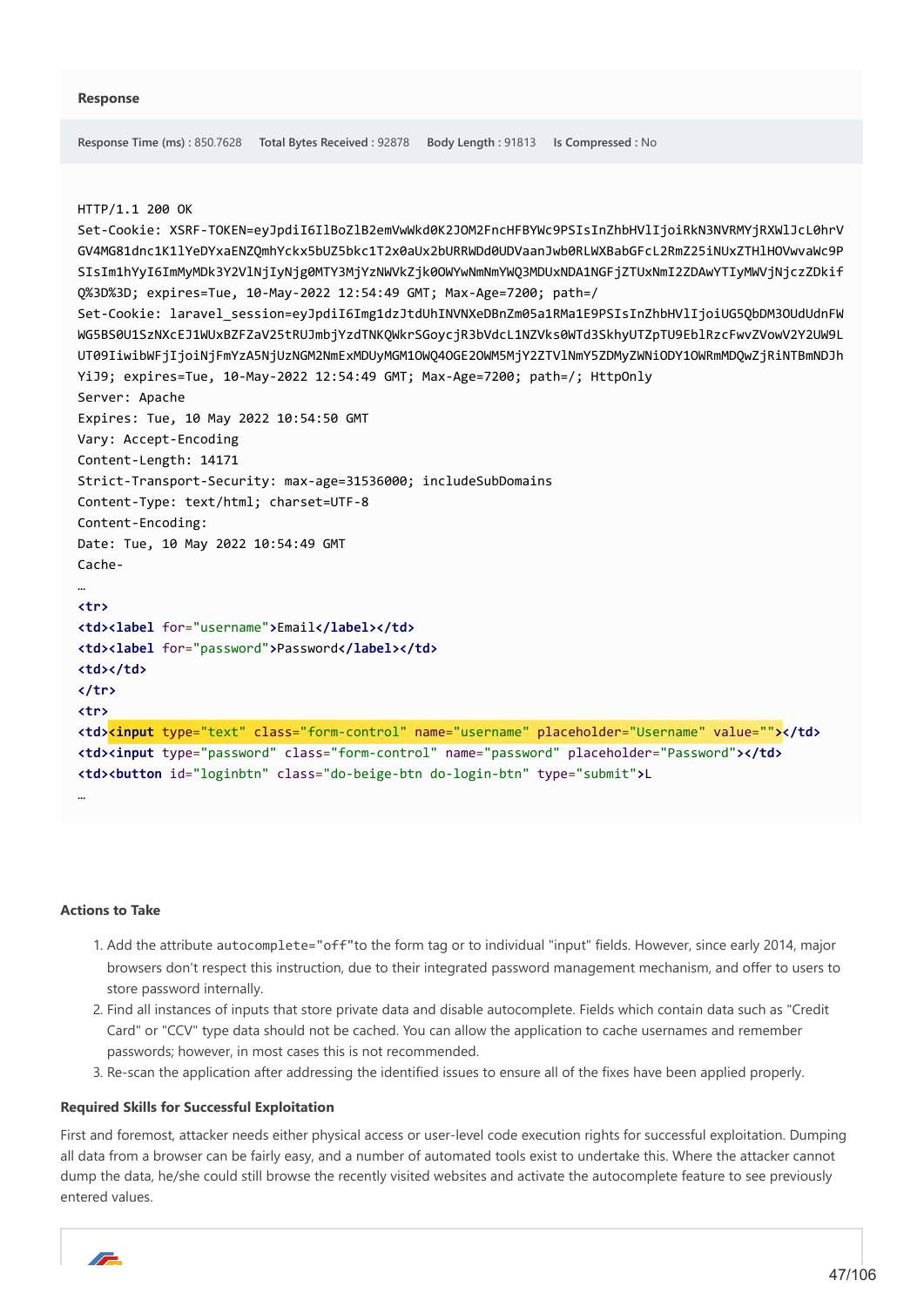

| OWASP 2013        | $\underline{A5}$ |
|-------------------|------------------|
| <b>OWASP 2017</b> | $\underline{A6}$ |
| <b>CWE</b>        | 16               |
| WASC              | 15               |
| <b>ASVS 4.0</b>   | 2.10.3           |
| NIST SP 800-53    | $AC-16$          |
| <b>DISA STIG</b>  | 3.5.1            |
| ISO27001          | A.14.1.2         |
|                   |                  |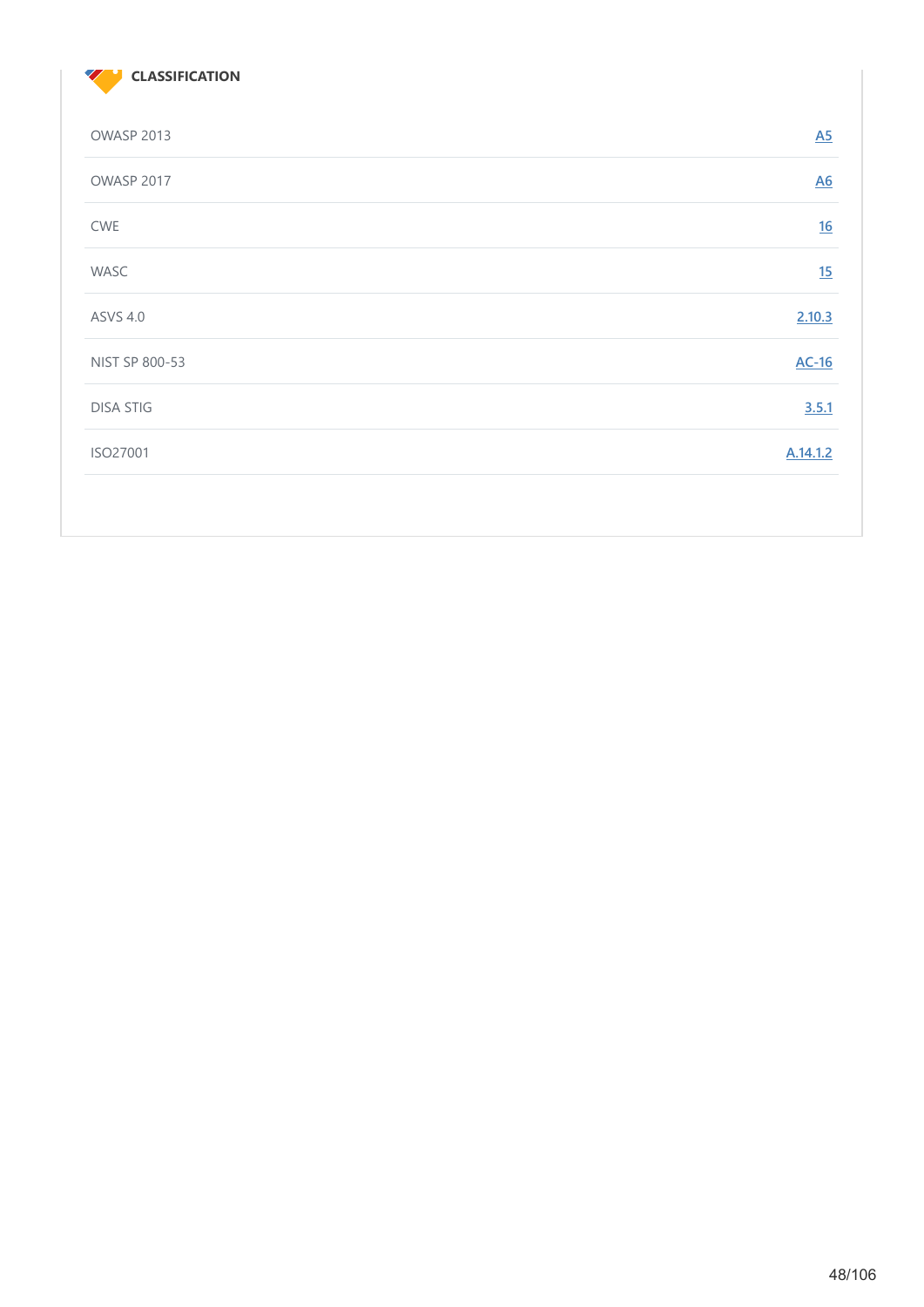# **12. Cookie Not Marked as HttpOnly**



Netsparker identified a cookie not marked as HTTPOnly.

HTTPOnly cookies cannot be read by client-side scripts, therefore marking a cookie as HTTPOnly can provide an additional layer of protection against cross-site scripting attacks.

## **Impact**

During a cross-site scripting attack, an attacker might easily access cookies and hijack the victim's session.

# **Vulnerabilities**

## **12.1. https://www.hawkamah.org/**

**CONFIRMED**

## **Identified Cookie(s)**

• MCPopupClosed

## **Cookie Source**

JavaScript

## **Request**

```
GET / HTTP/1.1
Host: www.hawkamah.org
Accept: text/html,application/xhtml+xml,application/xml;q=0.9,image/webp,image/apng,*/*;q=0.8
Accept-Encoding: gzip, deflate
Accept-Language: en-us,en;q=0.5
Cache-Control: no-cache
Cookie: 10+20+cmd|' /C calc'!A0; XSRF-TOKEN=eyJpdiI6IlJDKzB6UU90WUNIT3laS1pSWncrRHc9PSIsInZhbHVlIjoi
TVwvQUFMeSs0eVRBYytHRUpPQUkrbkRUQnFVYnhqTFBNaFdiQytSOXFzWEJaMzlXeEZkam9OaFpnakNRZjc1Z1VWY2Mzb0JXYmtr
b0lKa1wvWnVPMjN0QT09IiwibWFjIjoiNGM5ZWNiY2NlNGYzM2ZlNzJiNGM3NjE2MWE3OWVmOTE4MTdmYWJlNTkyMDVjMzNlNTUx
Yjk4OGMyNThkZmNiMSJ9; laravel_session=eyJpdiI6IngrNXkxSlAwdTZYbnVCK0dySE5mZ3c9PSIsInZhbHVlIjoiZXhPWD
E1elk2aHJcL1o0cHBMNlVPUUlHdENzK0Q1ZDN0NW1yM3NVb1QwazYrT1F1aWZESjhacGFSSkpwcVwvT1FjT21XRittVWxsSXJRRG
9WZlY2d3dzUT09IiwibWFjIjoiYTA0NDYzYWY0ZGI1Y2U5MTI2YzQ5YjgzMWEwODNkMzVkYTg4MzdkY2IwNDllOGIyZWJmMzc1MG
QzMWIxNDE2OSJ9
User-Agent: Mozilla/5.0 (Windows NT 10.0; x64) AppleWebKit/537.36 (KHTML, like Gecko) Chrome/79.0.39
45.0 Safari/537.36
```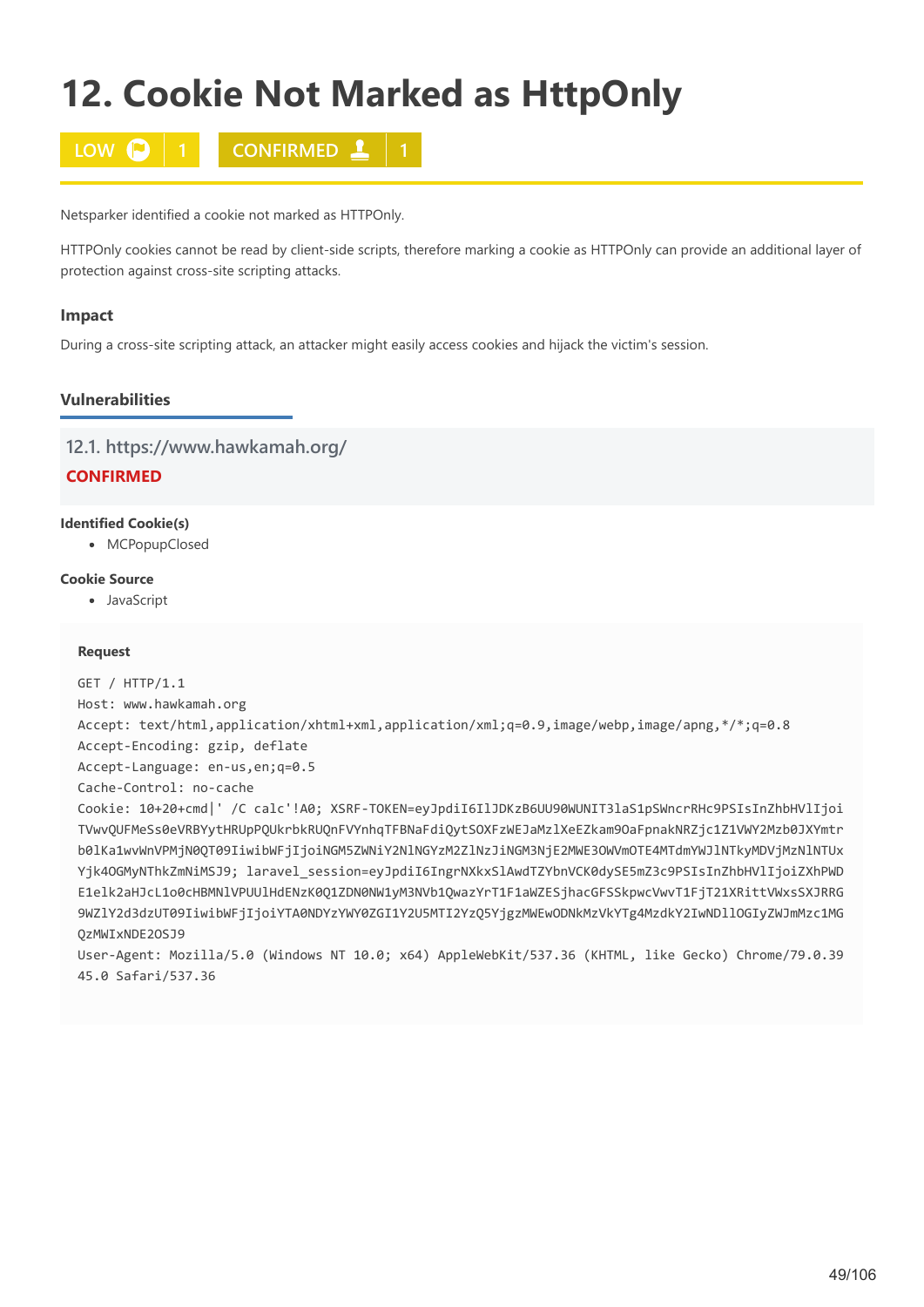#### HTTP/1.1 200 OK

Set-Cookie: XSRF-TOKEN=eyJpdiI6IlBoZlB2emVwWkd0K2JOM2FncHFBYWc9PSIsInZhbHVlIjoiRkN3NVRMYjRXWlJcL0hrV GV4MG81dnc1K1lYeDYxaENZQmhYckx5bUZ5bkc1T2x0aUx2bURRWDd0UDVaanJwb0RLWXBabGFcL2RmZ25iNUxZTHlHOVwvaWc9P SIsIm1hYyI6ImMyMDk3Y2VlNjIyNjg0MTY3MjYzNWVkZjk0OWYwNmNmYWQ3MDUxNDA1NGFjZTUxNmI2ZDAwYTIyMWVjNjczZDkif Q%3D%3D; expires=Tue, 10-May-2022 12:54:49 GMT; Max-Age=7200; path=/ Set-Cookie: laravel\_session=eyJpdiI6Img1dzJtdUhINVNXeDBnZm05a1RMa1E9PSIsInZhbHVlIjoiUG5QbDM3OUdUdnFW WG5BS0U1SzNXcEJ1WUxBZFZaV25tRUJmbjYzdTNKQWkrSGoycjR3bVdcL1NZVks0WTd3SkhyUTZpTU9EblRzcFwvZVowV2Y2UW9L UT09IiwibWFjIjoiNjFmYzA5NjUzNGM2NmExMDUyMGM1OWQ4OGE2OWM5MjY2ZTVlNmY5ZDMyZWNiODY1OWRmMDQwZjRiNTBmNDJh YiJ9; expires=Tue, 10-May-2022 12:54:49 GMT; Max-Age=7200; path=/; HttpOnly Server: Apache Expires: Tue, 10 May 2022 10:54:50 GMT Vary: Accept-Encoding Content-Length: 14171 Strict-Transport-Security: max-age=31536000; includeSubDomains Content-Type: text/html; charset=UTF-8 Content-Encoding: Date: Tue, 10 May 2022 10:54:49 GMT Cache-Control: no-cache, max-age=1

**<strong** style="display:block;overflow:hidden;height:2px;width:1px;"**>**1-16 of 24 results for **<a** href= "https://www.patekphilippe.to/"**>**https://www.patekphilippe.to/**</a>** showing most relevant results. bes t 30%off aaaa **<a** href="https://www.paneraiwatches.to/"**>**paneraiwatches**</a>** at discount price. welcome to **<a** href="https://www.swisswatch.to/"**>**swisswatch**</a>**. **<a** href="https://www.redditwatches.com/"**>**red ditwatches.com**</a>** with the best prices. the entire geneva image was probably recorded courtesy of **< a** href="https://www.watchesreplica.ru/"**>**https://www.watchesreplica.ru/**</a>** usa. classic and fashion **<a** href="https://www.youngsexdoll.com/"**>**youngsexdoll.com**</a>** sales. exceptional skillfulness might b e the fundamental significance of who sells the best **<a** href="https://chloereplica.to/"**>**replica chlo e**</a>**. the best **<a** href="https://www.darkweb.to/"**>**www.darkweb.to**</a>** in the world qualified a watchm aker to use decade. buy your <a hre

### **Actions to Take**

- 1. See the remedy for solution.
- 2. Consider marking all of the cookies used by the application as HTTPOnly. (*After these changes javascript code will not be able to read cookies.*)

### **Remedy**

…

Mark the cookie as HTTPOnly. This will be an extra layer of defense against XSS. However this is not a silver bullet and will not protect the system against cross-site scripting attacks. An attacker can use a tool such as **[XSS Tunnel](https://labs.portcullis.co.uk/tools/xss-tunnel/)**to bypass HTTPOnly protection.

#### **External References**

- **[Netsparker Security Cookies HTTPOnly Flag](https://www.netsparker.com/security-cookies-whitepaper/#httpOnlyFlag)**
- **[OWASP HTTPOnly Cookies](https://wiki.owasp.org/index.php/HttpOnly)**
- **[MSDN ASP.NET HTTPOnly Cookies](https://msdn.microsoft.com/en-us/library/system.web.httpcookie.httponly%28VS.80%29.aspx)**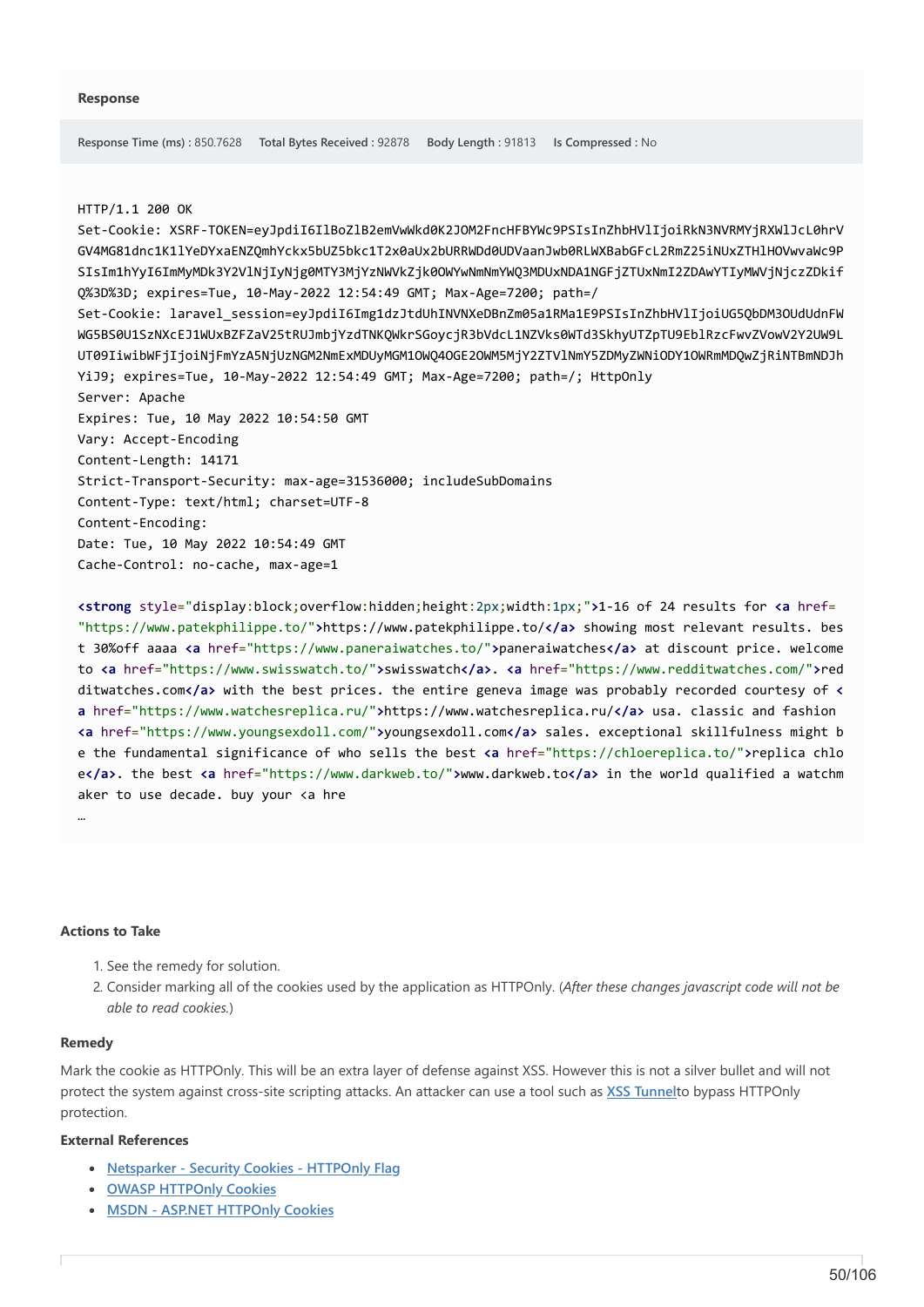

| OWASP 2013       | A5               |
|------------------|------------------|
| OWASP 2017       | $\underline{A6}$ |
| CWE              | 16               |
| CAPEC            | 107              |
| WASC             | 15               |
| <b>ASVS 4.0</b>  | 3.4.2            |
| NIST SP 800-53   | $AC-16$          |
| <b>DISA STIG</b> | 3.5.1            |
| ISO27001         | A.14.2.5         |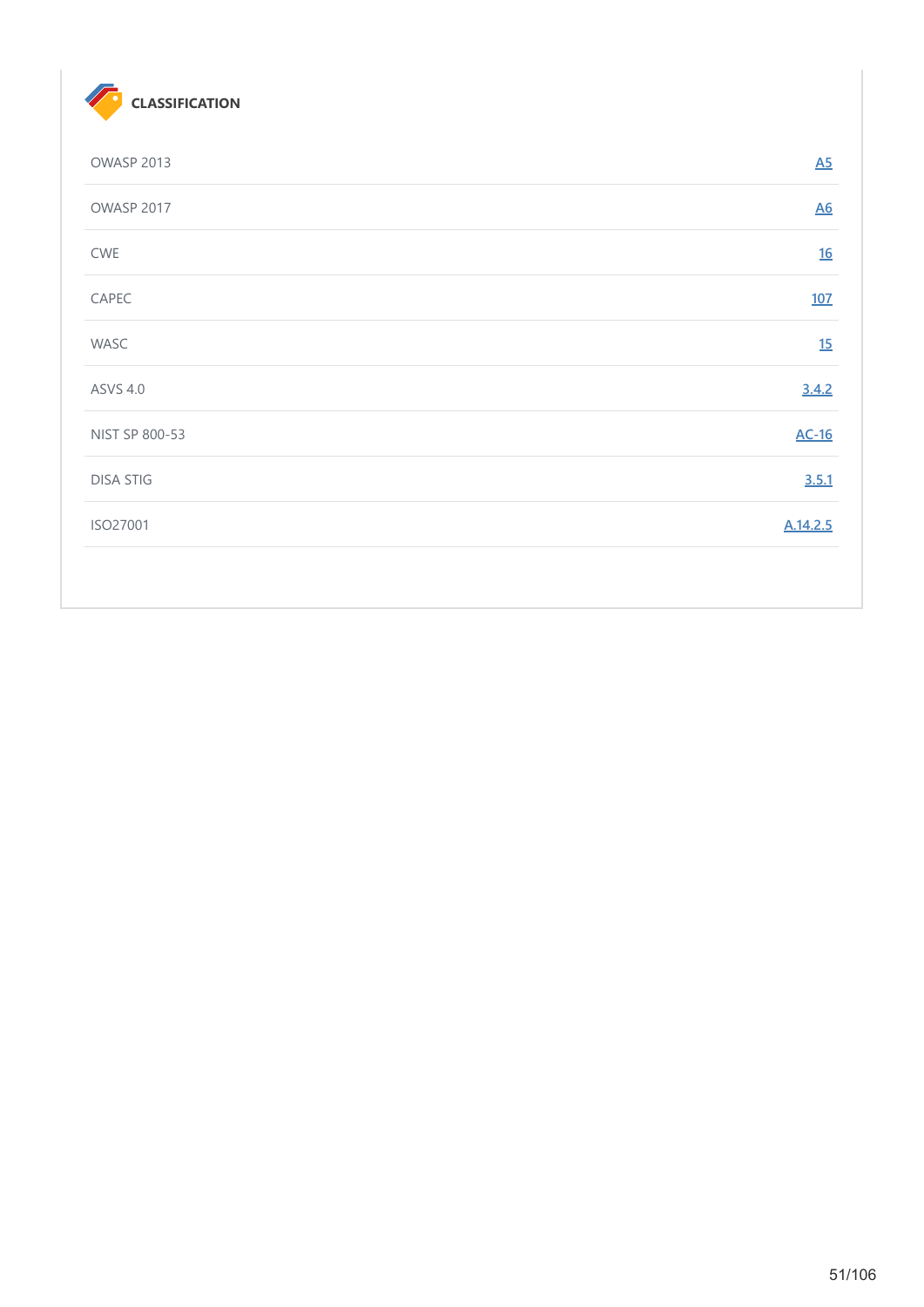# **13. Cookie Not Marked as Secure**



Netsparker identified a cookie not marked as secure, and transmitted over HTTPS.

This means the cookie could potentially be stolen by an attacker who can successfully intercept and decrypt the traffic, or following a successful man-in-the-middle attack.

## **Impact**

This cookie will be transmitted over a HTTP connection, therefore if this cookie is important (*such as a session cookie*), an attacker might intercept it and hijack a victim's session. If the attacker can carry out a man-in-the-middle attack, he/she can force the victim to make an HTTP request to steal the cookie.

## **Vulnerabilities**

**13.1. https://www.hawkamah.org/status-check**

# **CONFIRMED**

## **Identified Cookie(s)**

- $\n\rightharpoonup$  \_pps
- · XSRF-TOKEN

## **Cookie Source**

• HTTP Header

### **Request**

```
GET /status-check HTTP/1.1
Host: www.hawkamah.org
Accept: */*
Accept-Encoding: gzip, deflate
Accept-Language: en-us,en;q=0.5
Cache-Control: no-cache
```
Connection: Keep-Alive

Cookie: 10+20+cmd|' /C calc'!A0; XSRF-TOKEN=eyJpdiI6IlBoZlB2emVwWkd0K2JOM2FncHFBYWc9PSIsInZhbHVlIjoi RkN3NVRMYjRXWlJcL0hrVGV4MG81dnc1K1lYeDYxaENZQmhYckx5bUZ5bkc1T2x0aUx2bURRWDd0UDVaanJwb0RLWXBabGFcL2Rm Z25iNUxZTHlHOVwvaWc9PSIsIm1hYyI6ImMyMDk3Y2VlNjIyNjg0MTY3MjYzNWVkZjk0OWYwNmNmYWQ3MDUxNDA1NGFjZTUxNmI2 ZDAwYTIyMWVjNjczZDkifQ%3D%3D; laravel\_session=eyJpdiI6Img1dzJtdUhINVNXeDBnZm05a1RMa1E9PSIsInZhbHVlIj oiUG5QbDM3OUdUdnFWWG5BS0U1SzNXcEJ1WUxBZFZaV25tRUJmbjYzdTNKQWkrSGoycjR3bVdcL1NZVks0WTd3SkhyUTZpTU9Ebl RzcFwvZVowV2Y2UW9LUT09IiwibWFjIjoiNjFmYzA5NjUzNGM2NmExMDUyMGM1OWQ4OGE2OWM5MjY2ZTVlNmY5ZDMyZWNiODY1OW RmMDQwZjRiNTBmNDJhYiJ9

Referer: https://www.hawkamah.org/

User-Agent: Mozilla/5.0 (Windows NT 10.0; x64) AppleWebKit/537.36 (KHTML, like Gecko) Chrome/79.0.39 45.0 Safari/537.36

X-Requested-With: XMLHttpRequest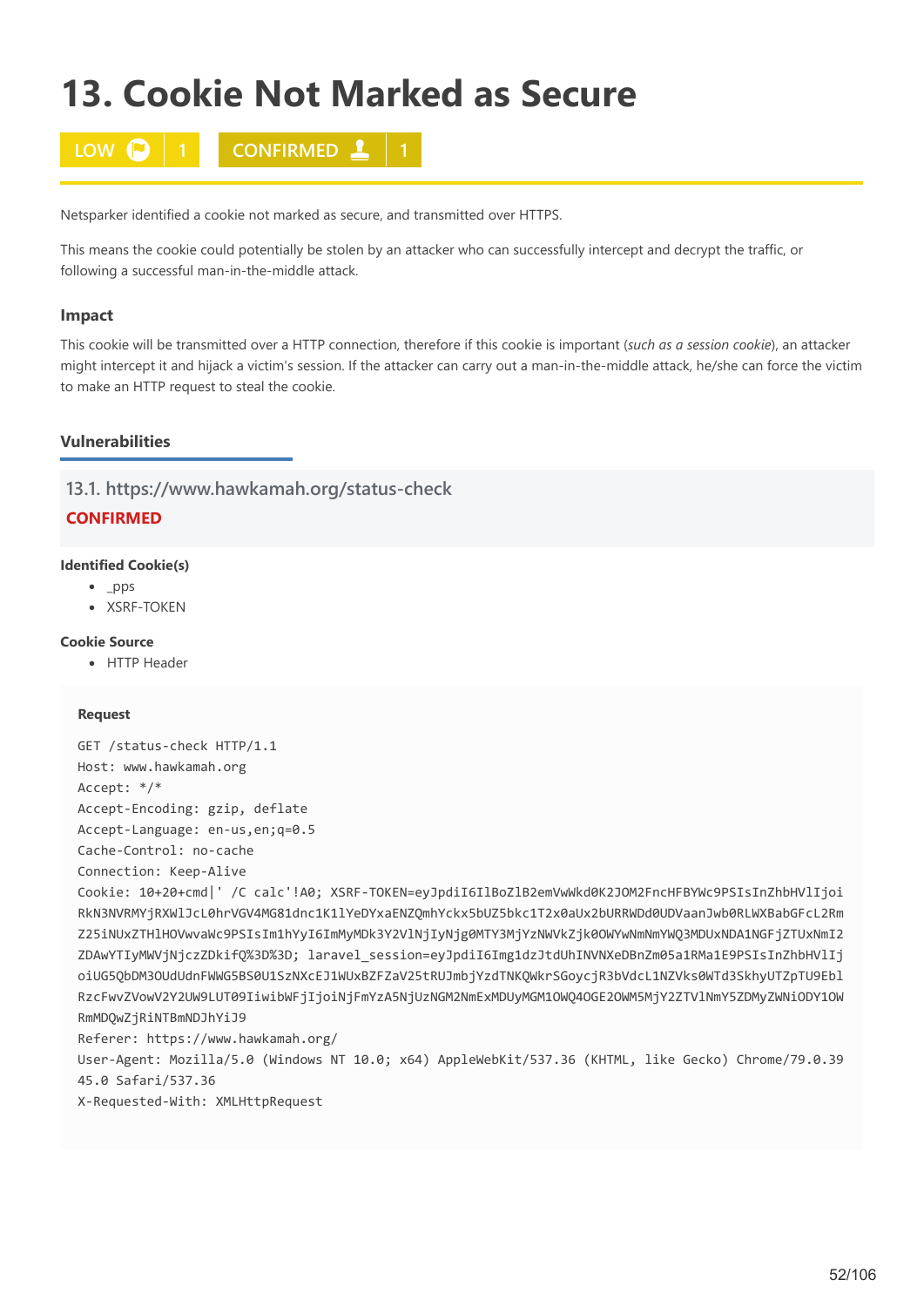**Response Time (ms) :** 849.8372 **Total Bytes Received :** 1301 **Body Length :** 1 **Is Compressed :** No

HTTP/1.1 200 OK

Set-Cookie: \_pps=eyJpdiI6Ikhlb0lHZnAxUWRpcEh1MzI4enorenc9PSIsInZhbHVlIjoiUEQwT056T3pOek5zMDZ1NEJaMXJ 3Zz09IiwibWFjIjoiNjUwODRmMTEwODA5MDY4MWE2MzczMTI0NDk2YWJkZTIwZTE1Njg1Nzg0Y2UwYzVjNzFjNTY5MmJmNTdiNTR jZCJ9; expires=Thu, 09-Jun-2022 10:55:12 GMT; Max-Age=2592000; path=/; HttpOnly

Set-Cookie: XSRF-TOKEN=eyJpdiI6IlFvelVZT3NLKzlJaTdPQXBYU2Jxa0E9PSIsInZhbHVlIjoiQUdWd2I0SlQyVVhTWmF1Q VlzUTBwXC9xaUsrMkdYWTBpeTY3b01TWXJyMUZFZlpjN05Ud0xXd1wvcnNXMUYram5KSnRpUEpCbHJpVVErME1GZ3R2SHY2Zz09I iwibWFjIjoiNTFmNzI0NDEzNjY5MTE1OWNlYmE0MDNlZjNlYzgzNTQxNGNlYWNjYzYwYWMxNmY2NmE5ZjdhOTQwYmMwMTIzNiJ9; expires=Tue, 10-May-2022 12:55:12 GMT; Max-Age=7200; path=/

```
Set-Cookie: laravel_session=eyJpdiI6InRBQnhOODRJdm9NZWZUcWVwQ0dqVHc9PSIsInZhbHVlIjoiQ0IwZHVmN0w3SXdF
TEtrblNzT1wvRUxSelgzaTBKcGJqQWZlSjE4aDFObXlVVFhnMHp5TGZxdE5vaEwyXC9TUWJLSWJVaFlGMUUyMzJJY0ExYWkwcVJ3
Zz09IiwibWFjIjoiY2MxY2VkNzAxNmYwZmIzNDQyMjhhMjExZjU5ZDc0Yzg3NTE3OGQ1ODc2MGNkMTQ3ZWM3YjQ1OWI5ZWU0ZmU3
YiJ9; expires=Tue, 10-May-2022 12:55:12 GMT; Max-Age=7200; path=/; HttpOnly
Server: Apache
Expires: Tue, 10 May 2022 10:55:13 GMT
Connection: Keep-Alive
Keep-Alive: timeout=5, max=100
Content-Length: 1
Strict-Transport-Security: max-age=31536000; includeSubDomains
Content-Type: text/html; charset=UTF-8
Date: Tue, 10 May 2022 10:55:12 GMT
Cache-Control: no-cache, max-age=1
```

```
a
```
## **Actions to Take**

- 1. See the remedy for solution.
- 2. Mark all cookies used within the application as secure. *(If the cookie is not related to authentication or does not carry any personal information, you do not have to mark it as secure.)*

#### **Remedy**

Mark all cookies used within the application as secure.

## **Required Skills for Successful Exploitation**

To exploit this issue, the attacker needs to be able to intercept traffic. This generally requires local access to the web server or to the victim's network. Attackers need to be understand layer 2, have physical access to systems either as waypoints for the traffic, or have locally gained access to to a system between the victim and the web server.

## **External References**

- **[Netsparker Security Cookies Secure Flag](https://www.netsparker.com/security-cookies-whitepaper/#secureFlag)**
- **[.NET Cookie.Secure Property](https://msdn.microsoft.com/en-us/library/system.net.cookie.secure.aspx)**
- **[How to Create Totally Secure Cookies](http://blog.teamtreehouse.com/how-to-create-totally-secure-cookies)**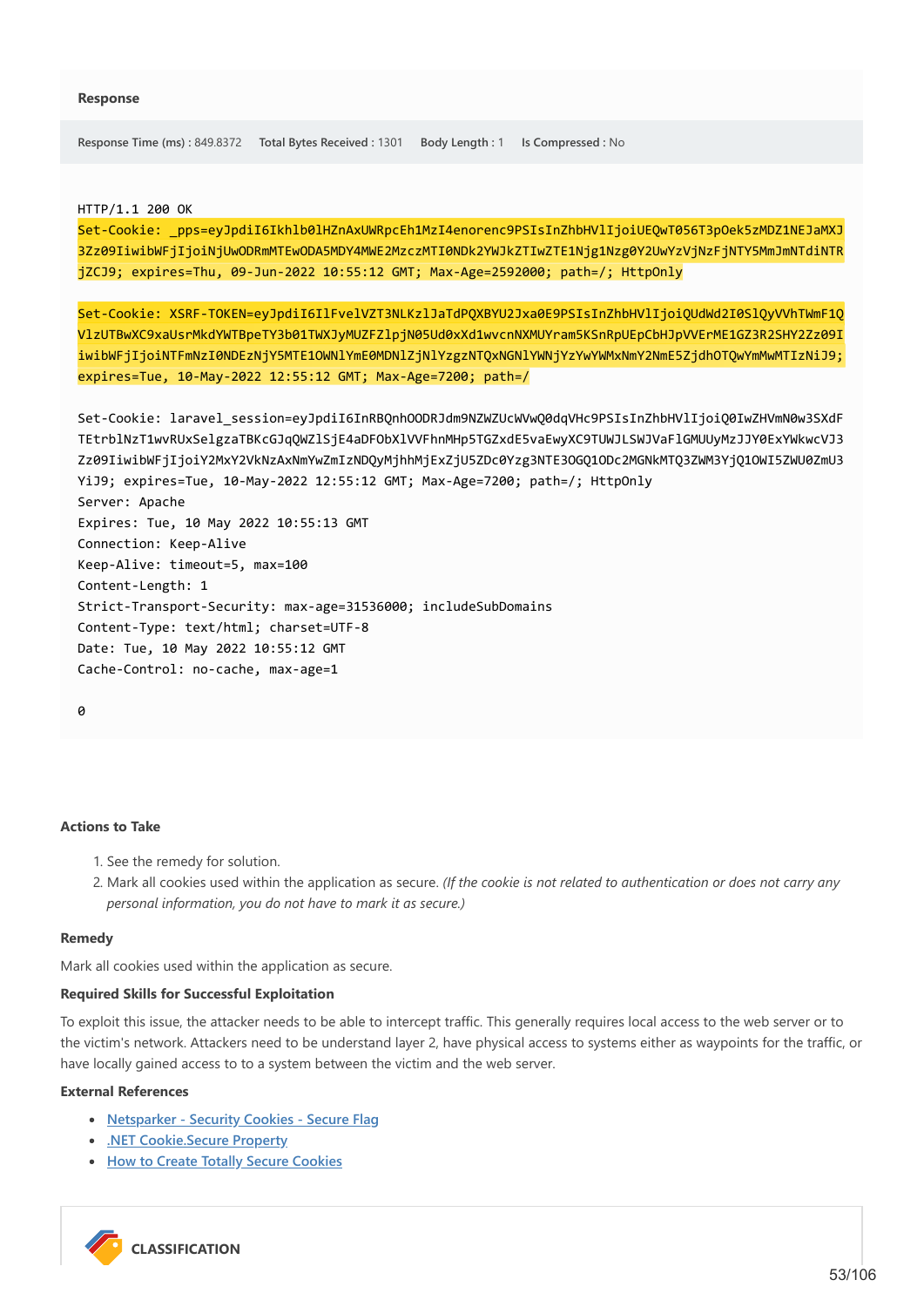| PCI DSS v3.2     | 6.5.10           |
|------------------|------------------|
| OWASP 2013       | <u>A6</u>        |
| OWASP 2017       | $\underline{A3}$ |
| CWE              | 614              |
| CAPEC            | <u>102</u>       |
| WASC             | 15               |
| <b>ASVS 4.0</b>  | 3.4.1            |
| NIST SP 800-53   | $AC-16$          |
| <b>DISA STIG</b> | 3.5.1            |
| ISO27001         | A.14.1.2         |

## **CVSS 3.0 SCORE**

| Base          | $2$ (Low) |
|---------------|-----------|
| Temporal      | $2$ (Low) |
| Environmental | $2$ (Low) |

# **CVSS Vector String**

CVSS:3.0/AV:P/AC:H/PR:N/UI:N/S:U/C:L/I:N/A:N

# **CVSS 3.1 SCORE**

| Base          | $2$ (Low) |
|---------------|-----------|
| Temporal      | $2$ (Low) |
| Environmental | $2$ (Low) |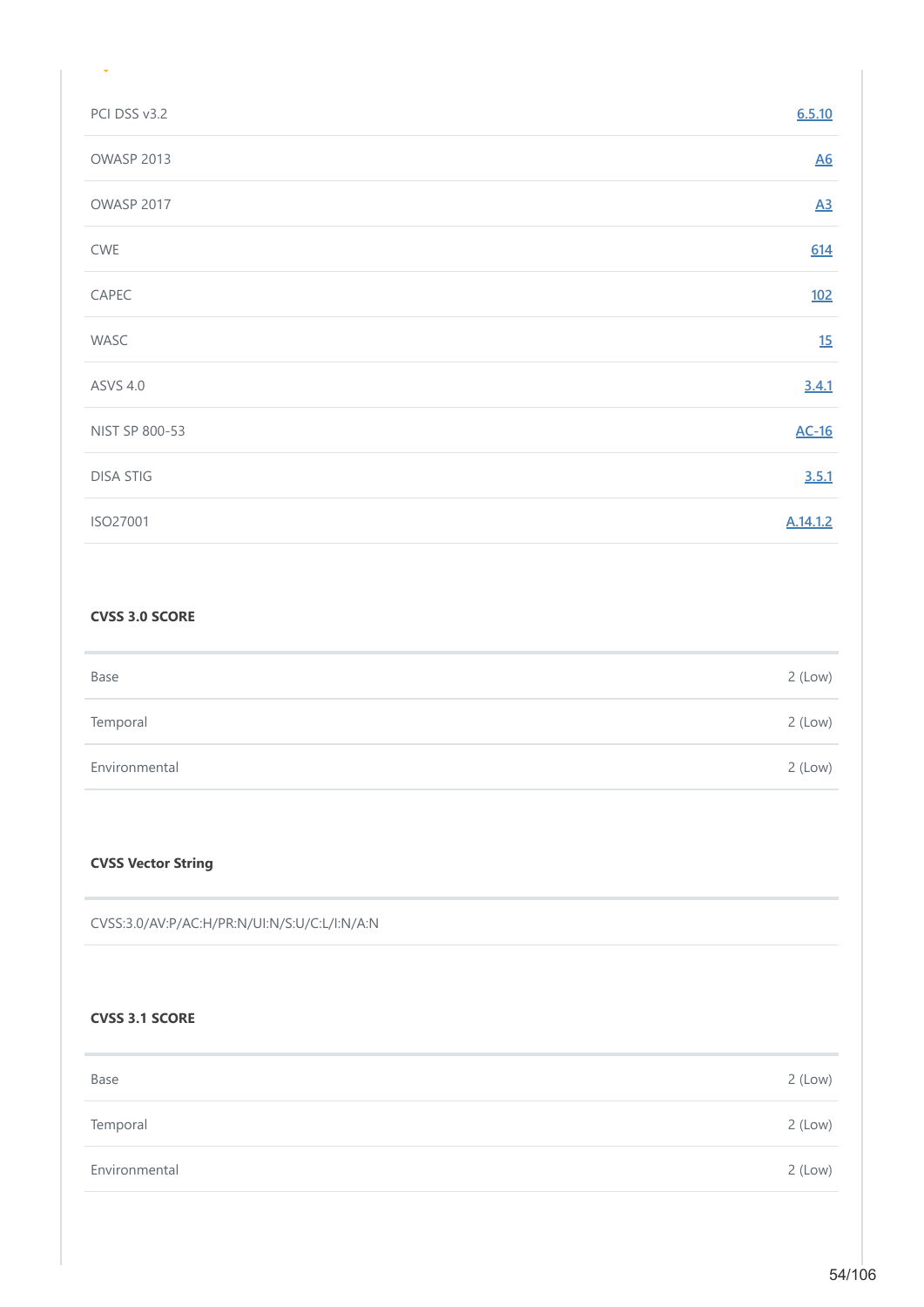# **CVSS Vector String**

CVSS:3.1/AV:P/AC:H/PR:N/UI:N/S:U/C:L/I:N/A:N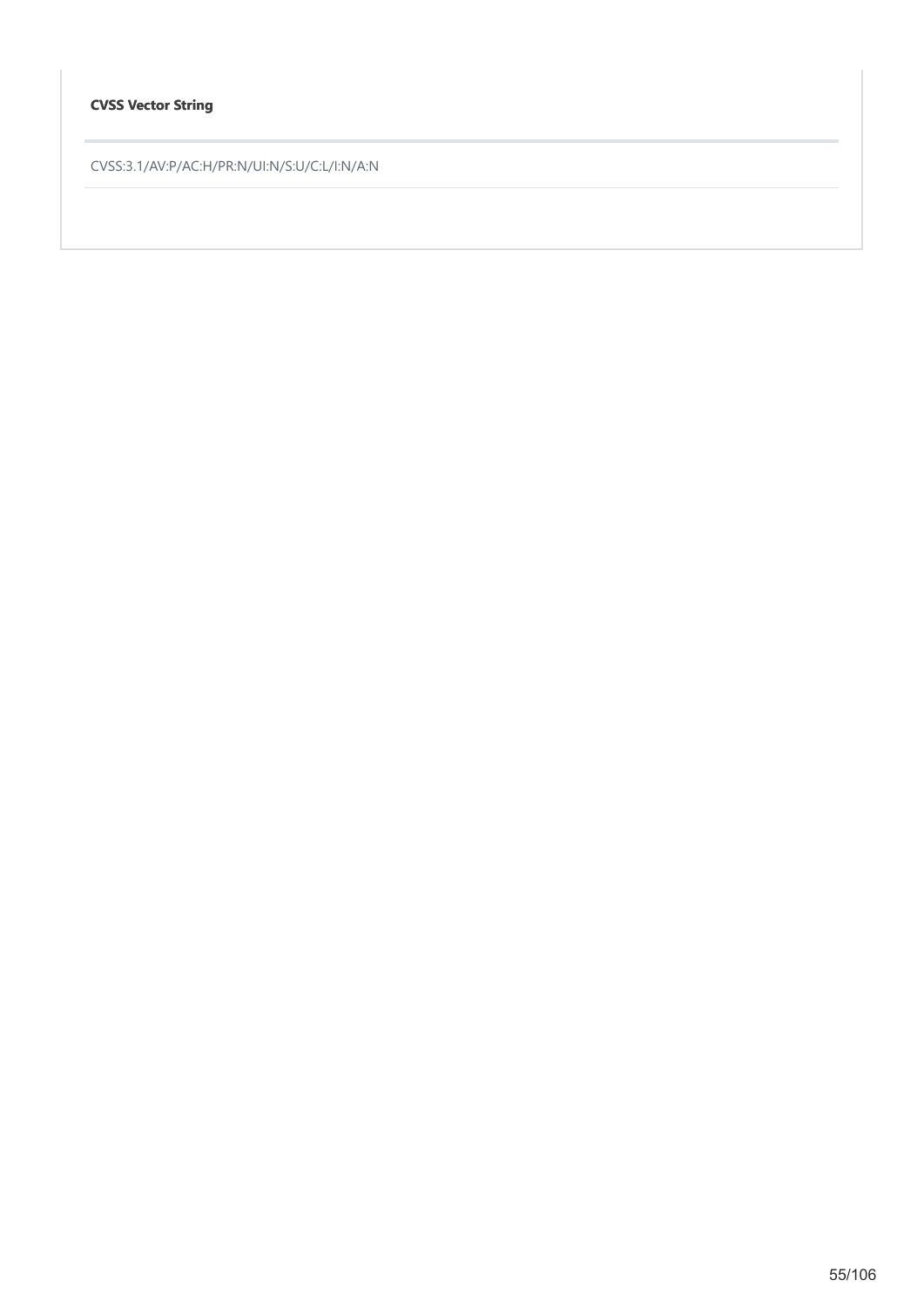# **14. Insecure Frame (External)**



Netsparker identified an external insecure or misconfigured iframe.

## **Impact**

IFrame sandboxing enables a set of additional restrictions for the content within a frame in order to restrict its potentially malicious code from causing harm to the web page that embeds it.

The Same Origin Policy (SOP) will prevent JavaScript code from one origin from accessing properties and functions - as well as HTTP responses - of different origins. The access is only allowed if the protocol, port and also the domain match exactly.

Here is an example, the URLs below all belong to the same origin as *http://site.com*:

*http://site.com http://site.com/ http://site.com/my/page.html*

Whereas the URLs mentioned below aren't from the same origin as *http://site.com*:

*http://www.site.com (a sub domain) http://site.org (different top level domain) https://site.com (different protocol) http://site.com:8080 (different port)*

When the sandboxattribute is set, the iframe content is treated as being from a unique origin, even if its hostname, port and protocol match exactly. Additionally, sandboxed content is re-hosted in the browser with the following restrictions:

- Any kind of plugin, such as ActiveX, Flash, or Silverlight will be disabled for the iframe.
- Forms are disabled. The hosted content is not allowed to make forms post back to any target.
- Scripts are disabled. JavaScript is disabled and will not execute.
- Links to other browsing contexts are disabled. An anchor tag targeting different browser levels will not execute.
- Unique origin treatment. All content is treated under a unique origin. The content is not able to traverse the DOM or read cookie information.

When the sandboxattribute is not set or not configured correctly, your application might be at risk.

A compromised website that is loaded in such an insecure iframe might affect the parent web application. These are just a few examples of how such an insecure frame might affect its parent:

- It might trick the user into supplying a username and password to the site loaded inside the iframe.
- It might navigate the parent window to a phishing page.
- It might execute untrusted code.
- It could show a popup, appearing to come from the parent site.

Sandboxcontaining a value of :

- allow-same-originwill not treat it as a unique origin.
- allow-top-navigationwill allow code in the iframe to navigate the parent somewhere else, e.g. by changing parent.location.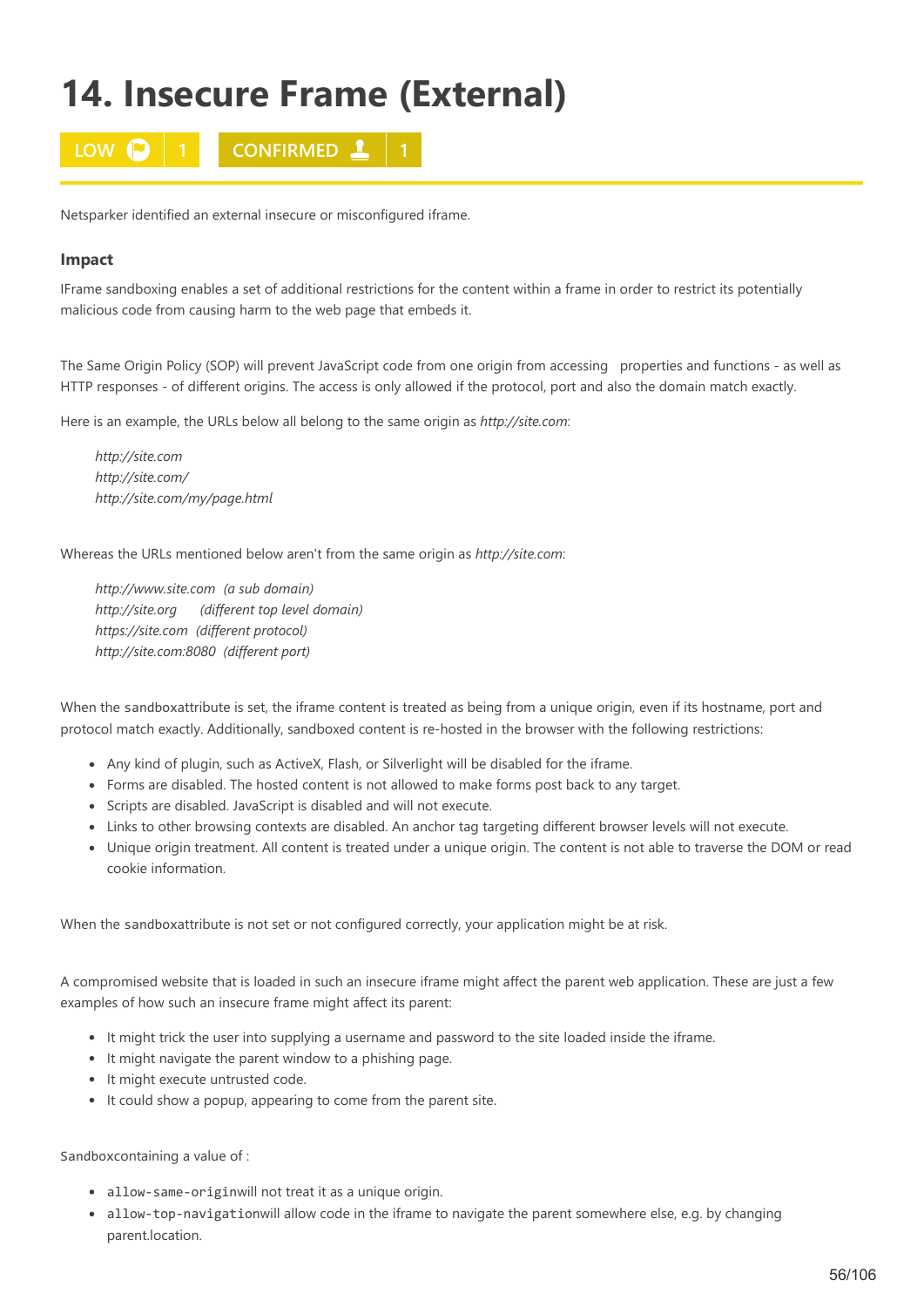- allow-formswill allow form submissions from inside the iframe.
- allow-popupswill allow popups.
- allow-scriptswill allow malicious script execution however it won't allow to create popups.

# **Vulnerabilities**

**14.1. https://www.hawkamah.org/**

## **CONFIRMED**

## **Frame Source(s)**

- https://www.youtube.com/embed/Z6FrfSTmKDw?rel=0
- https://www.youtube.com/embed/LkFekSq-It8?rel=0
- https://www.youtube.com/embed/tHqK12hTq0c?rel=0
- https://www.youtube.com/embed/ikBxFbK4lr0?rel=0

## **Parsing Source**

• DOM Parser

## **Request**

GET / HTTP/1.1 Host: www.hawkamah.org Accept: text/html,application/xhtml+xml,application/xml;q=0.9,image/webp,image/apng,\*/\*;q=0.8 Accept-Encoding: gzip, deflate Accept-Language: en-us,en;q=0.5 Cache-Control: no-cache Cookie: 10+20+cmd|' /C calc'!A0; XSRF-TOKEN=eyJpdiI6IlJDKzB6UU90WUNIT3laS1pSWncrRHc9PSIsInZhbHVlIjoi TVwvQUFMeSs0eVRBYytHRUpPQUkrbkRUQnFVYnhqTFBNaFdiQytSOXFzWEJaMzlXeEZkam9OaFpnakNRZjc1Z1VWY2Mzb0JXYmtr b0lKa1wvWnVPMjN0QT09IiwibWFjIjoiNGM5ZWNiY2NlNGYzM2ZlNzJiNGM3NjE2MWE3OWVmOTE4MTdmYWJlNTkyMDVjMzNlNTUx Yjk4OGMyNThkZmNiMSJ9; laravel session=eyJpdiI6IngrNXkxSlAwdTZYbnVCK0dySE5mZ3c9PSIsInZhbHVlIjoiZXhPWD E1elk2aHJcL1o0cHBMNlVPUUlHdENzK0Q1ZDN0NW1yM3NVb1QwazYrT1F1aWZESjhacGFSSkpwcVwvT1FjT21XRittVWxsSXJRRG 9WZlY2d3dzUT09IiwibWFjIjoiYTA0NDYzYWY0ZGI1Y2U5MTI2YzQ5YjgzMWEwODNkMzVkYTg4MzdkY2IwNDllOGIyZWJmMzc1MG

## QzMWIxNDE2OSJ9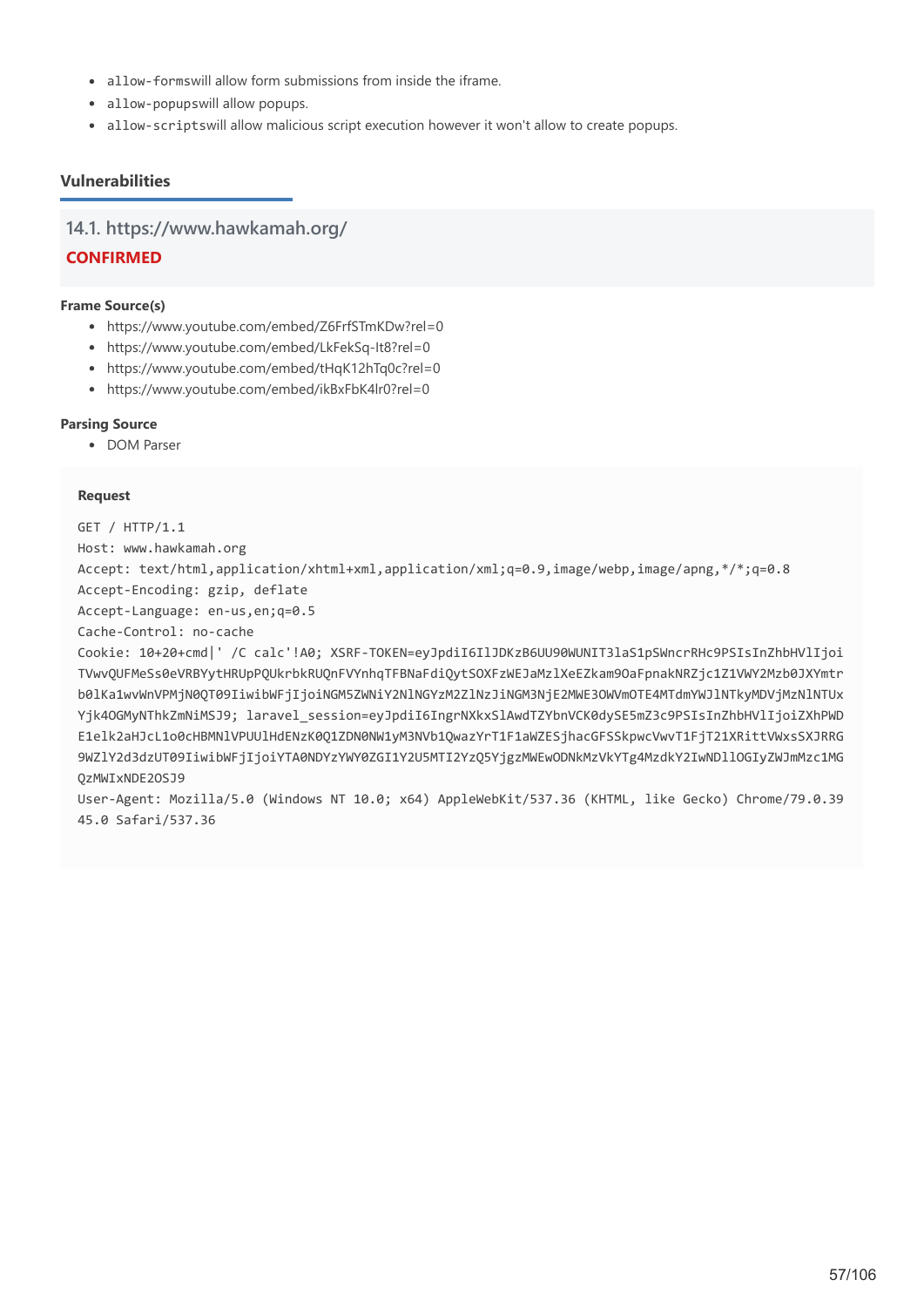#### HTTP/1.1 200 OK

Set-Cookie: XSRF-TOKEN=eyJpdiI6IlBoZlB2emVwWkd0K2JOM2FncHFBYWc9PSIsInZhbHVlIjoiRkN3NVRMYjRXWlJcL0hrV GV4MG81dnc1K1lYeDYxaENZQmhYckx5bUZ5bkc1T2x0aUx2bURRWDd0UDVaanJwb0RLWXBabGFcL2RmZ25iNUxZTHlHOVwvaWc9P SIsIm1hYyI6ImMyMDk3Y2VlNjIyNjg0MTY3MjYzNWVkZjk0OWYwNmNmYWQ3MDUxNDA1NGFjZTUxNmI2ZDAwYTIyMWVjNjczZDkif Q%3D%3D; expires=Tue, 10-May-2022 12:54:49 GMT; Max-Age=7200; path=/ Set-Cookie: laravel\_session=eyJpdiI6Img1dzJtdUhINVNXeDBnZm05a1RMa1E9PSIsInZhbHVlIjoiUG5QbDM3OUdUdnFW WG5BS0U1SzNXcEJ1WUxBZFZaV25tRUJmbjYzdTNKQWkrSGoycjR3bVdcL1NZVks0WTd3SkhyUTZpTU9EblRzcFwvZVowV2Y2UW9L UT09IiwibWFjIjoiNjFmYzA5NjUzNGM2NmExMDUyMGM1OWQ4OGE2OWM5MjY2ZTVlNmY5ZDMyZWNiODY1OWRmMDQwZjRiNTBmNDJh YiJ9; expires=Tue, 10-May-2022 12:54:49 GMT; Max-Age=7200; path=/; HttpOnly Server: Apache Expires: Tue, 10 May 2022 10:54:50 GMT Vary: Accept-Encoding Content-Length: 14171 Strict-Transport-Security: max-age=31536000; includeSubDomains Content-Type: text/html; charset=UTF-8 Content-Encoding: Date: Tue, 10 May 2022 10:54:49 GMT Cache-Control: no-cache, max-age=1

**<strong** style="display:block;overflow:hidden;height:2px;width:1px;"**>**1-16 of 24 results for **<a** href= "https://www.patekphilippe.to/"**>**https://www.patekphilippe.to/**</a>** showing most relevant results. bes t 30%off aaaa **<a** href="https://www.paneraiwatches.to/"**>**paneraiwatches**</a>** at discount price. welcome to **<a** href="https://www.swisswatch.to/"**>**swisswatch**</a>**. **<a** href="https://www.redditwatches.com/"**>**red ditwatches.com**</a>** with the best prices. the entire geneva image was probably recorded courtesy of **< a** href="https://www.watchesreplica.ru/"**>**https://www.watchesreplica.ru/**</a>** usa. classic and fashion **<a** href="https://www.youngsexdoll.com/"**>**youngsexdoll.com**</a>** sales. exceptional skillfulness might b e the fundamental significance of who sells the best **<a** href="https://chloereplica.to/"**>**replica chlo e**</a>**. the best **<a** href="https://www.darkweb.to/"**>**www.darkweb.to**</a>** in the world qualified a watchm aker to use decade. buy your <a hre

#### **Remedy**

…

Apply sandboxing in inline frame

<iframe sandbox src="framed-page-url"></iframe>

For untrusted content, avoid the usage of seamlessattribute and allow-top-navigation, allow-popupsand allowscriptsin sandbox attribute.

#### **External References**

**[HTML5 Security Cheat Sheet](https://github.com/OWASP/CheatSheetSeries/blob/master/cheatsheets/HTML5_Security_Cheat_Sheet.md)**

### **Remedy References**

- **[How to Safeguard your Site with HTML5 Sandbox](https://msdn.microsoft.com/en-us/hh563496.aspx)**
- **[Play safely in sandboxed IFrames](https://www.html5rocks.com/en/tutorials/security/sandboxed-iframes/)**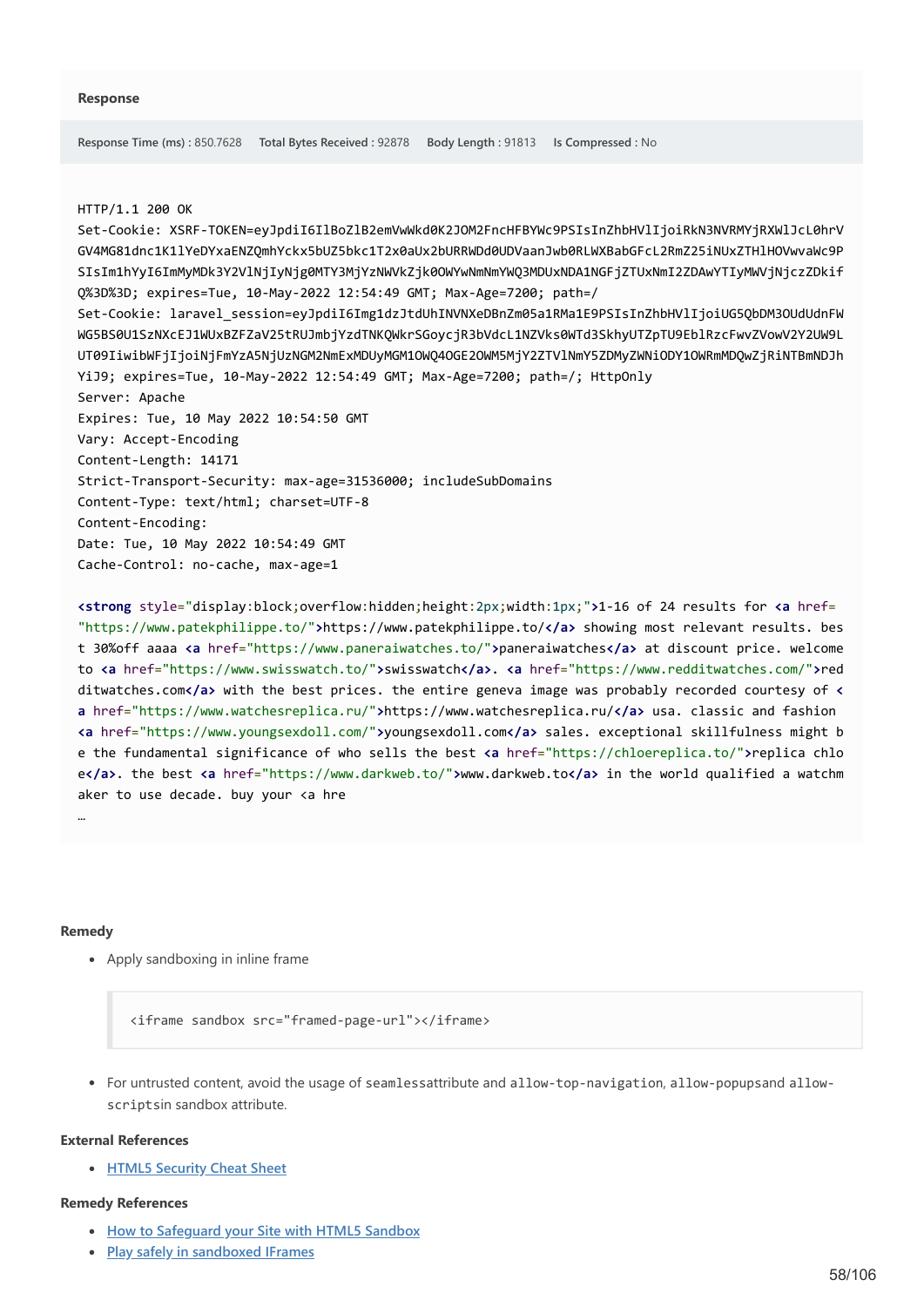| <b>CLASSIFICATION</b> |                  |
|-----------------------|------------------|
| OWASP 2017            | $\underline{A6}$ |
| CWE                   | 16               |
| WASC                  | 15               |
| <b>ASVS 4.0</b>       | 14.3.2           |
| NIST SP 800-53        | $CM-6$           |
| <b>DISA STIG</b>      | 3.5.1            |
| ISO27001              | A.14.1.2         |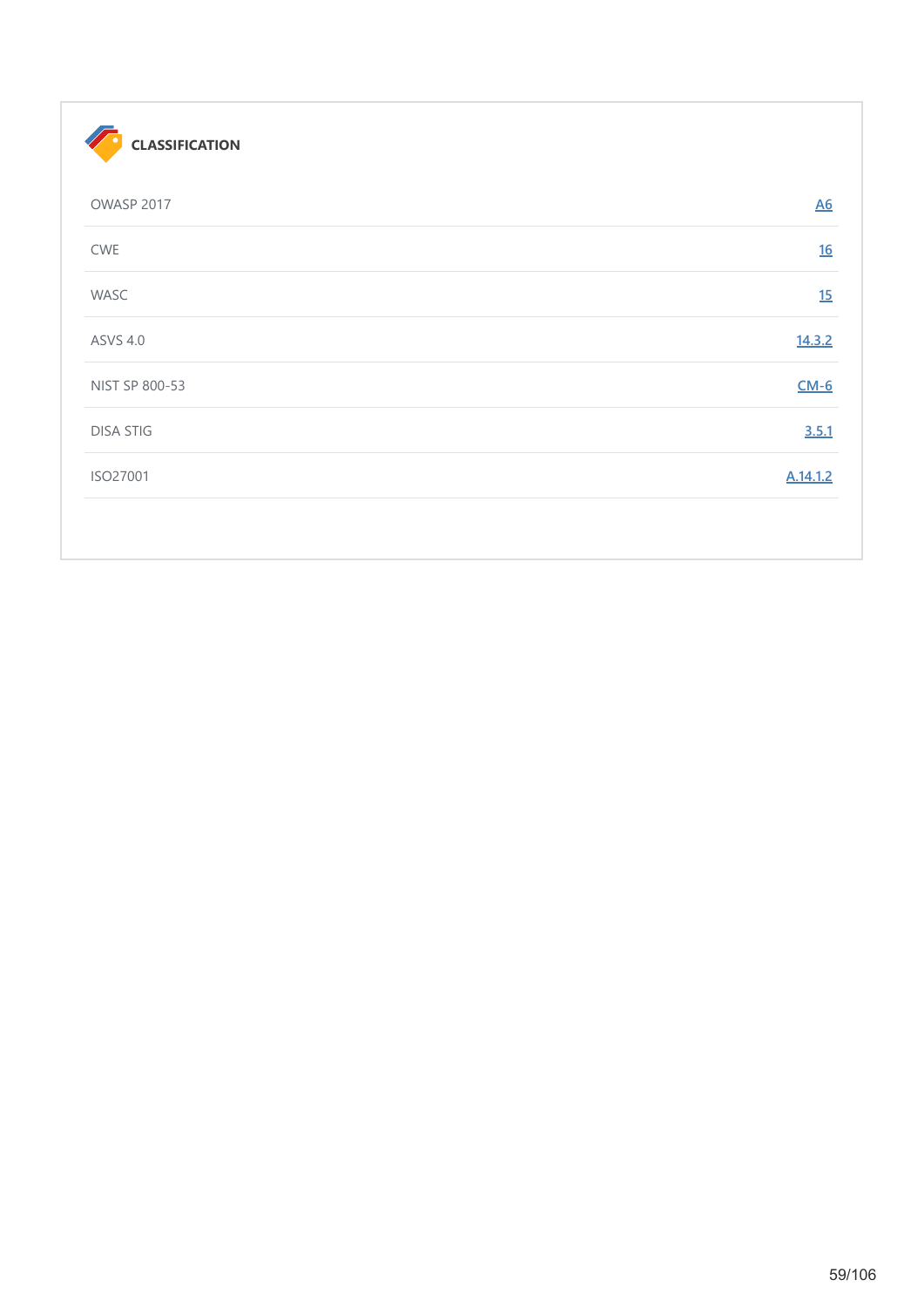# **15. Internal Server Error**



Netsparker identified an internal server error.

The server responded with an HTTP status 500, indicating there is a server-side error. Reasons may vary, and the behavior should be analyzed carefully. If Netsparker is able to find a security issue in the same resource, it will report this as a separate vulnerability.

## **Impact**

The impact may vary depending on the condition. Generally this indicates poor coding practices, not enough error checking, sanitization and whitelisting. However, there might be a bigger issue, such as SQL injection. If that's the case, Netsparker will check for other possible issues and report them separately.

## **Vulnerabilities**

## **15.1. https://www.hawkamah.org/subscribe**

# **CONFIRMED**

## **Request**

POST /subscribe HTTP/1.1 Host: www.hawkamah.org Accept: text/html,application/xhtml+xml,application/xml;q=0.9,image/webp,image/apng,\*/\*;q=0.8 Accept-Encoding: gzip, deflate Accept-Language: en-us,en;q=0.5 Cache-Control: no-cache Connection: Keep-Alive Content-Length: 136 Content-Type: application/xml Cookie: 10+20+cmd|' /C calc'!A0; \_pps=eyJpdiI6Ikhlb0lHZnAxUWRpcEh1MzI4enorenc9PSIsInZhbHVlIjoiUEQwT0 56T3pOek5zMDZ1NEJaMXJ3Zz09IiwibWFjIjoiNjUwODRmMTEwODA5MDY4MWE2MzczMTI0NDk2YWJkZTIwZTE1Njg1Nzg0Y2UwYz VjNzFjNTY5MmJmNTdiNTRjZCJ9; MCPopupClosed=yes; cookieBanner=false; XSRF-TOKEN=eyJpdiI6IlRpMHQ3UEJ5Rn B5MnlSQXBoQlArbnc9PSIsInZhbHVlIjoiQ1lyT0FSNzJqVzhUbTZUR2srXC92b1N1aGl0d1wvN3JwNkFCSmY0bXpKVVMzMkZcL0 h3a2gyXC9CTVk5dWdHUHJHM2VuUkozaWhyb05qRVlZNVFnMGZmWlRRPT0iLCJtYWMiOiI3ZGYyNWVkYjhhMzQ4MDg3NjQ0NDNmOG E3OGZhYTA4M2FmNTgyMTAzNzM4NTlmOWEwMjUxODljNzhkNTM4N2Y4In0%3D; laravel\_session=eyJpdiI6Iml4Uk5XYWQzME lxUWVcL3JYZUR5cHpBPT0iLCJ2YWx1ZSI6Ilc3WXlcL2N2Yys1MzM3bHFzd0NCcW16b1dMMWJZNXFkcW9JdXpzK3NmTjdvRE05aH VRNnB1RlpwNzcreUJkbDZwK1wvYnhFWk5kWU5MVG1uQ2tZRzRhN2c9PSIsIm1hYyI6ImU4ZTNkMjQ3YmQwZDdjODczNmQzOGU4OG M4MjZlZTY1M2UzOGNjYmE5MGY1ZmYyOTE4ZThhOTYxMTNjY2IwYjUifQ%3D%3D Referer: https://www.hawkamah.org/

User-Agent: Mozilla/5.0 (Windows NT 10.0; x64) AppleWebKit/537.36 (KHTML, like Gecko) Chrome/79.0.39 45.0 Safari/537.36

<?xml version="1.0"?><!DOCTYPE ns [<!ELEMENT ns ANY><!ENTITY lfi SYSTEM "file:///C:/Windows/System3 2/drivers/etc/hosts">]><ns>&lfi;</ns>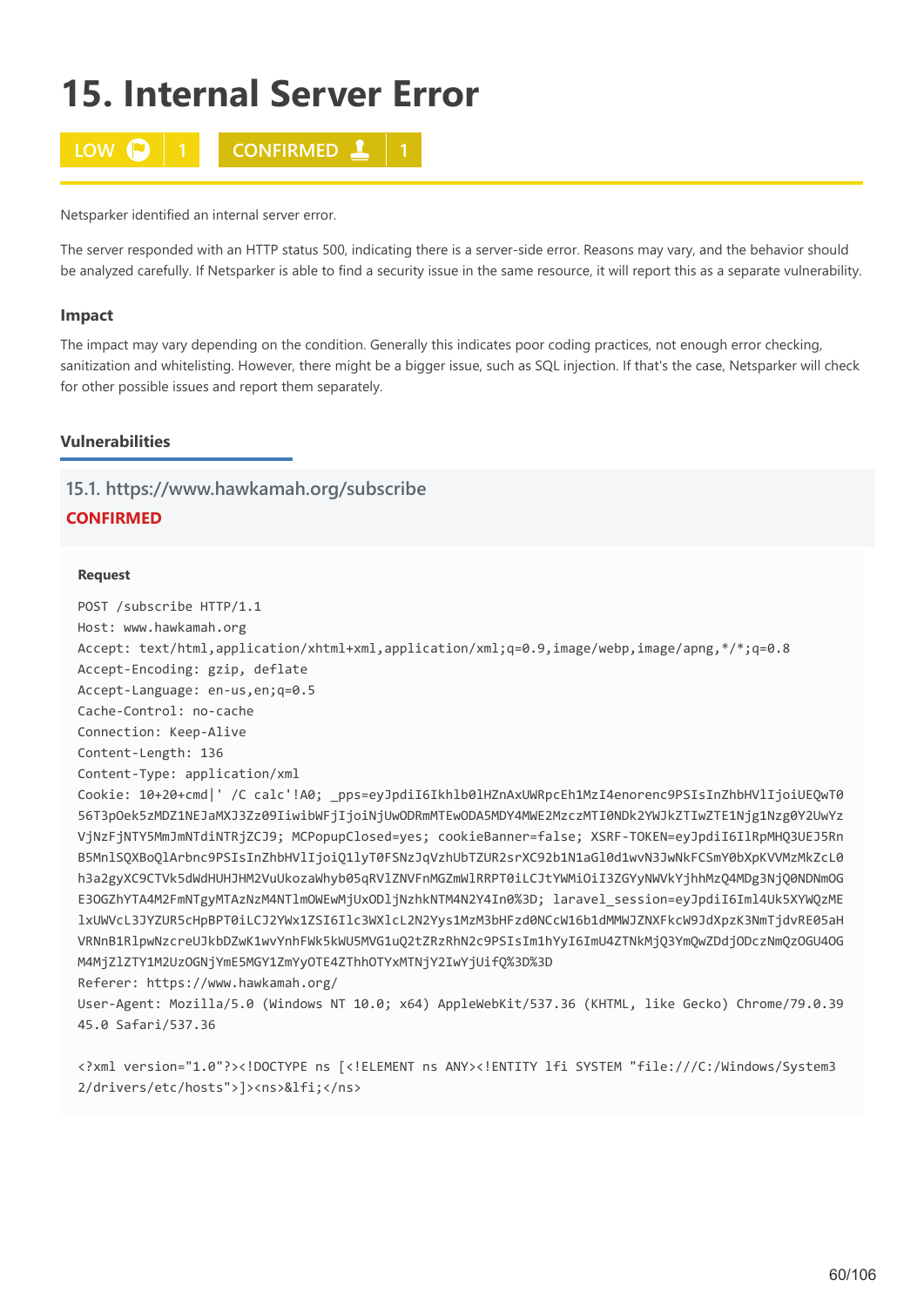**Response Time (ms) :** 6617.818 **Total Bytes Received :** 5140 **Body Length :** 4485 **Is Compressed :** No

HTTP/1.1 500 Internal Server Error

```
Set-Cookie: laravel_session=eyJpdiI6IlwveHkwVjZQN3hwSEZseXBtQlJ5TnVRPT0iLCJ2YWx1ZSI6IndcL09LQ0V1OFdC
dDlpRjF1Nk1UYUIxQ01MVlNMdEc0SmdLRU5Kc0N1ck93eUY1RHd5SWM5XC9UQVkyanluMEpyekdDODJ3SmFYYjVUdW9NMVRSQVI1
MGc9PSIsIm1hYyI6ImIwOWNmY2FiM2ZhN2Q4NDc4YmZkNTFhMDI3OWE2NmQ5ZWI1MjY1NDU2MGYxMzU5MGI1NWUzODM3ZDIwOWQx
MjkifQ%3D%3D; expires=Tue, 10-May-2022 12:58:01 GMT; Max-Age=7200; path=/; HttpOnly
Server: Apache
Connection: close
Content-Length: 4485
Strict-Transport-Security: max-age=31536000; includeSubDomains
Content-Type: text/html; charset=UTF-8
Date: Tue, 10 May 2022 10:58:01 GMTHTTP/1.1 500 Internal Server Error
```
Set-Cookie: laravel\_session=eyJpdiI6IlwveHkwVjZQN3hwSEZseXBtQlJ5TnVRPT0iLCJ2YWx1ZSI6IndcL09LQ0V1OFdC dDlpRjF1Nk1UYUIxQ01MVlNMdEc0SmdLRU5Kc0N1ck93eUY1RHd5SWM5XC9UQVkyanluMEpyekdDODJ3SmFYYjVUdW9NMVRSQVI

#### **Remedy**

…

Analyze this issue and review the application code in order to handle unexpected errors; this should be a generic practice, which does not disclose further information upon an error. All errors should be handled server-side only.

| <b>CLASSIFICATION</b> |          |
|-----------------------|----------|
| CWE                   | 550      |
| WASC                  | 13       |
| ISO27001              | A.14.1.2 |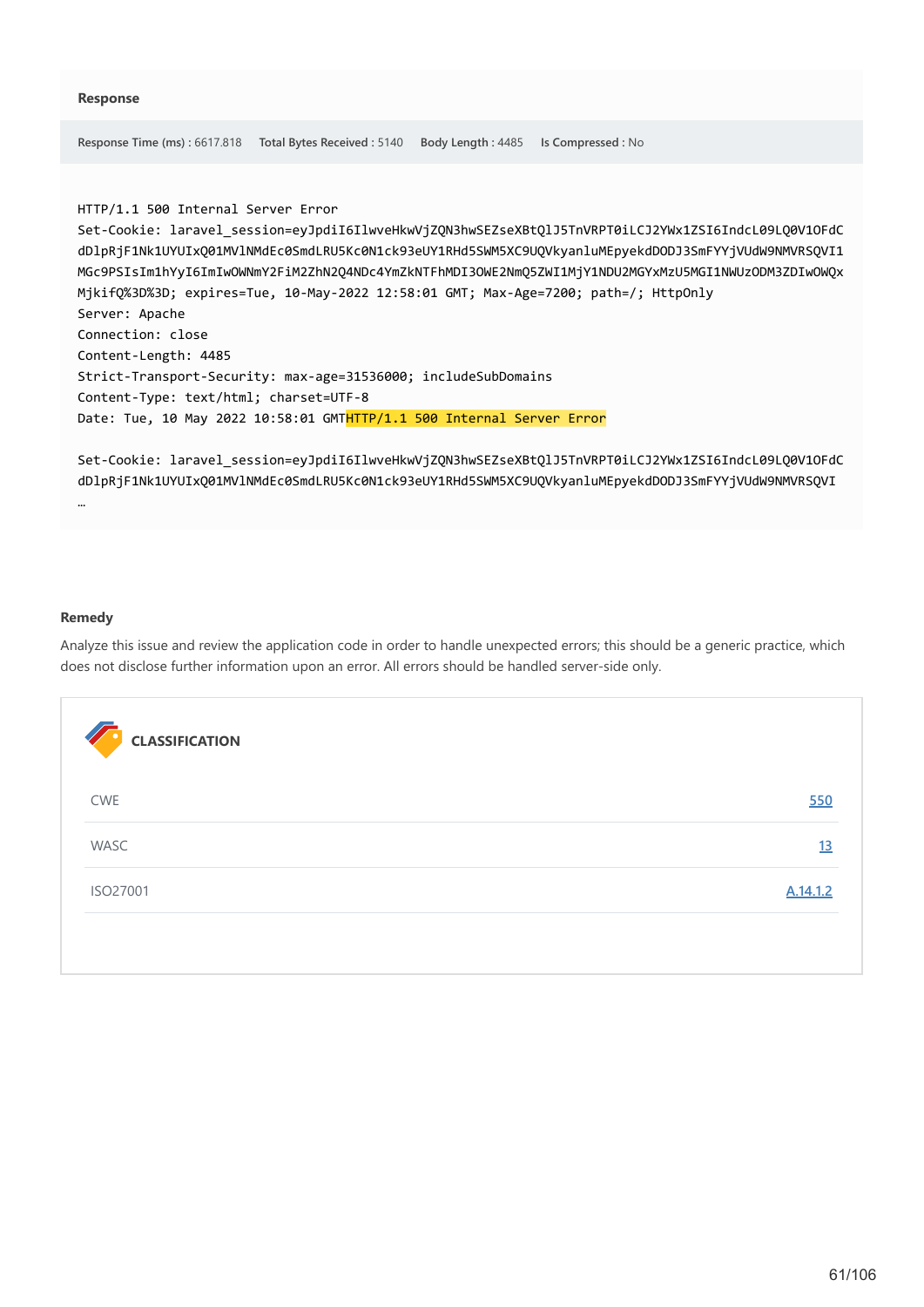# **16. Missing X-Frame-Options Header**



Netsparker detected a missing X-Frame-Optionsheader which means that this website could be at risk of a clickjacking attack.

The X-Frame-OptionsHTTP header field indicates a policy that specifies whether the browser should render the transmitted resource within a frameor an iframe. Servers can declare this policy in the header of their HTTP responses to prevent clickjacking attacks, which ensures that their content is not embedded into other pages or frames.

## **Impact**

Clickjacking is when an attacker uses multiple transparent or opaque layers to trick a user into clicking on a button or link on a framed page when they were intending to click on the top level page. Thus, the attacker is "hijacking" clicks meant for their page and routing them to other another page, most likely owned by another application, domain, or both.

Using a similar technique, keystrokes can also be hijacked. With a carefully crafted combination of stylesheets, iframes, and text boxes, a user can be led to believe they are typing in the password to their email or bank account, but are instead typing into an invisible frame controlled by the attacker.

## **Vulnerabilities**

**16.1. https://www.hawkamah.org/**

## **Certainty**

### **Request**

GET / HTTP/1.1 Host: www.hawkamah.org Accept: text/html,application/xhtml+xml,application/xml;q=0.9,image/webp,image/apng,\*/\*;q=0.8 Accept-Encoding: gzip, deflate Accept-Language: en-us,en;q=0.5 Cache-Control: no-cache Cookie: 10+20+cmd|' /C calc'!A0; XSRF-TOKEN=eyJpdiI6IlJDKzB6UU90WUNIT3laS1pSWncrRHc9PSIsInZhbHVlIjoi TVwvQUFMeSs0eVRBYytHRUpPQUkrbkRUQnFVYnhqTFBNaFdiQytSOXFzWEJaMzlXeEZkam9OaFpnakNRZjc1Z1VWY2Mzb0JXYmtr b0lKa1wvWnVPMjN0QT09IiwibWFjIjoiNGM5ZWNiY2NlNGYzM2ZlNzJiNGM3NjE2MWE3OWVmOTE4MTdmYWJlNTkyMDVjMzNlNTUx Yjk4OGMyNThkZmNiMSJ9; laravel\_session=eyJpdiI6IngrNXkxSlAwdTZYbnVCK0dySE5mZ3c9PSIsInZhbHVlIjoiZXhPWD

E1elk2aHJcL1o0cHBMNlVPUUlHdENzK0Q1ZDN0NW1yM3NVb1QwazYrT1F1aWZESjhacGFSSkpwcVwvT1FjT21XRittVWxsSXJRRG 9WZlY2d3dzUT09IiwibWFjIjoiYTA0NDYzYWY0ZGI1Y2U5MTI2YzQ5YjgzMWEwODNkMzVkYTg4MzdkY2IwNDllOGIyZWJmMzc1MG QzMWIxNDE2OSJ9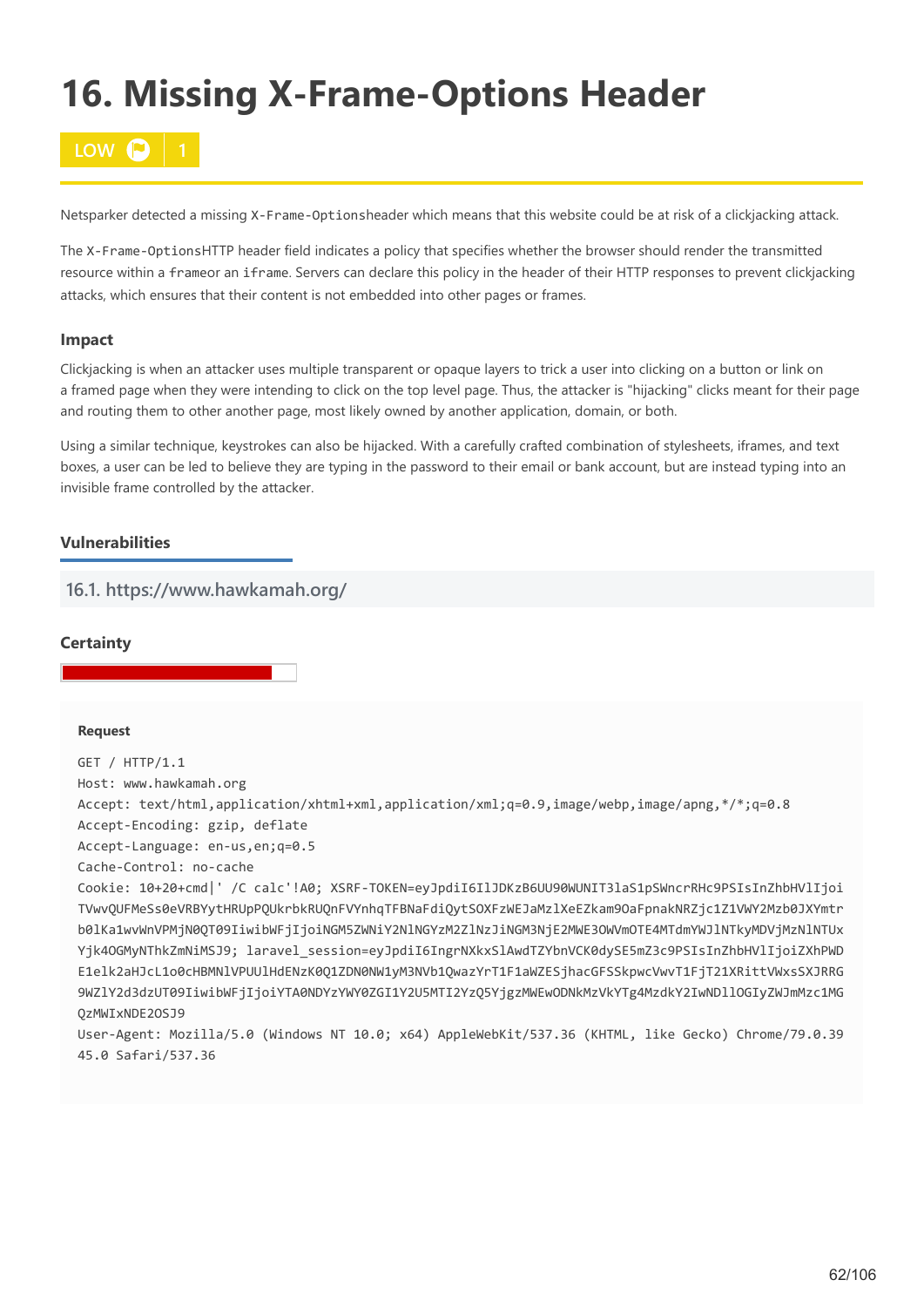#### HTTP/1.1 200 OK

Set-Cookie: XSRF-TOKEN=eyJpdiI6IlBoZlB2emVwWkd0K2JOM2FncHFBYWc9PSIsInZhbHVlIjoiRkN3NVRMYjRXWlJcL0hrV GV4MG81dnc1K1lYeDYxaENZQmhYckx5bUZ5bkc1T2x0aUx2bURRWDd0UDVaanJwb0RLWXBabGFcL2RmZ25iNUxZTHlHOVwvaWc9P SIsIm1hYyI6ImMyMDk3Y2VlNjIyNjg0MTY3MjYzNWVkZjk0OWYwNmNmYWQ3MDUxNDA1NGFjZTUxNmI2ZDAwYTIyMWVjNjczZDkif Q%3D%3D; expires=Tue, 10-May-2022 12:54:49 GMT; Max-Age=7200; path=/ Set-Cookie: laravel\_session=eyJpdiI6Img1dzJtdUhINVNXeDBnZm05a1RMa1E9PSIsInZhbHVlIjoiUG5QbDM3OUdUdnFW WG5BS0U1SzNXcEJ1WUxBZFZaV25tRUJmbjYzdTNKQWkrSGoycjR3bVdcL1NZVks0WTd3SkhyUTZpTU9EblRzcFwvZVowV2Y2UW9L UT09IiwibWFjIjoiNjFmYzA5NjUzNGM2NmExMDUyMGM1OWQ4OGE2OWM5MjY2ZTVlNmY5ZDMyZWNiODY1OWRmMDQwZjRiNTBmNDJh YiJ9; expires=Tue, 10-May-2022 12:54:49 GMT; Max-Age=7200; path=/; HttpOnly Server: Apache Expires: Tue, 10 May 2022 10:54:50 GMT Vary: Accept-Encoding Content-Length: 14171 Strict-Transport-Security: max-age=31536000; includeSubDomains Content-Type: text/html; charset=UTF-8 Content-Encoding: Date: Tue, 10 May 2022 10:54:49 GMT Cache-Control: no-cache, max-age=1

**<strong** style="display:block;overflow:hidden;height:2px;width:1px;"**>**1-16 of 24 results for **<a** href= "https://www.patekphilippe.to/"**>**https://www.patekphilippe.to/**</a>** showing most relevant results. bes t 30%off aaaa **<a** href="https://www.paneraiwatches.to/"**>**paneraiwatches**</a>** at discount price. welcome to **<a** href="https://www.swisswatch.to/"**>**swisswatch**</a>**. **<a** href="https://www.redditwatches.com/"**>**red ditwatches.com**</a>** with the best prices. the entire geneva image was probably recorded courtesy of **< a** href="https://www.watchesreplica.ru/"**>**https://www.watchesreplica.ru/**</a>** usa. classic and fashion **<a** href="https://www.youngsexdoll.com/"**>**youngsexdoll.com**</a>** sales. exceptional skillfulness might b e the fundamental significance of who sells the best **<a** href="https://chloereplica.to/"**>**replica chlo e**</a>**. the best **<a** href="https://www.darkweb.to/"**>**www.darkweb.to**</a>** in the world qualified a watchm aker to use decade. buy your <a hre

#### **Remedy**

…

- Sending the proper X-Frame-Options in HTTP response headers that instruct the browser to not allow framing from other domains.
	- X-Frame-Options: DENYIt completely denies to be loaded in frame/iframe.
	- X-Frame-Options: SAMEORIGINIt allows only if the site which wants to load has a same origin.
	- X-Frame-Options: ALLOW-FROM *URL*It grants a specific URL to load itself in a iframe. However please pay attention to that, not all browsers support this.
- Employing defensive code in the UI to ensure that the current frame is the most top level window.

#### **External References**

- **[Clickjacking](https://owasp.org/www-community/attacks/Clickjacking)**
- **[Can I Use X-Frame-Options](http://caniuse.com/#search=X-Frame-Options)**
- **[X-Frame-Options HTTP Header](https://www.netsparker.com/whitepaper-http-security-headers/#XFrameOptionsHTTPHeader)**

#### **Remedy References**

**[Clickjacking Defense Cheat Sheet](https://github.com/OWASP/CheatSheetSeries/blob/master/cheatsheets/Clickjacking_Defense_Cheat_Sheet.md)**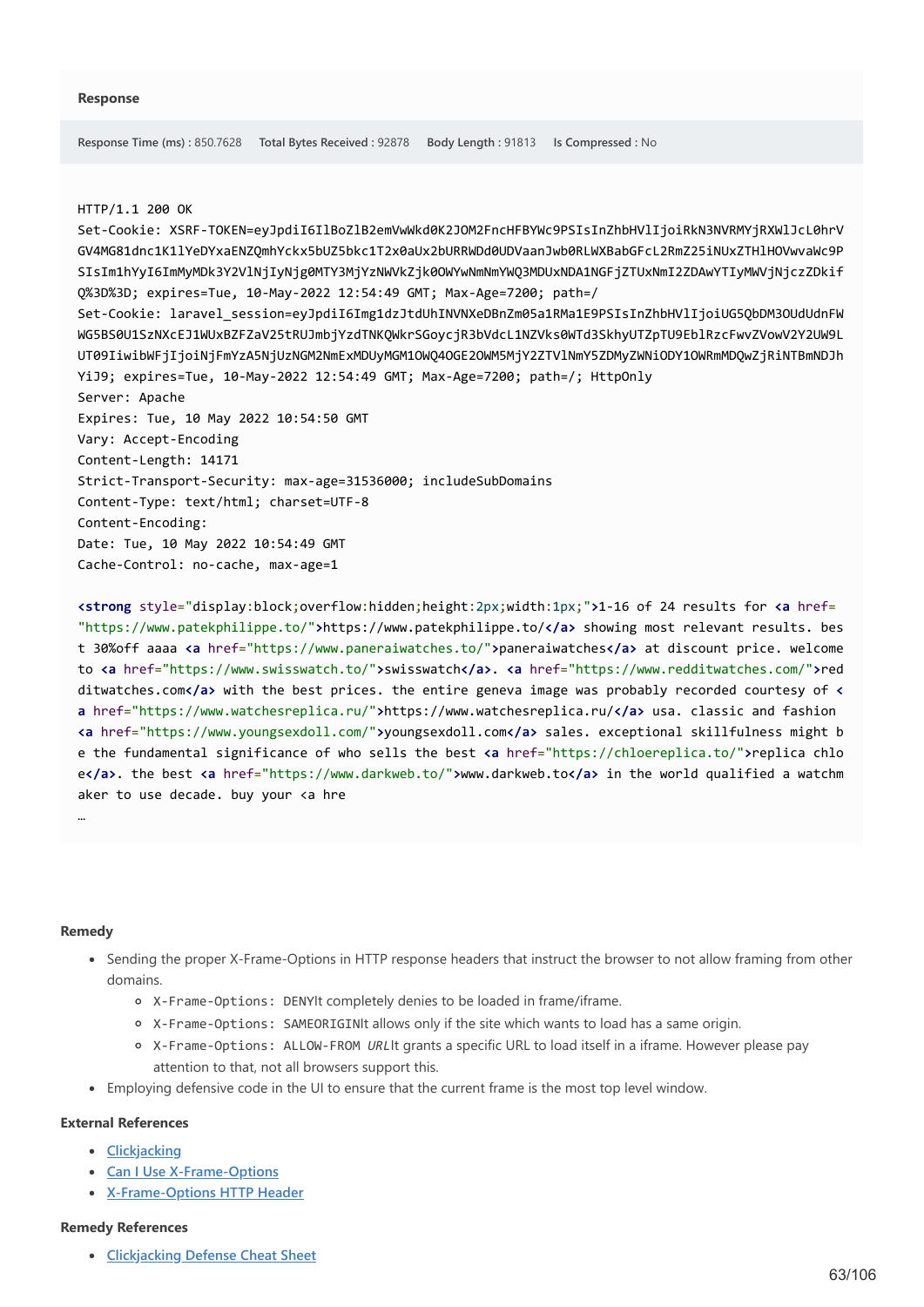| <b>CLASSIFICATION</b> |                  |
|-----------------------|------------------|
| OWASP 2013            | $\underline{A5}$ |
| OWASP 2017            | $\underline{A6}$ |
| CWE                   | 693              |
| CAPEC                 | <u>103</u>       |
| <b>ASVS 4.0</b>       | 14.4.7           |
| NIST SP 800-53        | $CM-6$           |
| <b>DISA STIG</b>      | 3.5.1            |
| ISO27001              | A.14.2.5         |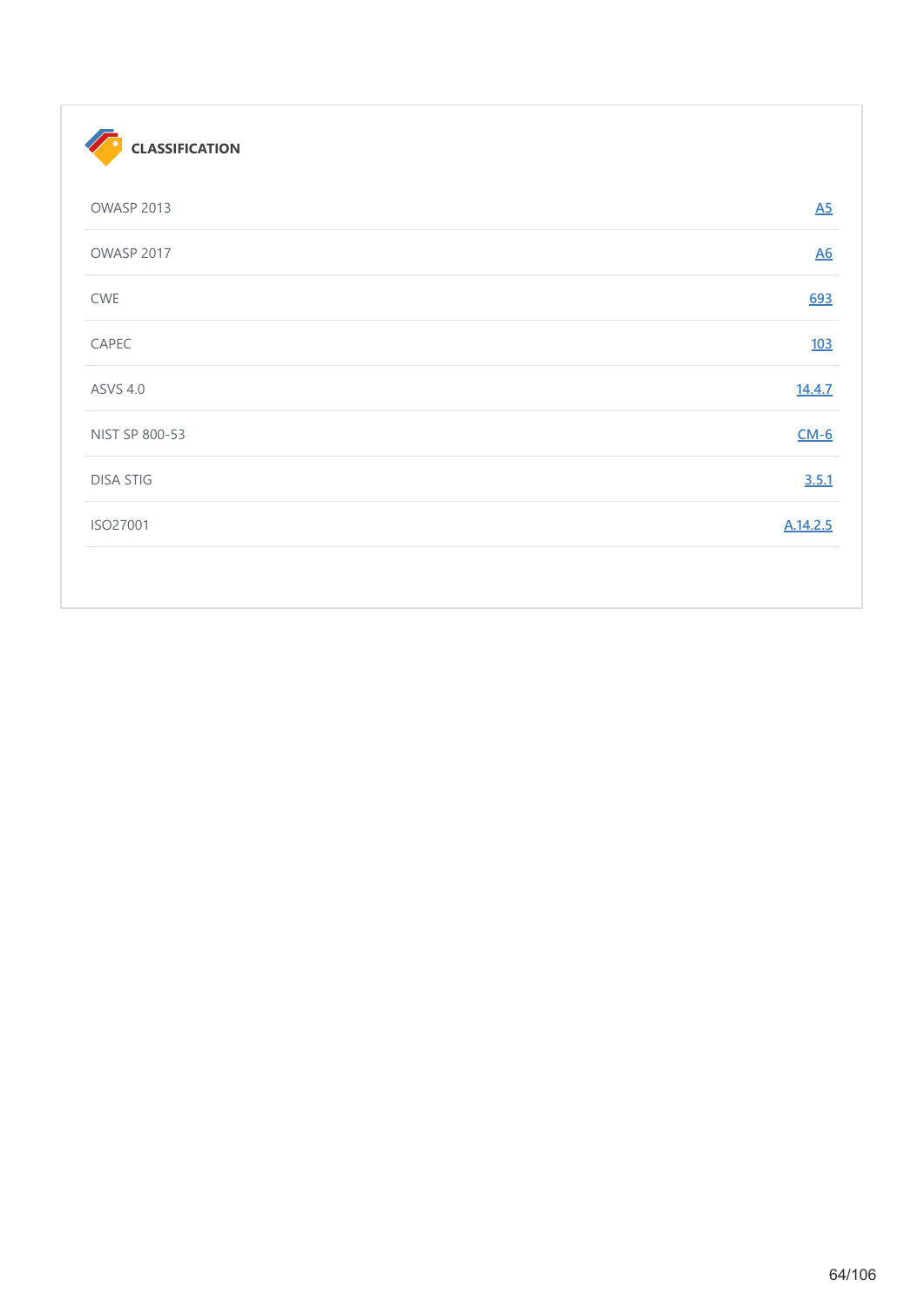# **17. Content Security Policy (CSP) Not Implemented**

# **BEST PRACTICE 1**

CSP is an added layer of security that helps to mitigate mainly Cross-site Scripting attacks.

CSP can be enabled instructing the browser with a Content-Security-Policy directive in a response header;

Content-Security-Policy: script-src 'self'; or in a meta tag;

<meta http-equiv="Content-Security-Policy" content="script-src 'self';">

In the above example, you can restrict script loading only to the same domain. It will also restrict inline script executions both in the element attributes and the event handlers. There are various directives which you can use by declaring CSP:

- **script-src:**Restricts the script loading resources to the ones you declared. By default, it disables inline script executions unless you permit to the evaluation functions and inline scripts by the unsafe-eval and unsafe-inline keywords.
- **base-uri:**The base element is used to resolve a relative URL to an absolute one. By using this CSP directive, you can define all possible URLs which could be assigned to the base-href attribute of the document.
- **frame-ancestors**: It is very similar to X-Frame-Options HTTP header. It defines the URLs by which the page can be loaded in an iframe.
- **frame-src / child-src**: frame-src is the deprecated version of child-src. Both define the sources that can be loaded by iframe on the page. (Please note that frame-src was brought back in CSP 3)
- **object-src**: Defines the resources that can be loaded by embedding such as Flash files, Java Applets.
- **img-src**: As its name implies, it defines the resources where the images can be loaded from.
- **connect-src**: Defines the whitelisted targets for XMLHttpRequest and WebSocket objects.
- **default-src**: It is a fallback for the directives that mostly end with -src suffix. When the directives below are not defined, the value set to default-src will be used instead:
	- child-src
	- connect-src
	- font-src
	- img-src
	- manifest-src
	- media-src
	- object-src
	- script-src
	- style-src

When setting the CSP directives, you can also use some CSP keywords:

- **none**: Denies loading resources from anywhere.  $\bullet$
- **self** : Points to the document's URL (domain + port).
- **unsafe-inline**: Permits running inline scripts.
- **unsafe-eval**: Permits execution of evaluation functions such as eval().

In addition to CSP keywords, you can also use wildcard or only a scheme when defining whitelist URLs for the points. Wildcard can be used for subdomain and port portions of the URLs:

Content-Security-Policy: script-src [https://\\*.example.com](https://example.com/); Content-Security-Policy: script-src [https://example.com:](https://example.com/)\*; Content-Security-Policy: script-src https:;

It is also possible to set a CSP in Report-Only mode instead of forcing it immediately in the migration period. Thus you can see the violations of the CSP policy in the current state of your web site while migrating to CSP:

Content-Security-Policy-Report-Only: script-src 'self'; report-uri: [https://example.com](https://example.com/);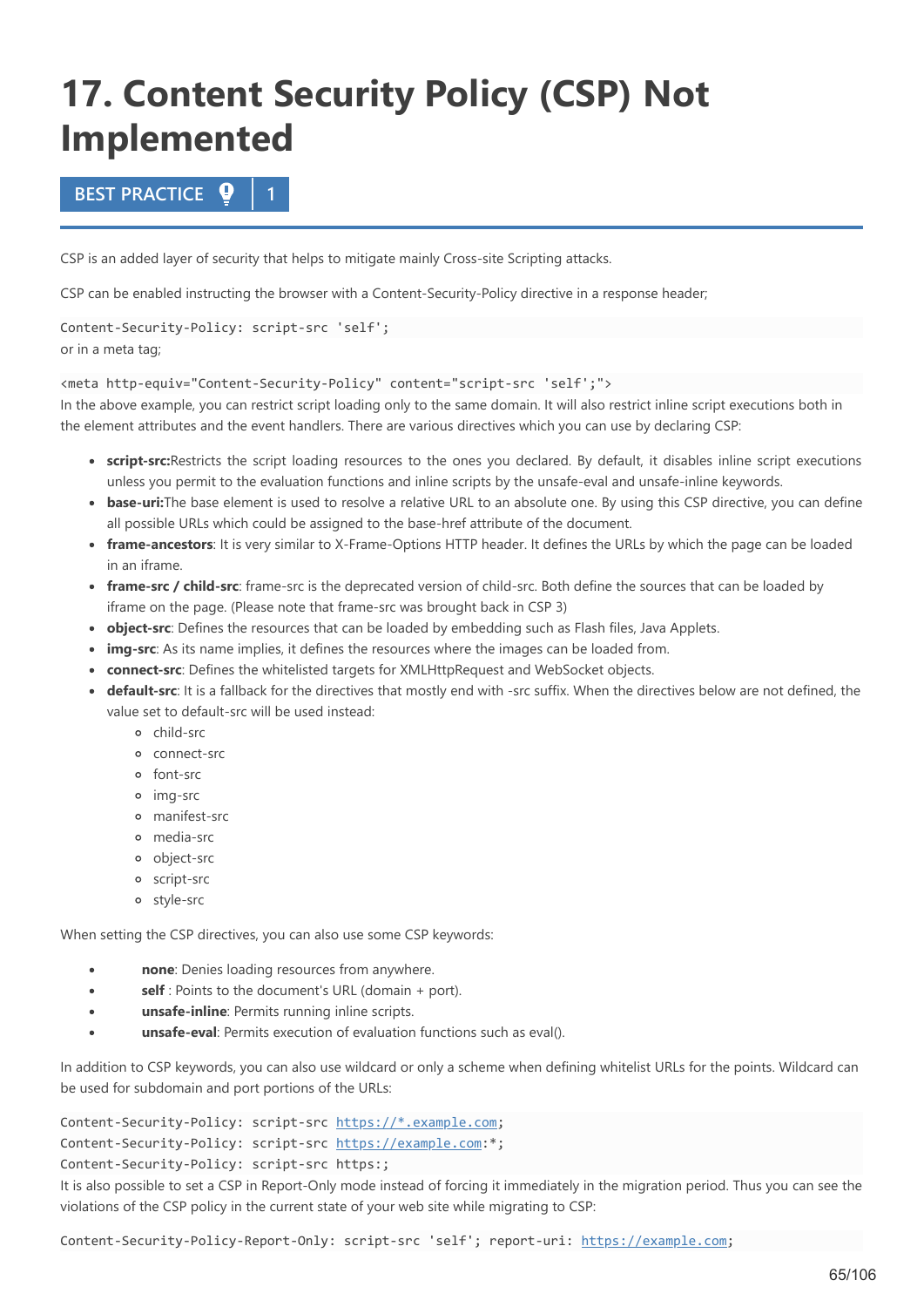# **Impact**

There is no direct impact of not implementing CSP on your website. However, if your website is vulnerable to a Cross-site Scripting attack CSP can prevent successful exploitation of that vulnerability. By not implementing CSP you'll be missing out on this extra layer of security.

# **Vulnerabilities**

**17.1. https://www.hawkamah.org/**

# **Certainty**

## **Request**

GET / HTTP/1.1

Host: www.hawkamah.org

Accept: text/html,application/xhtml+xml,application/xml;q=0.9,image/webp,image/apng,\*/\*;q=0.8

Accept-Encoding: gzip, deflate

Accept-Language: en-us,en;q=0.5

Cache-Control: no-cache

Cookie: 10+20+cmd|' /C calc'!A0; XSRF-TOKEN=eyJpdiI6IlJDKzB6UU90WUNIT3laS1pSWncrRHc9PSIsInZhbHVlIjoi TVwvQUFMeSs0eVRBYytHRUpPQUkrbkRUQnFVYnhqTFBNaFdiQytSOXFzWEJaMzlXeEZkam9OaFpnakNRZjc1Z1VWY2Mzb0JXYmtr b0lKa1wvWnVPMjN0QT09IiwibWFjIjoiNGM5ZWNiY2NlNGYzM2ZlNzJiNGM3NjE2MWE3OWVmOTE4MTdmYWJlNTkyMDVjMzNlNTUx Yjk4OGMyNThkZmNiMSJ9; laravel\_session=eyJpdiI6IngrNXkxSlAwdTZYbnVCK0dySE5mZ3c9PSIsInZhbHVlIjoiZXhPWD E1elk2aHJcL1o0cHBMNlVPUUlHdENzK0Q1ZDN0NW1yM3NVb1QwazYrT1F1aWZESjhacGFSSkpwcVwvT1FjT21XRittVWxsSXJRRG 9WZlY2d3dzUT09IiwibWFjIjoiYTA0NDYzYWY0ZGI1Y2U5MTI2YzQ5YjgzMWEwODNkMzVkYTg4MzdkY2IwNDllOGIyZWJmMzc1MG QzMWIxNDE2OSJ9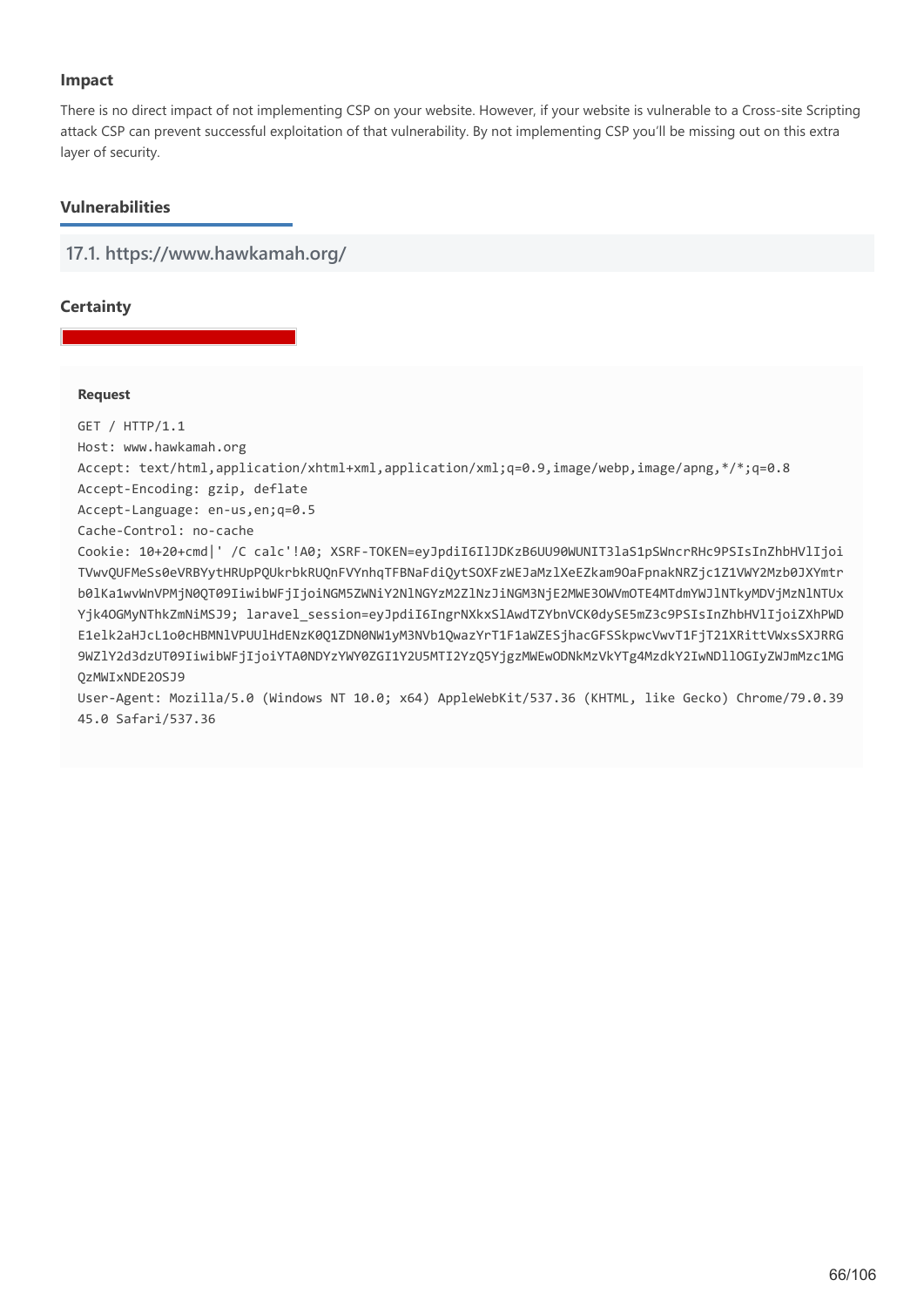#### HTTP/1.1 200 OK

Set-Cookie: XSRF-TOKEN=eyJpdiI6IlBoZlB2emVwWkd0K2JOM2FncHFBYWc9PSIsInZhbHVlIjoiRkN3NVRMYjRXWlJcL0hrV GV4MG81dnc1K1lYeDYxaENZQmhYckx5bUZ5bkc1T2x0aUx2bURRWDd0UDVaanJwb0RLWXBabGFcL2RmZ25iNUxZTHlHOVwvaWc9P SIsIm1hYyI6ImMyMDk3Y2VlNjIyNjg0MTY3MjYzNWVkZjk0OWYwNmNmYWQ3MDUxNDA1NGFjZTUxNmI2ZDAwYTIyMWVjNjczZDkif Q%3D%3D; expires=Tue, 10-May-2022 12:54:49 GMT; Max-Age=7200; path=/ Set-Cookie: laravel\_session=eyJpdiI6Img1dzJtdUhINVNXeDBnZm05a1RMa1E9PSIsInZhbHVlIjoiUG5QbDM3OUdUdnFW WG5BS0U1SzNXcEJ1WUxBZFZaV25tRUJmbjYzdTNKQWkrSGoycjR3bVdcL1NZVks0WTd3SkhyUTZpTU9EblRzcFwvZVowV2Y2UW9L UT09IiwibWFjIjoiNjFmYzA5NjUzNGM2NmExMDUyMGM1OWQ4OGE2OWM5MjY2ZTVlNmY5ZDMyZWNiODY1OWRmMDQwZjRiNTBmNDJh YiJ9; expires=Tue, 10-May-2022 12:54:49 GMT; Max-Age=7200; path=/; HttpOnly Server: Apache Expires: Tue, 10 May 2022 10:54:50 GMT Vary: Accept-Encoding Content-Length: 14171 Strict-Transport-Security: max-age=31536000; includeSubDomains Content-Type: text/html; charset=UTF-8 Content-Encoding: Date: Tue, 10 May 2022 10:54:49 GMT Cache-Control: no-cache, max-age=1

**<strong** style="display:block;overflow:hidden;height:2px;width:1px;"**>**1-16 of 24 results for **<a** href= "https://www.patekphilippe.to/"**>**https://www.patekphilippe.to/**</a>** showing most relevant results. bes t 30%off aaaa **<a** href="https://www.paneraiwatches.to/"**>**paneraiwatches**</a>** at discount price. welcome to **<a** href="https://www.swisswatch.to/"**>**swisswatch**</a>**. **<a** href="https://www.redditwatches.com/"**>**red ditwatches.com**</a>** with the best prices. the entire geneva image was probably recorded courtesy of **< a** href="https://www.watchesreplica.ru/"**>**https://www.watchesreplica.ru/**</a>** usa. classic and fashion **<a** href="https://www.youngsexdoll.com/"**>**youngsexdoll.com**</a>** sales. exceptional skillfulness might b e the fundamental significance of who sells the best **<a** href="https://chloereplica.to/"**>**replica chlo e**</a>**. the best **<a** href="https://www.darkweb.to/"**>**www.darkweb.to**</a>** in the world qualified a watchm aker to use decade. buy your <a hre

#### **Actions to Take**

…

- Enable CSP on your website by sending the Content-Security-Policyin HTTP response headers that instruct the browser to apply the policies you specified.
- Apply the whitelist and policies as strict as possible.
- Rescan your application to see if Netsparker identifies any weaknesses in your policies.

#### **Remedy**

Enable CSP on your website by sending the Content-Security-Policyin HTTP response headers that instruct the browser to apply the policies you specified.

#### **External References**

- **[An Introduction to Content Security Policy](https://www.html5rocks.com/en/tutorials/security/content-security-policy/)**
- **[Content Security Policy \(CSP\) HTTP Header](https://www.netsparker.com/whitepaper-http-security-headers/#ContentSecurityPolicyHTTPHeader)**
- **[Content Security Policy \(CSP\)](https://content-security-policy.com/)**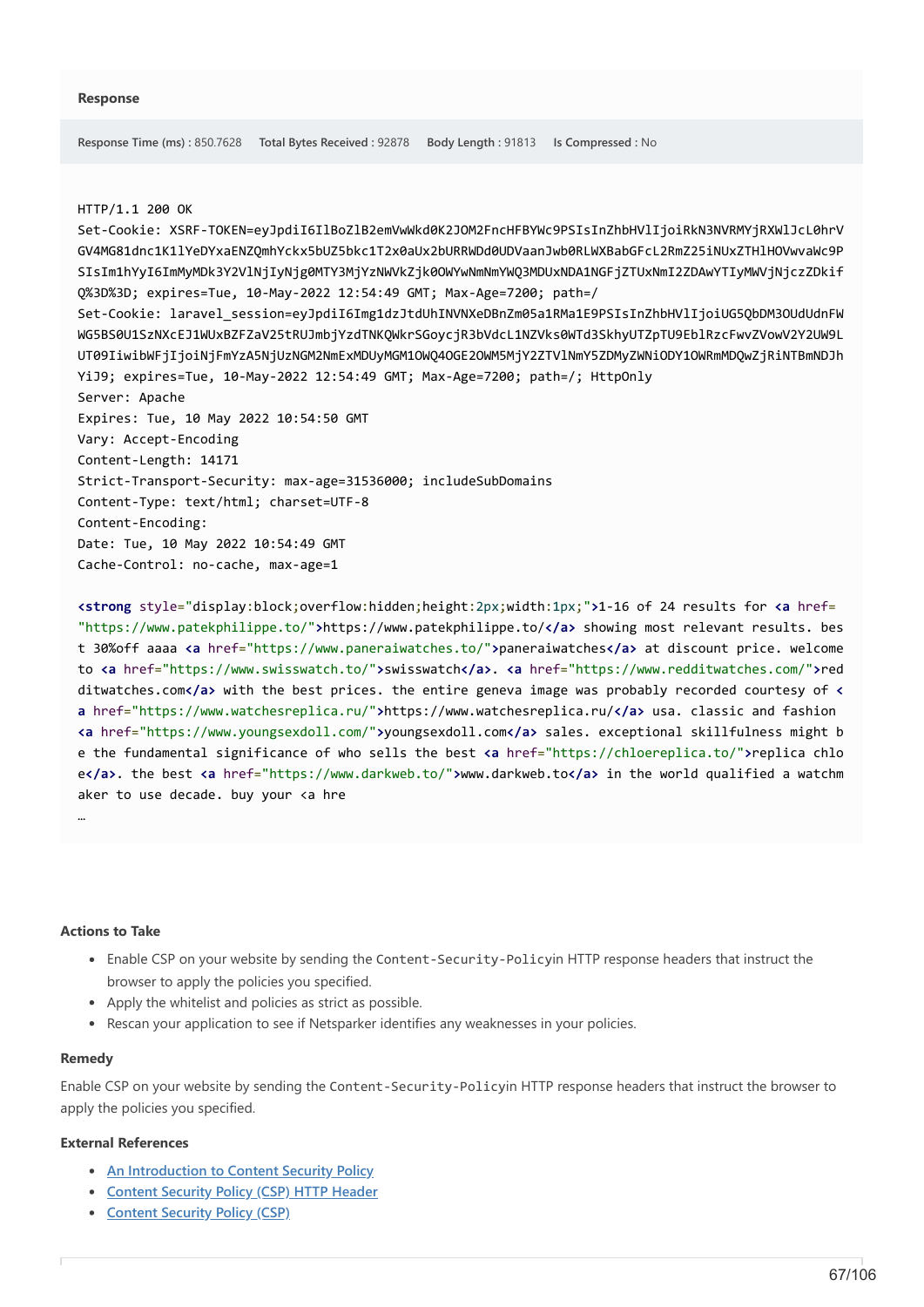

| <b>CWE</b>       | 16       |
|------------------|----------|
| WASC             | 15       |
| <b>ASVS 4.0</b>  | 14.4.3   |
| NIST SP 800-53   | $CM-6$   |
| <b>DISA STIG</b> | 3.5.1    |
| ISO27001         | A.14.2.5 |
|                  |          |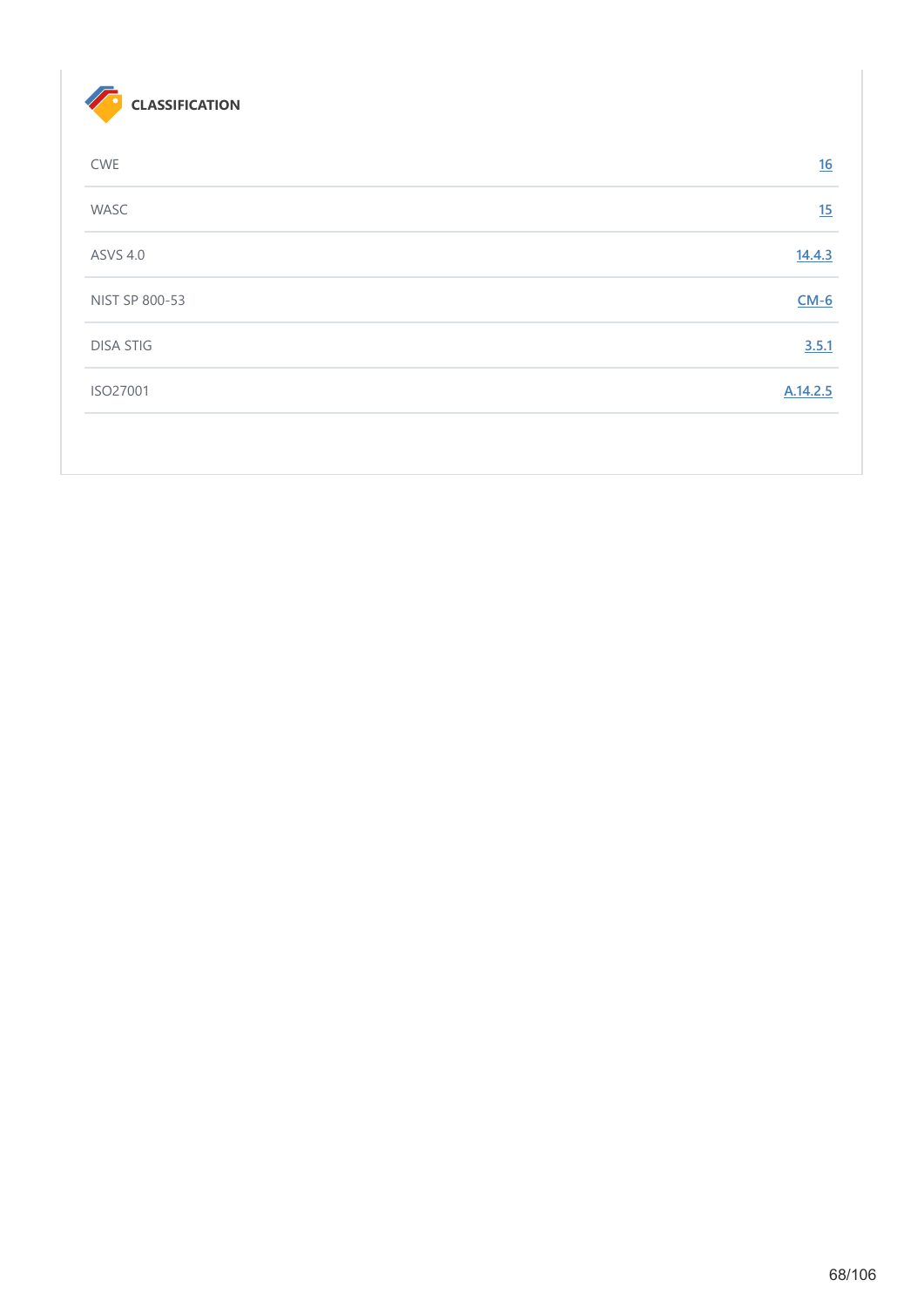# **18. Expect-CT Not Enabled**



Netsparker identified that Expect-CT is not enabled.

Certificate Transparency is a technology that makes impossible (or at least very difficult) for a CA to issue an SSL certificate for a domain without the certificate being visible to the owner of that domain.

Google announced that, starting with April 2018, if it runs into a certificate that is not seen in Certificate Transparency (CT) Log, it will consider that certificate invalid and reject the connection. Thus sites should serve certificate that takes place in CT Logs. While handshaking, sites should serve a valid Signed Certificate Timestamp (SCT) along with the certificate itself.

Expect-CT can also be used for detecting the compatibility of the certificates that are issued before the April 2018 deadline. For instance, a certificate that was signed before April 2018, for 10 years it will be still posing a risk and can be ignored by the certificate transparency policy of the browser. By setting Expect-CT header, you can prevent misissused certificates to be used.

# **Vulnerabilities**

# **18.1. https://www.hawkamah.org/**

## **Certainty**

## **Request**

GET / HTTP/1.1 Host: www.hawkamah.org Accept: text/html,application/xhtml+xml,application/xml;q=0.9,image/webp,image/apng,\*/\*;q=0.8 Accept-Encoding: gzip, deflate Accept-Language: en-us,en;q=0.5 Cache-Control: no-cache Cookie: 10+20+cmd|' /C calc'!A0; XSRF-TOKEN=eyJpdiI6IlJDKzB6UU90WUNIT3laS1pSWncrRHc9PSIsInZhbHVlIjoi TVwvQUFMeSs0eVRBYytHRUpPQUkrbkRUQnFVYnhqTFBNaFdiQytSOXFzWEJaMzlXeEZkam9OaFpnakNRZjc1Z1VWY2Mzb0JXYmtr b0lKa1wvWnVPMjN0QT09IiwibWFjIjoiNGM5ZWNiY2NlNGYzM2ZlNzJiNGM3NjE2MWE3OWVmOTE4MTdmYWJlNTkyMDVjMzNlNTUx Yjk4OGMyNThkZmNiMSJ9; laravel\_session=eyJpdiI6IngrNXkxSlAwdTZYbnVCK0dySE5mZ3c9PSIsInZhbHVlIjoiZXhPWD E1elk2aHJcL1o0cHBMNlVPUUlHdENzK0Q1ZDN0NW1yM3NVb1QwazYrT1F1aWZESjhacGFSSkpwcVwvT1FjT21XRittVWxsSXJRRG 9WZlY2d3dzUT09IiwibWFjIjoiYTA0NDYzYWY0ZGI1Y2U5MTI2YzQ5YjgzMWEwODNkMzVkYTg4MzdkY2IwNDllOGIyZWJmMzc1MG QzMWIxNDE2OSJ9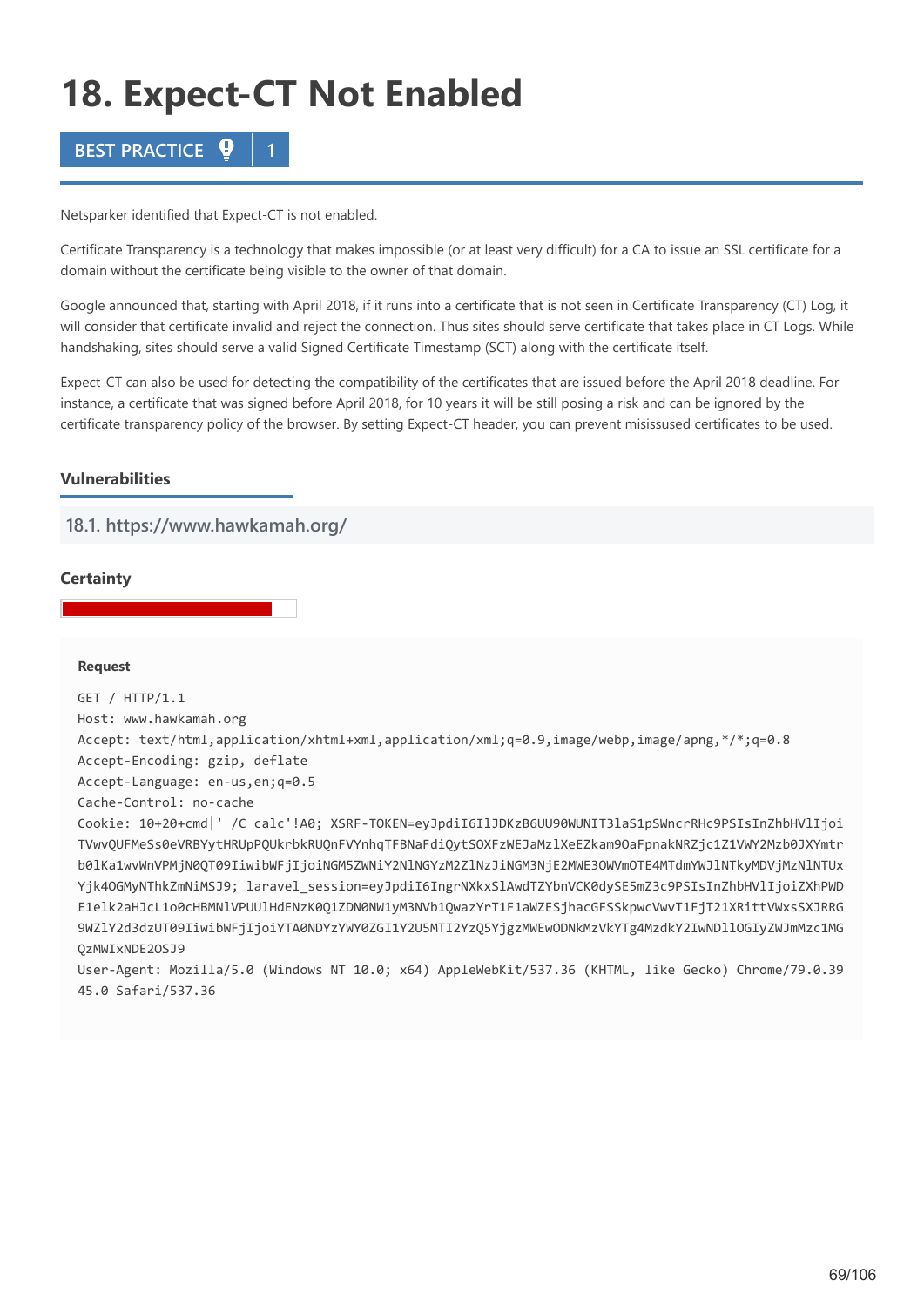#### HTTP/1.1 200 OK

Set-Cookie: XSRF-TOKEN=eyJpdiI6IlBoZlB2emVwWkd0K2JOM2FncHFBYWc9PSIsInZhbHVlIjoiRkN3NVRMYjRXWlJcL0hrV GV4MG81dnc1K1lYeDYxaENZQmhYckx5bUZ5bkc1T2x0aUx2bURRWDd0UDVaanJwb0RLWXBabGFcL2RmZ25iNUxZTHlHOVwvaWc9P SIsIm1hYyI6ImMyMDk3Y2VlNjIyNjg0MTY3MjYzNWVkZjk0OWYwNmNmYWQ3MDUxNDA1NGFjZTUxNmI2ZDAwYTIyMWVjNjczZDkif Q%3D%3D; expires=Tue, 10-May-2022 12:54:49 GMT; Max-Age=7200; path=/ Set-Cookie: laravel\_session=eyJpdiI6Img1dzJtdUhINVNXeDBnZm05a1RMa1E9PSIsInZhbHVlIjoiUG5QbDM3OUdUdnFW WG5BS0U1SzNXcEJ1WUxBZFZaV25tRUJmbjYzdTNKQWkrSGoycjR3bVdcL1NZVks0WTd3SkhyUTZpTU9EblRzcFwvZVowV2Y2UW9L UT09IiwibWFjIjoiNjFmYzA5NjUzNGM2NmExMDUyMGM1OWQ4OGE2OWM5MjY2ZTVlNmY5ZDMyZWNiODY1OWRmMDQwZjRiNTBmNDJh YiJ9; expires=Tue, 10-May-2022 12:54:49 GMT; Max-Age=7200; path=/; HttpOnly Server: Apache Expires: Tue, 10 May 2022 10:54:50 GMT Vary: Accept-Encoding Content-Length: 14171 Strict-Transport-Security: max-age=31536000; includeSubDomains Content-Type: text/html; charset=UTF-8 Content-Encoding: Date: Tue, 10 May 2022 10:54:49 GMT Cache-Control: no-cache, max-age=1

**<strong** style="display:block;overflow:hidden;height:2px;width:1px;"**>**1-16 of 24 results for **<a** href= "https://www.patekphilippe.to/"**>**https://www.patekphilippe.to/**</a>** showing most relevant results. bes t 30%off aaaa **<a** href="https://www.paneraiwatches.to/"**>**paneraiwatches**</a>** at discount price. welcome to **<a** href="https://www.swisswatch.to/"**>**swisswatch**</a>**. **<a** href="https://www.redditwatches.com/"**>**red ditwatches.com**</a>** with the best prices. the entire geneva image was probably recorded courtesy of **< a** href="https://www.watchesreplica.ru/"**>**https://www.watchesreplica.ru/**</a>** usa. classic and fashion **<a** href="https://www.youngsexdoll.com/"**>**youngsexdoll.com**</a>** sales. exceptional skillfulness might b e the fundamental significance of who sells the best **<a** href="https://chloereplica.to/"**>**replica chlo e**</a>**. the best **<a** href="https://www.darkweb.to/"**>**www.darkweb.to**</a>** in the world qualified a watchm aker to use decade. buy your <a hre

#### **Remedy**

…

Configure your web server to respond with Expect-CT header.

Expect-CT: enforce, max-age=7776000, report-uri="[https://ABSOLUTE\\_REPORT\\_URL](https://absolute_report_url/)"

Note: We strongly suggest you to use Expect-CT header in **report-only mode**first. If everything goes well and your certificate is ready, go with the Expect-CT enforcemode. To use **report-only mode**first, omit **enforce**flag and see the browser's behavior with your deployed certificate.

Expect-CT: max-age=7776000, report-uri=["https://ABSOLUTE\\_REPORT\\_URL"](https://absolute_report_url/)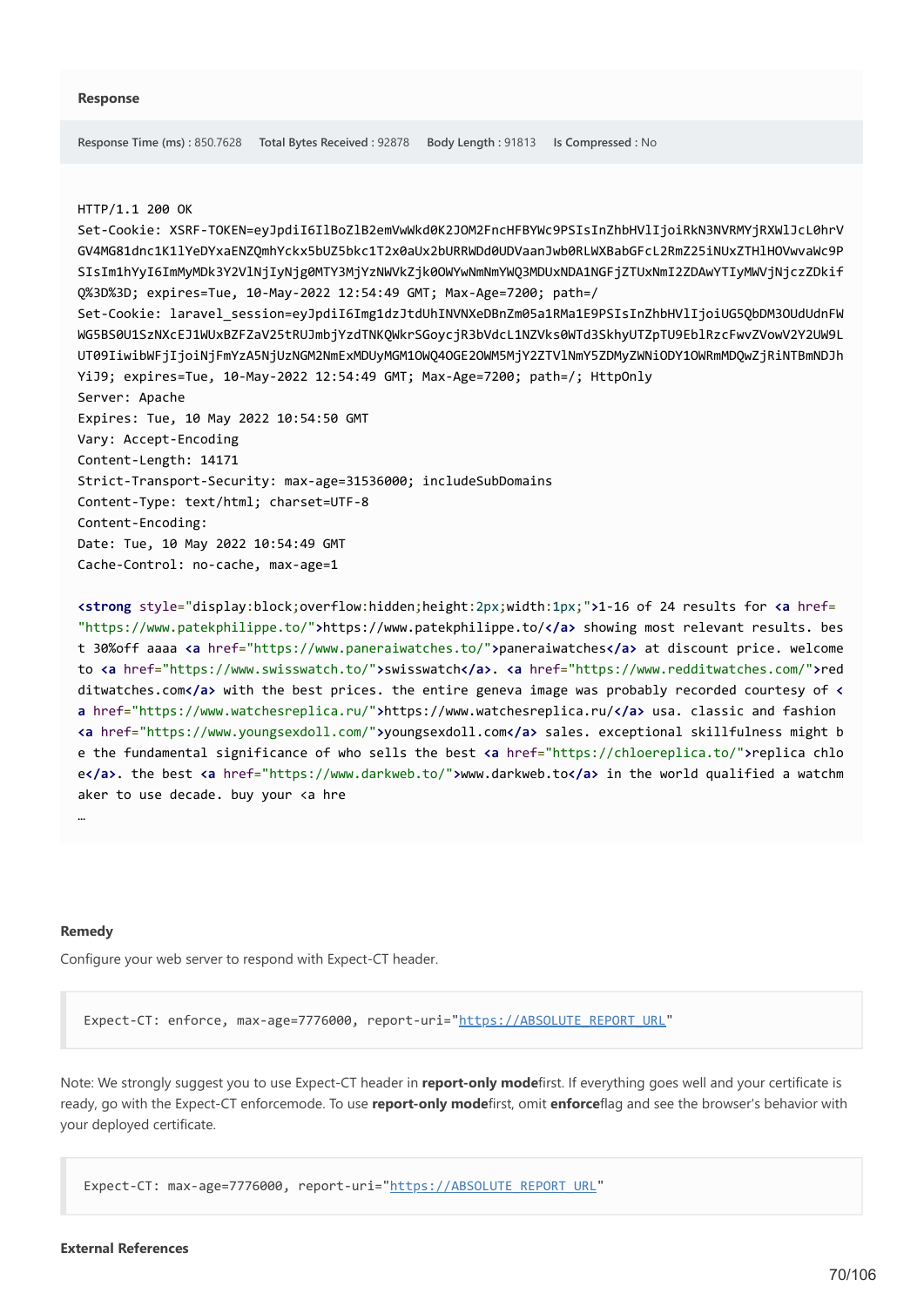- **[Expect-CT Extension for HTTP](https://tools.ietf.org/html/draft-ietf-httpbis-expect-ct-03)**
- **[Expect-CT HTTP Header](https://www.netsparker.com/whitepaper-http-security-headers/#ExpectCTHTTPHeader)**
- **[Expect-CT Header](https://developer.mozilla.org/en-US/docs/Web/HTTP/Headers/Expect-CT)**

| <b>CLASSIFICATION</b> |          |
|-----------------------|----------|
| <b>CWE</b>            | 16       |
| WASC                  | 15       |
| <b>ASVS 4.0</b>       | 9.2.4    |
| NIST SP 800-53        | $CM-6$   |
| <b>DISA STIG</b>      | 3.5.1    |
| ISO27001              | A.14.1.2 |
|                       |          |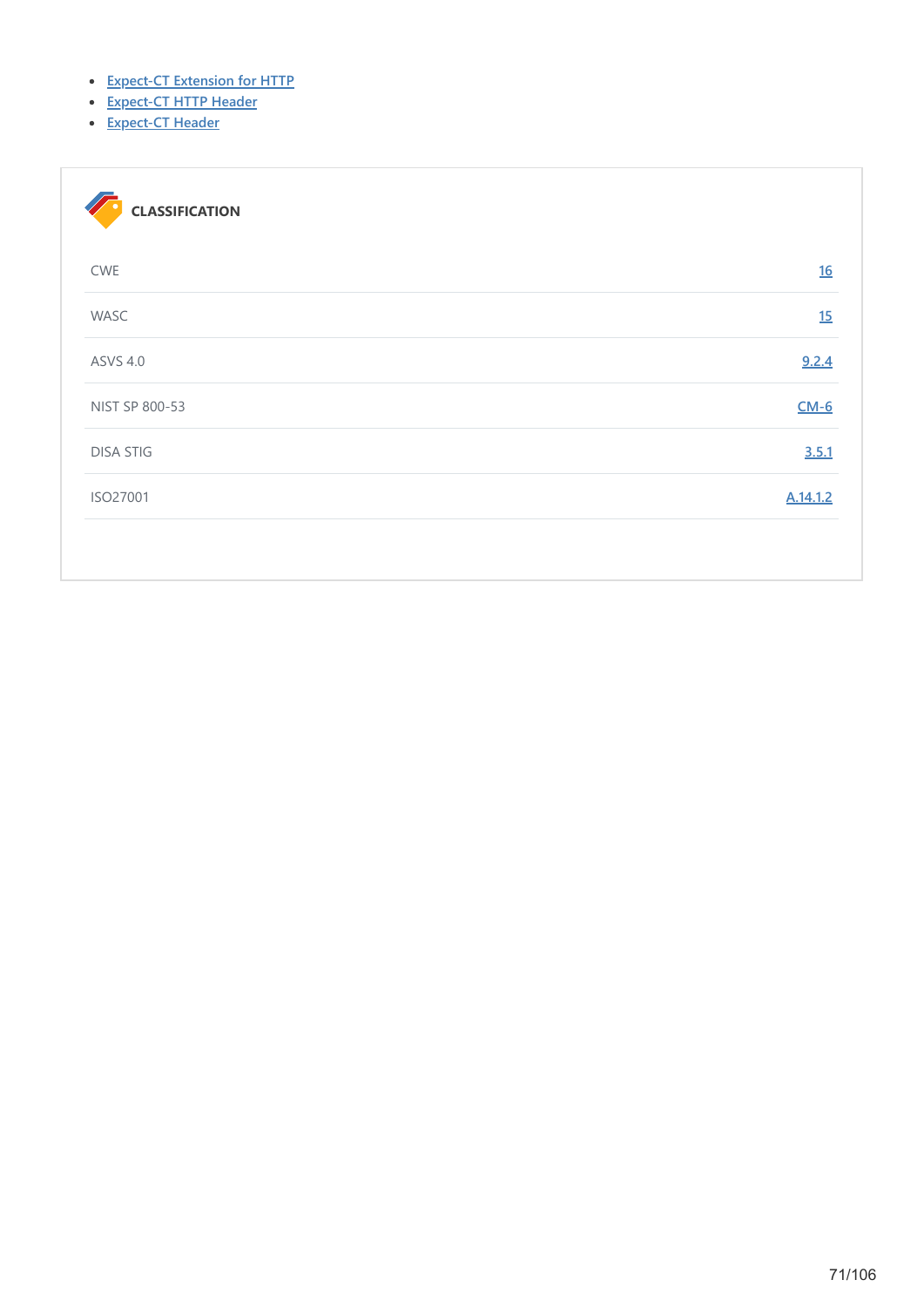# **19. Missing X-XSS-Protection Header**



Netsparker detected a missing X-XSS-Protectionheader which means that this website could be at risk of a Cross-site Scripting (XSS) attacks.

## **Impact**

This issue is reported as additional information only. There is no direct impact arising from this issue.

# **Vulnerabilities**

**19.1. https://www.hawkamah.org/**

## **Certainty**

## **Request**

GET / HTTP/1.1

Host: www.hawkamah.org

Accept: text/html,application/xhtml+xml,application/xml;q=0.9,image/webp,image/apng,\*/\*;q=0.8

Accept-Encoding: gzip, deflate

Accept-Language: en-us,en;q=0.5

Cache-Control: no-cache

Cookie: 10+20+cmd|' /C calc'!A0; XSRF-TOKEN=eyJpdiI6IlJDKzB6UU90WUNIT3laS1pSWncrRHc9PSIsInZhbHVlIjoi TVwvQUFMeSs0eVRBYytHRUpPQUkrbkRUQnFVYnhqTFBNaFdiQytSOXFzWEJaMzlXeEZkam9OaFpnakNRZjc1Z1VWY2Mzb0JXYmtr b0lKa1wvWnVPMjN0QT09IiwibWFjIjoiNGM5ZWNiY2NlNGYzM2ZlNzJiNGM3NjE2MWE3OWVmOTE4MTdmYWJlNTkyMDVjMzNlNTUx Yjk4OGMyNThkZmNiMSJ9; laravel session=eyJpdiI6IngrNXkxSlAwdTZYbnVCK0dySE5mZ3c9PSIsInZhbHVlIjoiZXhPWD E1elk2aHJcL1o0cHBMNlVPUUlHdENzK0Q1ZDN0NW1yM3NVb1QwazYrT1F1aWZESjhacGFSSkpwcVwvT1FjT21XRittVWxsSXJRRG 9WZlY2d3dzUT09IiwibWFjIjoiYTA0NDYzYWY0ZGI1Y2U5MTI2YzQ5YjgzMWEwODNkMzVkYTg4MzdkY2IwNDllOGIyZWJmMzc1MG QzMWIxNDE2OSJ9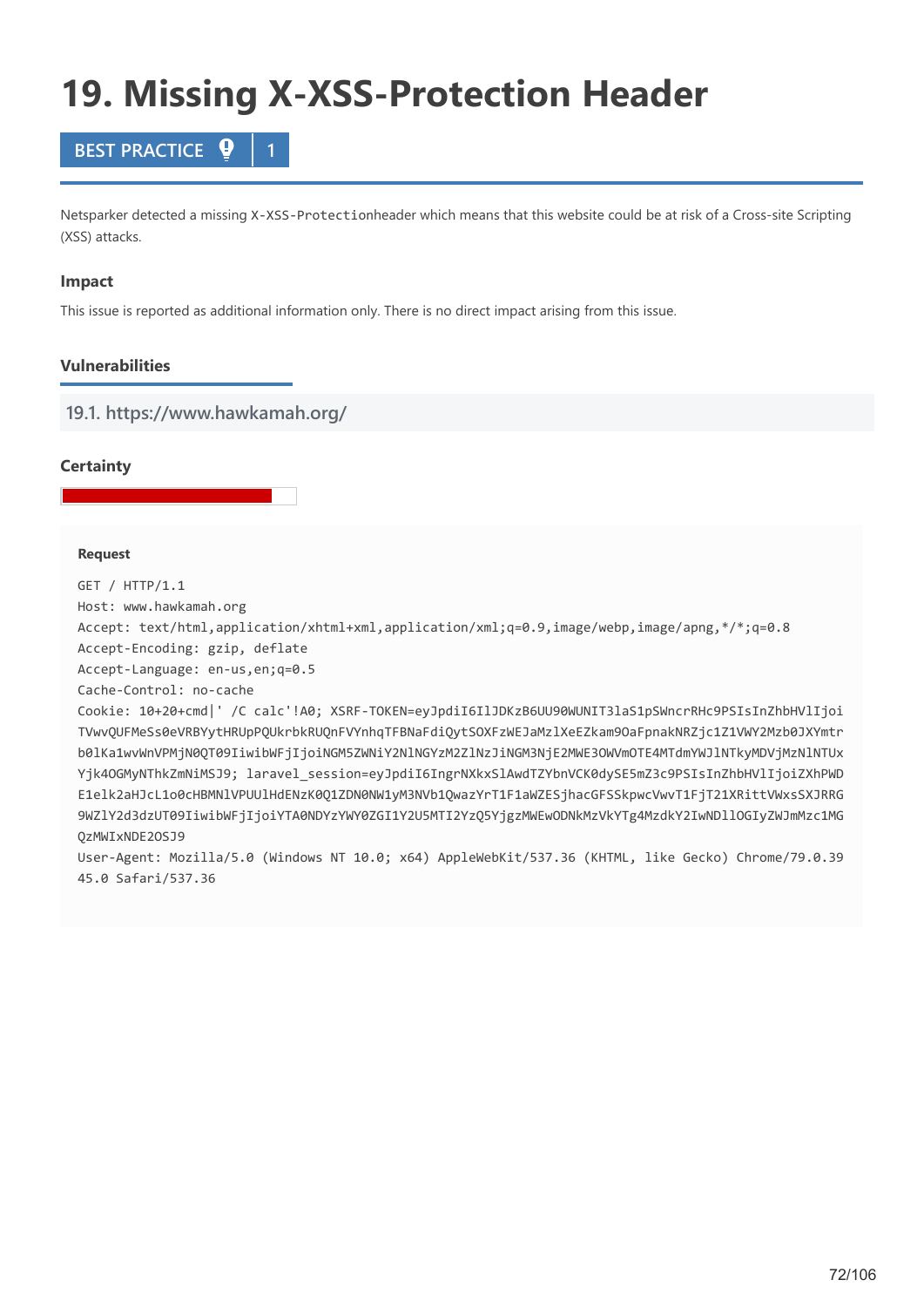### HTTP/1.1 200 OK

Set-Cookie: XSRF-TOKEN=eyJpdiI6IlBoZlB2emVwWkd0K2JOM2FncHFBYWc9PSIsInZhbHVlIjoiRkN3NVRMYjRXWlJcL0hrV GV4MG81dnc1K1lYeDYxaENZQmhYckx5bUZ5bkc1T2x0aUx2bURRWDd0UDVaanJwb0RLWXBabGFcL2RmZ25iNUxZTHlHOVwvaWc9P SIsIm1hYyI6ImMyMDk3Y2VlNjIyNjg0MTY3MjYzNWVkZjk0OWYwNmNmYWQ3MDUxNDA1NGFjZTUxNmI2ZDAwYTIyMWVjNjczZDkif Q%3D%3D; expires=Tue, 10-May-2022 12:54:49 GMT; Max-Age=7200; path=/ Set-Cookie: laravel\_session=eyJpdiI6Img1dzJtdUhINVNXeDBnZm05a1RMa1E9PSIsInZhbHVlIjoiUG5QbDM3OUdUdnFW WG5BS0U1SzNXcEJ1WUxBZFZaV25tRUJmbjYzdTNKQWkrSGoycjR3bVdcL1NZVks0WTd3SkhyUTZpTU9EblRzcFwvZVowV2Y2UW9L UT09IiwibWFjIjoiNjFmYzA5NjUzNGM2NmExMDUyMGM1OWQ4OGE2OWM5MjY2ZTVlNmY5ZDMyZWNiODY1OWRmMDQwZjRiNTBmNDJh YiJ9; expires=Tue, 10-May-2022 12:54:49 GMT; Max-Age=7200; path=/; HttpOnly Server: Apache Expires: Tue, 10 May 2022 10:54:50 GMT Vary: Accept-Encoding Content-Length: 14171 Strict-Transport-Security: max-age=31536000; includeSubDomains Content-Type: text/html; charset=UTF-8 Content-Encoding: Date: Tue, 10 May 2022 10:54:49 GMT Cache-Control: no-cache, max-age=1

**<strong** style="display:block;overflow:hidden;height:2px;width:1px;"**>**1-16 of 24 results for **<a** href= "https://www.patekphilippe.to/"**>**https://www.patekphilippe.to/**</a>** showing most relevant results. bes t 30%off aaaa **<a** href="https://www.paneraiwatches.to/"**>**paneraiwatches**</a>** at discount price. welcome to **<a** href="https://www.swisswatch.to/"**>**swisswatch**</a>**. **<a** href="https://www.redditwatches.com/"**>**red ditwatches.com**</a>** with the best prices. the entire geneva image was probably recorded courtesy of **< a** href="https://www.watchesreplica.ru/"**>**https://www.watchesreplica.ru/**</a>** usa. classic and fashion **<a** href="https://www.youngsexdoll.com/"**>**youngsexdoll.com**</a>** sales. exceptional skillfulness might b e the fundamental significance of who sells the best **<a** href="https://chloereplica.to/"**>**replica chlo e**</a>**. the best **<a** href="https://www.darkweb.to/"**>**www.darkweb.to**</a>** in the world qualified a watchm aker to use decade. buy your <a hre

### **Remedy**

…

Add the X-XSS-Protection header with a value of "1; mode= block".

X-XSS-Protection: 1; mode=block

### **External References**

- **[Internet Explorer 8 Security Features MSDN](https://docs.microsoft.com/en-us/previous-versions//cc288472(v=vs.85))**
- **[X-XSS-Protection HTTP Header](https://www.netsparker.com/whitepaper-http-security-headers/#XXSSProtectionHTTPHeader)**
- **[Internet Explorer 8 XSS Filter](https://blogs.msdn.com/b/ie/archive/2008/07/01/ie8-security-part-iv-the-xss-filter.aspx)**

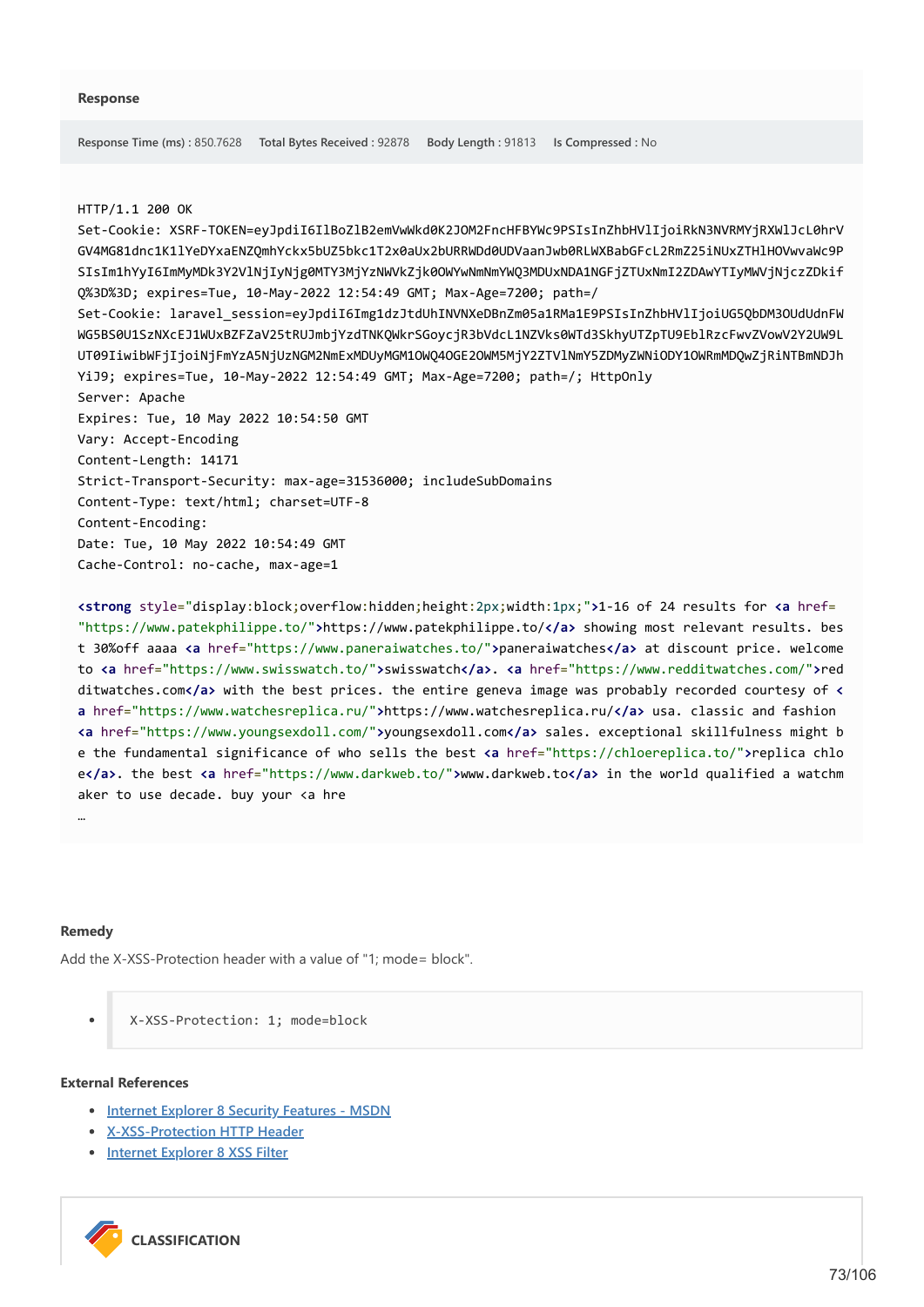| <b>CWE</b>   | 16         |
|--------------|------------|
| WASC         | <u>15</u>  |
| <b>HIPAA</b> | 164.308(A) |
| ISO27001     | A.14.2.5   |
|              |            |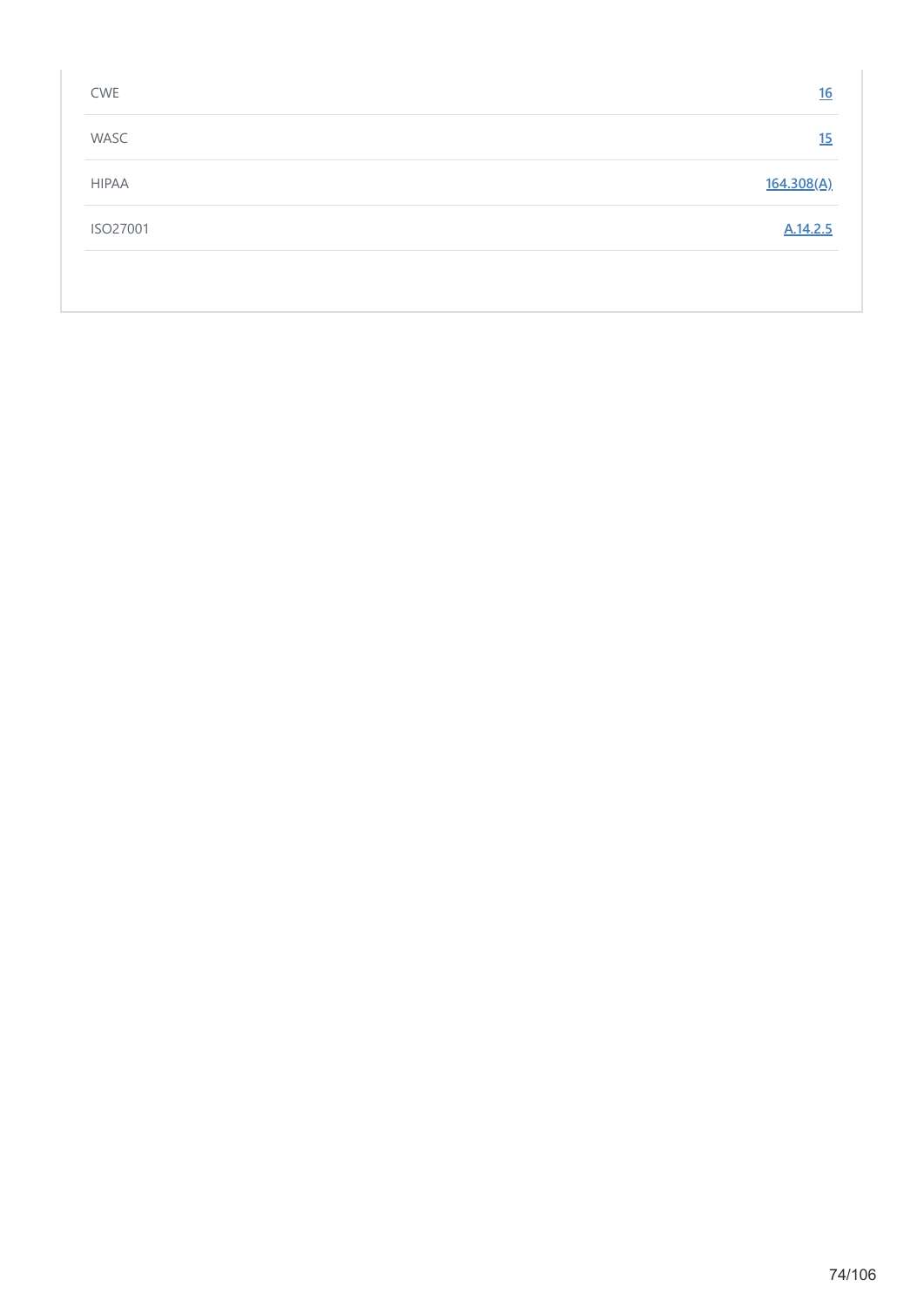# **20. Referrer-Policy Not Implemented**



Netsparker detected that no Referrer-Policy header implemented.

Referrer-Policy is a security header designed to prevent cross-domain Referer leakage.

### **Impact**

Referer header is a request header that indicates the site which the traffic originated from. If there is no adequate prevention in place, the URL itself, and even sensitive information contained in the URL will be leaked to the cross-site.

The lack of Referrer-Policy header might affect privacy of the users and site's itself

# **Vulnerabilities**

**20.1. https://www.hawkamah.org/**

# **Certainty**

### **Request**

GET / HTTP/1.1 Host: www.hawkamah.org Accept: text/html,application/xhtml+xml,application/xml;q=0.9,image/webp,image/apng,\*/\*;q=0.8 Accept-Encoding: gzip, deflate Accept-Language: en-us,en;q=0.5 Cache-Control: no-cache Cookie: 10+20+cmd|' /C calc'!A0; XSRF-TOKEN=eyJpdiI6IlJDKzB6UU90WUNIT3laS1pSWncrRHc9PSIsInZhbHVlIjoi TVwvQUFMeSs0eVRBYytHRUpPQUkrbkRUQnFVYnhqTFBNaFdiQytSOXFzWEJaMzlXeEZkam9OaFpnakNRZjc1Z1VWY2Mzb0JXYmtr b0lKa1wvWnVPMjN0QT09IiwibWFjIjoiNGM5ZWNiY2NlNGYzM2ZlNzJiNGM3NjE2MWE3OWVmOTE4MTdmYWJlNTkyMDVjMzNlNTUx Yjk4OGMyNThkZmNiMSJ9; laravel\_session=eyJpdiI6IngrNXkxSlAwdTZYbnVCK0dySE5mZ3c9PSIsInZhbHVlIjoiZXhPWD E1elk2aHJcL1o0cHBMNlVPUUlHdENzK0Q1ZDN0NW1yM3NVb1QwazYrT1F1aWZESjhacGFSSkpwcVwvT1FjT21XRittVWxsSXJRRG 9WZlY2d3dzUT09IiwibWFjIjoiYTA0NDYzYWY0ZGI1Y2U5MTI2YzQ5YjgzMWEwODNkMzVkYTg4MzdkY2IwNDllOGIyZWJmMzc1MG QzMWIxNDE2OSJ9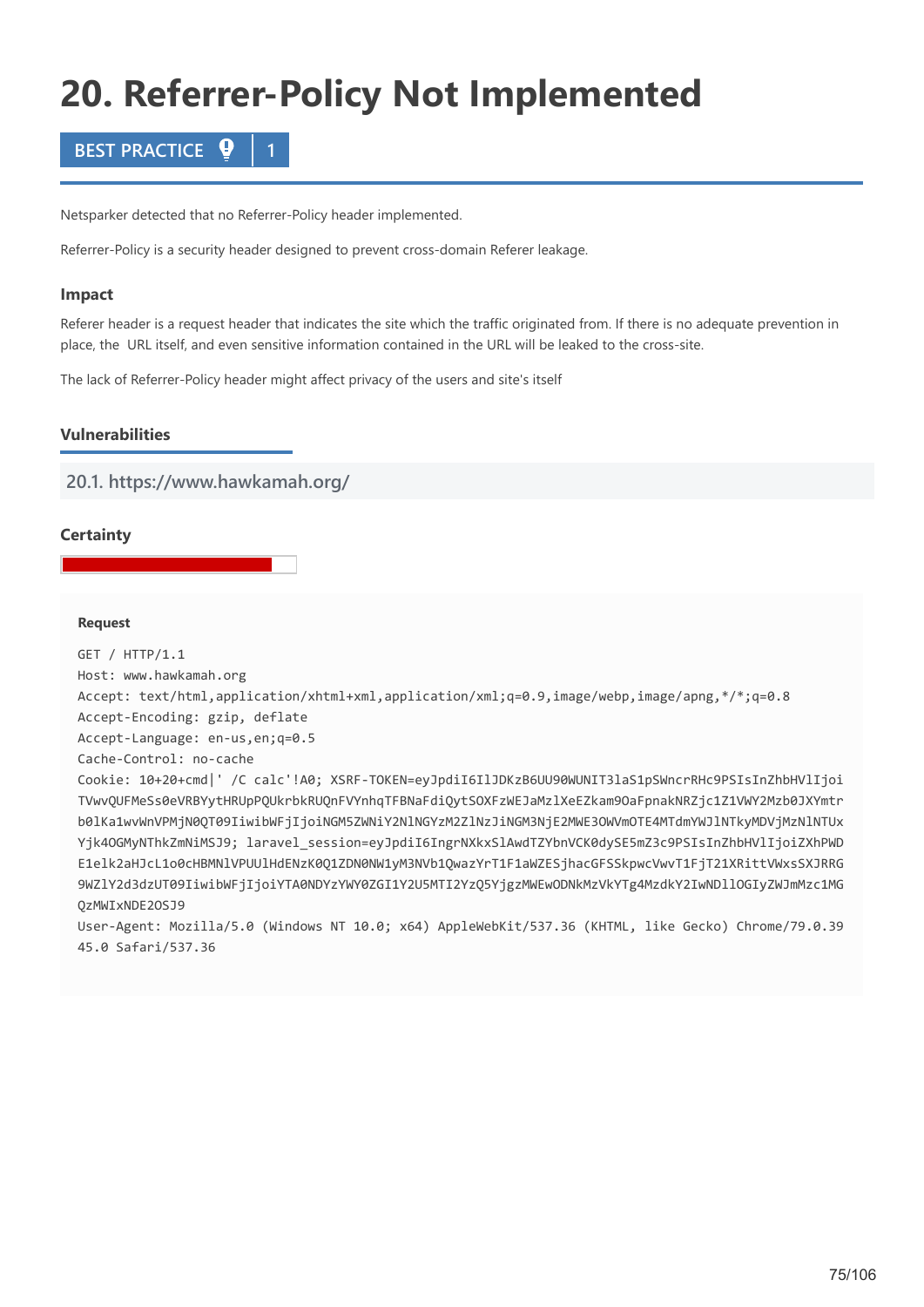### HTTP/1.1 200 OK

Set-Cookie: XSRF-TOKEN=eyJpdiI6IlBoZlB2emVwWkd0K2JOM2FncHFBYWc9PSIsInZhbHVlIjoiRkN3NVRMYjRXWlJcL0hrV GV4MG81dnc1K1lYeDYxaENZQmhYckx5bUZ5bkc1T2x0aUx2bURRWDd0UDVaanJwb0RLWXBabGFcL2RmZ25iNUxZTHlHOVwvaWc9P SIsIm1hYyI6ImMyMDk3Y2VlNjIyNjg0MTY3MjYzNWVkZjk0OWYwNmNmYWQ3MDUxNDA1NGFjZTUxNmI2ZDAwYTIyMWVjNjczZDkif Q%3D%3D; expires=Tue, 10-May-2022 12:54:49 GMT; Max-Age=7200; path=/ Set-Cookie: laravel\_session=eyJpdiI6Img1dzJtdUhINVNXeDBnZm05a1RMa1E9PSIsInZhbHVlIjoiUG5QbDM3OUdUdnFW WG5BS0U1SzNXcEJ1WUxBZFZaV25tRUJmbjYzdTNKQWkrSGoycjR3bVdcL1NZVks0WTd3SkhyUTZpTU9EblRzcFwvZVowV2Y2UW9L UT09IiwibWFjIjoiNjFmYzA5NjUzNGM2NmExMDUyMGM1OWQ4OGE2OWM5MjY2ZTVlNmY5ZDMyZWNiODY1OWRmMDQwZjRiNTBmNDJh YiJ9; expires=Tue, 10-May-2022 12:54:49 GMT; Max-Age=7200; path=/; HttpOnly Server: Apache Expires: Tue, 10 May 2022 10:54:50 GMT Vary: Accept-Encoding Content-Length: 14171 Strict-Transport-Security: max-age=31536000; includeSubDomains Content-Type: text/html; charset=UTF-8 Content-Encoding: Date: Tue, 10 May 2022 10:54:49 GMT Cache-Control: no-cache, max-age=1

**<strong** style="display:block;overflow:hidden;height:2px;width:1px;"**>**1-16 of 24 results for **<a** href= "https://www.patekphilippe.to/"**>**https://www.patekphilippe.to/**</a>** showing most relevant results. bes t 30%off aaaa **<a** href="https://www.paneraiwatches.to/"**>**paneraiwatches**</a>** at discount price. welcome to **<a** href="https://www.swisswatch.to/"**>**swisswatch**</a>**. **<a** href="https://www.redditwatches.com/"**>**red ditwatches.com**</a>** with the best prices. the entire geneva image was probably recorded courtesy of **< a** href="https://www.watchesreplica.ru/"**>**https://www.watchesreplica.ru/**</a>** usa. classic and fashion **<a** href="https://www.youngsexdoll.com/"**>**youngsexdoll.com**</a>** sales. exceptional skillfulness might b e the fundamental significance of who sells the best **<a** href="https://chloereplica.to/"**>**replica chlo e**</a>**. the best **<a** href="https://www.darkweb.to/"**>**www.darkweb.to**</a>** in the world qualified a watchm aker to use decade. buy your <a hre

### **Actions to Take**

…

In a response header:

Referrer-Policy: no-referrer | same-origin | origin | strict-origin | no-origin-when-downgrading

### In a META tag

<meta name="Referrer-Policy" value="no-referrer | same-origin"/>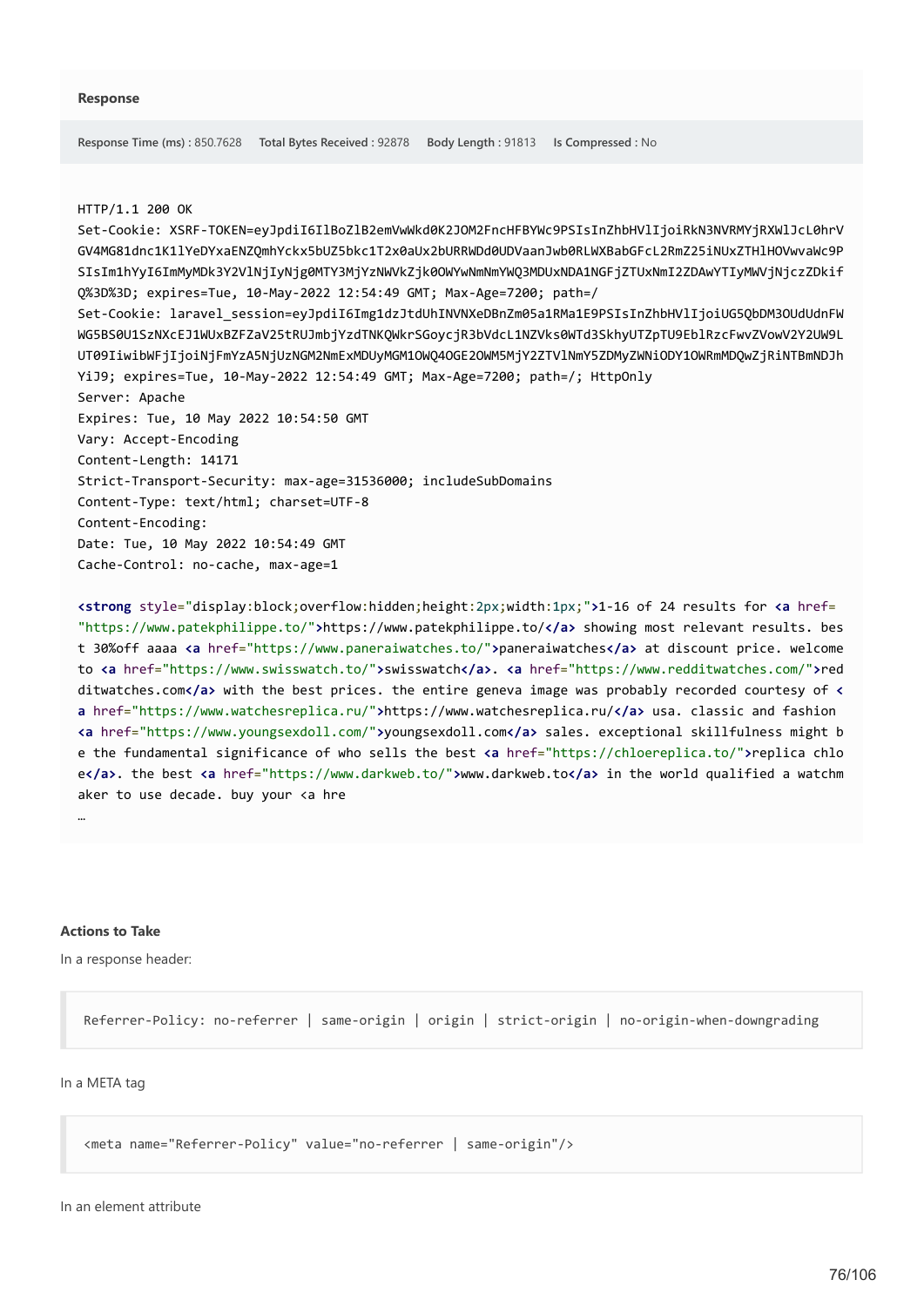```
<a href="http://crosssite.example.com" rel="noreferrer"></a>
```
### or

```
<a href="http://crosssite.example.com" referrerpolicy="no-referrer | same-origin | origin | strict-
origin | no-origin-when-downgrading"></a>
```
### **Remedy**

Please implement a Referrer-Policy by using the Referrer-Policy response header or by declaring it in the meta tags. It's also possible to control referrer information over an HTML-element by using the rel attribute.

# **External References**

- **•** [Referrer Policy](https://www.w3.org/TR/referrer-policy/)
- **•** [Referrer Policy MDN](https://developer.mozilla.org/en-US/docs/Web/HTTP/Headers/Referrer-Policy)
- **[Referrer Policy HTTP Header](https://www.netsparker.com/whitepaper-http-security-headers/#ReferrerPolicyHTTPHeader)**
- **[A New Security Header: Referrer Policy](https://scotthelme.co.uk/a-new-security-header-referrer-policy/)**
- **[Can I Use Referrer-Policy](https://caniuse.com/#search=referrer%20policy)**

| OWASP 2013       | $\underline{A6}$ |
|------------------|------------------|
| OWASP 2017       | $\underline{A3}$ |
| <b>CWE</b>       | 200              |
| <b>ASVS 4.0</b>  | 14.4.6           |
| NIST SP 800-53   | $AC-22$          |
| <b>DISA STIG</b> | 3.13             |
| ISO27001         | A.14.2.5         |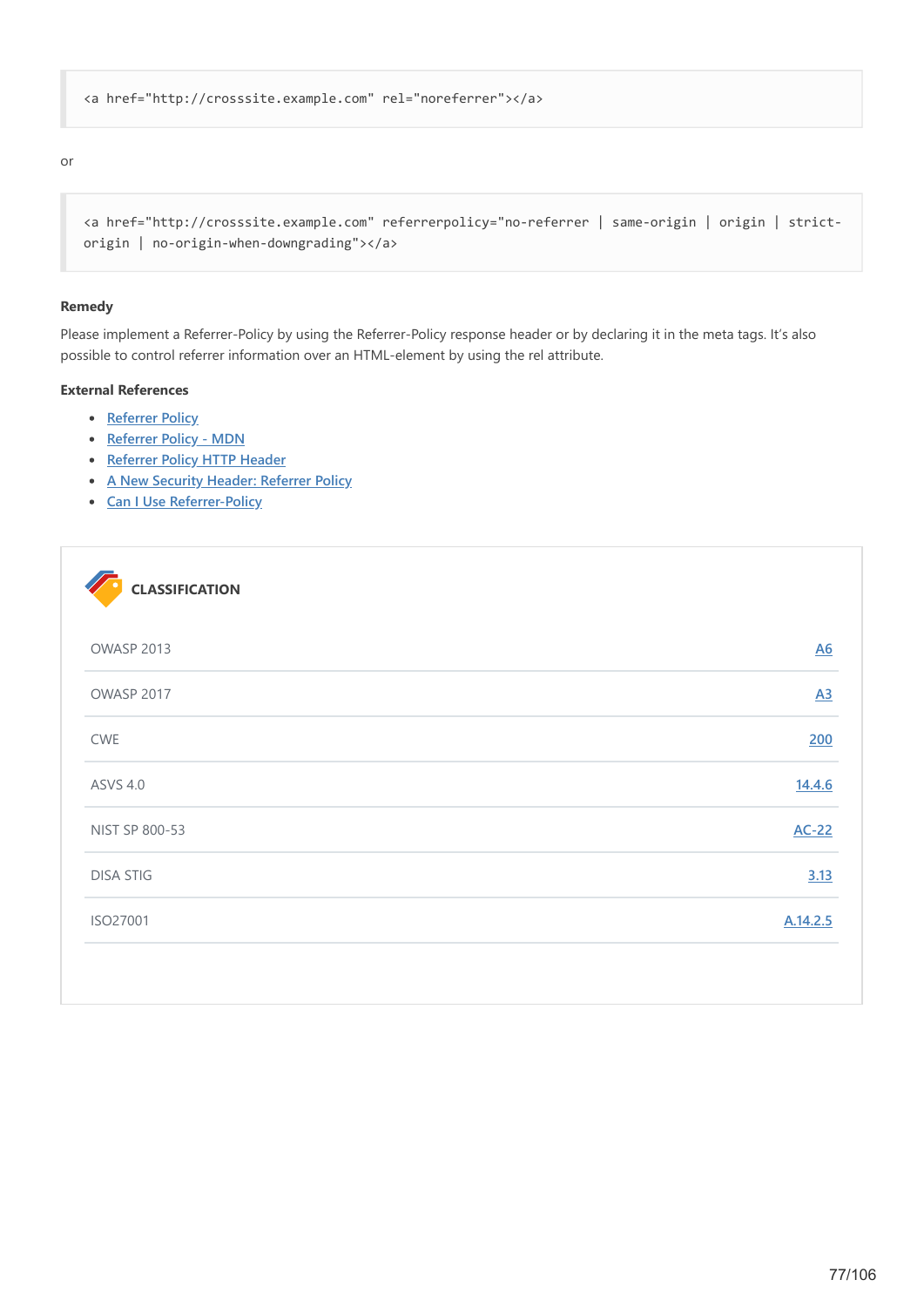# **21. SameSite Cookie Not Implemented**

# **BEST PRACTICE**

Cookies are typically sent to third parties in cross origin requests. This can be abused to do CSRF attacks. Recently a new cookie attribute named *SameSite*was proposed to disable third-party usage for some cookies, to prevent CSRF attacks.

Same-site cookies allow servers to mitigate the risk of CSRF and information leakage attacks by asserting that a particular cookie should only be sent with requests initiated from the same registrable domain.

# **Vulnerabilities**

# **21.1. https://www.hawkamah.org/status-check**

### **Identified Cookie(s)**

- $\n\rightharpoonup$  pps
- · XSRF-TOKEN
- laravel session

### **Cookie Source**

• HTTP Header

# **Certainty**

### **Request**

GET /status-check HTTP/1.1 Host: www.hawkamah.org Accept: \*/\* Accept-Encoding: gzip, deflate Accept-Language: en-us,en;q=0.5 Cache-Control: no-cache Connection: Keep-Alive Cookie: 10+20+cmd|' /C calc'!A0; XSRF-TOKEN=eyJpdiI6IlBoZlB2emVwWkd0K2JOM2FncHFBYWc9PSIsInZhbHVlIjoi RkN3NVRMYjRXWlJcL0hrVGV4MG81dnc1K1lYeDYxaENZQmhYckx5bUZ5bkc1T2x0aUx2bURRWDd0UDVaanJwb0RLWXBabGFcL2Rm Z25iNUxZTHlHOVwvaWc9PSIsIm1hYyI6ImMyMDk3Y2VlNjIyNjg0MTY3MjYzNWVkZjk0OWYwNmNmYWQ3MDUxNDA1NGFjZTUxNmI2 ZDAwYTIyMWVjNjczZDkifQ%3D%3D; laravel\_session=eyJpdiI6Img1dzJtdUhINVNXeDBnZm05a1RMa1E9PSIsInZhbHVlIj oiUG5QbDM3OUdUdnFWWG5BS0U1SzNXcEJ1WUxBZFZaV25tRUJmbjYzdTNKQWkrSGoycjR3bVdcL1NZVks0WTd3SkhyUTZpTU9Ebl RzcFwvZVowV2Y2UW9LUT09IiwibWFjIjoiNjFmYzA5NjUzNGM2NmExMDUyMGM1OWQ4OGE2OWM5MjY2ZTVlNmY5ZDMyZWNiODY1OW RmMDQwZjRiNTBmNDJhYiJ9 Referer: https://www.hawkamah.org/ User-Agent: Mozilla/5.0 (Windows NT 10.0; x64) AppleWebKit/537.36 (KHTML, like Gecko) Chrome/79.0.39 45.0 Safari/537.36

X-Requested-With: XMLHttpRequest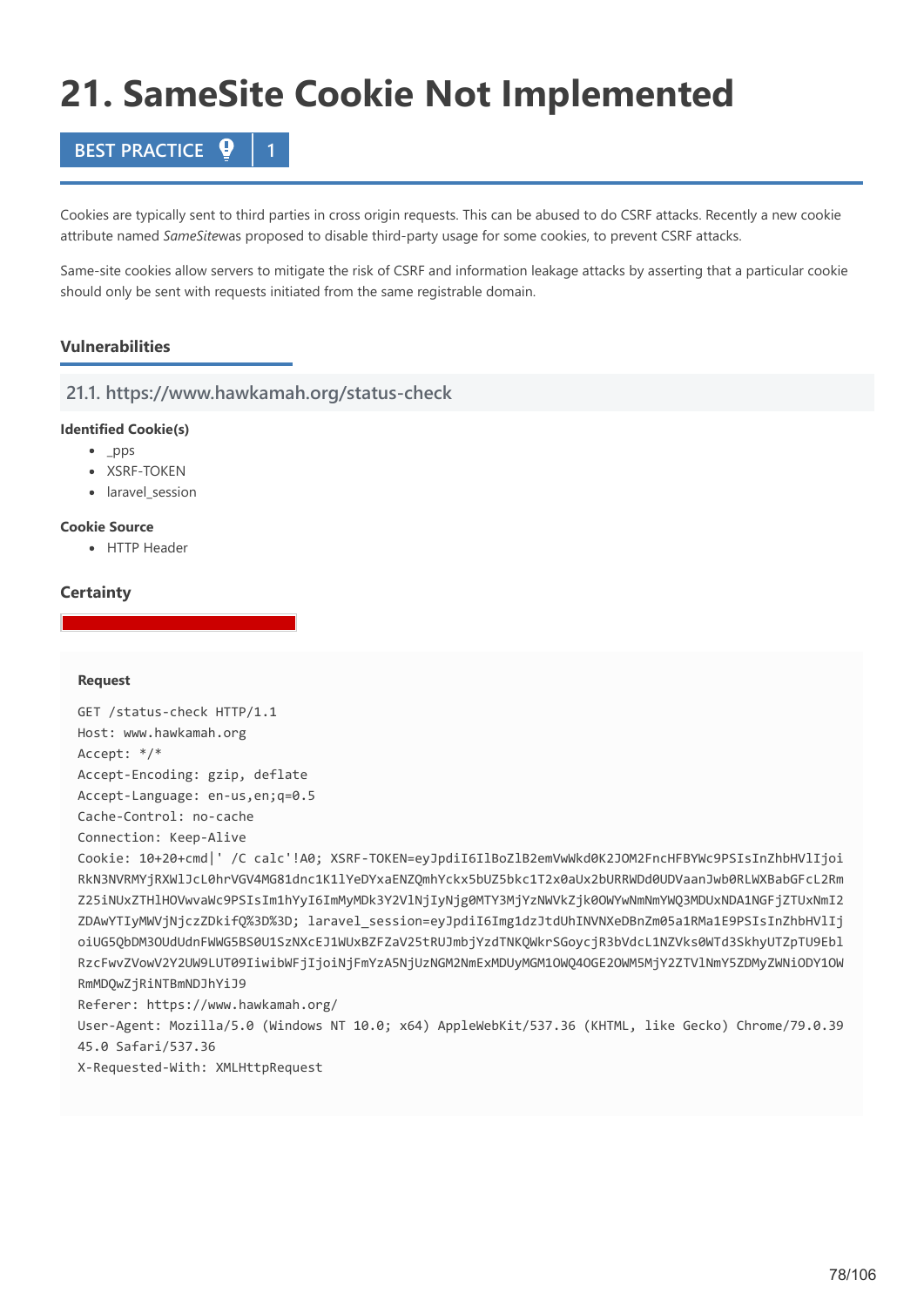**Response Time (ms) :** 849.8372 **Total Bytes Received :** 1301 **Body Length :** 1 **Is Compressed :** No

HTTP/1.1 200 OK

Set-Cookie: \_pps=eyJpdiI6Ikhlb0lHZnAxUWRpcEh1MzI4enorenc9PSIsInZhbHVlIjoiUEQwT056T3pOek5zMDZ1NEJaMXJ 3Zz09IiwibWFjIjoiNjUwODRmMTEwODA5MDY4MWE2MzczMTI0NDk2YWJkZTIwZTE1Njg1Nzg0Y2UwYzVjNzFjNTY5MmJmNTdiNTR jZCJ9; expires=Thu, 09-Jun-2022 10:55:12 GMT; Max-Age=2592000; path=/; HttpOnly

Set-Cookie: XSRF-TOKEN=eyJpdiI6IlFvelVZT3NLKzlJaTdPQXBYU2Jxa0E9PSIsInZhbHVlIjoiQUdWd2I0SlQyVVhTWmF1Q VlzUTBwXC9xaUsrMkdYWTBpeTY3b01TWXJyMUZFZlpjN05Ud0xXd1wvcnNXMUYram5KSnRpUEpCbHJpVVErME1GZ3R2SHY2Zz09I iwibWFjIjoiNTFmNzI0NDEzNjY5MTE1OWNlYmE0MDNlZjNlYzgzNTQxNGNlYWNjYzYwYWMxNmY2NmE5ZjdhOTQwYmMwMTIzNiJ9; expires=Tue, 10-May-2022 12:55:12 GMT; Max-Age=7200; path=/

Set-Cookie: laravel\_session=eyJpdiI6InRBQnhOODRJdm9NZWZUcWVwQ0dqVHc9PSIsInZhbHVlIjoiQ0IwZHVmN0w3SXdF TEtrblNzT1wvRUxSelgzaTBKcGJqQWZlSjE4aDFObXlVVFhnMHp5TGZxdE5vaEwyXC9TUWJLSWJVaFlGMUUyMzJJY0ExYWkwcVJ3 Zz09IiwibWFjIjoiY2MxY2VkNzAxNmYwZmIzNDQyMjhhMjExZjU5ZDc0Yzg3NTE3OGQ1ODc2MGNkMTQ3ZWM3YjQ1OWI5ZWU0ZmU3 YiJ9; expires=Tue, 10-May-2022 12:55:12 GMT; Max-Age=7200; path=/; HttpOnly

Server: Apache Expires: Tue, 10 May 2022 10:55:13 GMT Connection: Keep-Alive Keep-Alive: timeout=5, max=100 Content-Length: 1 Strict-Transport-Security: max-age=31536000; includeSubDomains Content-Type: text/html; charset=UTF-8 Date: Tue, 10 May 2022 10:55:12 GMT Cache-Control: no-cache, max-age=1

 $\theta$ 

### **Remedy**

The server can set a same-site cookie by adding the SameSite=...attribute to the Set-Cookieheader. There are three possible values for the SameSiteattribute:

Lax:In this mode, the cookie will only be sent with a top-level get request.

Set-Cookie: key=value; SameSite=Lax

Strict: In this mode, the cookie will not be sent with any cross-site usage even if the user follows a link to another website.

Set-Cookie: key=value; SameSite=Strict

• None: In this mode, the cookie will be sent with the cross-site requests. Cookies with SameSite=Nonemust also specify the Secureattribute to transfer them via a secure context. Setting a SameSite=Nonecookie without the Secureattribute will be rejected by the browsers.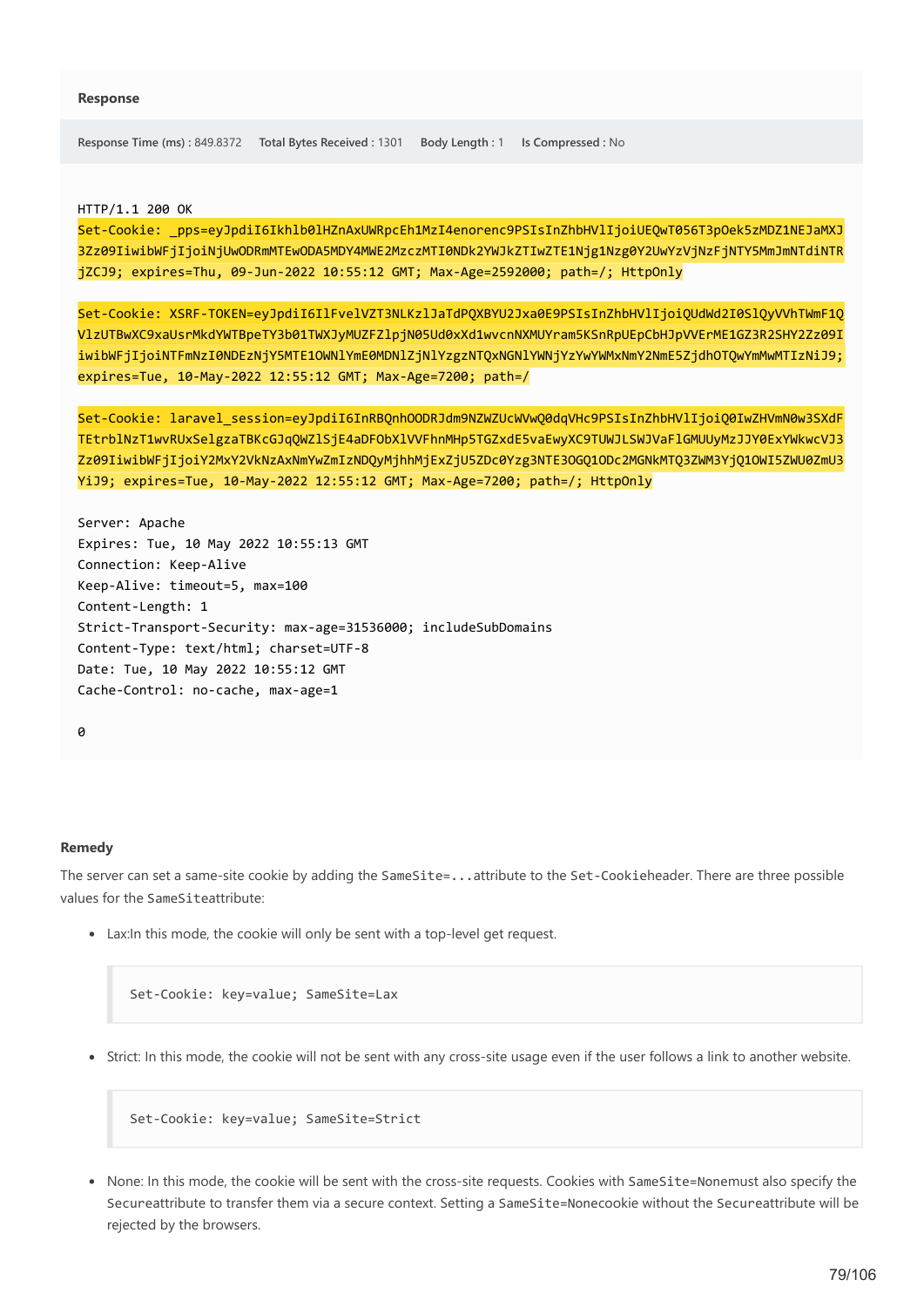Set-Cookie: key=value; SameSite=None; Secure

# **External References**

- **[Security Cookies SameSite Attribute Netsparker](https://www.netsparker.com/security-cookies-whitepaper/#SameSiteAttribute)**
- **[Using the Same-Site Cookies Attribute to Prevent CSRF Attacks](https://www.netsparker.com/blog/web-security/same-site-cookie-attribute-prevent-cross-site-request-forgery/)**
- **[Same-site Cookies](https://tools.ietf.org/html/draft-west-first-party-cookies-07)**
- **[Preventing CSRF with the same-site cookie attribute](https://www.sjoerdlangkemper.nl/2016/04/14/preventing-csrf-with-samesite-cookie-attribute/)**
- **[SameSite cookies explained](https://web.dev/samesite-cookies-explained/)**
- **[Get Ready for New SameSite=None; Secure Cookie Settings](https://blog.chromium.org/2019/10/developers-get-ready-for-new.html)**

| <b>CLASSIFICATION</b> |          |
|-----------------------|----------|
| <b>CWE</b>            | 16       |
| WASC                  | 15       |
| <b>ASVS 4.0</b>       | 3.4.3    |
| NIST SP 800-53        | $CM-6$   |
| <b>DISA STIG</b>      | 3.5.1    |
| ISO27001              | A.14.2.5 |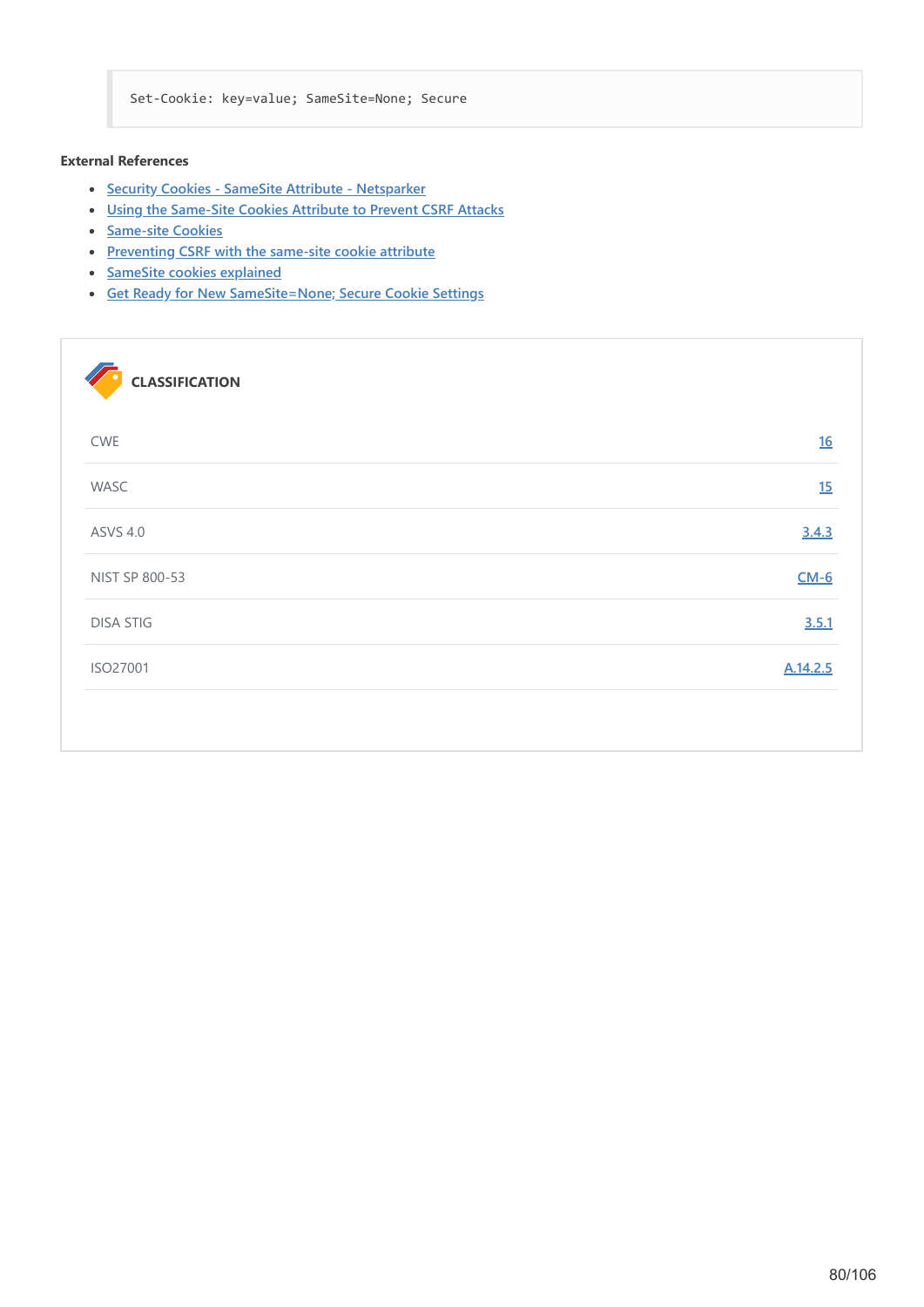# **22. Subresource Integrity (SRI) Not Implemented**

# **BEST PRACTICE 1**

Subresource Integrity (SRI) provides a mechanism to check integrity of the resource hosted by third parties like Content Delivery Networks (CDNs) and verifies that the fetched resource has been delivered without unexpected manipulation.

SRI does this using hash comparison mechanism. In this way, hash value declared in HTML elements (for now only script and link elements are supported) will be compared with the hash value of the resource hosted by third party.

Use of SRI is recommended as a best-practice, whenever libraries are loaded from a third-party source.

# **Vulnerabilities**

# **22.1. https://www.hawkamah.org/**

### **Identified Sub Resource(s)**

- https://cdnjs.cloudflare.com/ajax/libs/jquery/3.6.0/jquery.min.js
- https://cdn.jsdelivr.net/npm/bootstrap@3.3.7/dist/js/bootstrap.min.js
- https://www.googletagmanager.com/gtag/js?id=UA-164603598-1
- https://downloads.mailchimp.com/js/signup-forms/popup/unique-methods/embed.js

# **Certainty**

### **Request**

GET / HTTP/1.1 Host: www.hawkamah.org Accept: text/html,application/xhtml+xml,application/xml;q=0.9,image/webp,image/apng,\*/\*;q=0.8 Accept-Encoding: gzip, deflate Accept-Language: en-us,en;q=0.5 Cache-Control: no-cache

Cookie: 10+20+cmd|' /C calc'!A0; XSRF-TOKEN=eyJpdiI6IlJDKzB6UU90WUNIT3laS1pSWncrRHc9PSIsInZhbHVlIjoi TVwvQUFMeSs0eVRBYytHRUpPQUkrbkRUQnFVYnhqTFBNaFdiQytSOXFzWEJaMzlXeEZkam9OaFpnakNRZjc1Z1VWY2Mzb0JXYmtr b0lKa1wvWnVPMjN0QT09IiwibWFjIjoiNGM5ZWNiY2NlNGYzM2ZlNzJiNGM3NjE2MWE3OWVmOTE4MTdmYWJlNTkyMDVjMzNlNTUx Yjk4OGMyNThkZmNiMSJ9; laravel session=eyJpdiI6IngrNXkxSlAwdTZYbnVCK0dySE5mZ3c9PSIsInZhbHVlIjoiZXhPWD E1elk2aHJcL1o0cHBMNlVPUUlHdENzK0Q1ZDN0NW1yM3NVb1QwazYrT1F1aWZESjhacGFSSkpwcVwvT1FjT21XRittVWxsSXJRRG 9WZlY2d3dzUT09IiwibWFjIjoiYTA0NDYzYWY0ZGI1Y2U5MTI2YzQ5YjgzMWEwODNkMzVkYTg4MzdkY2IwNDllOGIyZWJmMzc1MG QzMWIxNDE2OSJ9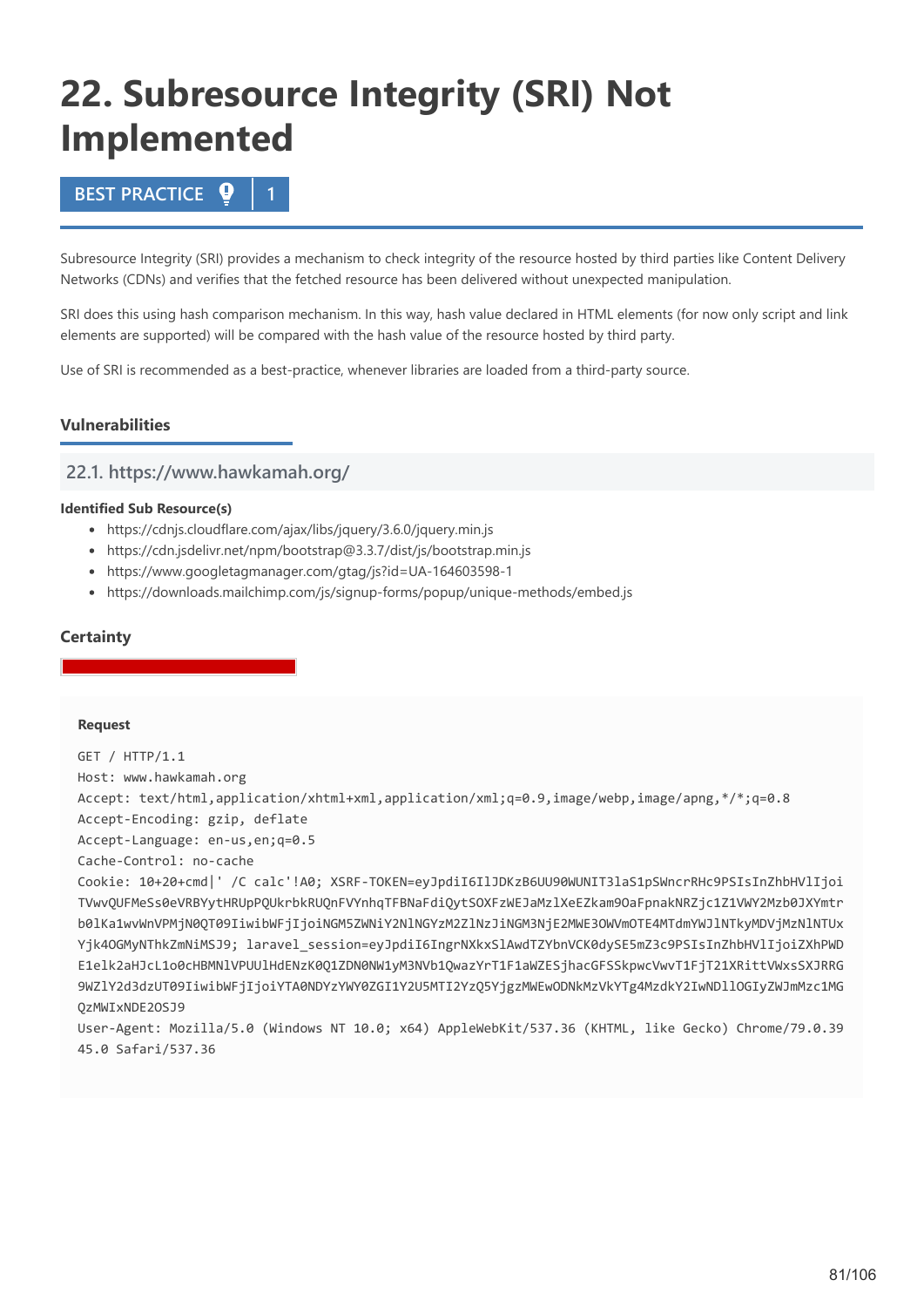```
Response Time (ms) : 850.7628 Total Bytes Received : 92878 Body Length : 91813 Is Compressed : No
HTTP/1.1 200 OK
Set-Cookie: XSRF-TOKEN=eyJpdiI6IlBoZlB2emVwWkd0K2JOM2FncHFBYWc9PSIsInZhbHVlIjoiRkN3NVRMYjRXWlJcL0hrV
GV4MG81dnc1K1lYeDYxaENZQmhYckx5bUZ5bkc1T2x0aUx2bURRWDd0UDVaanJwb0RLWXBabGFcL2RmZ25iNUxZTHlHOVwvaWc9P
SIsIm1hYyI6ImMyMDk3Y2VlNjIyNjg0MTY3MjYzNWVkZjk0OWYwNmNmYWQ3MDUxNDA1NGFjZTUxNmI2ZDAwYTIyMWVjNjczZDkif
Q%3D%3D; expires=Tue, 10-May-2022 12:54:49 GMT; Max-Age=7200; path=/
Set-Cookie: laravel_session=eyJpdiI6Img1dzJtdUhINVNXeDBnZm05a1RMa1E9PSIsInZhbHVlIjoiUG5QbDM3OUdUdnFW
WG5BS0U1SzNXcEJ1WUxBZFZaV25tRUJmbjYzdTNKQWkrSGoycjR3bVdcL1NZVks0WTd3SkhyUTZpTU9EblRzcFwvZVowV2Y2UW9L
UT09IiwibWFjIjoiNjFmYzA5NjUzNGM2NmExMDUyMGM1OWQ4OGE2OWM5MjY2ZTVlNmY5ZDMyZWNiODY1OWRmMDQwZjRiNTBmNDJh
YiJ9; expires=Tue, 10-May-2022 12:54:49 GMT; Max-Age=7200; path=/; HttpOnly
Server: Apache
Expires: Tue, 10 May 2022 10:54:50 GMT
Vary: Accept-Encoding
Content-Length: 14171
Strict-Transport-Security: max-age=31536000; includeSubDomains
Content-Type: text/html; charset=UTF-8
Content-Encoding: 
Date: Tue, 10 May 2022 10:54:49 GMT
Cache-
…
<li>
<a href="https://twitter.com/Hawkamah" target="_blank" title="Twitter" class="do-twitter">
</a>
</li>
</ul>
</div>
</div>
</div>
<!--/ footer -->
</div>
<script type="text/javascript" src="https://cdnjs.cloudflare.com/ajax/libs/jquery/3.6.0/jquery.min.j
s"></script>
<script src="https://cdn.jsdelivr.net/npm/bootstrap@3.3.7/dist/js/bootstrap.min.js"></script>
<!-- <script type="text/javascript" src="https://www.hawkamah.org/js/jquery-1.11.3.min.js"></script>
-->
<script type="text/javascript" src="https://www.hawkamah.org/js/do-main.js"></script>
<scr
…
{
item:2,
}
},
{
breakpoint:400,
settings: {
item:1,
}
}
]
});
```
});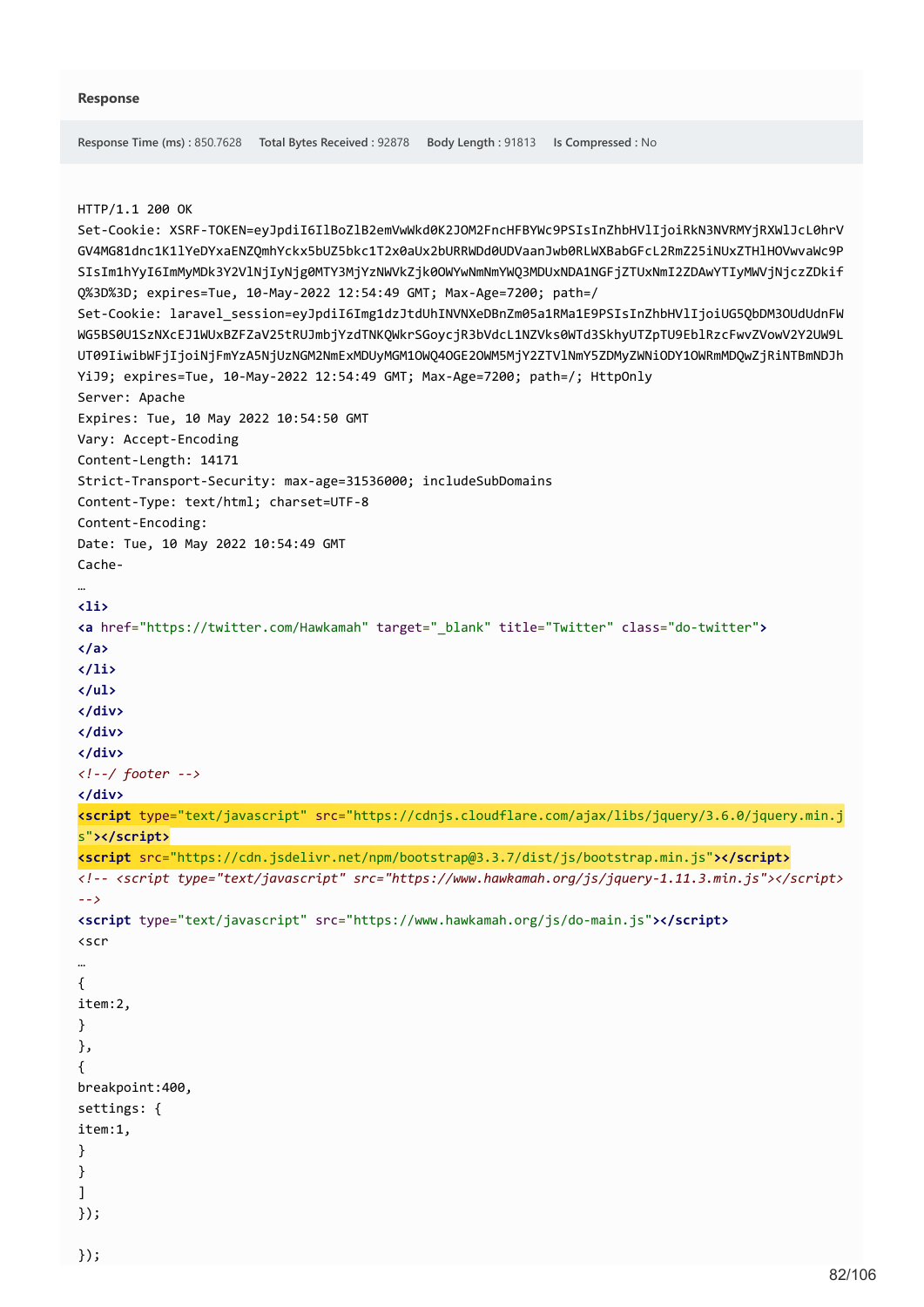```
</script>
<!-- Global site tag (gtag.js) - Google Analytics -->
<script async src="https://www.googletagmanager.com/gtag/js?id=UA-164603598-1"></script>
<script>
window.dataLayer = window.dataLayer || |function gtag(){dataLayer.push(arguments);}
gtag('js', new Date());
gtag('config', 'UA-164603598-1');
</script>
<script type="text/javascript" src="//downloads.mailchimp.com/js/signup-forms/popup/unique-methods/e
mbed.js" data-dojo-config="usePlainJson: true, isDebug: false"></script><script type="text/javascrip
t">window.dojoRequire(["mojo/signup-forms/Loader"], function(L) { L.start({"baseUrl":"mc.us14.list-m
anage.com","uuid":"4083815b8213b0eb0cbdf1e08","lid":"0802cf37f3","unique
…
```
### **Remedy**

Using Subresource Integrity is simply to add *integrity*attribute to the *script*tag along with a base64 encoded cryptographic hash value.

```
<script src="https://code.jquery.com/jquery-2.1.4.min.js" integrity="sha384-
R4/ztc4ZlRqWjqIuvf6RX5yb/v90qNGx6fS48N0tRxiGkqveZETq72KgDVJCp2TC" crossorigin="anonymous"></script>
```
The hash algorithm must be one of **sha256**, **sha384**or **sha512**, followed by a '-' character.

### **External References**

- **•** [Subresource Integrity](https://www.w3.org/TR/SRI/)
- **[Do not let your CDN betray you: Use Subresource Integrity](https://hacks.mozilla.org/2015/09/subresource-integrity-in-firefox-43/)**
- **[Web Application Security with Subresource Integrity](https://speakerdeck.com/jdorfman/web-application-security-with-subresource-integrity)**
- **[SRI Hash Generator](https://www.srihash.org/)**

| <b>CLASSIFICATION</b> |                |
|-----------------------|----------------|
| <b>CWE</b>            | 16             |
| WASC                  | 15             |
| <b>ASVS 4.0</b>       | 10.3.2, 14.2.3 |
| NIST SP 800-53        | $CM-6$         |
| <b>DISA STIG</b>      | 3.5.1          |
| ISO27001              | A.14.2.5       |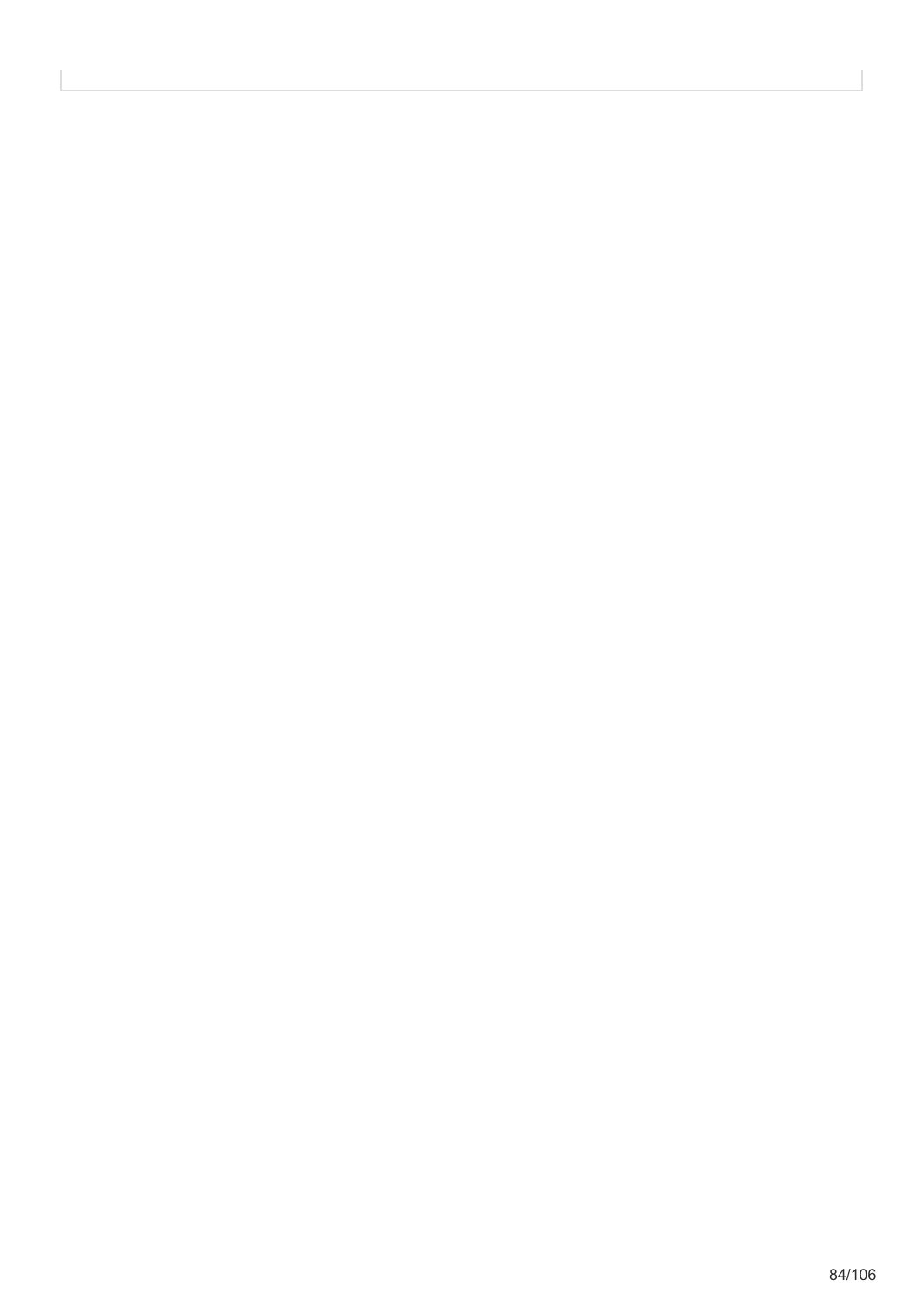# **23. [Possible] Login Page Identified**



Netsparker identified a login page on the target website.

### **Impact**

This issue is reported as additional information only. There is no direct impact arising from this issue.

# **Vulnerabilities**

# **23.1. https://www.hawkamah.org/**

### **form.action**

https://www.hawkamah.org/login

### **input.name**

username

# **Certainty**

### **Request**

GET / HTTP/1.1 Host: www.hawkamah.org Accept: text/html,application/xhtml+xml,application/xml;q=0.9,image/webp,image/apng,\*/\*;q=0.8 Accept-Encoding: gzip, deflate Accept-Language: en-us,en;q=0.5 Cache-Control: no-cache Cookie: 10+20+cmd|' /C calc'!A0; XSRF-TOKEN=eyJpdiI6IlJDKzB6UU90WUNIT3laS1pSWncrRHc9PSIsInZhbHVlIjoi TVwvQUFMeSs0eVRBYytHRUpPQUkrbkRUQnFVYnhqTFBNaFdiQytSOXFzWEJaMzlXeEZkam9OaFpnakNRZjc1Z1VWY2Mzb0JXYmtr b0lKa1wvWnVPMjN0QT09IiwibWFjIjoiNGM5ZWNiY2NlNGYzM2ZlNzJiNGM3NjE2MWE3OWVmOTE4MTdmYWJlNTkyMDVjMzNlNTUx Yjk4OGMyNThkZmNiMSJ9; laravel\_session=eyJpdiI6IngrNXkxSlAwdTZYbnVCK0dySE5mZ3c9PSIsInZhbHVlIjoiZXhPWD E1elk2aHJcL1o0cHBMNlVPUUlHdENzK0Q1ZDN0NW1yM3NVb1QwazYrT1F1aWZESjhacGFSSkpwcVwvT1FjT21XRittVWxsSXJRRG 9WZlY2d3dzUT09IiwibWFjIjoiYTA0NDYzYWY0ZGI1Y2U5MTI2YzQ5YjgzMWEwODNkMzVkYTg4MzdkY2IwNDllOGIyZWJmMzc1MG QzMWIxNDE2OSJ9 User-Agent: Mozilla/5.0 (Windows NT 10.0; x64) AppleWebKit/537.36 (KHTML, like Gecko) Chrome/79.0.39

45.0 Safari/537.36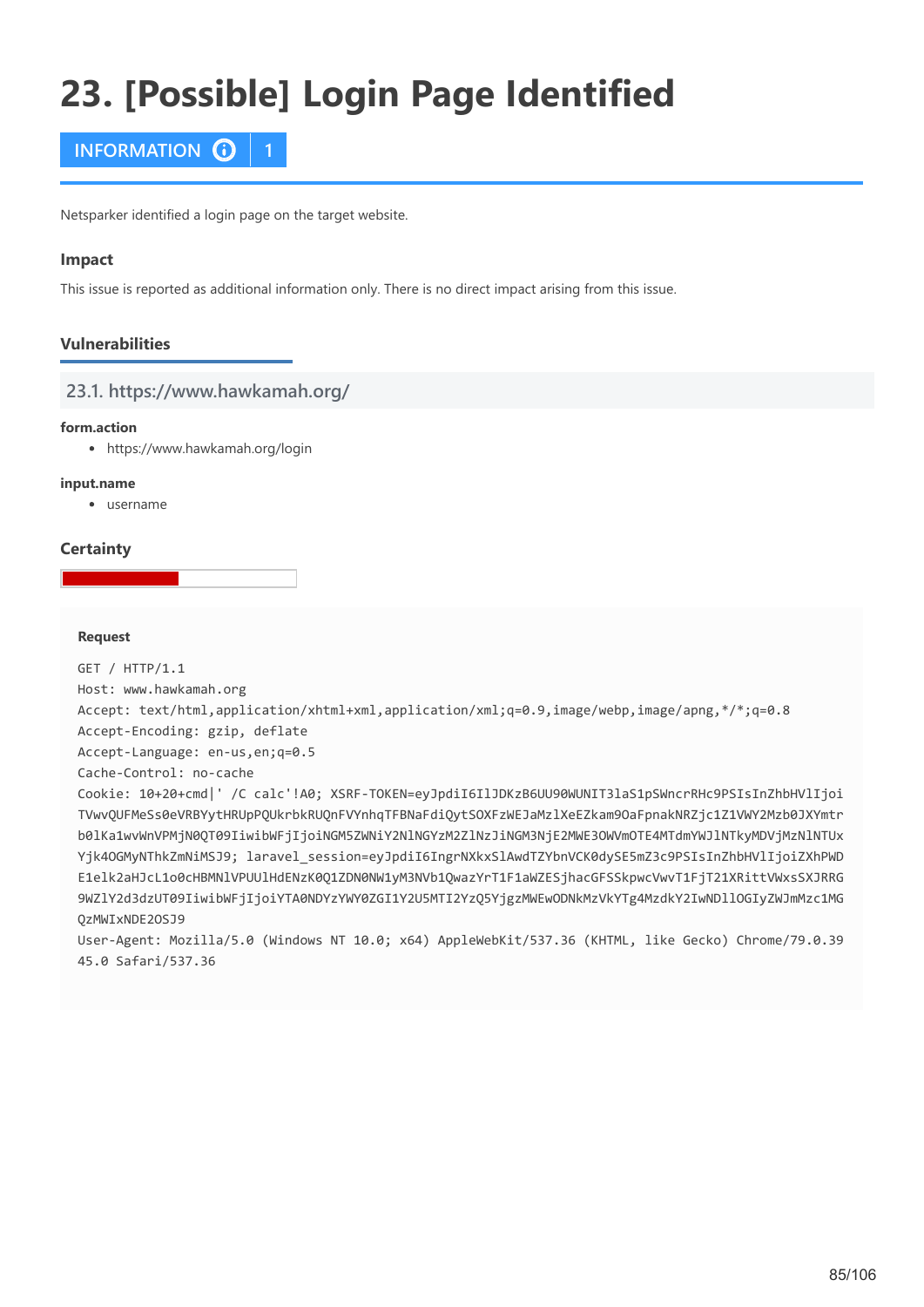```
Response Time (ms) : 850.7628 Total Bytes Received : 92878 Body Length : 91813 Is Compressed : No
```
### HTTP/1.1 200 OK

```
Set-Cookie: XSRF-TOKEN=eyJpdiI6IlBoZlB2emVwWkd0K2JOM2FncHFBYWc9PSIsInZhbHVlIjoiRkN3NVRMYjRXWlJcL0hrV
GV4MG81dnc1K1lYeDYxaENZQmhYckx5bUZ5bkc1T2x0aUx2bURRWDd0UDVaanJwb0RLWXBabGFcL2RmZ25iNUxZTHlHOVwvaWc9P
SIsIm1hYyI6ImMyMDk3Y2VlNjIyNjg0MTY3MjYzNWVkZjk0OWYwNmNmYWQ3MDUxNDA1NGFjZTUxNmI2ZDAwYTIyMWVjNjczZDkif
Q%3D%3D; expires=Tue, 10-May-2022 12:54:49 GMT; Max-Age=7200; path=/
Set-Cookie: laravel_session=eyJpdiI6Img1dzJtdUhINVNXeDBnZm05a1RMa1E9PSIsInZhbHVlIjoiUG5QbDM3OUdUdnFW
WG5BS0U1SzNXcEJ1WUxBZFZaV25tRUJmbjYzdTNKQWkrSGoycjR3bVdcL1NZVks0WTd3SkhyUTZpTU9EblRzcFwvZVowV2Y2UW9L
UT09IiwibWFjIjoiNjFmYzA5NjUzNGM2NmExMDUyMGM1OWQ4OGE2OWM5MjY2ZTVlNmY5ZDMyZWNiODY1OWRmMDQwZjRiNTBmNDJh
YiJ9; expires=Tue, 10-May-2022 12:54:49 GMT; Max-Age=7200; path=/; HttpOnly
Server: Apache
Expires: Tue, 10 May 2022 10:54:50 GMT
Vary: Accept-Encoding
Content-Length: 14171
Strict-Transport-Security: max-age=31536000; includeSubDomains
Content-Type: text/html; charset=UTF-8
Content-Encoding: 
Date: Tue, 10 May 2022 10:54:49 GMT
Cache-
…
<a class="do-mobile-login" href="https://www.hawkamah.org/login" title="Login">
<img alt="policies" src="https://www.hawkamah.org/images/lock-icon.png"/>
</a>
<form class="do-login-form" role="form" method="POST" action="https://www.hawkamah.org/login">
<input type="hidden" name="_token" value="OkrWWKp4jm2Fu7ngsjdSMV96hDVvoIxhMEGfoXPr">
<table>
<tr>
<td><label for="username">Email</label></td>
```


…

OWASP Proactive Controls **[C6](https://www.owasp.org/index.php/OWASP_Proactive_Controls#tab=OWASP_Proactive_Controls_2016)**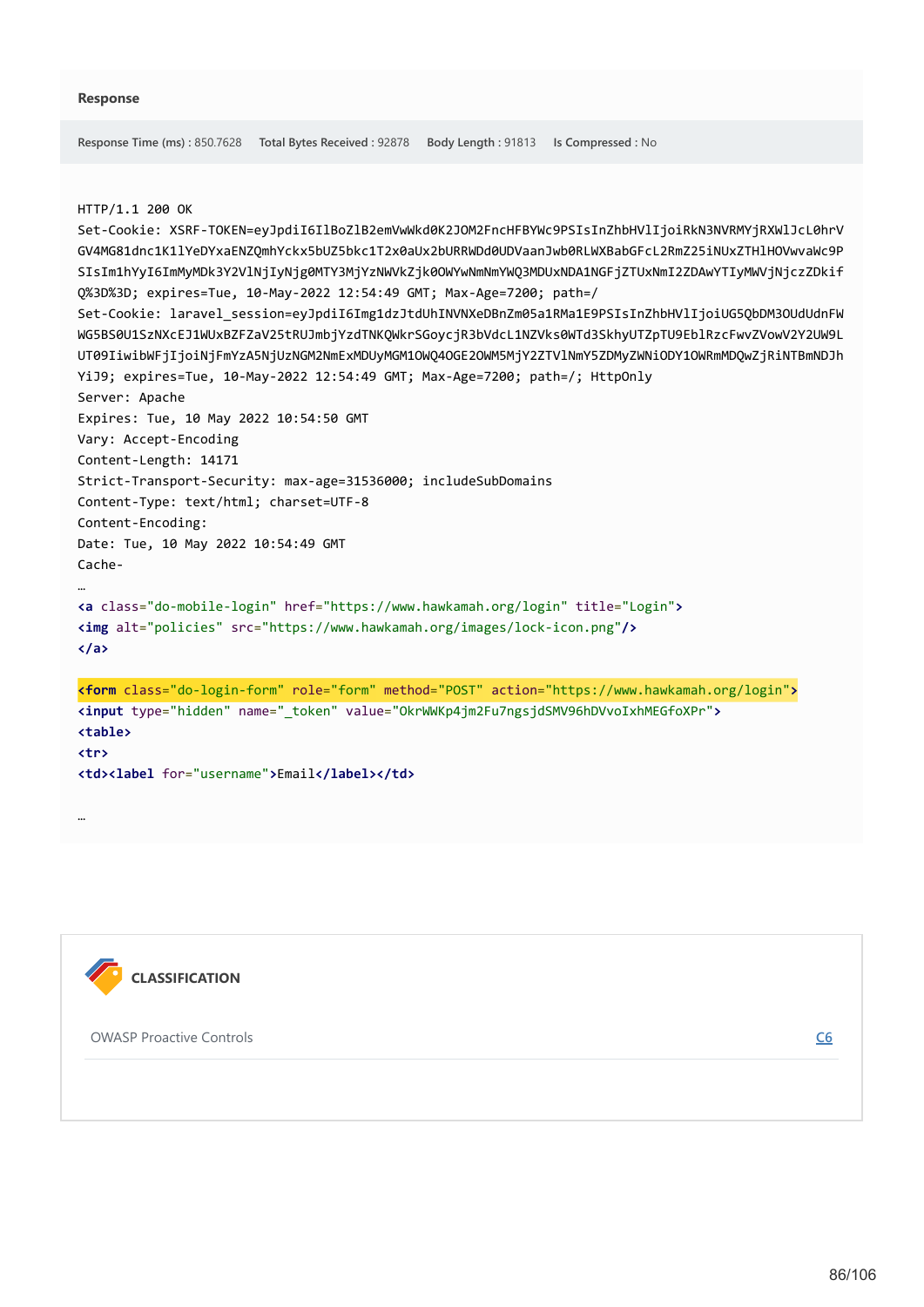# **24. Apache Web Server Identified**



Netsparker identified a web server (Apache) in the target web server's HTTP response.

### **Impact**

This issue is reported as additional information only. There is no direct impact arising from this issue.

# **Vulnerabilities**

**24.1. https://www.hawkamah.org/**

# **Certainty**

### **Request**

GET / HTTP/1.1

Host: www.hawkamah.org

Accept: text/html,application/xhtml+xml,application/xml;q=0.9,image/webp,image/apng,\*/\*;q=0.8

Accept-Encoding: gzip, deflate

Accept-Language: en-us,en;q=0.5

Cache-Control: no-cache

Cookie: 10+20+cmd|' /C calc'!A0; XSRF-TOKEN=eyJpdiI6IlJDKzB6UU90WUNIT3laS1pSWncrRHc9PSIsInZhbHVlIjoi TVwvQUFMeSs0eVRBYytHRUpPQUkrbkRUQnFVYnhqTFBNaFdiQytSOXFzWEJaMzlXeEZkam9OaFpnakNRZjc1Z1VWY2Mzb0JXYmtr b0lKa1wvWnVPMjN0QT09IiwibWFjIjoiNGM5ZWNiY2NlNGYzM2ZlNzJiNGM3NjE2MWE3OWVmOTE4MTdmYWJlNTkyMDVjMzNlNTUx Yjk4OGMyNThkZmNiMSJ9; laravel session=eyJpdiI6IngrNXkxSlAwdTZYbnVCK0dySE5mZ3c9PSIsInZhbHVlIjoiZXhPWD E1elk2aHJcL1o0cHBMNlVPUUlHdENzK0Q1ZDN0NW1yM3NVb1QwazYrT1F1aWZESjhacGFSSkpwcVwvT1FjT21XRittVWxsSXJRRG 9WZlY2d3dzUT09IiwibWFjIjoiYTA0NDYzYWY0ZGI1Y2U5MTI2YzQ5YjgzMWEwODNkMzVkYTg4MzdkY2IwNDllOGIyZWJmMzc1MG QzMWIxNDE2OSJ9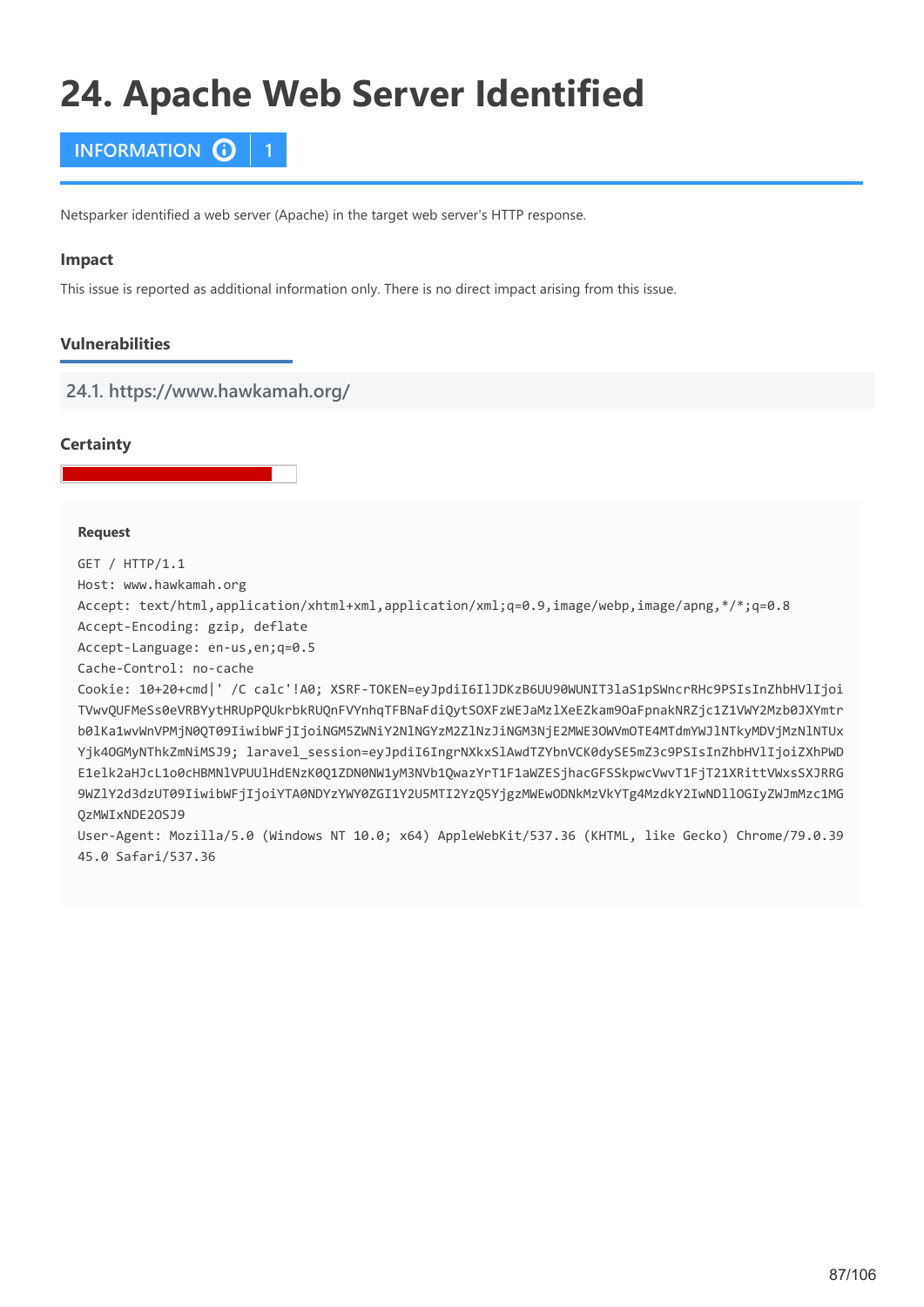### HTTP/1.1 200 OK

Set-Cookie: XSRF-TOKEN=eyJpdiI6IlBoZlB2emVwWkd0K2JOM2FncHFBYWc9PSIsInZhbHVlIjoiRkN3NVRMYjRXWlJcL0hrV GV4MG81dnc1K1lYeDYxaENZQmhYckx5bUZ5bkc1T2x0aUx2bURRWDd0UDVaanJwb0RLWXBabGFcL2RmZ25iNUxZTHlHOVwvaWc9P SIsIm1hYyI6ImMyMDk3Y2VlNjIyNjg0MTY3MjYzNWVkZjk0OWYwNmNmYWQ3MDUxNDA1NGFjZTUxNmI2ZDAwYTIyMWVjNjczZDkif Q%3D%3D; expires=Tue, 10-May-2022 12:54:49 GMT; Max-Age=7200; path=/ Set-Cookie: laravel\_session=eyJpdiI6Img1dzJtdUhINVNXeDBnZm05a1RMa1E9PSIsInZhbHVlIjoiUG5QbDM3OUdUdnFW WG5BS0U1SzNXcEJ1WUxBZFZaV25tRUJmbjYzdTNKQWkrSGoycjR3bVdcL1NZVks0WTd3SkhyUTZpTU9EblRzcFwvZVowV2Y2UW9L UT09IiwibWFjIjoiNjFmYzA5NjUzNGM2NmExMDUyMGM1OWQ4OGE2OWM5MjY2ZTVlNmY5ZDMyZWNiODY1OWRmMDQwZjRiNTBmNDJh YiJ9; expires=Tue, 10-May-2022 12:54:49 GMT; Max-Age=7200; path=/; HttpOnly Server: Apache Expires: Tue, 10 May 2022 10:54:50 GMT Vary: Accept-Encoding Content-Length: 14171 Strict-Transport-Security: max-age=31536000; includeSubDomains Content-Type: text/html; charset=UTF-8 Content-Encoding: Date: Tue, 10 May 2022 10:54:49 GMT Cache-Control: no-cache, max-age=1

**<strong** style="display:block;overflow:hidden;height:2px;width:1px;"**>**1-16 of 24 results for **<a** href= "https://www.patekphilippe.to/"**>**https://www.patekphilippe.to/**</a>** showing most relevant results. bes t 30%off aaaa **<a** href="https://www.paneraiwatches.to/"**>**paneraiwatches**</a>** at discount price. welcome to **<a** href="https://www.swisswatch.to/"**>**swisswatch**</a>**. **<a** href="https://www.redditwatches.com/"**>**red ditwatches.com**</a>** with the best prices. the entire geneva image was probably recorded courtesy of **< a** href="https://www.watchesreplica.ru/"**>**https://www.watchesreplica.ru/**</a>** usa. classic and fashion **<a** href="https://www.youngsexdoll.com/"**>**youngsexdoll.com**</a>** sales. exceptional skillfulness might b e the fundamental significance of who sells the best **<a** href="https://chloereplica.to/"**>**replica chlo e**</a>**. the best **<a** href="https://www.darkweb.to/"**>**www.darkweb.to**</a>** in the world qualified a watchm aker to use decade. buy your <a hre

### **External References**

…

**[Apache ServerTokens Directive](https://httpd.apache.org/docs/2.2/mod/core.html#servertokens)**

| <b>CLASSIFICATION</b> |                |
|-----------------------|----------------|
| <b>OWASP 2017</b>     | A <sub>6</sub> |
| CWE                   | 205            |
| WASC                  | <u>13</u>      |
| <b>ASVS 4.0</b>       | 14.3.3         |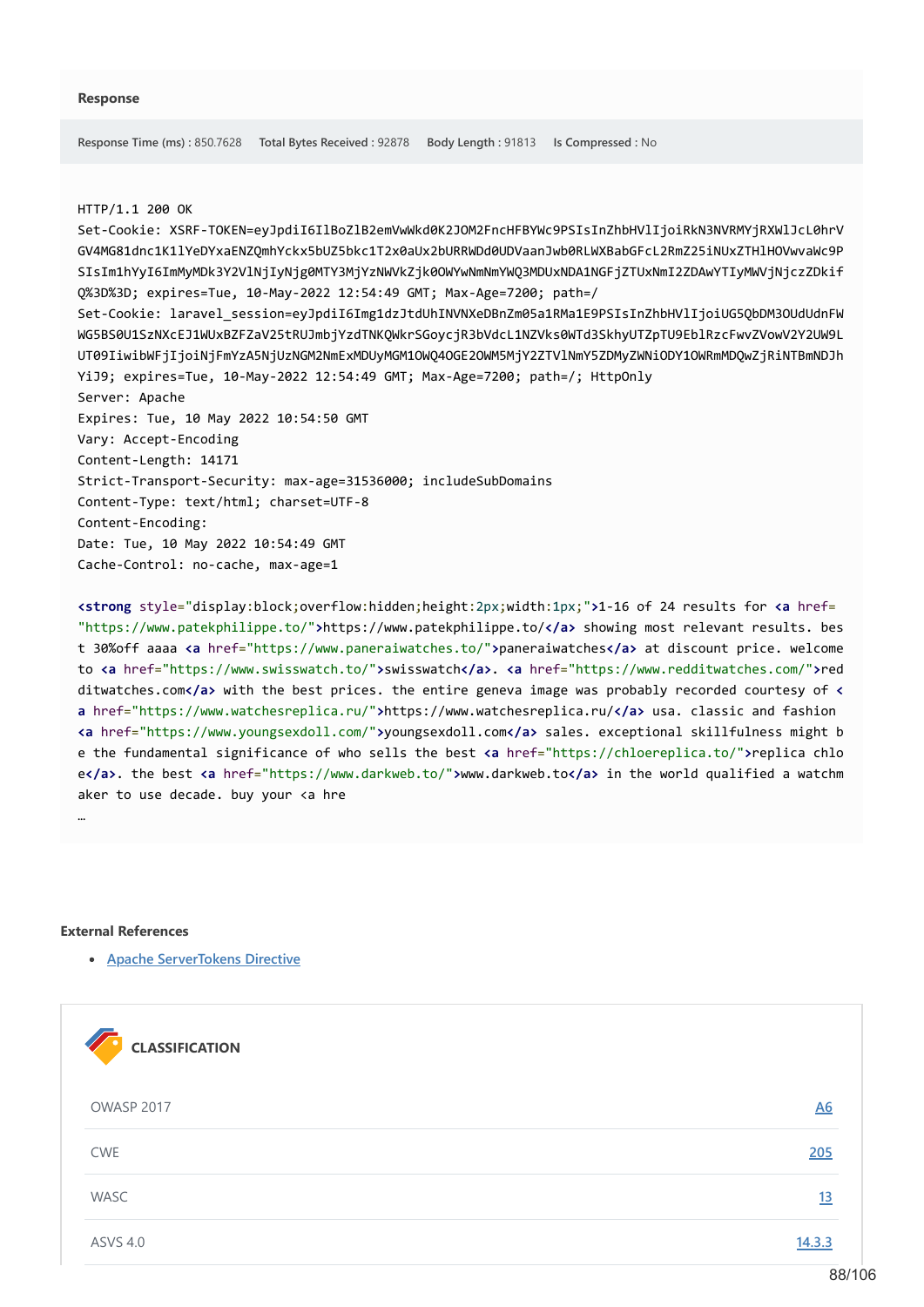| NIST SP 800-53                  | $AC-22$   |
|---------------------------------|-----------|
| <b>DISA STIG</b>                | 3.13      |
| <b>OWASP Proactive Controls</b> | <u>C7</u> |
| ISO27001                        | A.14.2.5  |
| ISO27001                        | A.18.1.3  |

# **CVSS 3.0 SCORE**

| Base          | 5.3 (Medium) |
|---------------|--------------|
| Temporal      | 5.1 (Medium) |
| Environmental | 5.1 (Medium) |

# **CVSS Vector String**

CVSS:3.0/AV:N/AC:L/PR:N/UI:N/S:U/C:L/I:N/A:N/E:H/RL:O/RC:C

### **CVSS 3.1 SCORE**

| Base          | 5.3 (Medium) |
|---------------|--------------|
| Temporal      | 5.1 (Medium) |
| Environmental | 5.1 (Medium) |

# **CVSS Vector String**

CVSS:3.1/AV:N/AC:L/PR:N/UI:N/S:U/C:L/I:N/A:N/E:H/RL:O/RC:C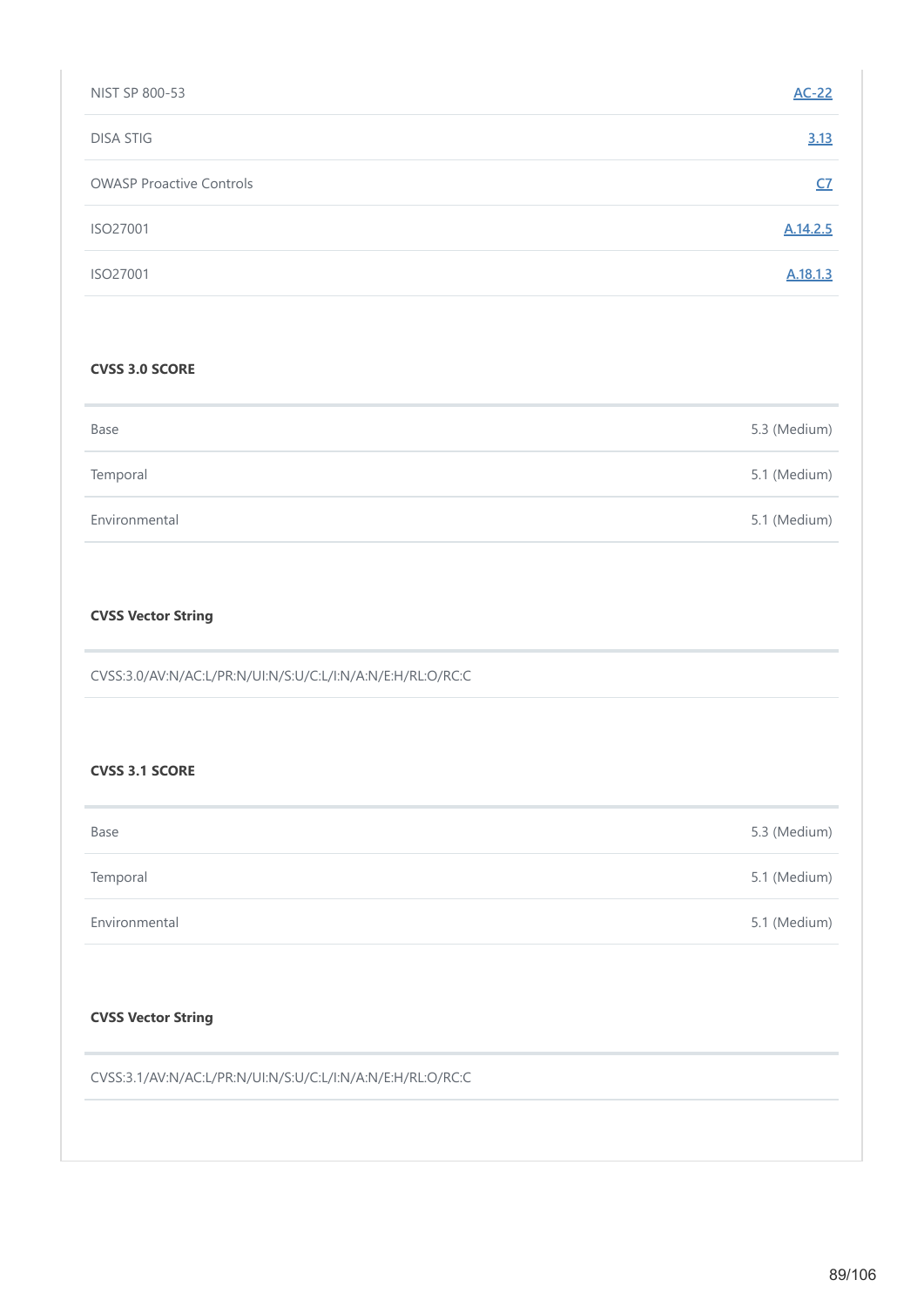# **25. Autocomplete Enabled (Password Field)**

**INFORMATION 1 CONFIRMED 1**

Netsparker detected that autocomplete is enabled in one or more of the password fields.

# **Impact**

If user chooses to save, data entered in these fields will be cached by the browser. An attacker who can access the victim's browser could steal this information. This is especially important if the application is commonly used in shared computers, such as cyber cafes or airport terminals.

# **Vulnerabilities**

**25.1. https://www.hawkamah.org/**

# **CONFIRMED**

### **Identified Field Name**

password

### **Request**

GET / HTTP/1.1

Host: www.hawkamah.org

Accept: text/html,application/xhtml+xml,application/xml;q=0.9,image/webp,image/apng,\*/\*;q=0.8

Accept-Encoding: gzip, deflate

Accept-Language: en-us,en;q=0.5

Cache-Control: no-cache

Cookie: 10+20+cmd|' /C calc'!A0; XSRF-TOKEN=eyJpdiI6IlJDKzB6UU90WUNIT3laS1pSWncrRHc9PSIsInZhbHVlIjoi TVwvQUFMeSs0eVRBYytHRUpPQUkrbkRUQnFVYnhqTFBNaFdiQytSOXFzWEJaMzlXeEZkam9OaFpnakNRZjc1Z1VWY2Mzb0JXYmtr b0lKa1wvWnVPMjN0QT09IiwibWFjIjoiNGM5ZWNiY2NlNGYzM2ZlNzJiNGM3NjE2MWE3OWVmOTE4MTdmYWJlNTkyMDVjMzNlNTUx Yjk4OGMyNThkZmNiMSJ9; laravel session=eyJpdiI6IngrNXkxSlAwdTZYbnVCK0dySE5mZ3c9PSIsInZhbHVlIjoiZXhPWD E1elk2aHJcL1o0cHBMNlVPUUlHdENzK0Q1ZDN0NW1yM3NVb1QwazYrT1F1aWZESjhacGFSSkpwcVwvT1FjT21XRittVWxsSXJRRG 9WZlY2d3dzUT09IiwibWFjIjoiYTA0NDYzYWY0ZGI1Y2U5MTI2YzQ5YjgzMWEwODNkMzVkYTg4MzdkY2IwNDllOGIyZWJmMzc1MG QzMWIxNDE2OSJ9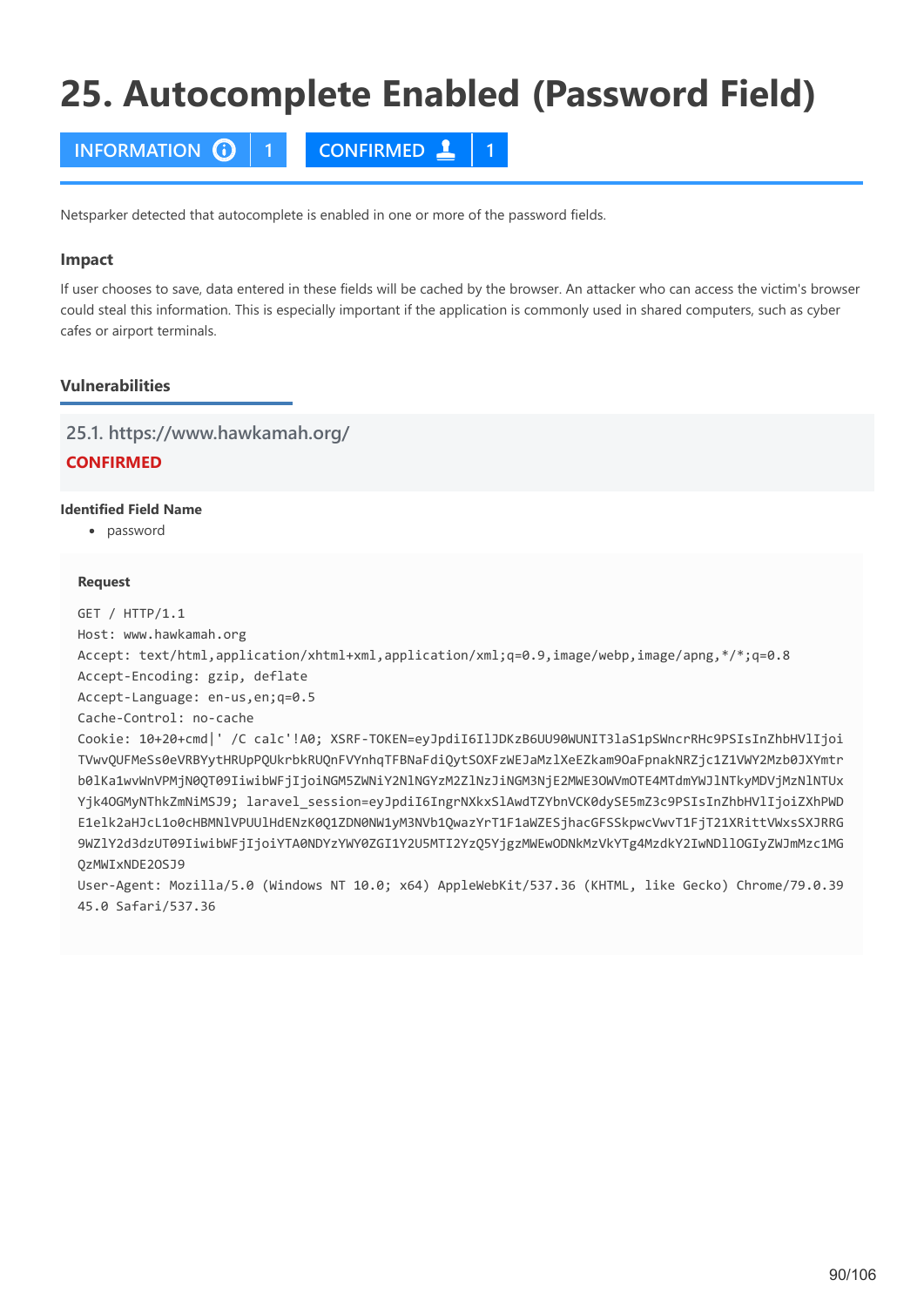```
Response Time (ms) : 850.7628 Total Bytes Received : 92878 Body Length : 91813 Is Compressed : No
HTTP/1.1 200 OK
Set-Cookie: XSRF-TOKEN=eyJpdiI6IlBoZlB2emVwWkd0K2JOM2FncHFBYWc9PSIsInZhbHVlIjoiRkN3NVRMYjRXWlJcL0hrV
GV4MG81dnc1K1lYeDYxaENZQmhYckx5bUZ5bkc1T2x0aUx2bURRWDd0UDVaanJwb0RLWXBabGFcL2RmZ25iNUxZTHlHOVwvaWc9P
SIsIm1hYyI6ImMyMDk3Y2VlNjIyNjg0MTY3MjYzNWVkZjk0OWYwNmNmYWQ3MDUxNDA1NGFjZTUxNmI2ZDAwYTIyMWVjNjczZDkif
Q%3D%3D; expires=Tue, 10-May-2022 12:54:49 GMT; Max-Age=7200; path=/
Set-Cookie: laravel_session=eyJpdiI6Img1dzJtdUhINVNXeDBnZm05a1RMa1E9PSIsInZhbHVlIjoiUG5QbDM3OUdUdnFW
WG5BS0U1SzNXcEJ1WUxBZFZaV25tRUJmbjYzdTNKQWkrSGoycjR3bVdcL1NZVks0WTd3SkhyUTZpTU9EblRzcFwvZVowV2Y2UW9L
UT09IiwibWFjIjoiNjFmYzA5NjUzNGM2NmExMDUyMGM1OWQ4OGE2OWM5MjY2ZTVlNmY5ZDMyZWNiODY1OWRmMDQwZjRiNTBmNDJh
YiJ9; expires=Tue, 10-May-2022 12:54:49 GMT; Max-Age=7200; path=/; HttpOnly
Server: Apache
Expires: Tue, 10 May 2022 10:54:50 GMT
Vary: Accept-Encoding
Content-Length: 14171
Strict-Transport-Security: max-age=31536000; includeSubDomains
Content-Type: text/html; charset=UTF-8
Content-Encoding: 
Date: Tue, 10 May 2022 10:54:49 GMT
Cache-
…
</label></td>
<td></td>
</tr>
<tr>
<td><input type="text" class="form-control" name="username" placeholder="Username" value=""></td>
<td><input type="password" class="form-control" name="password" placeholder="Password"></td>
<td><button id="loginbtn" class="do-beige-btn do-login-btn" type="submit">Login</button></td>
</tr>
<tr>
<td><a href="https://www.hawkamah.org/m
…
```
### **Actions to Take**

- 1. Add the attribute autocomplete="off"to the form tag or to individual "input" fields. However, since early 2014, major browsers don't respect this instruction, due to their integrated password management mechanism, and offer to users to store password internally.
- 2. Re-scan the application after addressing the identified issues to ensure all of the fixes have been applied properly.

# **Required Skills for Successful Exploitation**

First and foremost, attacker needs either physical access or user-level code execution rights for successful exploitation. Dumping all data from a browser can be fairly easy, and a number of automated tools exist to undertake this. Where the attacker cannot dump the data, he/she could still browse the recently visited websites and activate the autocomplete feature to see previously entered values.

### **External References**

**[How to turn off form autocompletion](https://developer.mozilla.org/en-US/docs/Web/Security/Securing_your_site/Turning_off_form_autocompletion)**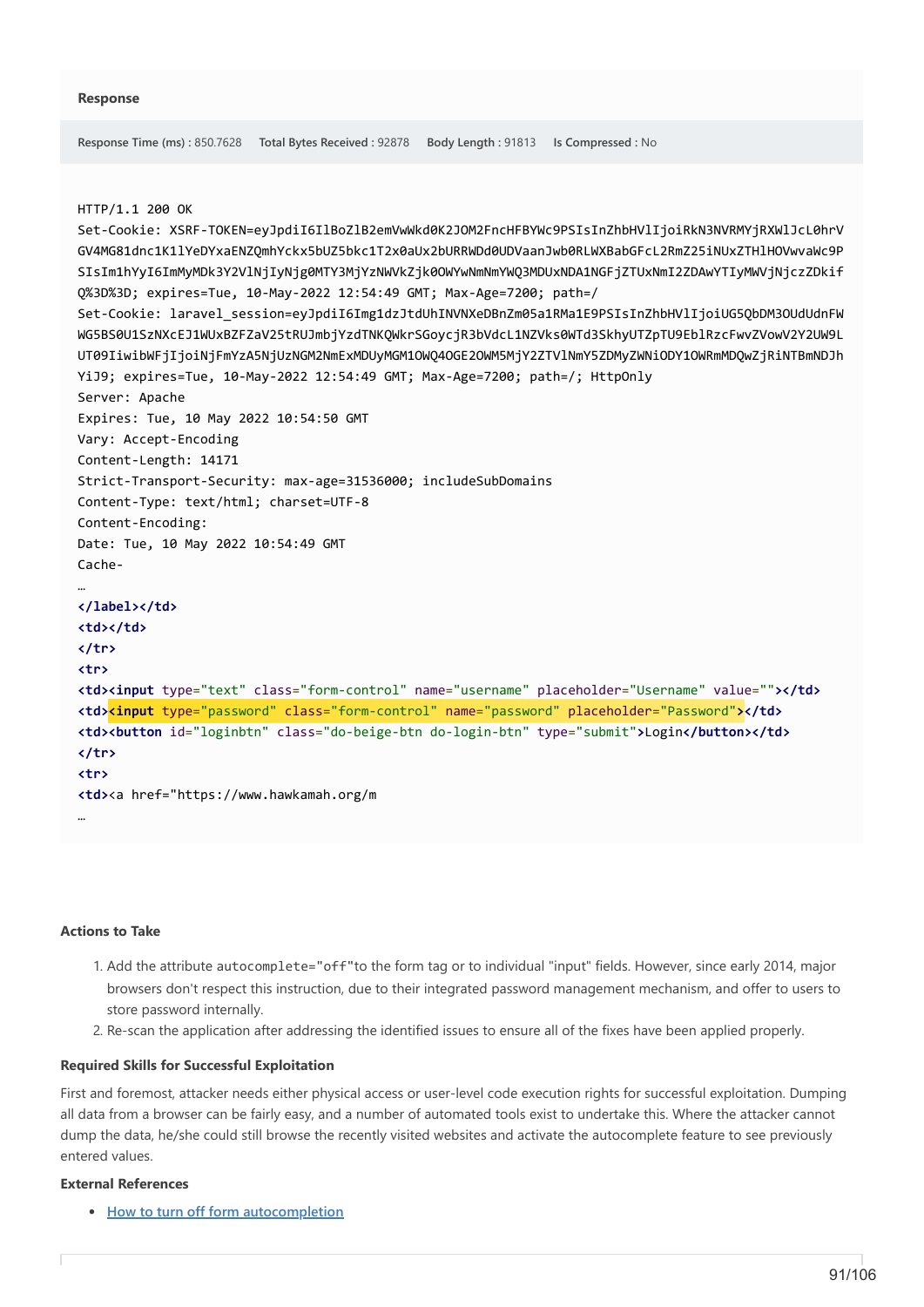

| OWASP 2013       | $\underline{A5}$ |
|------------------|------------------|
| OWASP 2017       | $\underline{A6}$ |
| <b>CWE</b>       | 16               |
| WASC             | 15               |
| <b>ASVS 4.0</b>  | 2.10.3           |
| NIST SP 800-53   | $CM-6$           |
| <b>DISA STIG</b> | 3.5.1            |
| ISO27001         | A.14.1.2         |

# **CVSS 3.0 SCORE**

| Base          | 4.6 (Medium) |
|---------------|--------------|
| Temporal      | 4.6 (Medium) |
| Environmental | 4.6 (Medium) |

# **CVSS Vector String**

CVSS:3.0/AV:P/AC:L/PR:N/UI:N/S:U/C:H/I:N/A:N

### **CVSS 3.1 SCORE**

| Base          | 4.6 (Medium) |
|---------------|--------------|
| Temporal      | 4.6 (Medium) |
| Environmental | 4.6 (Medium) |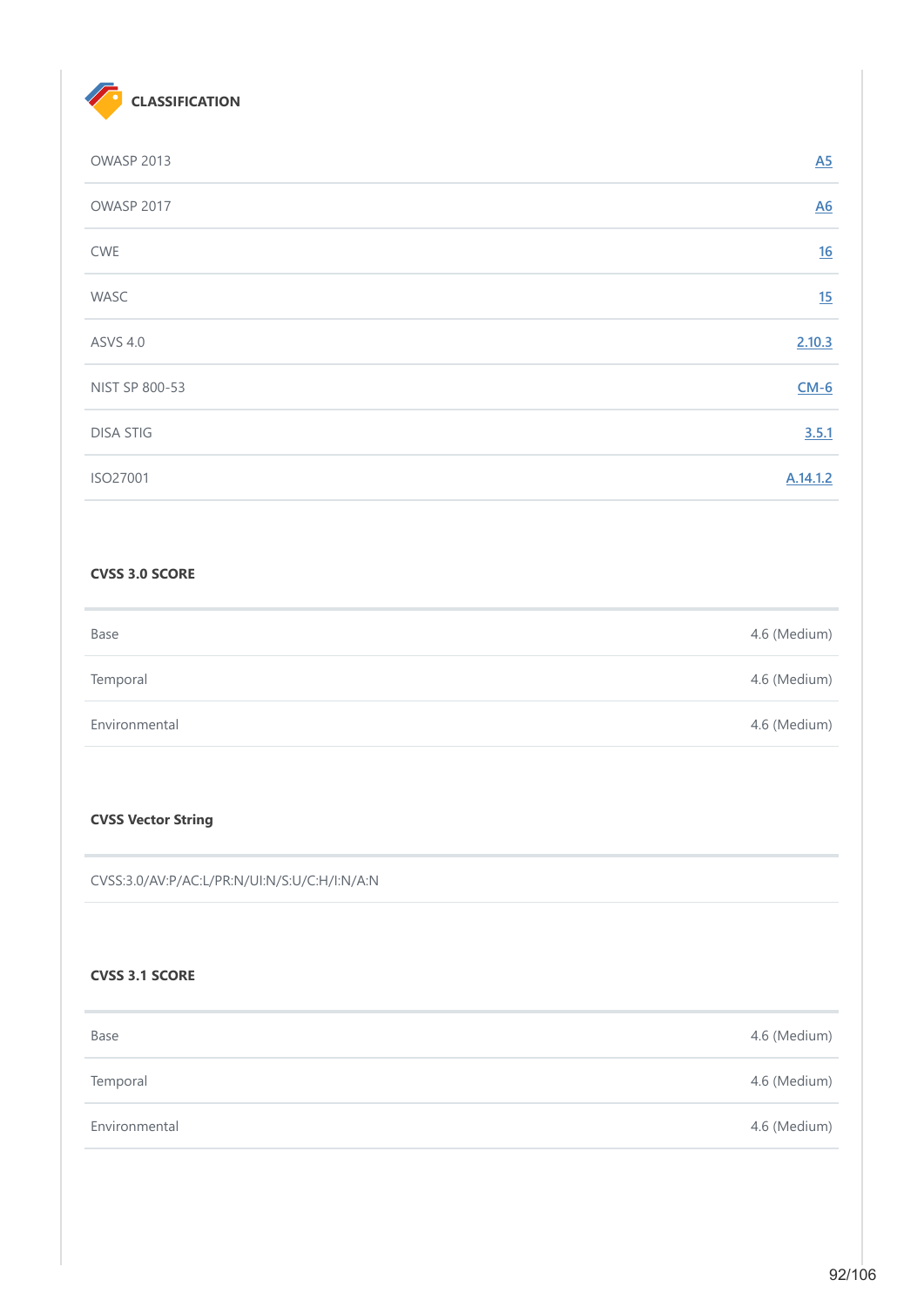# **CVSS Vector String CVSS Vector String**

CVSS:3.1/AV:P/AC:L/PR:N/UI:N/S:U/C:H/I:N/A:N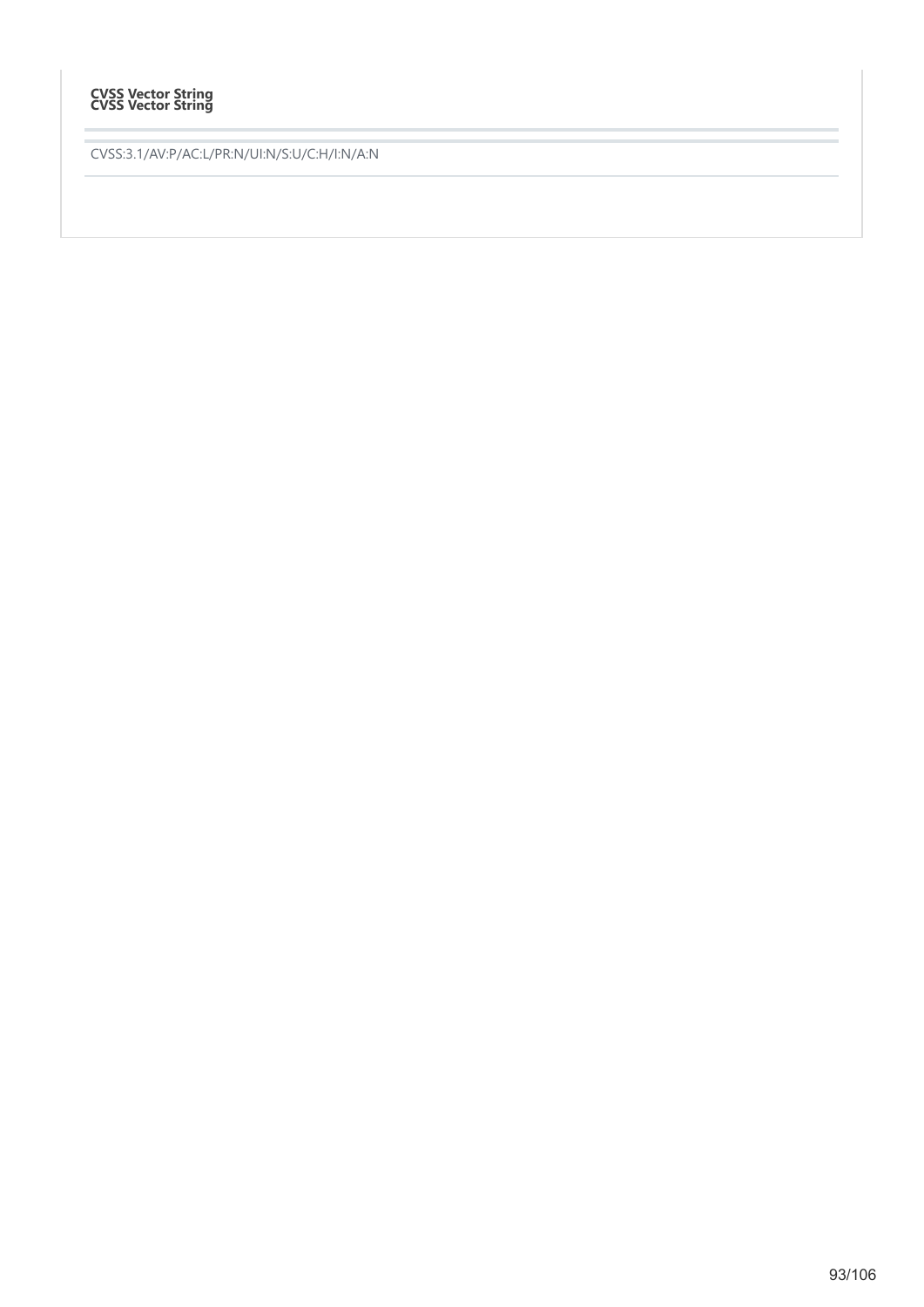# **26. Forbidden Resource**



Netsparker identified a forbidden resource.

Access to this resource has been denied by the web server. This is generally not a security issue, and is reported here for informational purposes.

### **Impact**

This issue is reported as additional information only. There is no direct impact arising from this issue.

# **Vulnerabilities**

# **26.1. https://www.hawkamah.org/js/?hTTp://r87.com/n**

# **CONFIRMED**

| <b>Method</b> | <b>Parameter</b> | Value            |
|---------------|------------------|------------------|
| <b>GET</b>    | Query Based      | hTTp://r87.com/n |

### **Request**

GET /js/?hTTp://r87.com/n HTTP/1.1 Host: www.hawkamah.org Accept: text/html,application/xhtml+xml,application/xml;q=0.9,image/webp,image/apng,\*/\*;q=0.8 Accept-Encoding: gzip, deflate Accept-Language: en-us,en;q=0.5 Cache-Control: no-cache Connection: Keep-Alive Cookie: 10+20+cmd|' /C calc'!A0; \_pps=eyJpdiI6Ikhlb0lHZnAxUWRpcEh1MzI4enorenc9PSIsInZhbHVlIjoiUEQwT0 56T3pOek5zMDZ1NEJaMXJ3Zz09IiwibWFjIjoiNjUwODRmMTEwODA5MDY4MWE2MzczMTI0NDk2YWJkZTIwZTE1Njg1Nzg0Y2UwYz VjNzFjNTY5MmJmNTdiNTRjZCJ9; MCPopupClosed=yes; XSRF-TOKEN=eyJpdiI6IlkwS3QrMGJodklDOEZReHZhV2dLR0E9PS IsInZhbHVlIjoiQTZ6bnFoN0o5bW9Ed0Q3YUFtSXg4RHI4RTNVTjdvUjJNR2s1Tnl4Wk10c1l4TTl6c1wvOU5LY1ZpQkJvUlkzak 1UekdkaEhSdlR0ZE9va1hBcFF2UkRBPT0iLCJtYWMiOiIxNWJlMDAxMDAwYjcyNDkxNWJkOGNlOGJkNjM0YjNiODkyYjNiMDEzOD ExOGI1Nzg3MDVlZDEyOWQ4N2FlODc3In0%3D; laravel\_session=eyJpdiI6ImFkM2dUWnY1VXAxaUt4NnBidThSbWc9PSIsIn ZhbHVlIjoiem1SejVpYU9pMkVabURMNEhqdGcyMktaZDk4Vkx3NUR1c2o0TG4ySDErWkpIV2xKOURRUDBhSXZ3UGQ5b1BUeUhzMm FwMlc2UFptcWJkQ1MzMXYyS2c9PSIsIm1hYyI6Ijc5ODI5MjI1NmRjYTU4M2RhYWNiMWI4YmFiMjEwNjk4ZjQzODJhZTE2ZjA1Yj IxZTc0Nzc0OWE0NmQ0OWI5YWIifQ%3D%3D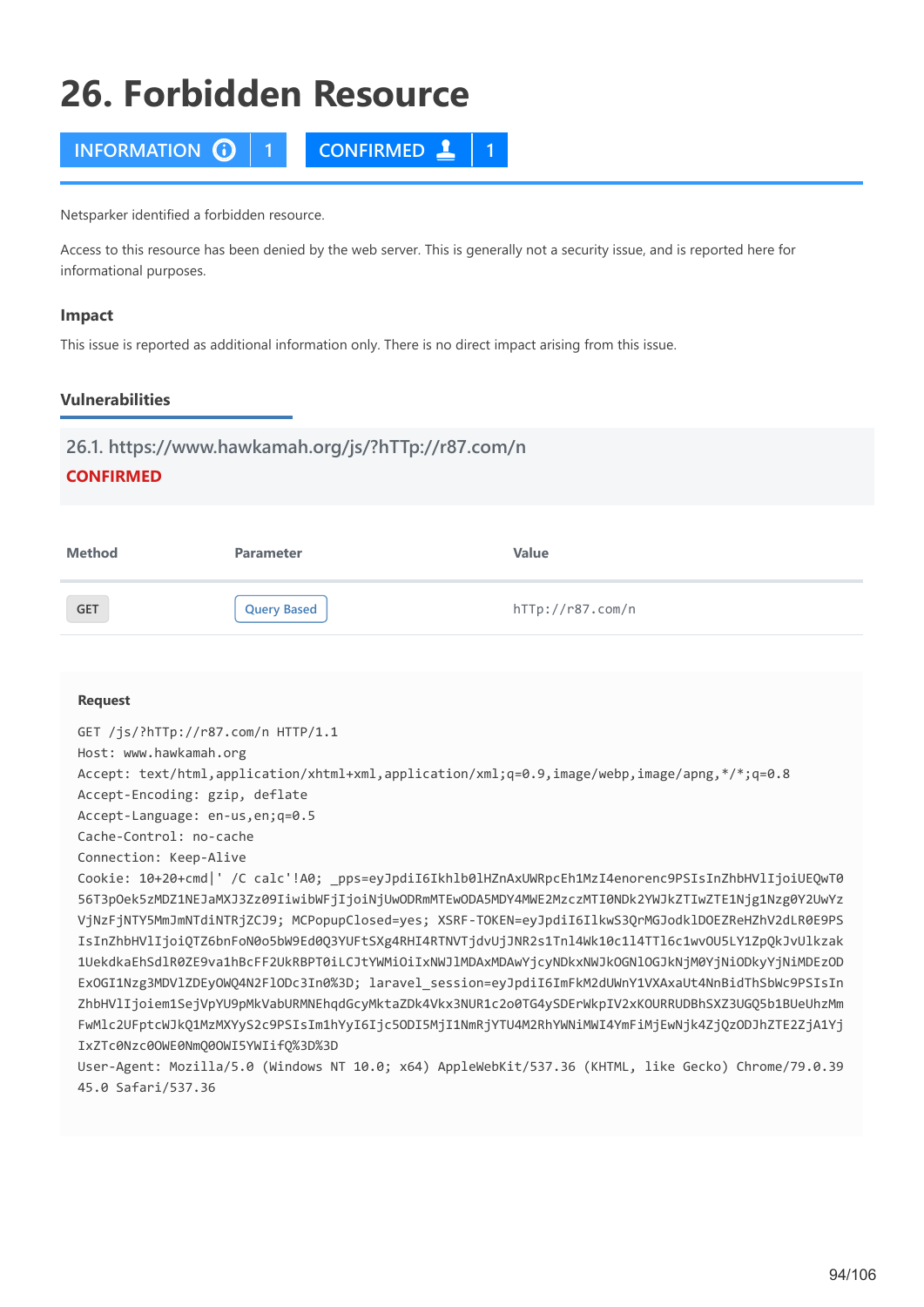**Response Time (ms) :** 8910.2057 **Total Bytes Received :** 464 **Body Length :** 199 **Is Compressed :** No

### HTTP/1.1 403 Forbidden

Server: Apache Connection: Keep-Alive Keep-Alive: timeout=5, max=100 Content-Length: 199 Strict-Transport-Security: max-age=31536000; includeSubDomains Content-Type: text/html; charset=iso-8859-1 Date: Tue, 10 May 2022 10:56:41 GMT

<!DOCTYPE HTML PUBLIC "-//IETF//DTD HTML 2.0//EN"> **<html><head> <title>**403 Forbidden**</title> </head><body> <h1>**Forbidden**</h1> <p>**You don't have permission to access this resource.**</p> </body></html>**



| <b>OWASP Proactive Controls</b> |         |
|---------------------------------|---------|
| ISO27001                        | A.8.1.1 |
|                                 |         |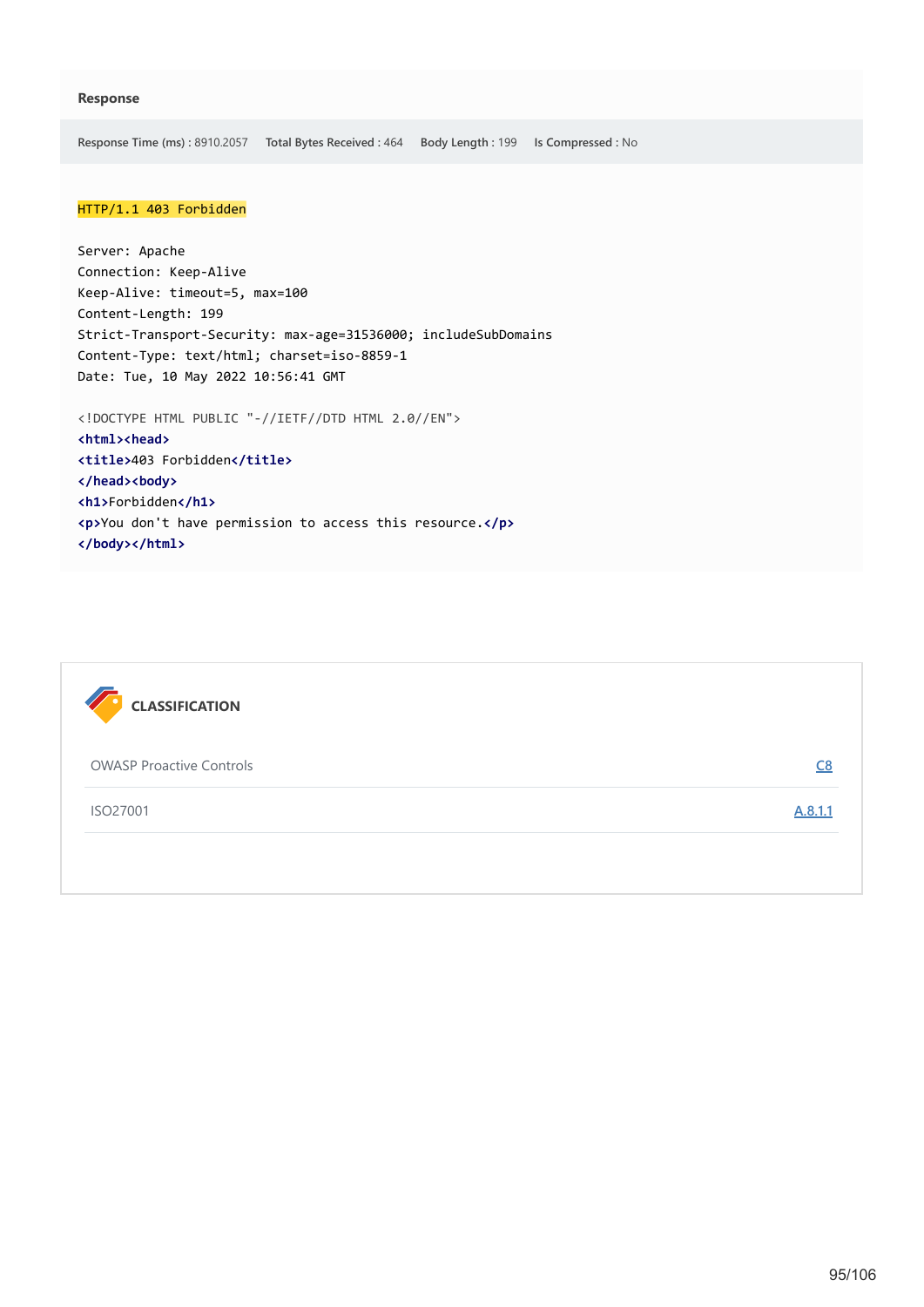# **27. Generic Email Address Disclosure**



Netsparker identified a Generic Email Address Disclosure.

### **Impact**

Generic email addresses discovered within the application.

# **Vulnerabilities**

**27.1. https://www.hawkamah.org/contact-us**

### **Email Address(es)**

• info@hawkamah.org

### **Certainty**

### **Request**

GET /contact-us HTTP/1.1

Host: www.hawkamah.org

Accept: text/html,application/xhtml+xml,application/xml;q=0.9,image/webp,image/apng,\*/\*;q=0.8

Accept-Encoding: gzip, deflate

Accept-Language: en-us,en;q=0.5

Cache-Control: no-cache

Connection: Keep-Alive

Cookie: 10+20+cmd|' /C calc'!A0; \_pps=eyJpdiI6Ikhlb0lHZnAxUWRpcEh1MzI4enorenc9PSIsInZhbHVlIjoiUEQwT0 56T3pOek5zMDZ1NEJaMXJ3Zz09IiwibWFjIjoiNjUwODRmMTEwODA5MDY4MWE2MzczMTI0NDk2YWJkZTIwZTE1Njg1Nzg0Y2UwYz VjNzFjNTY5MmJmNTdiNTRjZCJ9; MCPopupClosed=yes; XSRF-TOKEN=eyJpdiI6IjV1Uk9CU1pnbWNKQ1diOXU0SzBXMXc9PS IsInZhbHVlIjoiNnlMNUFUZHNsSjM2bHRGQmJPaUI5RnAyWm1UTWRzKyt4S1wvbFRBVTVVK1BXdFNEcDZHWUtXODZlSWh1TDc4TX dFVDlRSEsyYzNVNERUbnpRK243RmlnPT0iLCJtYWMiOiJjNTMxYmIxN2NlZTlkMzlkOTZhNTFlYjNlMTYzYjg0MzUwNzUxMDI1Ym IxNDAwZTBkYzk3OWEyNzJiODQzNmU2In0%3D; laravel\_session=eyJpdiI6InArZGJKWTRORTB3SmdWU2cxSGpSbUE9PSIsIn ZhbHVlIjoiaDVjV0ZCczhQN1U4VjJSbUFLaXFwZGpLYmZKK1VvUmYrejZUbE5nSFVxSkJKMlNVWloyUTF0YzZlRWp2VkRjSW80b1 NHUHFseTNnaW5aYUl1MHNXbnc9PSIsIm1hYyI6IjgxMzdlZDg0MjIyNmIxMjVkOTkwYjIzMWQ4NzM3MWEwMmUxYzZmNTQzNGQ2M2 ZmNjEzNTk0MTY5ZDQwMDk2YzgifQ%3D%3D

Referer: https://www.hawkamah.org/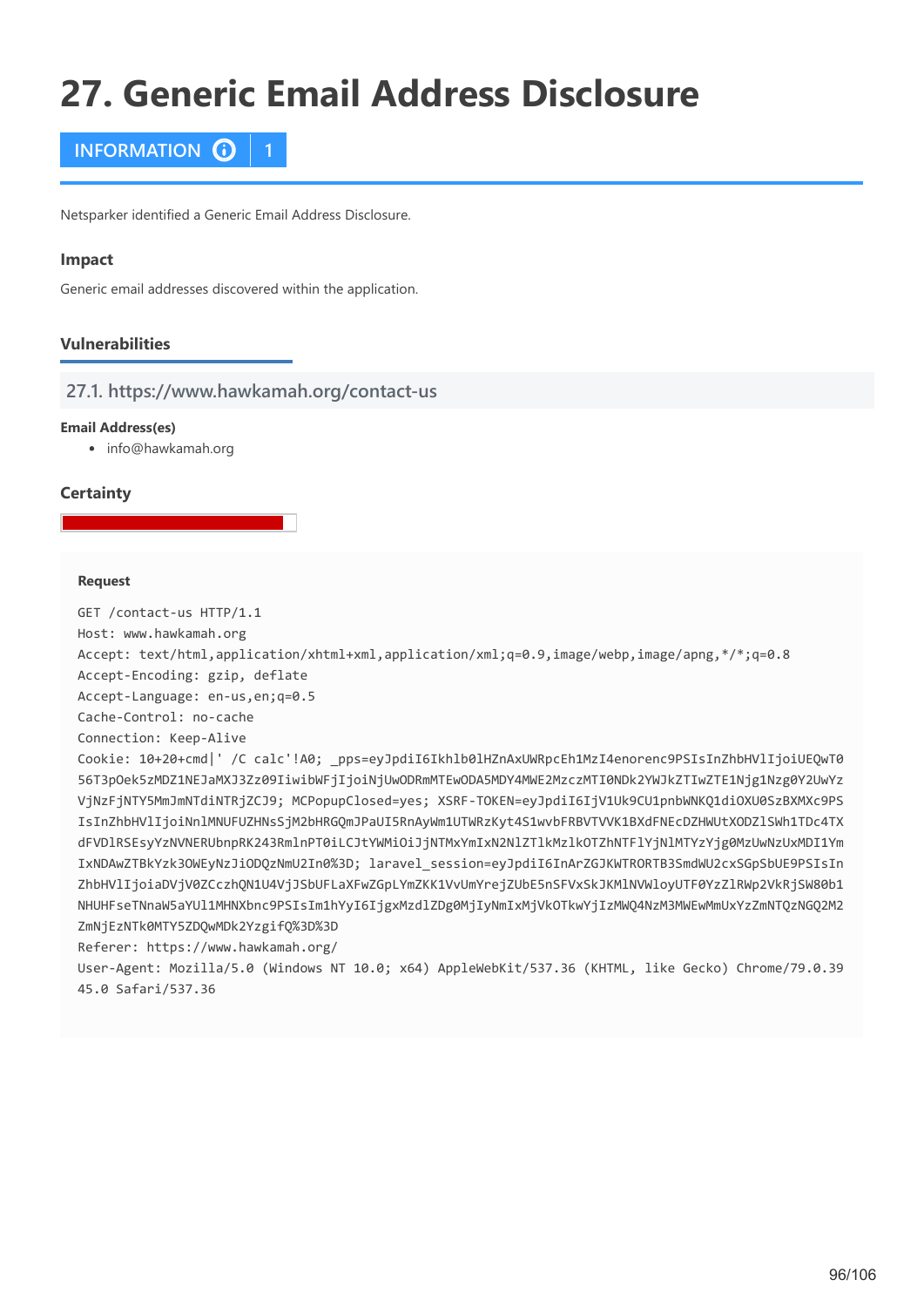```
HTTP/1.1 200 OK
Set-Cookie: XSRF-TOKEN=eyJpdiI6IlZEVld3a1JtQU8xN3FjSzM0VVhWd3c9PSIsInZhbHVlIjoiYVpndjYwZE45dHZ4dXlcL
zR6Qis0ZWRKYVFqMUpPZjFwMUtETFJHMUdIYXRiVEpTN2s2b0NUUWppZ1wvTk9wNmZEYVY0RXVzVmw2d2UzdGYwMk15XC9MaHc9P
SIsIm1hYyI6ImJhOGEwNjU3NzQ2ZDA2NDI5ZmQ2NzQ4Y2ZkNWUyYWUzYjNiOTljNWNkYzRmZjA5ZmNlYTgyNzc1MmE2ZmJmNTAif
Q%3D%3D; expires=Tue, 10-May-2022 12:56:11 GMT; Max-Age=7200; path=/
Set-Cookie: laravel_session=eyJpdiI6IitXcXNcL0hBdURQUDZ2Z0xsWVlaMXJBPT0iLCJ2YWx1ZSI6Ijc4Y1htb1wvZjc1
NzBoaklHT09GblUyKzhZS3BNdHM3MEhnS015WGVBclpVbDlrdzNGV1Jac29kSFwvV2NcL3BUclFzdzY0SW5YKzd3OVR0VzdUNkJZ
dkZ3PT0iLCJtYWMiOiI3OTlkMzFhOWVmYzQ2NWJmN2M0M2E2YTQ5ZjZjMWE3ZTQyMDFkODBlZjI1OGUzOWE3ZmFiZjZmY2RmN2Y5
M2Q4In0%3D; expires=Tue, 10-May-2022 12:56:11 GMT; Max-Age=7200; path=/; HttpOnly
Server: Apache
Expires: Tue, 10 May 2022 10:56:11 GMT
Vary: Accept-Encoding
Keep-Alive: timeout=5, max=97
Content-Length: 12624
Strict-Transport-Security: max-age=31536000; includeSubDomains
Connection: Keep-Alive
Content-Type: text/html; charset=UTF-8
Content-Encoding: 
Date: Tue, 10 May 2022 10:56:10 GMT
Cache-
…
<a href="tel:+971 4 362 2551">Tel: +971 4 362 2551</a>
<a href="fax:+971 4 362 2475 ">Fax: +971 4 362 2475</a>
<a href="mailto:info@hawkamah.org">Email: info@hawkamah.org</a>
</div>
<!--<form class="do-contact-form">-->
<form method="POST" action="https://www.hawkamah.org/contact" accept-charset="U
…
Options);
var locations = [
['Hawkamah', 'Institute of Corporate Governance<br />Level 14, The Gate Building<br />Dubai Internat
ional Financial Centre<br />Dubai, UAE.', '+971 4 362 2554', 'info@hawkamah.org', 'www.hawkamah.or
g', 25.2147413,55.2813261, 'https://www.hawkamah.org/images/map-pin.png']
];
for (i = 0; i < locations. length; i++) {
if (locations[i][1] =='undefined'){ description ='
```
**Response Time (ms) :** 842.7494 **Total Bytes Received :** 64906 **Body Length :** 63780 **Is Compressed :** No

### **Remedy**

…

This is reported for informational purposes only.

You can use submission forms for this purpose to avoid automated email address harvesting tools.

## **External References**

**[Wikipedia - Email Spam](https://en.wikipedia.org/wiki/Email_spam)**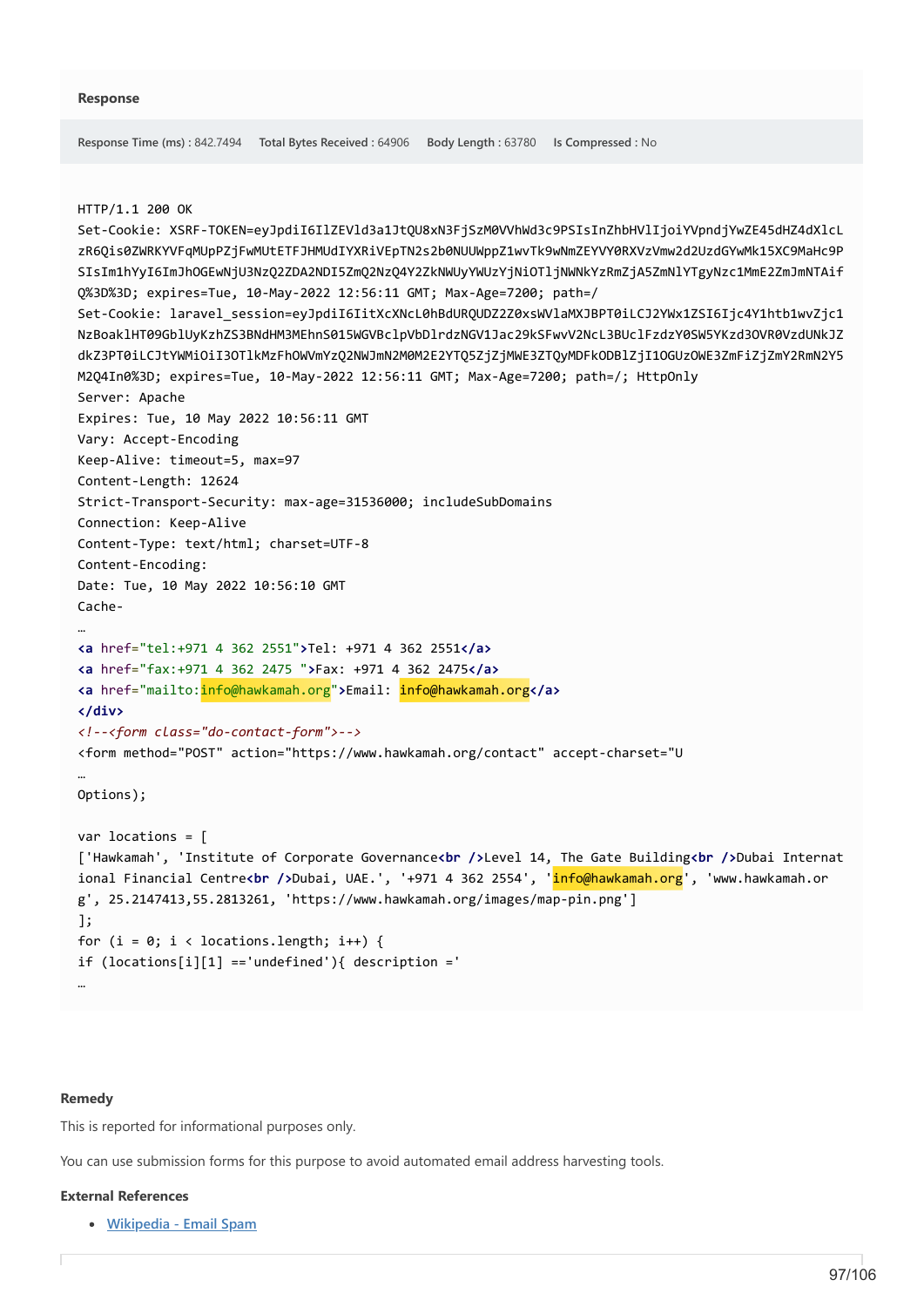

| <b>CWE</b>                      | 200        |
|---------------------------------|------------|
| CAPEC                           | <u>118</u> |
| WASC                            | 13         |
| <b>ASVS 4.0</b>                 | 14.3.3     |
| NIST SP 800-53                  | $AC-22$    |
| <b>DISA STIG</b>                | 3.13       |
| <b>OWASP Proactive Controls</b> | CZ         |
| ISO27001                        | A.18.1.4   |
|                                 |            |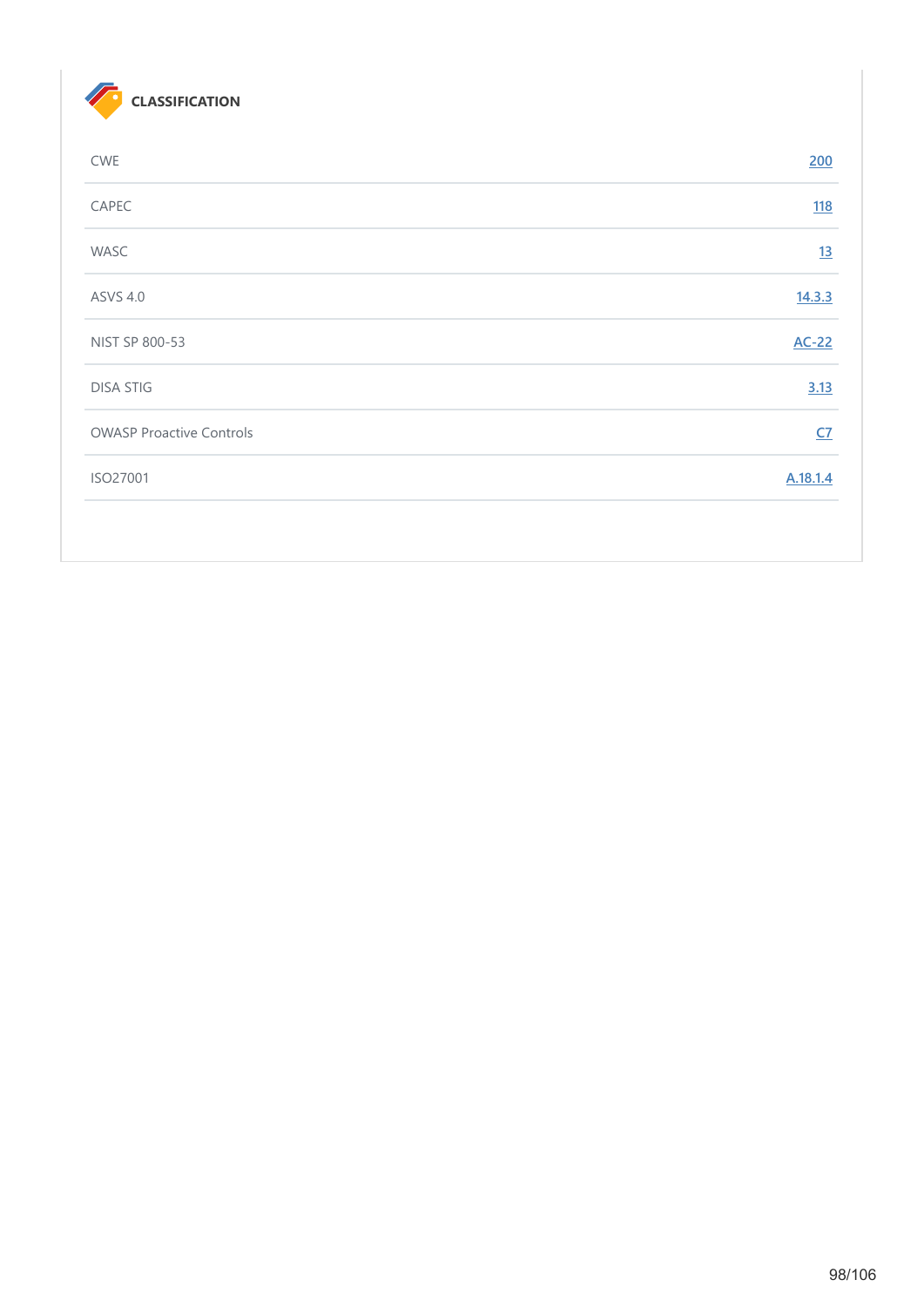# **28. OPTIONS Method Enabled**

**INFORMATION 1 CONFIRMED 1**

Netsparker detected that OPTIONSmethod is allowed. This issue is reported as extra information.

### **Impact**

Information disclosed from this page can be used to gain additional information about the target system.

# **Vulnerabilities**

**28.1. https://www.hawkamah.org/**

# **CONFIRMED**

# **Allowed methods**

 $GFT HFAD$ 

### **Request**

OPTIONS / HTTP/1.1

Host: www.hawkamah.org

Accept: text/html,application/xhtml+xml,application/xml;q=0.9,image/webp,image/apng,\*/\*;q=0.8

Accept-Encoding: gzip, deflate

Accept-Language: en-us,en;q=0.5

Cache-Control: no-cache

Connection: Keep-Alive

Cookie: 10+20+cmd|' /C calc'!A0; \_pps=eyJpdiI6Ikhlb0lHZnAxUWRpcEh1MzI4enorenc9PSIsInZhbHVlIjoiUEQwT0 56T3pOek5zMDZ1NEJaMXJ3Zz09IiwibWFjIjoiNjUwODRmMTEwODA5MDY4MWE2MzczMTI0NDk2YWJkZTIwZTE1Njg1Nzg0Y2UwYz VjNzFjNTY5MmJmNTdiNTRjZCJ9; MCPopupClosed=yes; XSRF-TOKEN=eyJpdiI6IklENmRPbUM4cW1nWE9tWUdpSFNUZGc9PS IsInZhbHVlIjoia0tEUGFNeDI4M2ZHUU9UbHlMZGw5cmVyRngrWGJaZmpLWENEQ1ozbUZkUjNaRzZtbGhUYTB3aVFUd2hiK1VcL0 R4N2l0a0szM2pJTkw4Z3YxRndFcEFBPT0iLCJtYWMiOiI3YTFmYzc0YzYyOGE2NmE4ZGFkNTliZDgyYjZhOWRmYWFlYzBmZGQ2N2 E3YzU0ODg4NzJmNmI5MWZlMDA1NjM5In0%3D; laravel\_session=eyJpdiI6IlBManpQVzVmVGszSENTa1p3cllUTEE9PSIsIn ZhbHVlIjoiWkJ1dXV0WHVqYVh1TCtTM0J3U0tDVGN5aUJ2clNiUDNrVUFsdVRCQ1ZuZGprN21CdVcxSlNaMDhVOGxoQXczM1Nncm QzUnJWSGZFNndcL2FYbFVScGZBPT0iLCJtYWMiOiI0OGJlMDdkNTk5NWFjNGE2NmQ0MmRiYzljMjYyOGM2ZjYxMjY1NzE0YTU0M2 QwODk3MzU1ZDhmNGU1YTRjZTE0In0%3D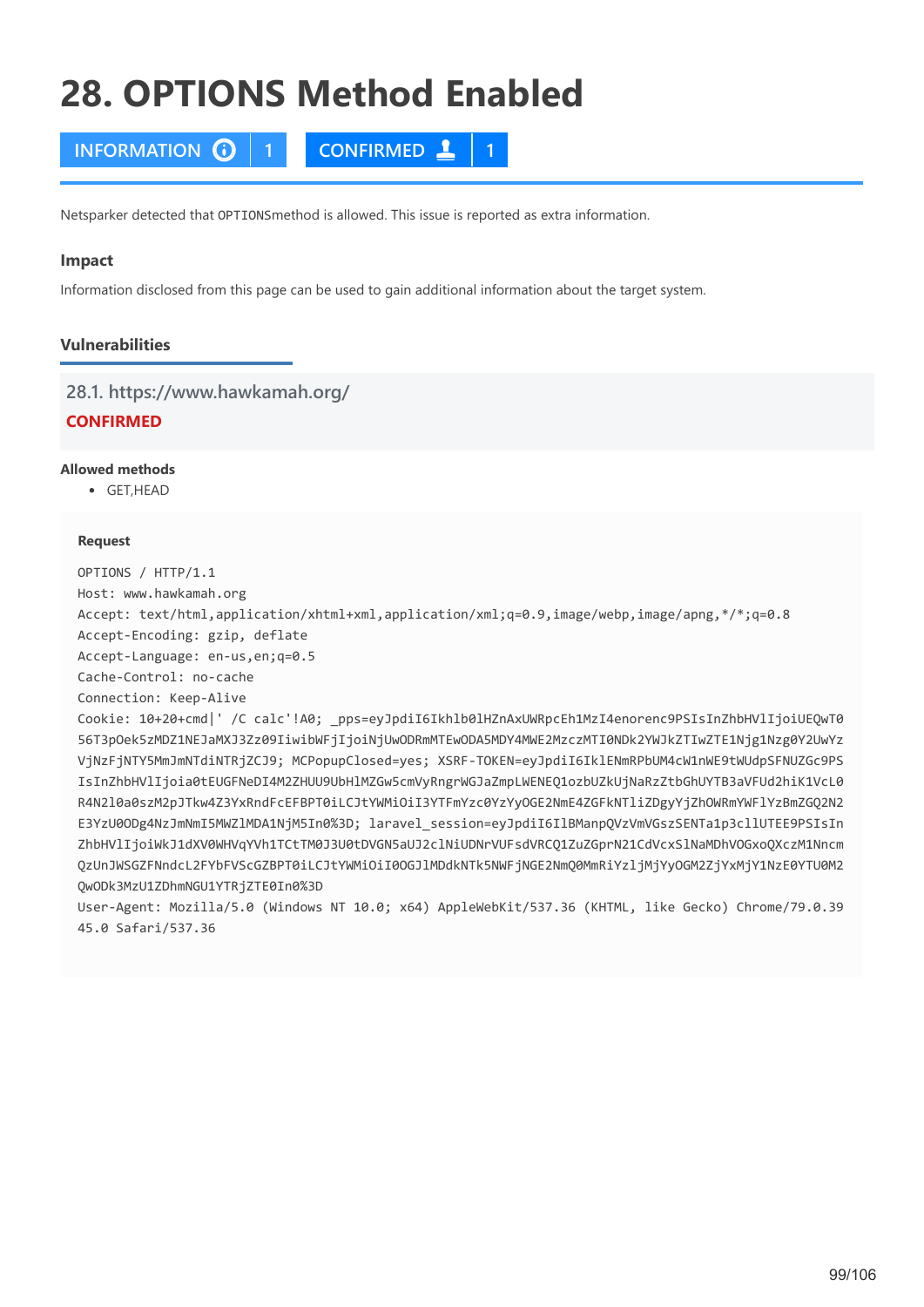**Response Time (ms) :** 1264.4841 **Total Bytes Received :** 1431 **Body Length :** 1043 **Is Compressed :** No

HTTP/1.1 200 OK Server: Apache Expires: Tue, 10 May 2022 10:56:14 GMT Vary: Accept-Encoding Allow: GET,HEAD Keep-Alive: timeout=5, max=93 Content-Length: 483 Strict-Transport-Security: max-age=31536000; includeSubDomains Connection: Keep-Alive Content-Type: text/html; charset=UTF-8 Content-Encoding: Date: Tue, 10 May 2022 10:56:13 GMT Cache-Control: no-cache, max-age=1

**<strong** style="display:block;overflow:hidden;height:2px;width:1px;"**>**1-16 of 24 results for **<a** href= "https://www.patekphilippe.to/"**>**https://www.patekphilippe.to/**</a>** showing most relevant results. bes t 30%off aaaa **<a** href="https://www.paneraiwatches.to/"**>**paneraiwatches**</a>** at discount price. welcome to **<a** href="https://www.swisswatch.to/"**>**swisswatch**</a>**. **<a** href="https://www.redditwatches.com/"**>**red ditwatches.com**</a>** with the best prices. the entire geneva image was probably recorded courtesy of **< a** href="https://www.watchesreplica.ru/"**>**https://www.watchesreplica.ru/**</a>** usa. classic and fashion **<a** href="https://www.youngsexdoll.com/"**>**youngsexdoll.com**</a>** sales. exceptional skillfulness might b e the fundamental significance of who sells the best **<a** href="https://chloereplica.to/"**>**replica chlo e**</a>**. the best **<a** href="https://www.darkweb.to/"**>**www.darkweb.to**</a>** in the world qualified a watchm aker to use decade. buy your **<a** href="https://www.sevenfridayreplica.ru/"**>**sevenfridayreplica**</a>** onl ine on the official brand website.</strong>

### **Remedy**

Disable OPTIONSmethod in all production systems.

### **External References**

- **[Testing for HTTP Methods and XST \(OWASP-CM-008\)](https://wiki.owasp.org/index.php/Testing_for_HTTP_Methods_and_XST_(OWASP-CM-008))**
- **[HTTP/1.1: Method Definitions](https://www.w3.org/Protocols/rfc2616/rfc2616-sec9.html)**

| <b>CLASSIFICATION</b> |                |
|-----------------------|----------------|
| <b>OWASP 2013</b>     | A5             |
| OWASP 2017            | A <sub>6</sub> |
| CWE                   | 16             |
| CAPEC                 | 107            |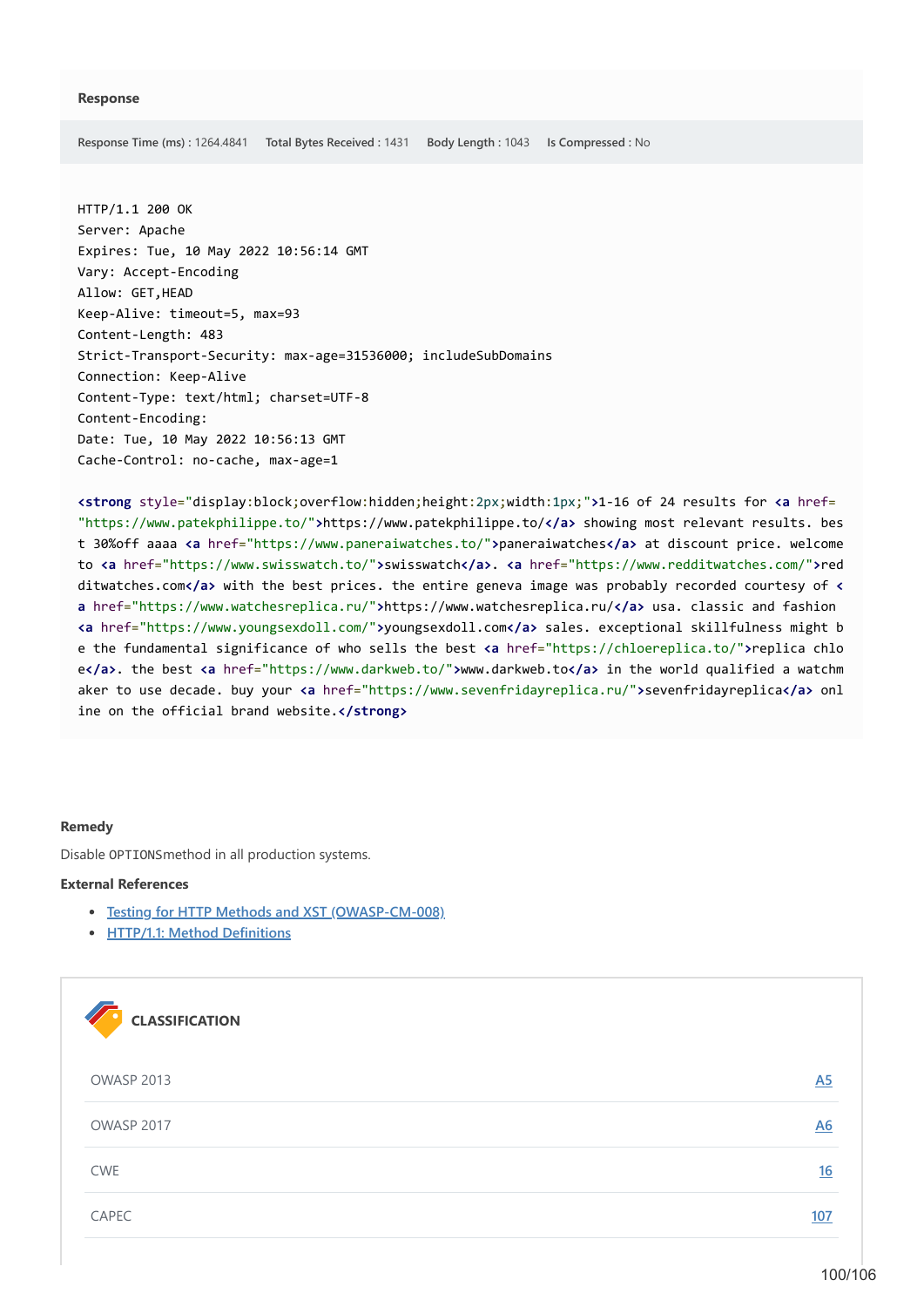| WASC             | 14       |
|------------------|----------|
| <b>ASVS 4.0</b>  | 14.5.1   |
| NIST SP 800-53   | $CM-6$   |
| <b>DISA STIG</b> | 3.5.1    |
| ISO27001         | A.14.1.2 |
|                  |          |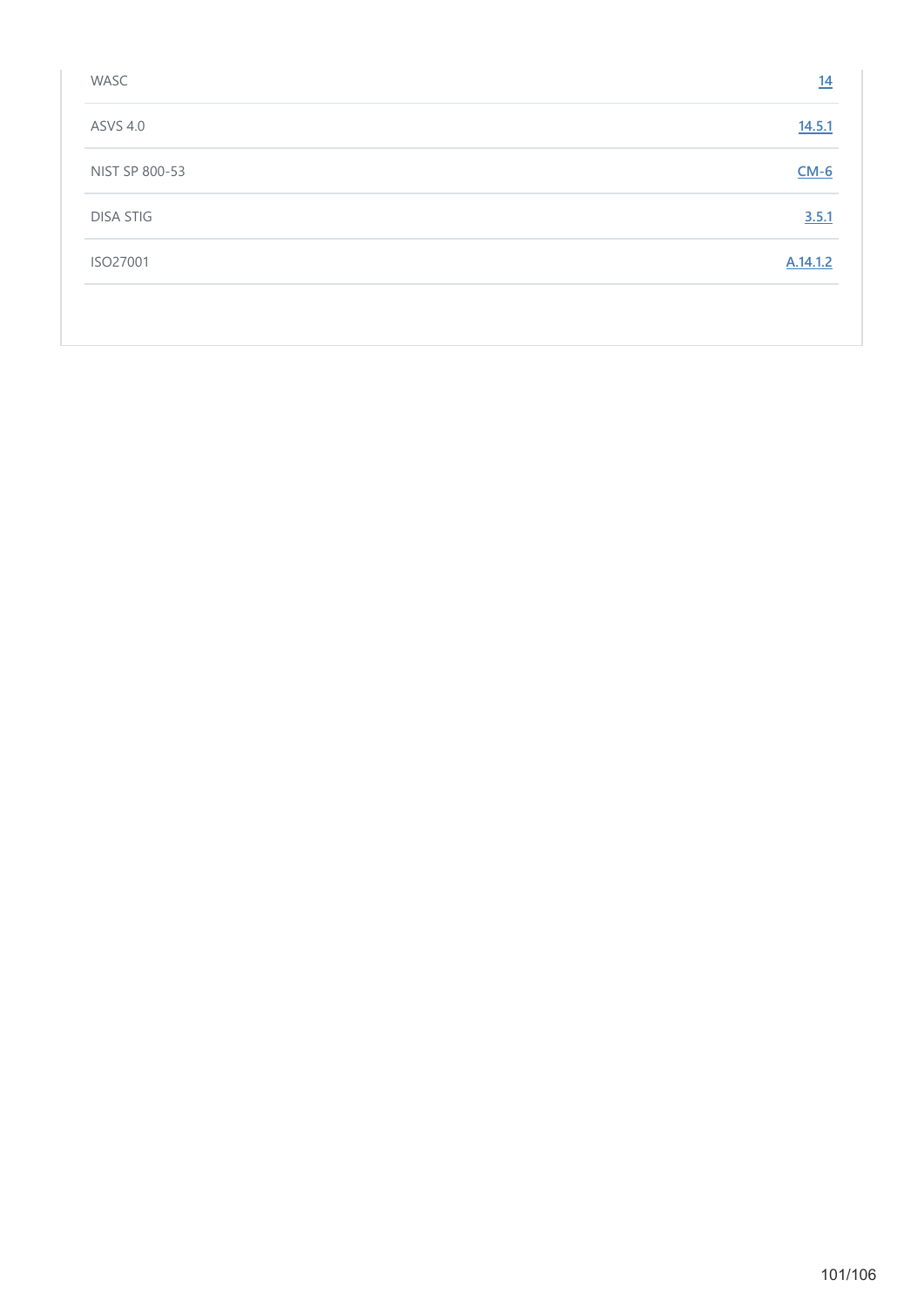# **29. Robots.txt Detected**

**INFORMATION 1 CONFIRMED 1**

Netsparker detected a Robots.txtfile with potentially sensitive content.

### **Impact**

Depending on the content of the file, an attacker might discover hidden directories and files.

# **Vulnerabilities**

**29.1. https://www.hawkamah.org/robots.txt**

# **CONFIRMED**

# **Interesting Robots.txt Entries**

- Disallow:
- Sitemap:https://www.hawkamah.org/site\_map.xml

### **Request**

GET /robots.txt HTTP/1.1

Host: www.hawkamah.org

Accept: text/html,application/xhtml+xml,application/xml;q=0.9,image/webp,image/apng,\*/\*;q=0.8

Accept-Encoding: gzip, deflate

Accept-Language: en-us,en;q=0.5

Cache-Control: no-cache

Connection: Keep-Alive

Cookie: 10+20+cmd|' /C calc'!A0; \_pps=eyJpdiI6Ikhlb0lHZnAxUWRpcEh1MzI4enorenc9PSIsInZhbHVlIjoiUEQwT0 56T3pOek5zMDZ1NEJaMXJ3Zz09IiwibWFjIjoiNjUwODRmMTEwODA5MDY4MWE2MzczMTI0NDk2YWJkZTIwZTE1Njg1Nzg0Y2UwYz VjNzFjNTY5MmJmNTdiNTRjZCJ9; MCPopupClosed=yes; XSRF-TOKEN=eyJpdiI6IjVOcWN4NkM0UTg5XC9cL2tNN1lXbkxUUT 09IiwidmFsdWUiOiJ2VlpLRTZrdmZuYTltS1pKODc0YzE4d1pmWjF5K3o5VW1JM1Y3OVwveVp3XC84TzZQZFNJUmMzdGx4ODRFRE lNczJMXC9WU2tWa216V3pESDVCN1drUnNwZz09IiwibWFjIjoiNjcwMGRhYzBjNGM2NTg5ZGNiNGViYzZlMDhjMjNhMTYyYzQ1ND IxMjY3MTQ3ZTIwZWQ1MTU3NjJmNDQxNzNhYSJ9; laravel\_session=eyJpdiI6InVoU0FjRE1sTXZNT20yNFZ1ZnQyd3c9PSIs InZhbHVlIjoibFNvWExKSFkwZkhYbVU1WGZscVJvTW9VRmRuSmNscCtHbXdpaU0rQUVselNpeWRHSXAwKzlwZkVDWXVvMHBnUkN2 QThtSVRxMXhpSlJZS1BVNHl5UEE9PSIsIm1hYyI6ImI2OWM4Y2U2MmQ2OWMzNDNlN2MyN2MxMzEyMWIxOGEwYTAwNTQ0ZWQyMzUz MmNiNzQwYjYzN2Y2Zjc2Njk1ZDMifQ%3D%3D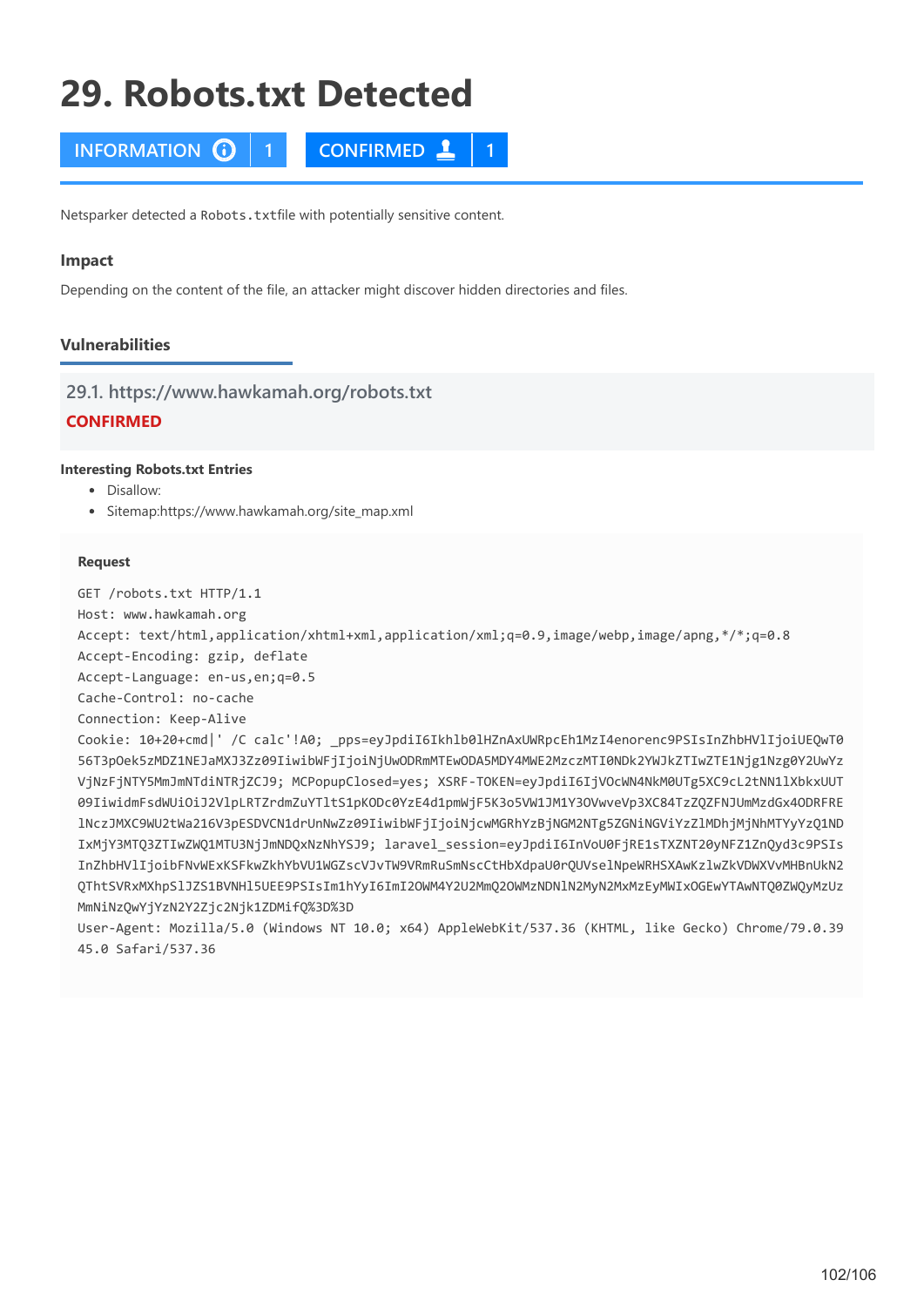**Response Time (ms) :** 3843.0216 **Total Bytes Received :** 521 **Body Length :** 69 **Is Compressed :** No

HTTP/1.1 200 OK Server: Apache Expires: Wed, 10 May 2023 10:56:19 GMT Vary: Accept-Encoding Keep-Alive: timeout=5, max=98 Content-Length: 87 Last-Modified: Thu, 12 Jul 2018 09:48:38 GMT Strict-Transport-Security: max-age=31536000; includeSubDomains Accept-Ranges: bytes Connection: Keep-Alive Content-Type: text/plain Content-Encoding: Date: Tue, 10 May 2022 10:56:19 GMT ETag: "45-570ca44786980-gzip" Cache-Control: max-age=31536000

User-agent:\* Disallow: Sitemap:https://www.hawkamah.org/site\_map.xml

### **Remedy**

Ensure you have nothing sensitive exposed within this file, such as the path of an administration panel. If disallowed paths are sensitive and you want to keep it from unauthorized access, do not write them in the Robots.txt, and ensure they are correctly protected by means of authentication.

Robots.txtis only used to instruct search robots which resources should be indexed and which ones are not.

The following block can be used to tell the crawler to index files under /web/ and **ignore the rest**:

User-Agent: \* Allow: /web/ Disallow: /

Please note that when you use the instructions above, **search engines will not index your website** except for the specified directories.

If you want to hide certain section of the website from the search engines X-Robots-Tagcan be set in the response header to tell crawlers whether the file should be indexed or not:

```
X-Robots-Tag: googlebot: nofollow
X-Robots-Tag: otherbot: noindex, nofollow
```
By using X-Robots-Tagyou don't have to list the these files in your Robots.txt.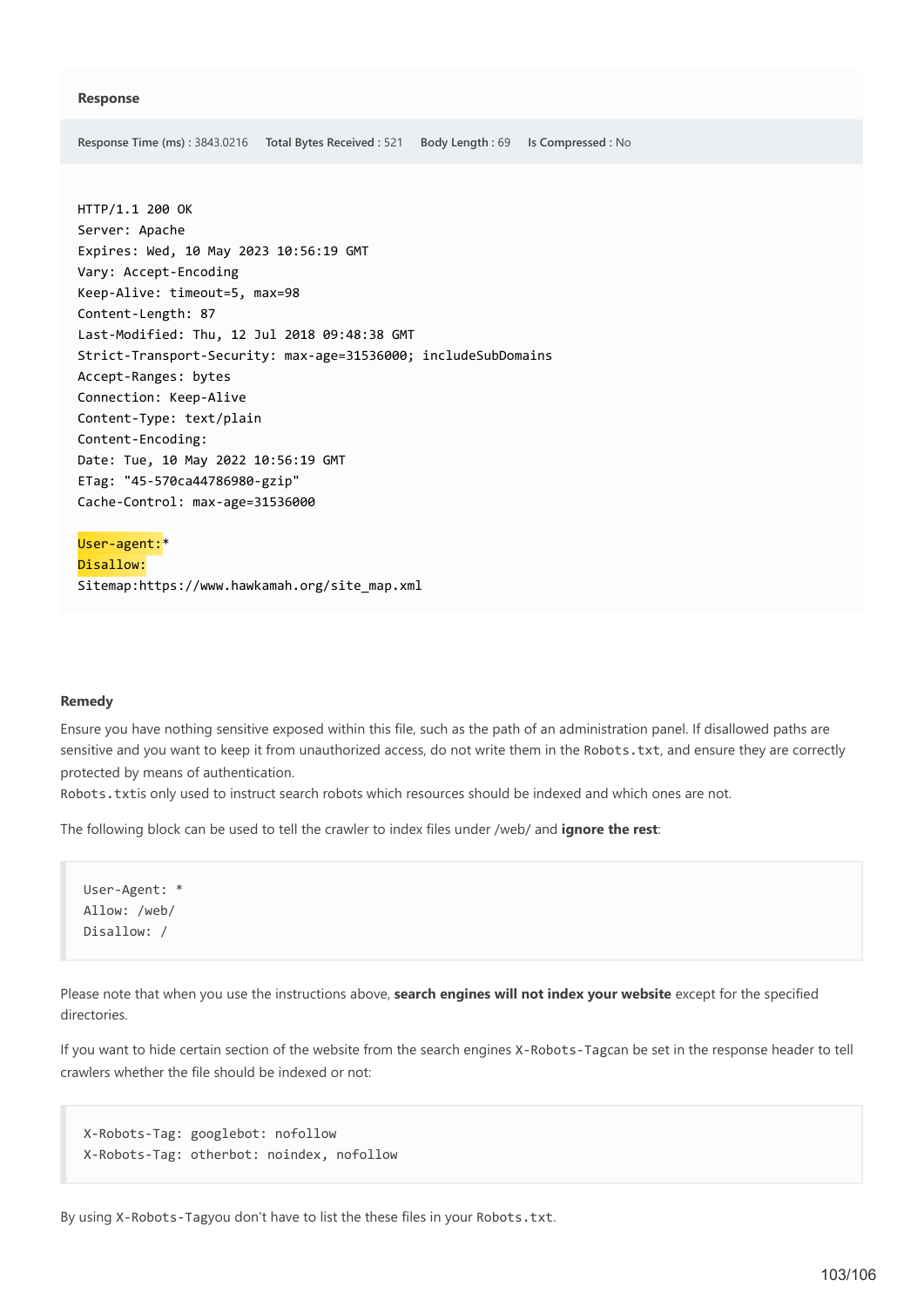It is also not possible to prevent media files from being indexed by putting using Robots Meta Tags. X-Robots-Tagresolves this issue as well.

For Apache, the following snippet can be put into httpd.confor an .htaccessfile to restrict crawlers to index multimedia files without exposing them in Robots.txt

```
<Files ~ "\.pdf$">
# Don't index PDF files.
Header set X-Robots-Tag "noindex, nofollow"
</Files>
```

```
<Files ~ "\.(png|jpe?g|gif)$">
#Don't index image files.
Header set X-Robots-Tag "noindex"
</Files>
```
### **External References**

- **[What Content Is Not Crawled? Google](https://support.google.com/gsa/answer/6280131?hl=en)**
- **[How Search organizes information](https://www.google.com/search/howsearchworks/crawling-indexing/)**
- **[X-Robots-Tag: A Simple Alternate For Robots .txt and Meta Tag](https://www.searchenginejournal.com/x-robots-tag-simple-alternate-robots-txt-meta-tag/67138/)**



# **Show Scan Detail**  $\odot$

| <b>Enabled Security Checks</b> | : Apache Struts S2-045 RCE,    |
|--------------------------------|--------------------------------|
|                                | Apache Struts S2-046 RCE,      |
|                                | Arbitrary Files (IAST),        |
|                                | <b>BREACH Attack,</b>          |
|                                | Code Evaluation,               |
|                                | Code Evaluation (IAST),        |
|                                | Code Evaluation (Out of Band), |
|                                | Command Injection,             |
|                                | Command Injection (Blind),     |
|                                | Command Injection (IAST),      |
|                                | Configuration Analyzer (IAST), |
|                                | Content Security Policy,       |
|                                | Content-Type Sniffing,         |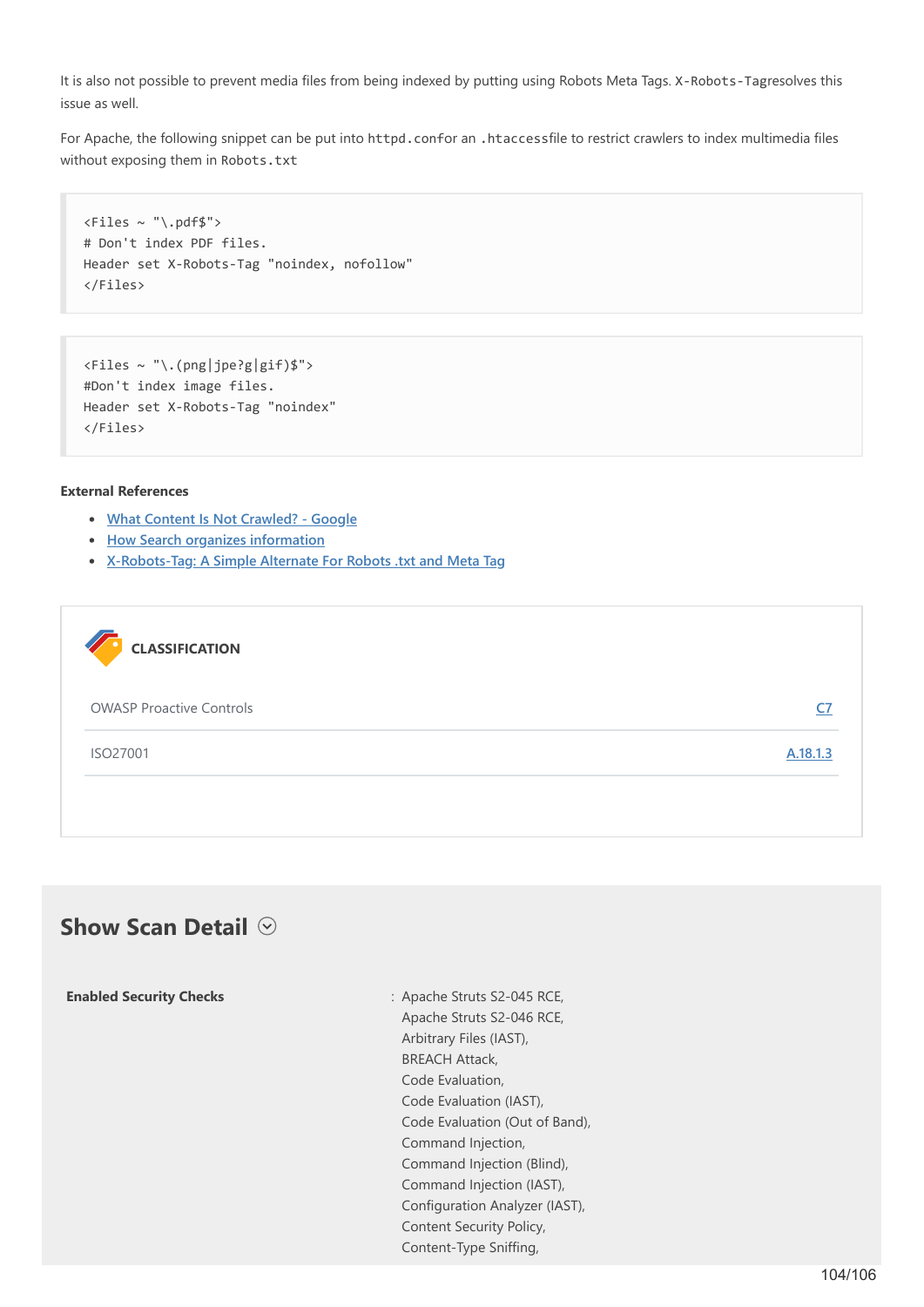Cookie, Cross Frame Options Security, Cross-Origin Resource Sharing (CORS), Cross-Site Request Forgery, Cross-site Scripting, Cross-site Scripting (Blind), Custom Script Checks (Active), Custom Script Checks (Passive), Custom Script Checks (Per Directory), Custom Script Checks (Singular), Drupal Remote Code Execution, Expect Certificate Transparency (Expect-CT), Expression Language Injection, File Upload, Header Analyzer, Heartbleed, HSTS, HTML Content. HTTP Header Injection, HTTP Header Injection (IAST), HTTP Methods, HTTP Status, HTTP.sys (CVE-2015-1635), IFrame Security, Insecure JSONP Endpoint, Insecure Reflected Content, JavaScript Libraries, JSON Web Token, Local File Inclusion, Local File Inclusion (IAST), Login Page Identifier, Mixed Content, Open Redirection, Oracle WebLogic Remote Code Execution, Referrer Policy, Reflected File Download, Remote File Inclusion, Remote File Inclusion (Out of Band), Reverse Proxy Detection, RoR Code Execution, Server-Side Request Forgery (DNS), Server-Side Request Forgery (Pattern Based), Server-Side Template Injection, Signatures, SQL Injection (Blind), SQL Injection (Boolean), SQL Injection (Error Based), SQL Injection (IAST), SQL Injection (Out of Band), SSL, Static Resources (All Paths), Static Resources (Only Root Path), Unicode Transformation (Best-Fit Mapping), WAF Identifier, Web App Fingerprint, Web Cache Deception, WebDAV,